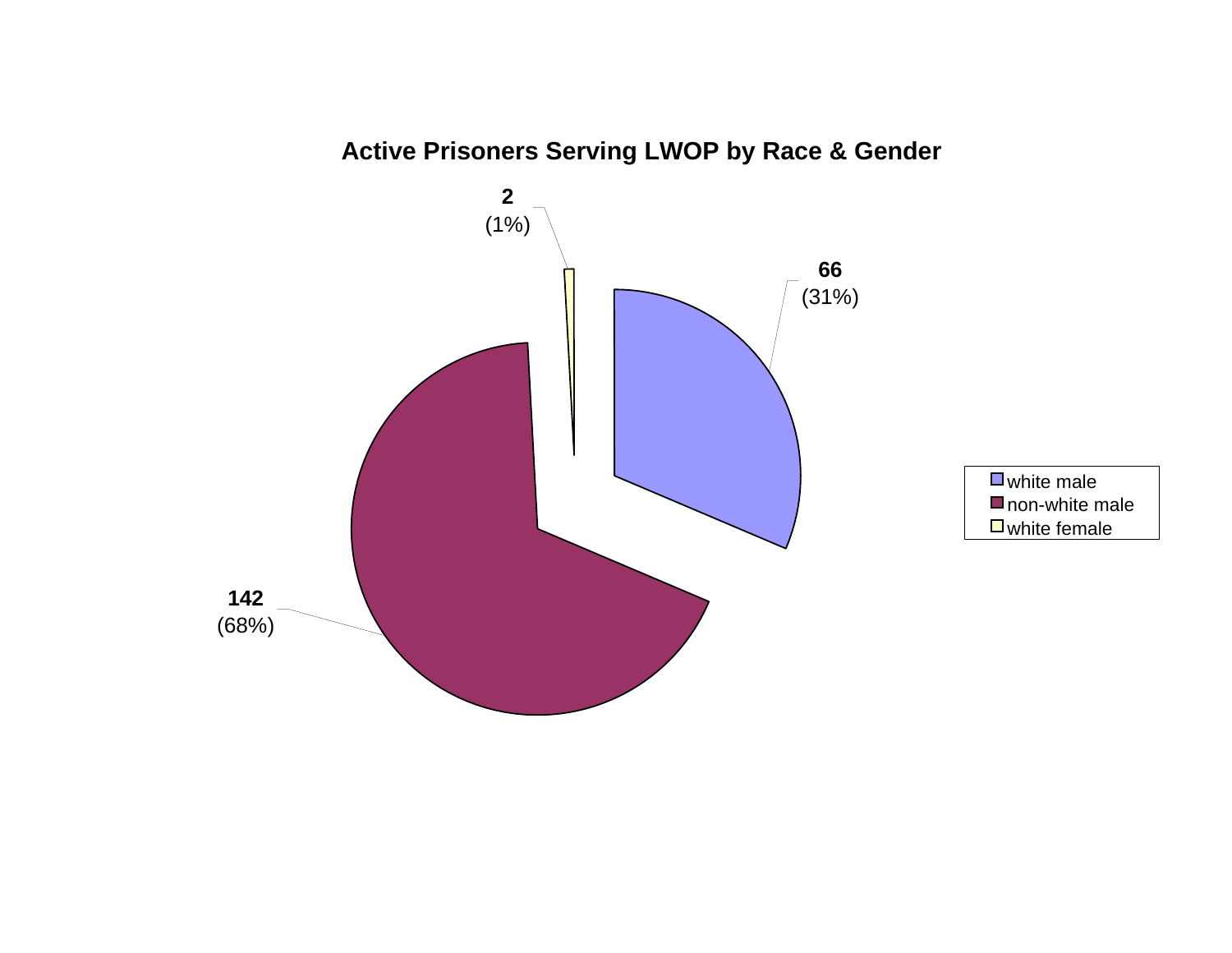**Prior Incarcerations for Inmates Serving Life Without Parole**



**Priors**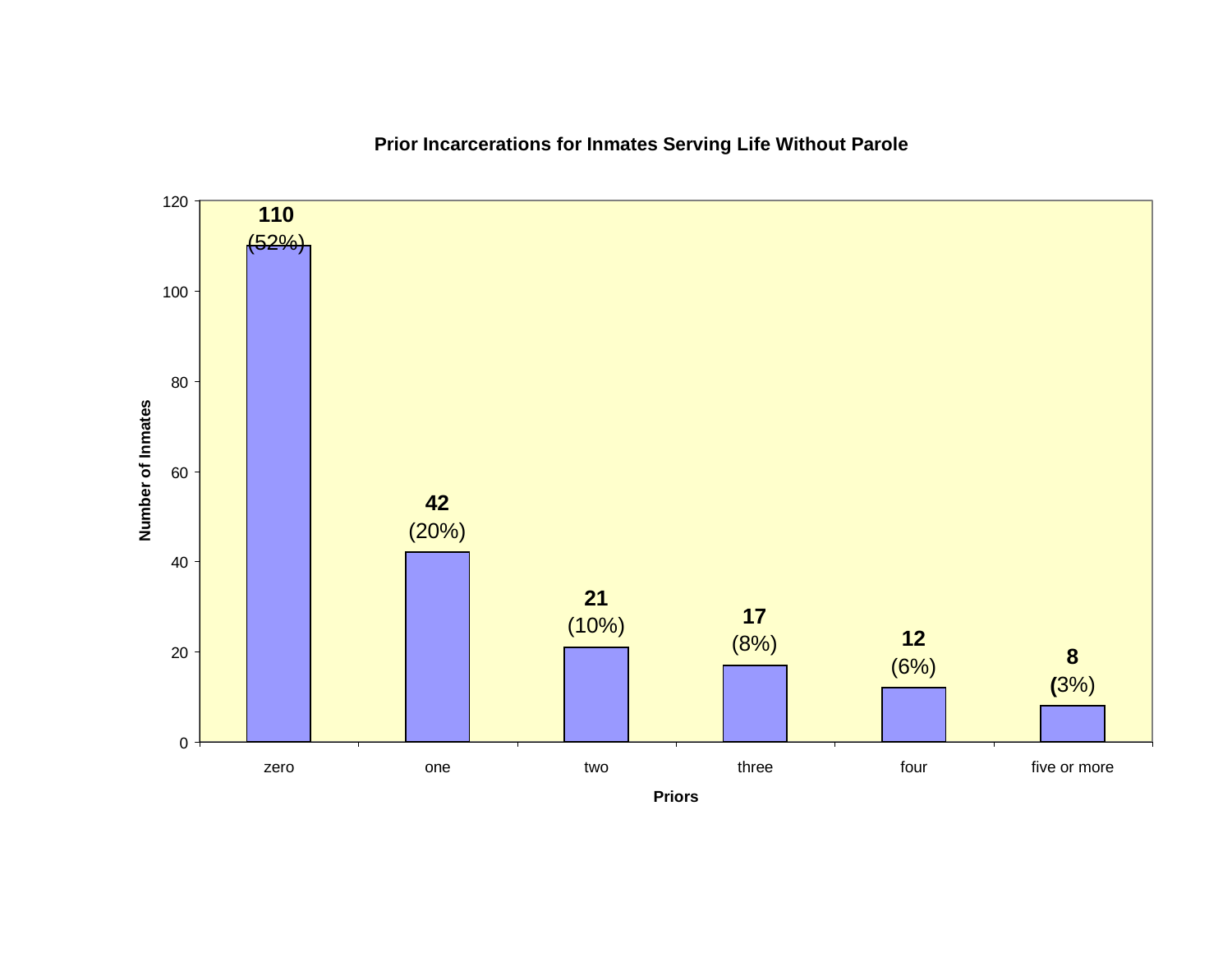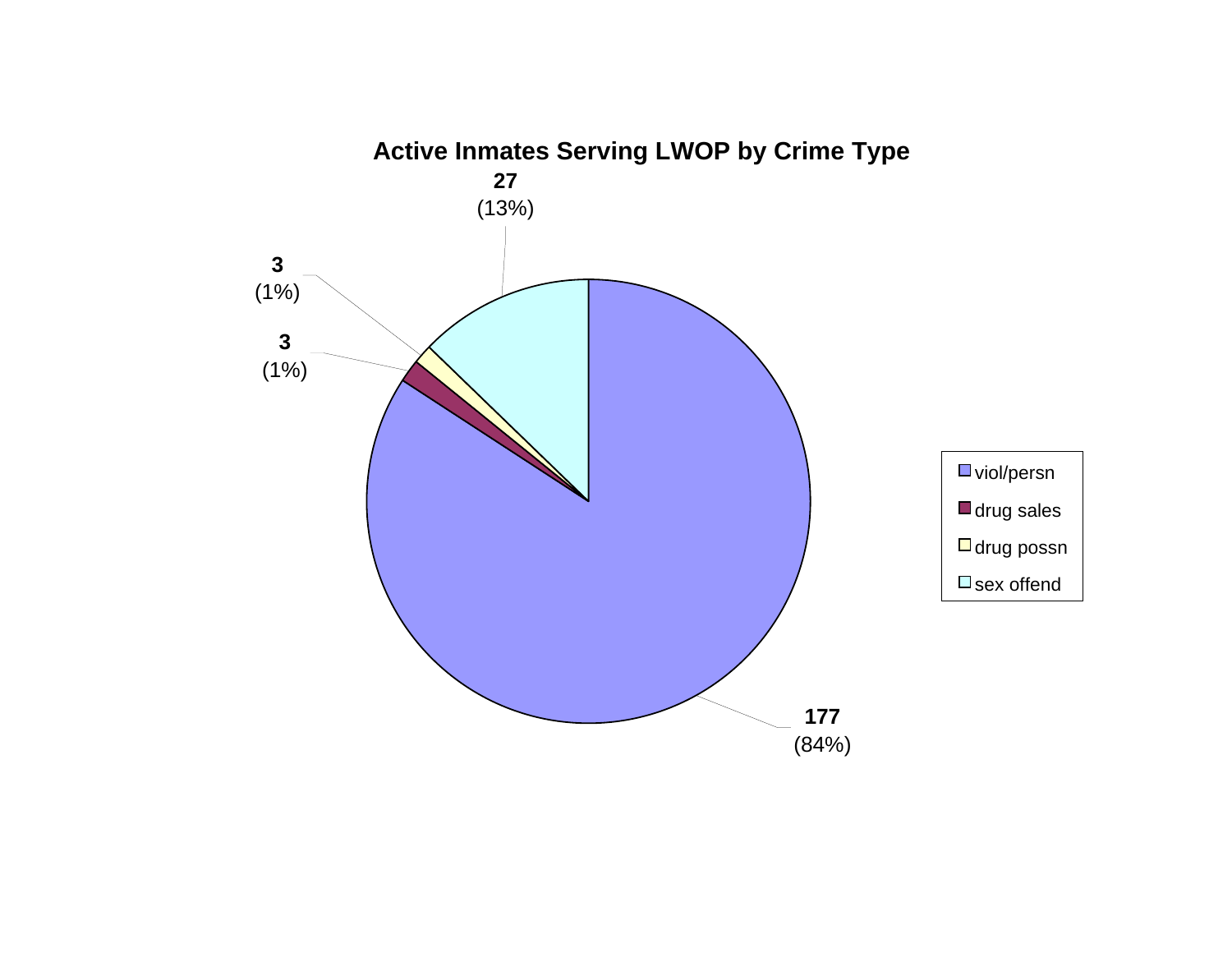Georgia Department of Corrections Page 1 Run 10/24/00 Office of Planning and Analysis

#### Inmate statistical profile

TABLE OF CONTENTS FOR ACTIVE PRISONERS EXCLUDING JAIL

 TITLE PAGE ----- ---- RACE AND SEX............................ 2 Culture Fair IQ Scores.................. 3 Self-Rpt Socioeconomic Class............ 4 Self-Rpt Environment To Age 16.......... 5 Self-Rpt Education Level................ 6 Functional Reading Level (WRAT Scores).. 7 Functional Math Level (WRAT Scores)..... 8 Functional Spelling Level (WRAT Scores). 9 Self-Rpt Guardian Status To Age 16......10 Self-Rpt Employment Status Before Prison11 Self-Rpt Marital Status At Admission....12 Self-Rpt Number Of Children At Admission13 Self-Rpt Religious Affiliation..........14 Self-Rpt Family Behavior Patterns \*.....15 Inmate Diagnostic Behavior Problem \*....16 Physical Profile (General Condition)....17 Security Status...........................18 Number Of Sentences.....................19 Number Of Disciplinaries................20 Number Of Escapes........................21 Number Of Prior Georgia Incarcerations \*22 Number Of Transfers.....................23 County Of Conviction....................24 Circuit Of Conviction...................29 Home County.............................31 Prison Sentence In Years................36 Probation To Follow Prison..............37Admission Type.............................38 Release Type...............................39 Inst By Group.............................40 Institution.............................41 Misdemeanors And Felonies...............42 Crimes By Group.........................43 Most Serious Offense....................44 Most Serious Crime Type.................45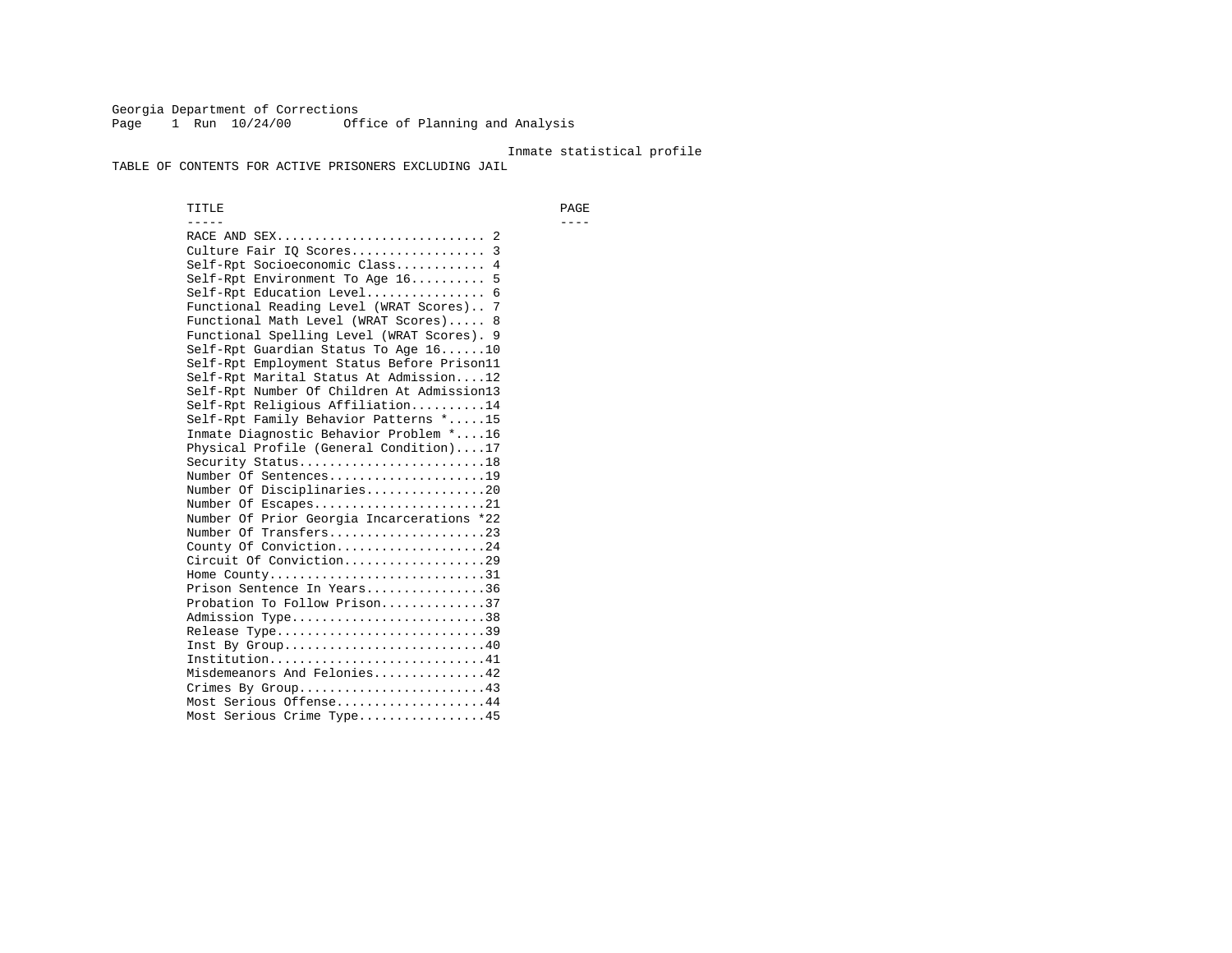Georgia Department of Corrections<br>Page 2 Run 10/24/00 Offi Office of Planning and Analysis

### Inmate statistical profile

Sample: ACTIVE PRISONERS EXCLUDING JAIL **Requestor:** Statistics Active inmates 10/24/2000

RACE AND SEX by current age & sex

|                  |                      |                            | M E N            |                               |                |                            |                             | <b>WOMEN</b>               |                               |                   |                               |
|------------------|----------------------|----------------------------|------------------|-------------------------------|----------------|----------------------------|-----------------------------|----------------------------|-------------------------------|-------------------|-------------------------------|
| RACE AND SEX     | Age<br>00-21         | Age<br>$ 22-39 $           | Age<br>$8 40-54$ | Age<br>$ 55-99$               | Men<br>% Total | Age<br>$8   00 - 21$       | Age<br>$ 22-39 $            | Age<br>$ 40-54 $           | Age<br>$8 55-99$              | Women<br>% Total  | Grand<br>ႜ<br>%   Total       |
| WHITE MALE       | 2<br>40              | 34<br>29                   | 24<br>33         | 6<br>50                       | 66<br>32       | 0<br>0                     | 0<br>0                      | 0                          |                               | O                 | 66<br>- 31                    |
| NON WHITE MALE   | 60<br>3              | 85<br>71                   | 48<br>67         | 50 <br>6                      | 142<br>68      | $\mathbf 0$<br>0           | $\mathbf 0$<br>$\mathbf{0}$ | $\mathbf 0$<br>$\mathbf 0$ | $\mathbf 0$<br>$\overline{0}$ | $\Omega$<br>0     | 142<br>68                     |
| WHITE FEMALE     | $\Omega$<br>$\Omega$ | $\Omega$<br>$\Omega$       | $\mathbf 0$<br>0 | $\mathbf 0$<br>$\overline{0}$ | $\Omega$<br>0  | $\mathbf 0$<br>$\mathbf 0$ | 2 100                       | $\mathbf{0}$<br>$\Omega$   | $\mathbf 0$<br>$\Omega$       | 2 100             | $\overline{a}$<br>1           |
| NON WHITE FEMALE | 0<br>0               | $\mathbf 0$<br>$\mathbf 0$ | 0<br>0           | $\mathbf 0$<br> 0             | 0<br>0         | $\mathbf 0$<br>0           | 0<br>$\mathbf{0}$           | $\mathbf 0$<br>$\mathbf 0$ | $\mathbf 0$<br>$\overline{0}$ | $\mathbf{0}$<br>0 | $\overline{0}$<br>$\mathbf 0$ |
| Total reported   | 5 100                | 119<br>100                 | 72 100           | 12 100                        | 208 100        | $\mathbf 0$<br>0           | 2 100                       | $\mathbf{0}$<br>0          | $\Omega$<br> 0                | 2 100             | 210 100                       |
| Percent reported | 100.0                | 100.0                      | 100.0            | 100.0                         | 100.0          | $\cdot$ 0                  | 100.0                       | $\cdot$ 0                  | .0 <sup>1</sup>               | 100.0             | 100.0                         |
| NOT REPORTED     | 0                    | $\mathbf 0$                | $\mathbf 0$      | $\mathbf 0$                   | 0              | $\mathbf 0$                | $\mathbf 0$                 | $\mathbf 0$                | $\Omega$                      | $\Omega$          | 0                             |
| Total            | 5                    | 119                        | 72               | 12                            | 208            | $\Omega$                   | 2                           | 0                          | $\Omega$                      | $\overline{a}$    | 210                           |
|                  |                      |                            |                  |                               |                |                            |                             |                            |                               |                   |                               |
|                  |                      |                            |                  |                               |                |                            |                             |                            |                               |                   |                               |
| AVERAGE AGE      | 20.40                | 30.09                      | 45.24            | 60.83                         | 36.88          | .00                        | 30.00                       | .00                        | .00                           | 30.00             | 36.81                         |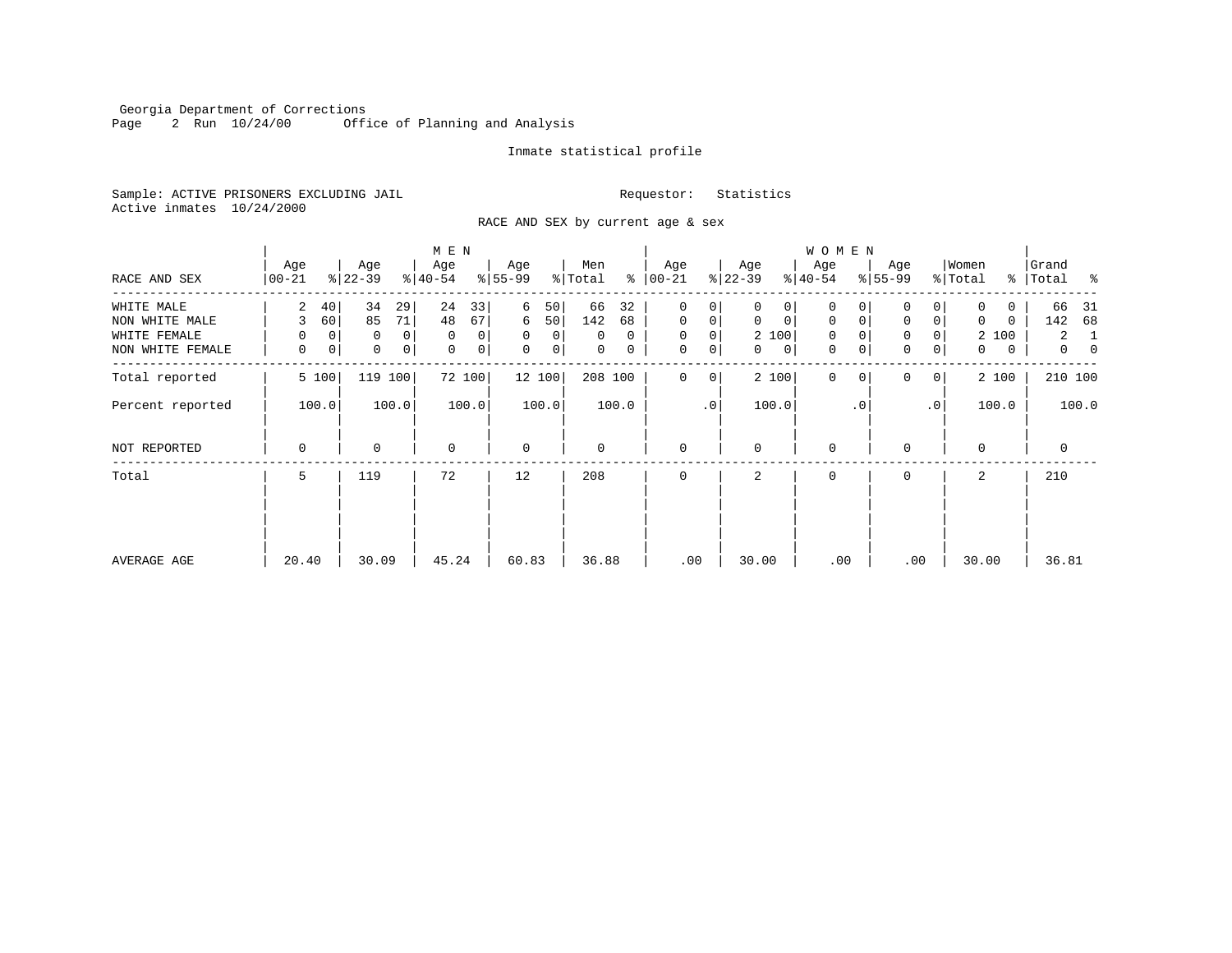# Georgia Department of Corrections Page 3 Run  $10/24/00$  Office of Planning and Analysis

### Inmate statistical profile

Sample: ACTIVE PRISONERS EXCLUDING JAIL **Requestor:** Statistics Active inmates 10/24/2000

Culture Fair IQ Scores by current age & sex

|                           |                  |                     | M E N               |                        |                      |                                     |                            | <b>WOMEN</b>     |                                                  |                            |                                |
|---------------------------|------------------|---------------------|---------------------|------------------------|----------------------|-------------------------------------|----------------------------|------------------|--------------------------------------------------|----------------------------|--------------------------------|
| IQ Score                  | Age<br>$00 - 21$ | Age<br>$ 22-39 $    | Age<br>$8 40-54$    | Age<br>$8 55-99$       | Men<br>% Total<br>နွ | Age<br>$ 00 - 21 $                  | Age<br>$ 22-39$            | Age<br>$8 40-54$ | Age<br>$8 55-99$                                 | Women<br>% Total           | Grand<br>% Total %             |
| LESS THAN 70<br>70 AND UP | 0<br>0<br>4 100  | 5<br>4<br>107<br>96 | 8<br>13<br>54<br>87 | $\Omega$<br>0<br>10100 | 13<br>175<br>93      | 0<br>0<br>$\mathsf{O}\xspace$<br> 0 | $\mathbf{0}$<br>0<br>2 100 | 0<br>0<br>0<br>0 | $\overline{0}$<br>$\Omega$<br> 0 <br>$\mathbf 0$ | $\mathbf{0}$<br>0<br>2 100 | 13<br>$\overline{7}$<br>177 93 |
| Total reported            | 4 100            | 112 100             | 62 100              | 10 100                 | 188 100              | $\mathbf 0$<br>$\overline{0}$       | 2 100                      | $\mathbf 0$<br>0 | 0<br> 0                                          | 2 100                      | 190 100                        |
| Percent reported          | 80.0             | 94.1                | 86.1                | 83.3                   | 90.4                 | .0                                  | 100.0                      | $\cdot$ 0        | $\cdot$ 0                                        | 100.0                      | 90.5                           |
| NOT REPORTED              | 1                | 7                   | 10                  | 2                      | 20                   | $\mathbf 0$                         | $\mathbf 0$                | $\mathbf 0$      | $\Omega$                                         | $\mathbf 0$                | 20                             |
| Total                     | 5                | 119                 | 72                  | 12                     | 208                  | $\mathbf 0$                         | 2                          | $\mathbf 0$      | 0                                                | 2                          | 210                            |
|                           |                  |                     |                     |                        |                      |                                     |                            |                  |                                                  |                            |                                |
|                           |                  |                     |                     |                        |                      |                                     |                            |                  |                                                  |                            |                                |
| AVERAGE IQ                | 106.25           | 100.46              | 94.73               | 92.80                  | 98.28                | .00                                 | 107.00                     | .00              | .00                                              | 107.00                     | 98.37                          |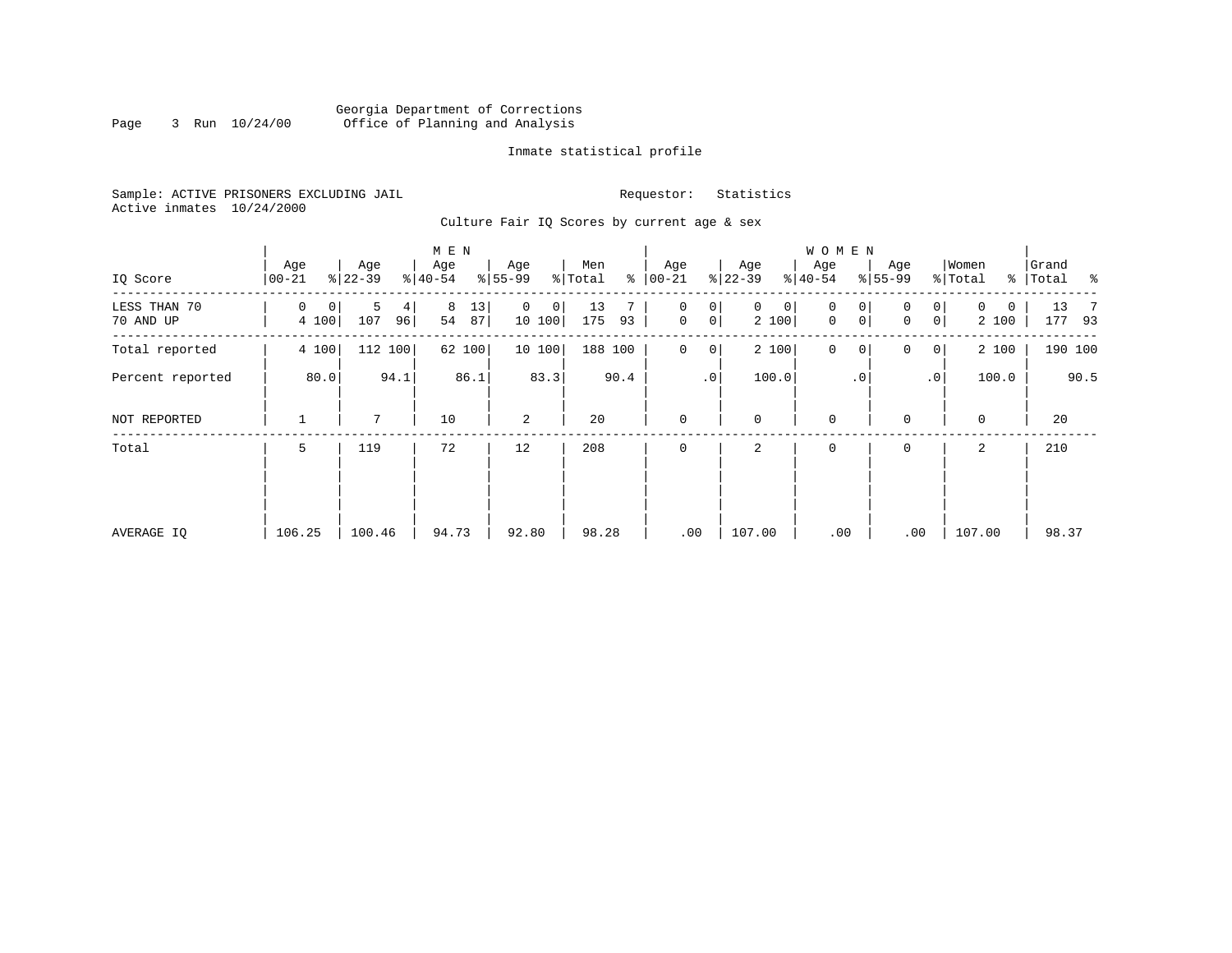# Georgia Department of Corrections<br>4 Run 10/24/00 Office of Planning and Analysis Page 4 Run  $10/24/00$  Office of Planning and Analysis

#### Inmate statistical profile

Sample: ACTIVE PRISONERS EXCLUDING JAIL **Requestor:** Statistics Active inmates 10/24/2000

Self-Rpt Socioeconomic Class by current age & sex

|                     |                 |                |                  | M E N |                 |                |                  |        |                |      |                  |                 |                  | W O M E N   |                  |             |                 |                 |                  |       |                    |         |
|---------------------|-----------------|----------------|------------------|-------|-----------------|----------------|------------------|--------|----------------|------|------------------|-----------------|------------------|-------------|------------------|-------------|-----------------|-----------------|------------------|-------|--------------------|---------|
| Socioeconomic Class | Age<br>$ 00-21$ |                | Age<br>$ 22-39 $ |       | Age<br>$ 40-54$ |                | Age<br>$8 55-99$ |        | Men<br>% Total | ႜ    | Age<br>$00 - 21$ |                 | Age<br>$ 22-39 $ |             | Age<br>$ 40-54 $ |             | Age<br>$ 55-99$ |                 | Women<br>% Total |       | Grand<br>%   Total | ႜ       |
|                     |                 |                |                  |       |                 |                |                  |        |                |      |                  |                 |                  |             |                  |             |                 |                 |                  |       |                    |         |
| WELFARE             | 0               | 0              | ל                |       | 3               | 4              |                  | 0      | 8              | 4    | 0                | 0               | $\mathbf 0$      | 0           | 0                | 0           | $\Omega$        |                 |                  | 0     | 8.                 |         |
| OCC EMPLOY          | 0               | $\mathbf{0}$   | 6                | 5     | $\overline{a}$  | 3 <sub>1</sub> | $\mathbf 0$      | 0      | 8              | 4    | $\mathbf 0$      | $\mathbf 0$     | $\mathbf{0}$     | $\mathbf 0$ | $\mathbf 0$      | $\mathbf 0$ | 0               | 0               | $\mathbf{0}$     | 0     | 8                  |         |
| MINIMUM STD         |                 | 5 100          | 66               | 56    | 33              | 47             | 8                | 67     | 112            | 55   | $\Omega$         |                 | 0                | 0           | 0                | 0           | 0               |                 | 0                | 0     | 112                | - 54    |
| MIDDLE              |                 | 0 <sup>1</sup> | 39               | 33    | 31              | 44             | $4\overline{ }$  | 33     | 74             | 36   | $\mathbf 0$      | $\mathbf 0$     |                  | 50          | $\mathbf 0$      | $\mathbf 0$ | 0               |                 |                  | 50    | 75                 | 36      |
| OTHER               | 0               | 0 <sup>1</sup> |                  |       |                 | ᅩ              | 0                | 0      | $\overline{2}$ |      | $\mathbf 0$      | 0               | 1                | 50          | $\mathbf 0$      | 0           | 0               | 0               |                  | 50    | 3                  |         |
| Total reported      |                 | 5 100          | 117              | 100   |                 | 70 100         |                  | 12 100 | 204 100        |      | $\mathbf 0$      | $\mathbf 0$     |                  | 2 100       | $\mathbf 0$      | 0           | 0               | 0 <sup>1</sup>  |                  | 2 100 |                    | 206 100 |
| Percent reported    |                 | 100.0          |                  | 98.3  |                 | 97.2           |                  | 100.0  |                | 98.1 |                  | .0 <sup>1</sup> |                  | 100.0       |                  | . 0         |                 | .0 <sup>1</sup> |                  | 100.0 |                    | 98.1    |
| NOT RPTD            | 0               |                | 2                |       | 2               |                | $\mathbf 0$      |        | 4              |      | $\mathbf{0}$     |                 | $\mathbf 0$      |             | $\mathbf 0$      |             |                 |                 | $\Omega$         |       | 4                  |         |
|                     |                 |                |                  |       |                 |                |                  |        |                |      |                  |                 |                  |             |                  |             |                 |                 |                  |       |                    |         |
| Total               | 5               |                | 119              |       | 72              |                | 12               |        | 208            |      | $\mathbf{0}$     |                 | 2                |             | 0                |             | 0               |                 | 2                |       | 210                |         |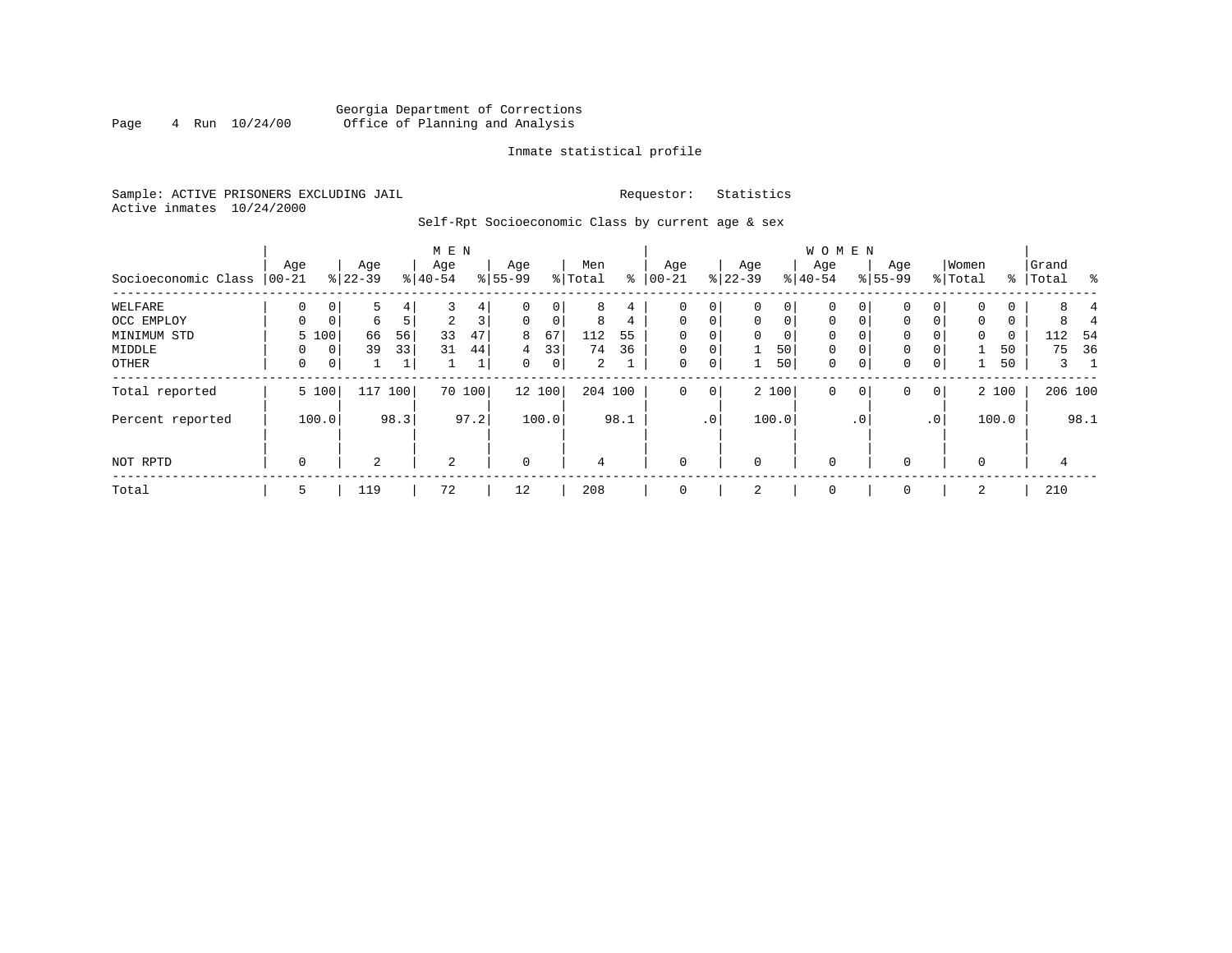# Georgia Department of Corrections Page 5 Run  $10/24/00$  Office of Planning and Analysis

#### Inmate statistical profile

Sample: ACTIVE PRISONERS EXCLUDING JAIL **Requestor:** Statistics Active inmates 10/24/2000

Self-Rpt Environment To Age 16 by current age & sex

|                  |                 |             |                  |      | M E N            |        |                  |                |                |      |                  |                |                 |                | <b>WOMEN</b>    |             |                    |          |                  |       |                |                |
|------------------|-----------------|-------------|------------------|------|------------------|--------|------------------|----------------|----------------|------|------------------|----------------|-----------------|----------------|-----------------|-------------|--------------------|----------|------------------|-------|----------------|----------------|
| Environment      | Age<br>$ 00-21$ |             | Age<br>$8 22-39$ |      | Age<br>$8 40-54$ |        | Age<br>$8 55-99$ |                | Men<br>% Total | ႜ    | Age<br>$00 - 21$ |                | Age<br>$ 22-39$ |                | Age<br>$ 40-54$ |             | Age<br>$8155 - 99$ |          | Women<br>% Total | ႜ     | Grand<br>Total | န္             |
| RURAL/FARM       | 0               | 0           | $\Omega$         | 0    | 3                | 4      | $\overline{a}$   | 17             | 5              | 2    | $\Omega$         | $\overline{0}$ | 0               | $\circ$        | 0               |             | $\mathbf{0}$       | 0        | $\Omega$         | 0     | 5              |                |
| RURAL/NFARM      | 0               | 0           | 11               | 9    | 4                | 6      |                  | 8              | 16             | 8    | $\mathbf 0$      | $\overline{0}$ |                 | 50             | $\mathbf 0$     | 0           | $\mathbf{0}$       | 0        |                  | 50    | 17             | 8              |
| S.M.S.A          |                 | 20          | 50               | 43   | 23               | 33     | 6                | 50             | 80             | 39   | $\Omega$         | 0              | $\Omega$        | $\overline{0}$ | 0               |             | $\mathbf 0$        | 0        | 0                | 0     | 80             | 39             |
| URBAN            | 0               | $\mathbf 0$ | 20               | 17   | 12               | 17     | $\Omega$         | $\overline{0}$ | 32             | 16   | $\Omega$         | 0              |                 | 0 <sup>1</sup> | 0               |             | 0                  | $\Omega$ | $\Omega$         | 0     | 32             | 16             |
| SMALL TOWN       | 4               | 80          | 34               | 29   | 28               | 40     | 3                | 25             | 69             | 34   | $\Omega$         | 0              |                 | 50             | $\mathbf 0$     |             | 0                  | $\Omega$ |                  | 50    | 70             | 34             |
| OTHER            | 0               | 0           |                  |      | $\Omega$         | 0      | $\Omega$         | $\overline{0}$ |                | 0    | 0                | $\overline{0}$ | $\Omega$        | $\overline{0}$ | 0               | $\Omega$    | $\mathbf{0}$       | 0        | $\Omega$         | 0     |                | $\overline{0}$ |
| Total reported   |                 | 5 100       | 116              | 100  |                  | 70 100 |                  | 12 100         | 203 100        |      | $\mathbf{0}$     | 0 <sup>1</sup> |                 | 2 100          | $\Omega$        | $\mathbf 0$ | $\mathbf 0$        | 0        |                  | 2 100 |                | 205 100        |
| Percent reported |                 | 100.0       |                  | 97.5 |                  | 97.2   |                  | 100.0          |                | 97.6 |                  | .0'            |                 | 100.0          |                 | $\cdot$ 0   |                    | .0'      |                  | 100.0 |                | 97.6           |
| NOT RPTD         | $\mathbf 0$     |             | 3                |      | 2                |        | $\mathbf 0$      |                | 5              |      | $\Omega$         |                | $\Omega$        |                | $\mathbf 0$     |             | $\mathbf 0$        |          | $\Omega$         |       | 5              |                |
| Total            | 5               |             | 119              |      | 72               |        | 12               |                | 208            |      | 0                |                | 2               |                | 0               |             | 0                  |          | 2                |       | 210            |                |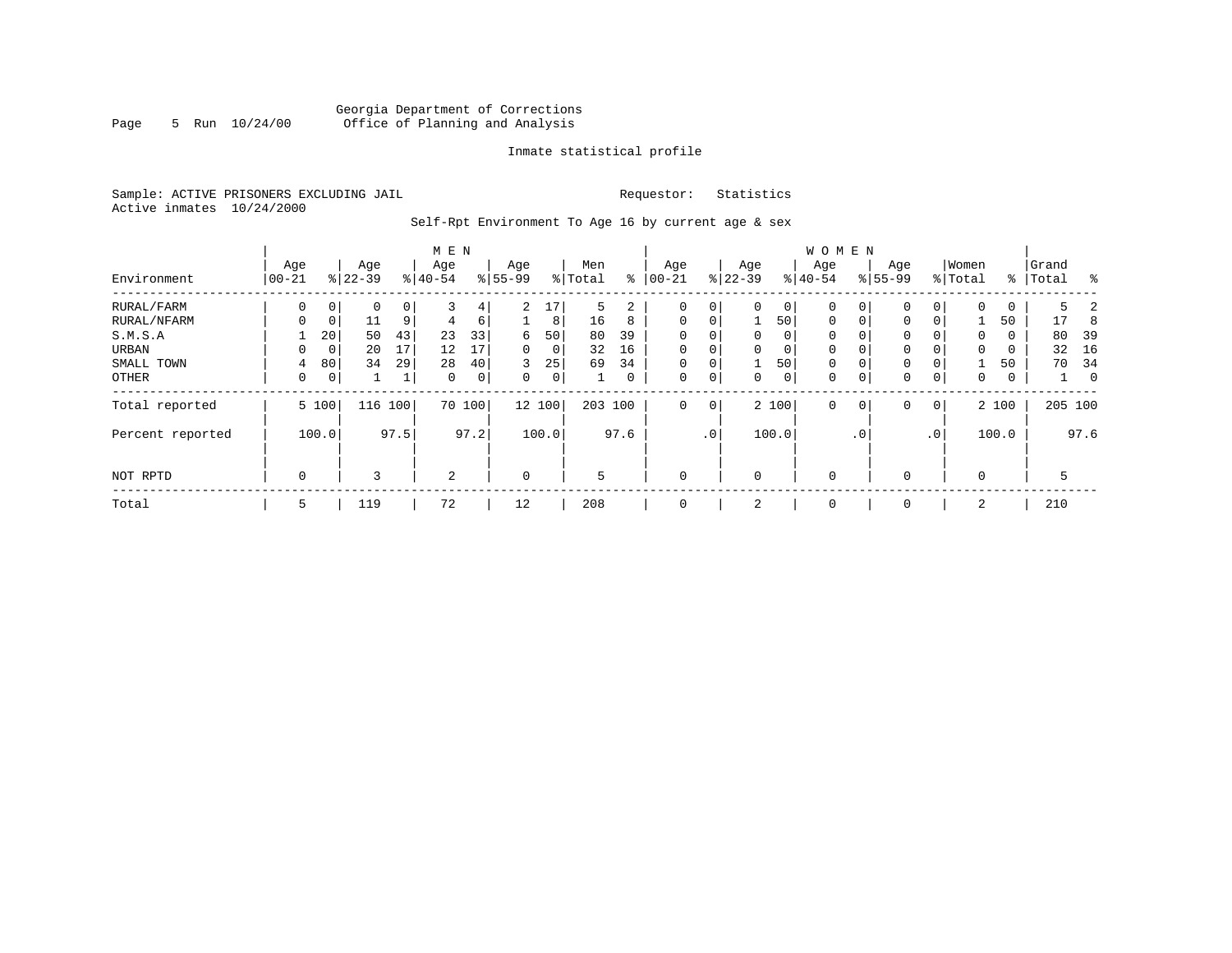### Georgia Department of Corrections Page 6 Run 10/24/00 Office of Planning and Analysis

#### Inmate statistical profile

Sample: ACTIVE PRISONERS EXCLUDING JAIL **Requestor:** Statistics Active inmates 10/24/2000

Self-Rpt Education Level by current age & sex

|                     |                 |       |                  |         | M E N            |        |                 |       |                |      |                 |           |                  |          | WOMEN            |             |                  |              |                  |       |                    |         |
|---------------------|-----------------|-------|------------------|---------|------------------|--------|-----------------|-------|----------------|------|-----------------|-----------|------------------|----------|------------------|-------------|------------------|--------------|------------------|-------|--------------------|---------|
| Education Level     | Age<br>$ 00-21$ |       | Age<br>$ 22-39 $ |         | Age<br>$ 40-54 $ |        | Age<br>$ 55-99$ |       | Men<br>% Total | ⊱    | Age<br>$ 00-21$ |           | Age<br>$ 22-39 $ |          | Age<br>$ 40-54 $ |             | Age<br>$8 55-99$ |              | Women<br>% Total |       | Grand<br>%   Total | နွ      |
| LESS THAN GRADE 7   | $\Omega$        | 0     | 2                | 2       |                  | 4      | 2               | 17    |                | 3    | 0               | 0         | $\Omega$         | 0        | 0                | O           | 0                | 0            |                  | 0     |                    |         |
| GRADE 7             |                 | 20    | 3                | 3       |                  | 7      |                 | 8     | 10             | 5    | $\Omega$        | 0         | 0                | 0        | $\mathbf 0$      | $\Omega$    | $\Omega$         |              |                  | 0     | 10                 | .5      |
| GRADE 8             |                 | 60    | 15               | 13      |                  | 6      | 4               | 33    | 26             | 13   | $\Omega$        |           | $\Omega$         | 0        | 0                | O           | $\Omega$         |              | <sup>0</sup>     | 0     | 26                 | 13      |
| GRADE 9             |                 | 20    | 17               | 14      | 12               | 17     |                 | 8     | 31             | 15   |                 |           | $\Omega$         | $\Omega$ | 0                |             | 0                |              | 0                | 0     | 31                 | 15      |
| GRADE 10            | 0               | 0     | 33               | 28      | 9                | 13     |                 | 8     | 43             | 21   | $\Omega$        | 0         | $\Omega$         | $\Omega$ | 0                | $\Omega$    | 0                |              | 0                | U     | 43                 | 21      |
| GRADE 11            | $\Omega$        | 0     | 16               | 14      | 6                | 8      |                 | 8     | 23             | 11   | $\Omega$        |           | 2 100            |          | 0                |             | 0                |              | 2                | 100   | 25                 | 12      |
| GRADE 12            | 0               | 0     | 18               | 15      | 6                | 8      |                 | 8     | 25             | 12   | $\Omega$        | 0         | $\Omega$         | 0        | 0                | $\Omega$    | 0                |              | 0                | 0     | 25                 | 12      |
| MORE THAN GRADE 12  | 0               | 0     | 14               | 12      | 26               | 37     |                 | 8     | 41             | 20   | 0               | 0         | 0                | 0        | $\mathbf 0$      | $\mathbf 0$ | $\mathbf 0$      | 0            | 0                | 0     | 41                 | 20      |
| Total reported      |                 | 5 100 |                  | 118 100 |                  | 71 100 | 12 100          |       | 206 100        |      | $\Omega$        | 0         | 2 100            |          | $\mathbf{0}$     | $\Omega$    | $\Omega$         | $\mathbf{0}$ |                  | 2 100 |                    | 208 100 |
| Percent reported    |                 | 100.0 |                  | 99.2    |                  | 98.6   |                 | 100.0 |                | 99.0 |                 | $\cdot$ 0 | 100.0            |          |                  | . 0         |                  | $\cdot$ 0    |                  | 100.0 |                    | 99.0    |
| NOT REPORTED        | 0               |       |                  |         |                  |        | $\mathbf 0$     |       | 2              |      | $\mathbf 0$     |           | 0                |          | $\mathbf 0$      |             | 0                |              | 0                |       |                    | 2       |
| Total               | 5               |       | 119              |         | 72               |        | 12              |       | 208            |      | $\Omega$        |           | $\mathbf{2}$     |          | 0                |             | $\Omega$         |              |                  |       | 210                |         |
|                     |                 |       |                  |         |                  |        |                 |       |                |      |                 |           |                  |          |                  |             |                  |              |                  |       |                    |         |
| AVG EDUCATION LEVEL | 8.00            |       | 11.61            |         | 12.56            |        | 10.17           |       | 11.77          |      | .00             |           | 11.00            |          | .00              |             | .00              |              | 11.00            |       |                    | 11.76   |

\* NOTE: THE FIELD LABLED "LESS THAN GRADE 7" WAS CORRECTED IN MARCH 1989: MISSING DATA FOR INMATES STILL IN DIAGNOSTICS NOW HAS BEEN REMOVED FROM THIS FIELD AND IDENTIFIED AS "NOT REPORTED" INFORMATION.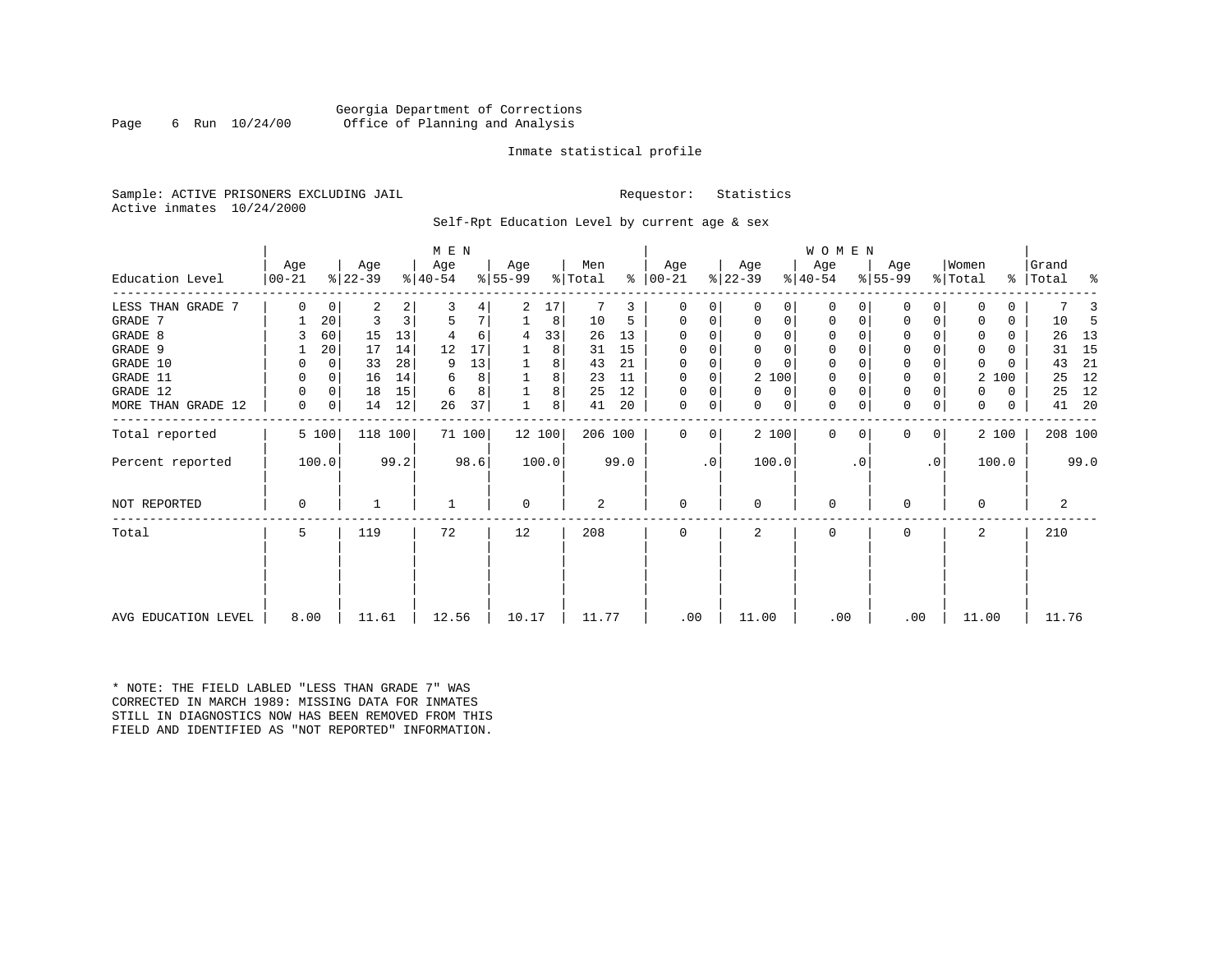# Georgia Department of Corrections Page 7 Run 10/24/00 Office of Planning and Analysis

### Inmate statistical profile

Sample: ACTIVE PRISONERS EXCLUDING JAIL **Requestor:** Statistics Active inmates 10/24/2000

Functional Reading Level (WRAT Scores) by current age & sex

|                    |                 |       |                  |         | M E N            |        |                  |        |                |      |                      |           |                  |                | <b>WOMEN</b>     |           |                  |             |                  |       |                |      |
|--------------------|-----------------|-------|------------------|---------|------------------|--------|------------------|--------|----------------|------|----------------------|-----------|------------------|----------------|------------------|-----------|------------------|-------------|------------------|-------|----------------|------|
| WRAT Reading Score | Age<br>$ 00-21$ |       | Age<br>$ 22-39 $ |         | Age<br>$ 40-54 $ |        | Age<br>$8 55-99$ |        | Men<br>% Total |      | Age<br>$8   00 - 21$ |           | Age<br>$ 22-39 $ |                | Age<br>$ 40-54 $ |           | Age<br>$ 55-99 $ |             | Women<br>% Total | ွေ    | Grand<br>Total | ႜ    |
| LESS THAN GRADE 6  |                 | 25    | 36               | 32      | 27               | 42     | 6                | 60     | 70             | 37   | $\mathbf 0$          | 0         |                  | 50             | $\Omega$         |           | $\mathbf{0}$     | 0           |                  | 50    | 71             | 37   |
| 6TH THRU 8TH GRADE | 2               | 50    | 26               | 23      | 10               | 16     | 2                | 20     | 40             | 21   | 0                    | 0         | $\mathbf 0$      | $\overline{0}$ | 0                |           | 0                | 0           |                  | 0     | 40             | 21   |
| GRADE 9            |                 | 0     | 14               | 12      | 5                | 8      | 0                | 0      | 19             | 10   | 0                    |           |                  |                |                  |           | 0                |             |                  | 0     | 19             | 10   |
| GRADE 10           |                 | 25    | 3                |         |                  | 5      | 0                | 0      |                | 4    | 0                    | 0         |                  | 0              | 0                |           | 0                |             | 0                | 0     | 7              | 4    |
| GRADE 11           | 0               | 0     | 5                |         |                  | 6      | $\Omega$         | 0      | 9              |      | $\Omega$             |           |                  |                |                  |           | $\mathbf 0$      |             | 0                | 0     | 9              |      |
| GRADE 12           | 0               | 0     | 20               | 18      | 10               | 16     | 2                | 20     | 32             | 17   | $\Omega$             | 0         |                  | $\Omega$       | 0                |           | $\mathbf 0$      |             | 0                | 0     | 32             | 17   |
| MORE THAN GRADE 12 | 0               | 0     | 9                | 8       | 5                | 8      | 0                | 0      | 14             | 7    | 0                    | 0         |                  | 50             | 0                |           | $\mathbf 0$      | 0           |                  | 50    | 15             | -8   |
| Total reported     |                 | 4 100 |                  | 113 100 |                  | 64 100 |                  | 10 100 | 191 100        |      | $\Omega$             | 0         |                  | 2 100          | $\mathbf 0$      | $\Omega$  | $\mathbf{0}$     | $\mathbf 0$ |                  | 2 100 | 193 100        |      |
| Percent reported   |                 | 80.0  |                  | 95.0    |                  | 88.9   |                  | 83.3   |                | 91.8 |                      | $\cdot$ 0 |                  | 100.0          |                  | $\cdot$ 0 |                  | $\cdot$ 0   |                  | 100.0 |                | 91.9 |
| NOT REPORTED       |                 |       | 6                |         | 8                |        | 2                |        | 17             |      | $\mathbf 0$          |           | $\Omega$         |                | $\mathbf 0$      |           | 0                |             | $\Omega$         |       | 17             |      |
| Total              | 5               |       | 119              |         | 72               |        | 12               |        | 208            |      | $\mathbf 0$          |           | 2                |                | 0                |           | 0                |             | 2                |       | 210            |      |
|                    |                 |       |                  |         |                  |        |                  |        |                |      |                      |           |                  |                |                  |           |                  |             |                  |       |                |      |
| AVG READING SCORE  | 7.23            |       | 8.10             |         | 7.34             |        | 5.91             |        | 7.71           |      | .00                  |           | 9.10             |                | .00              |           |                  | .00         | 9.10             |       | 7.73           |      |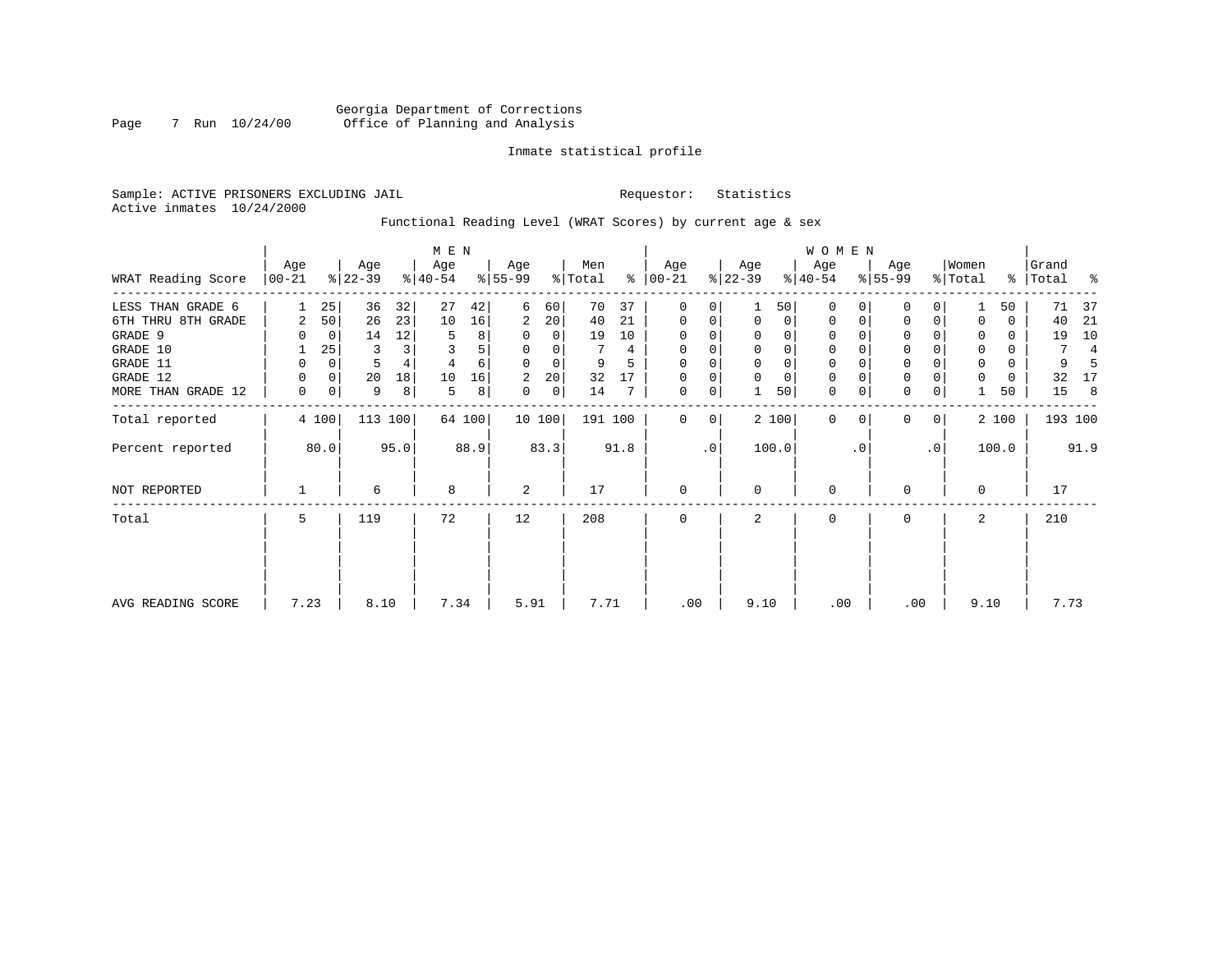# Georgia Department of Corrections Page 8 Run 10/24/00 Office of Planning and Analysis

#### Inmate statistical profile

Sample: ACTIVE PRISONERS EXCLUDING JAIL **Requestor:** Statistics Active inmates 10/24/2000

Functional Math Level (WRAT Scores) by current age & sex

|                    |                   |          |                  |         | M E N            |                |                  |             |                            |      |                 |             |                  |       | W O M E N        |          |                  |           |                  |       |                    |               |
|--------------------|-------------------|----------|------------------|---------|------------------|----------------|------------------|-------------|----------------------------|------|-----------------|-------------|------------------|-------|------------------|----------|------------------|-----------|------------------|-------|--------------------|---------------|
| WRAT Math Score    | Age<br>$ 00 - 21$ |          | Age<br>$ 22-39 $ |         | Age<br>$ 40-54 $ |                | Age<br>$ 55-99 $ |             | Men<br>$\frac{1}{2}$ Total | ွေ   | Age<br>$ 00-21$ |             | Age<br>$ 22-39 $ |       | Age<br>$ 40-54 $ |          | Age<br>$8 55-99$ |           | Women<br>% Total |       | Grand<br>%   Total | $\frac{1}{6}$ |
| LESS THAN GRADE 6  | 3                 | 75       | 38               | 34      | 33               | 52             | 7                | 70          | 81                         | 42   | 0               | $\Omega$    | $\Omega$         | 0     | $\Omega$         | $\Omega$ | 0                | $\Omega$  | U                | 0     | 81                 | 42            |
| 6TH THRU 8TH GRADE |                   | 25       | 47               | 42      | 20               | 31             | 2                | 20          | 70                         | 37   | 0               | 0           | $\mathbf 0$      | 0     | 0                | 0        | 0                | 0         |                  | 0     | 70                 | 36            |
| GRADE 9            |                   |          | 14               | 12      | 3                | 5              | 0                | 0           | 17                         | 9    | 0               |             |                  | 50    | 0                |          | $\Omega$         |           |                  | 50    | 18                 | 9             |
| GRADE 10           | 0                 |          | 9                | 8       | 3                | 5              | 1                | 10          | 13                         |      | 0               |             | 0                | 0     | 0                |          | 0                |           | $\mathbf 0$      | 0     | 13                 | 7             |
| GRADE 11           | 0                 |          | $\overline{2}$   |         |                  | 2              | 0                | $\mathbf 0$ | 3                          | 2    | 0               |             |                  | 0     | 0                |          | $\Omega$         |           |                  | 0     | 3                  | 2             |
| GRADE 12           | $\Omega$          | $\Omega$ | $\overline{2}$   |         | 3                |                | 0                | 0           | 5                          | 3    | 0               | 0           | 0                | 0     | 0                | $\Omega$ | 0                |           | $\Omega$         | 0     | 5                  | 3             |
| MORE THAN GRADE 12 | 0                 | 0        |                  | 1       |                  | $\overline{a}$ | 0                | $\mathbf 0$ | 2                          |      | 0               | 0           |                  | 50    | $\mathbf 0$      | 0        | $\mathbf 0$      | 0         |                  | 50    | 3                  | 2             |
| Total reported     |                   | 4 100    |                  | 113 100 |                  | 64 100         |                  | 10 100      | 191 100                    |      | $\mathbf{0}$    | $\mathbf 0$ |                  | 2 100 | $\mathbf 0$      | $\Omega$ | $\Omega$         | 0         |                  | 2 100 | 193 100            |               |
| Percent reported   |                   | 80.0     |                  | 95.0    |                  | 88.9           |                  | 83.3        |                            | 91.8 |                 | $\cdot$ 0   |                  | 100.0 |                  | . 0      |                  | $\cdot$ 0 |                  | 100.0 |                    | 91.9          |
| NOT REPORTED       |                   |          | 6                |         | 8                |                | 2                |             | 17                         |      | $\mathbf{0}$    |             | $\Omega$         |       | 0                |          | 0                |           | $\Omega$         |       | 17                 |               |
| Total              | 5                 |          | 119              |         | 72               |                | 12               |             | 208                        |      | $\mathbf{0}$    |             | 2                |       | 0                |          | 0                |           | $\overline{a}$   |       | 210                |               |
|                    |                   |          |                  |         |                  |                |                  |             |                            |      |                 |             |                  |       |                  |          |                  |           |                  |       |                    |               |
| AVG MATH SCORE     | 5.53              |          | 7.02             |         | 6.23             |                | 4.76             |             | 6.60                       |      | .00             |             | 11.40            |       | .00              |          |                  | .00       | 11.40            |       | 6.65               |               |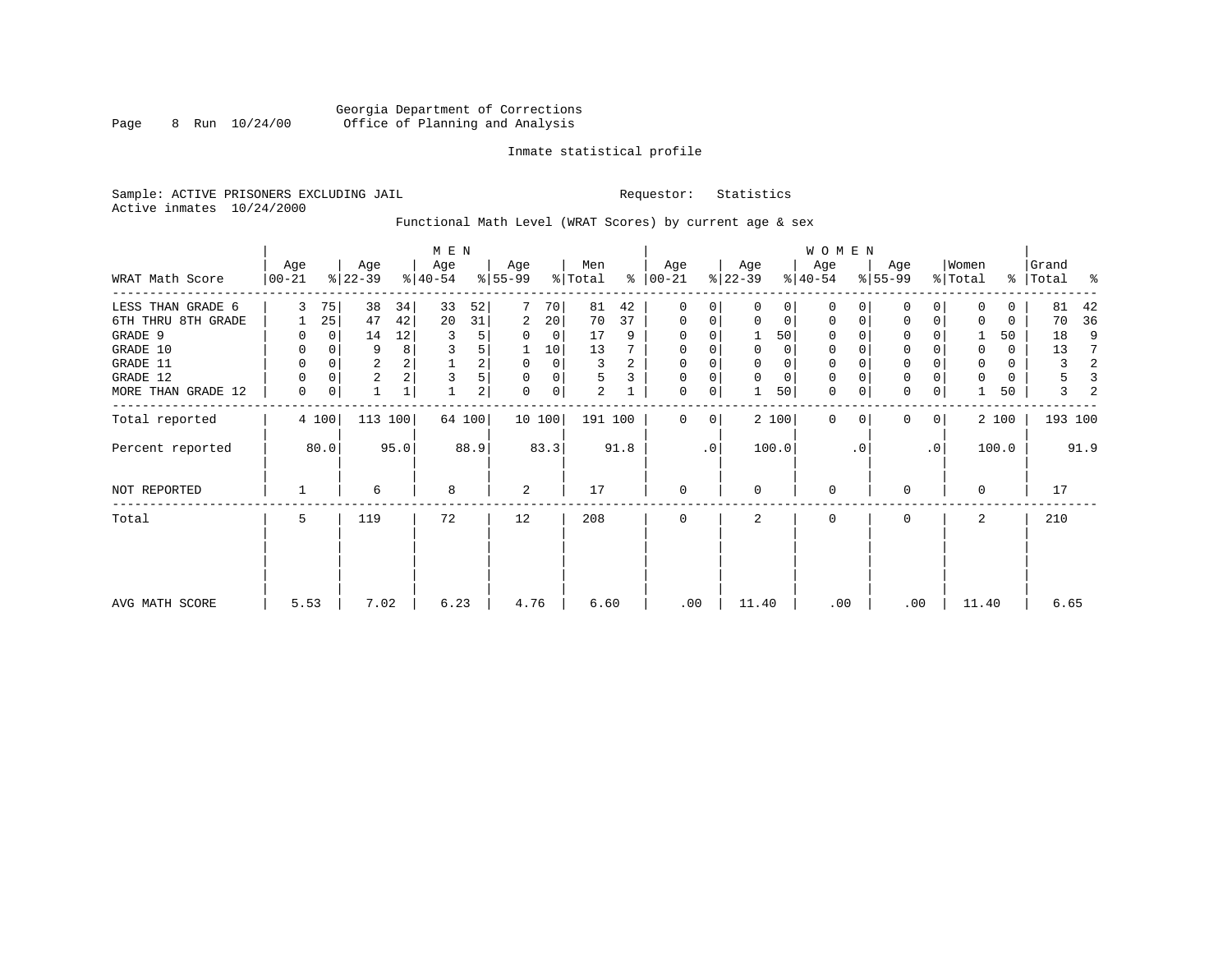# Georgia Department of Corrections Page 9 Run  $10/24/00$  Office of Planning and Analysis

### Inmate statistical profile

Sample: ACTIVE PRISONERS EXCLUDING JAIL **Requestor:** Statistics Active inmates 10/24/2000

# Functional Spelling Level (WRAT Scores) by current age & sex

| WRAT Spelling Score | Age<br>  00-21 |       | Age<br>$ 22-39 $ |         | M E N<br>Age<br>$ 40-54 $ |        | Age<br>$ 55-99 $ |             | Men<br>% Total |      | Age<br>$8   00-21$ |             | Age<br>$ 22-39 $ |             | <b>WOMEN</b><br>Age<br>$ 40-54 $ |          | Age<br>$8 55-99$ |                 | Women<br>% Total |       | Grand<br>%   Total | နွ             |
|---------------------|----------------|-------|------------------|---------|---------------------------|--------|------------------|-------------|----------------|------|--------------------|-------------|------------------|-------------|----------------------------------|----------|------------------|-----------------|------------------|-------|--------------------|----------------|
|                     |                |       |                  |         |                           |        |                  |             |                |      |                    |             |                  |             |                                  |          |                  |                 |                  |       |                    |                |
| LESS THAN GRADE 6   | 3              | 75    | 41               | 36      | 35                        | 55     | 6                | 60          | 85             | 45   | 0                  | 0           | $\Omega$         | $\Omega$    | $\Omega$                         | $\Omega$ | $\Omega$         | 0               | <sup>0</sup>     | 0     | 85<br>53           | 44<br>27       |
| 6TH THRU 8TH GRADE  | 0              | 0     | 35               | 31      | 15                        | 23     | 2                | 20          | 52             | 27   | 0                  | 0           |                  | 50          | 0                                | $\Omega$ | 0                | $\Omega$        |                  | 50    |                    |                |
| GRADE 9             |                | 25    | 11               | 10      | 4                         | 6      |                  | 10          | 17             | 9    | $\Omega$           | 0           | $\Omega$         | $\Omega$    | $\Omega$                         |          | 0                |                 | O                | 0     | 17                 | 9              |
| GRADE 10            | 0              | 0     |                  | 6       |                           | 2      | $\Omega$         | 0           | 8              | 4    | $\mathbf 0$        | 0           | $\Omega$         | $\mathbf 0$ | $\mathbf 0$                      |          | $\mathbf 0$      |                 |                  | 0     | 8                  | 4              |
| GRADE 11            | 0              | 0     | 5                |         |                           | 5      | $\Omega$         | 0           | 8              |      | $\Omega$           |             |                  | $\mathbf 0$ | $\mathbf 0$                      |          | $\Omega$         |                 | $\Omega$         | 0     | 8                  |                |
| GRADE 12            | 0              | 0     | 11               | 10      |                           | 5      |                  | 10          | 15             | 8    | $\mathbf{0}$       | 0           | $\Omega$         | $\mathbf 0$ | $\mathbf 0$                      |          | $\mathbf 0$      |                 |                  | 0     | 15                 | -8             |
| MORE THAN GRADE 12  | 0              | 0     | 3                | 3       | 3                         | 5      | 0                | $\mathbf 0$ | 6              | 3    | $\mathbf 0$        | $\mathbf 0$ |                  | 50          | $\mathbf 0$                      | 0        | $\mathbf 0$      | 0               |                  | 50    | 7                  | $\overline{4}$ |
| Total reported      |                | 4 100 |                  | 113 100 |                           | 64 100 |                  | 10 100      | 191 100        |      | $\Omega$           | 0           |                  | 2 100       | $\Omega$                         | $\Omega$ | <sup>0</sup>     | $\overline{0}$  |                  | 2 100 | 193 100            |                |
| Percent reported    |                | 80.0  |                  | 95.0    |                           | 88.9   |                  | 83.3        |                | 91.8 |                    | $\cdot$ 0   |                  | 100.0       |                                  | . 0      |                  | .0 <sup>1</sup> |                  | 100.0 |                    | 91.9           |
| NOT REPORTED        |                |       | 6                |         | 8                         |        | 2                |             | 17             |      | $\mathbf{0}$       |             | $\Omega$         |             | $\mathbf 0$                      |          | <sup>0</sup>     |                 | $\Omega$         |       | 17                 |                |
| Total               | 5              |       | 119              |         | 72                        |        | 12               |             | 208            |      | $\mathbf 0$        |             | 2                |             | $\mathbf 0$                      |          | 0                |                 | 2                |       | 210                |                |
|                     |                |       |                  |         |                           |        |                  |             |                |      |                    |             |                  |             |                                  |          |                  |                 |                  |       |                    |                |
| AVG SPELLING SCORE  | 5.98           |       | 7.27             |         | 5.93                      |        | 5.32             |             | 6.69           |      | .00                |             | 9.70             |             | .00                              |          | .00              |                 | 9.70             |       | 6.72               |                |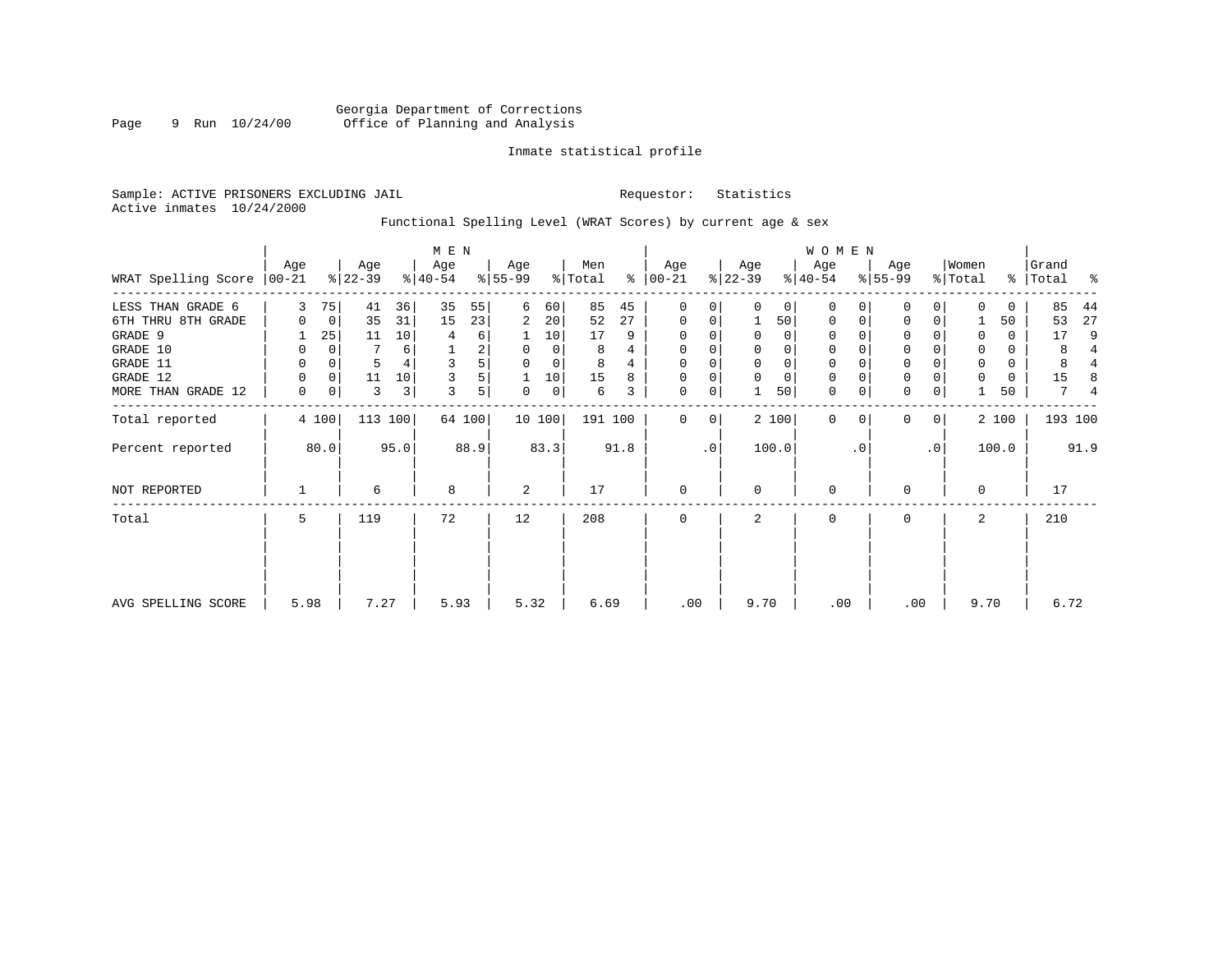# Georgia Department of Corrections Page 10 Run 10/24/00 Office of Planning and Analysis

#### Inmate statistical profile

Sample: ACTIVE PRISONERS EXCLUDING JAIL **Requestor:** Statistics Active inmates 10/24/2000

Self-Rpt Guardian Status To Age 16 by current age & sex

|                  | M E N            |       |                  |          |                  |        |                 |          |                |      |                   |     |                 |          | W O M E N        |          |                  |    |                  |       |                    |         |
|------------------|------------------|-------|------------------|----------|------------------|--------|-----------------|----------|----------------|------|-------------------|-----|-----------------|----------|------------------|----------|------------------|----|------------------|-------|--------------------|---------|
| Guardian Status  | Age<br>$00 - 21$ |       | Age<br>$ 22-39 $ |          | Age<br>$ 40-54 $ |        | Age<br>$ 55-99$ |          | Men<br>% Total | ႜ    | Age<br>$ 00 - 21$ |     | Age<br>$ 22-39$ |          | Age<br>$ 40-54 $ |          | Age<br>$ 55-99 $ |    | Women<br>% Total |       | Grand<br>%   Total | ႜ       |
|                  |                  |       |                  |          |                  |        |                 |          |                |      |                   |     |                 |          |                  |          |                  |    |                  |       |                    |         |
| ORPHANAGE        | U                | 0     | 0                | $\Omega$ |                  | 0      |                 | 0        | $\Omega$       | 0    | $\Omega$          | 0   |                 | 0        | 0                |          |                  |    |                  |       |                    |         |
| FATHER ONLY      |                  | 20    | 5                |          |                  |        |                 | $\Omega$ |                |      | 0                 | 0   | O               | $\Omega$ | $\Omega$         |          | <sup>0</sup>     |    |                  | 0     |                    |         |
| FTR MTR HD       | 2                | 40    | 8                |          |                  |        |                 | $\Omega$ | 13             | 6    |                   |     | O               |          | O                |          | O                |    |                  |       | 13                 | F       |
| MOTHER ONLY      |                  | 0     | 43               | 36       | 26               | 37     | 4               | 33       | 73             | 35   |                   |     |                 |          | O                |          | $\Omega$         |    |                  |       | 73                 | 35      |
| MTR FTR HD       | 2                | 40    | 35               | 29       | 27               | 38     | 6               | 50       | 70             | 34   | $\Omega$          | 0   |                 | 2 100    | $\Omega$         |          | 0                |    |                  | 2 100 | 72                 | 34      |
| OTH FEMALE       |                  |       | 6                |          |                  | 6      |                 | $\Omega$ | 10             |      |                   |     |                 | 0        | 0                |          | 0                |    |                  |       | 10                 | 5       |
| OTH MALE         |                  |       | 0                |          |                  | 0      |                 |          | 0              |      | $\Omega$          |     |                 |          | 0                |          |                  |    |                  |       |                    |         |
| STEP-PARNTS      | 0                | C     | 2                |          | 2                | 3      |                 | $\Omega$ | 4              | 2    | $\Omega$          |     |                 | $\Omega$ | 0                |          | 0                |    |                  |       |                    |         |
| FOSTER HOME      |                  |       | 6                |          | $\Omega$         | 0      |                 | 8        |                |      | $\Omega$          |     |                 |          | 0                |          |                  |    |                  |       |                    |         |
| GRAND PRNTS      | 0                | C     | 8                |          | 5                |        |                 | 8        | 14             |      | $\mathbf 0$       | 0   |                 | $\Omega$ | 0                |          | 0                |    |                  |       | 14                 |         |
| OTHER            | 0                | C     | 6                | 5        | 3                | 4      | $\Omega$        | 0        | 9              | 4    | $\mathbf 0$       | 0   |                 | 0        | 0                |          | $\Omega$         | 0  |                  |       | 9                  |         |
| Total reported   |                  | 5 100 | 119 100          |          |                  | 71 100 |                 | 12 100   | 207 100        |      | $\Omega$          | 0   |                 | 2 100    | $\Omega$         | $\Omega$ | $\Omega$         | 0  |                  | 2 100 |                    | 209 100 |
| Percent reported |                  | 100.0 |                  | 100.0    |                  | 98.6   |                 | 100.0    |                | 99.5 |                   | .0' |                 | 100.0    |                  | . 0      |                  | .0 |                  | 100.0 |                    | 99.5    |
| NOT RPTD         | 0                |       | $\Omega$         |          |                  |        | $\Omega$        |          |                |      | $\Omega$          |     | $\Omega$        |          | $\Omega$         |          | $\Omega$         |    | $\Omega$         |       |                    |         |
| Total            | 5                |       | 119              |          | 72               |        | 12              |          | 208            |      | $\Omega$          |     |                 |          | 0                |          | $\Omega$         |    | 2                |       | 210                |         |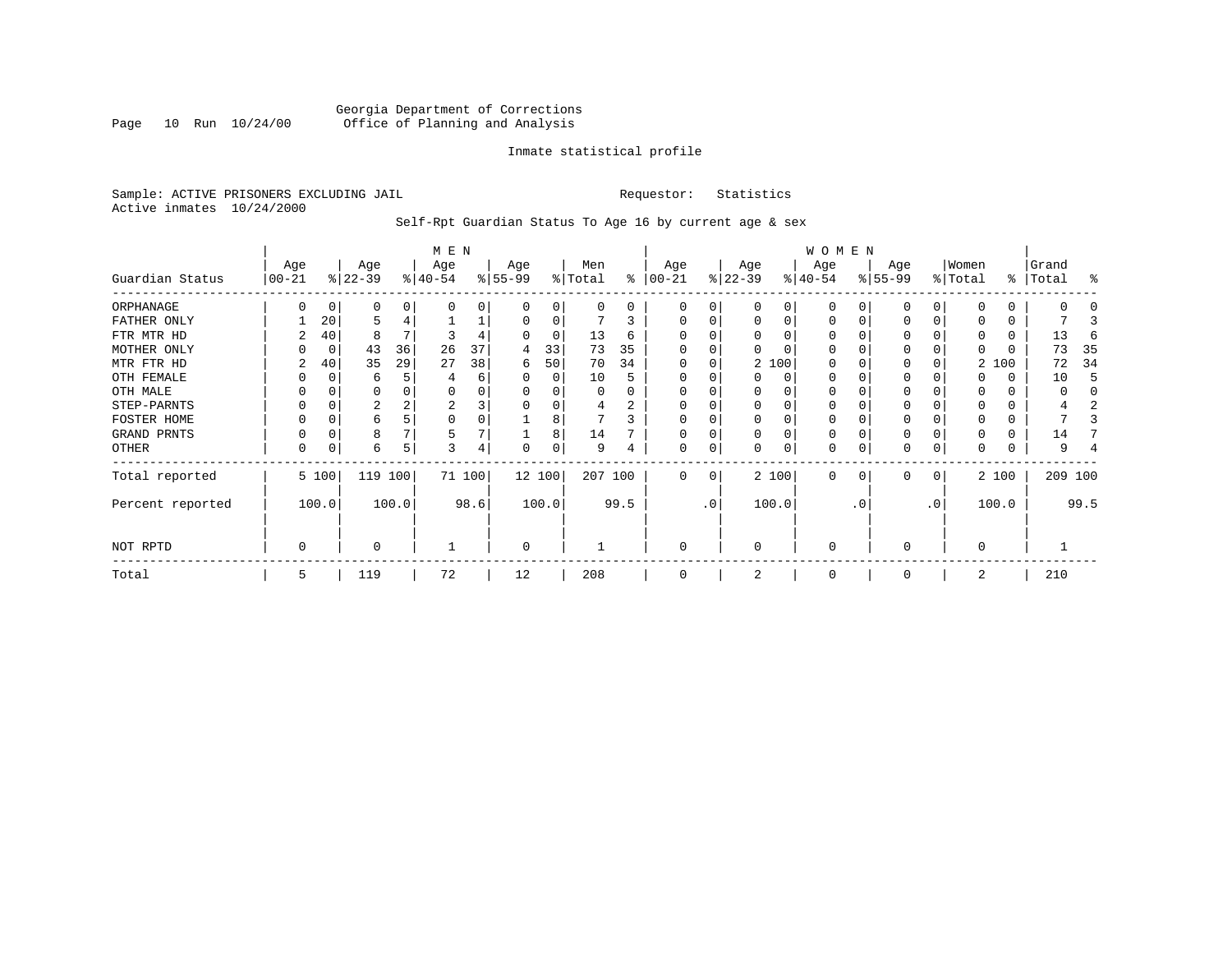### Georgia Department of Corrections<br>Page 11 Run 10/24/00 Office of Planning and Analysis Office of Planning and Analysis

### Inmate statistical profile

Sample: ACTIVE PRISONERS EXCLUDING JAIL **Requestor:** Statistics Active inmates 10/24/2000

#### Self-Rpt Employment Status Before Prison by current age & sex

|                  |                 |       |                  |      | M E N           |        |                 |        |                |      |                 |                |                  |          | W O M E N        |             |                 |              |                  |       |                    |      |
|------------------|-----------------|-------|------------------|------|-----------------|--------|-----------------|--------|----------------|------|-----------------|----------------|------------------|----------|------------------|-------------|-----------------|--------------|------------------|-------|--------------------|------|
| Employment       | Age<br>$ 00-21$ |       | Age<br>$ 22-39 $ |      | Age<br>$ 40-54$ |        | Age<br>$ 55-99$ |        | Men<br>% Total | ွေ   | Age<br>$ 00-21$ |                | Age<br>$ 22-39 $ |          | Age<br>$ 40-54 $ |             | Age<br>$ 55-99$ |              | Women<br>% Total |       | Grand<br>%   Total | ႜ    |
|                  |                 |       |                  |      |                 |        |                 |        |                |      |                 |                |                  |          |                  |             |                 |              |                  |       |                    |      |
| FULL TIME        | 0               | 0     | 66               | 57   | 42              | 66     | 5               | 45     | 113            | 58   | $\Omega$        | 0              |                  | 2 100    | $\mathbf 0$      | 0           | 0               | 0            |                  | 2 100 | 115                | 59   |
| PART TIME        | 0               | 0     | 6                | 5    |                 | 2      | 0               | 0      |                | 4    | $\Omega$        | 0              | $\mathbf{0}$     | 0        | $\mathbf 0$      | $\mathbf 0$ | $\Omega$        | $\Omega$     | $\Omega$         | 0     |                    | 4    |
| UNEMPL < 6M      | 0               | 0     | 14               | 12   | 8               | 13     | 0               | 0      | 22             |      |                 |                | 0                | 0        | $\mathbf 0$      | $\Omega$    | 0               |              | $\Omega$         | 0     | 22                 | -11  |
| UNEMPL > 6M      |                 | 25    | 24               | 21   | 8               | 13     | 2               | 18     | 35             | 18   |                 |                | $\Omega$         | $\Omega$ | $\mathbf 0$      | $\Omega$    | $\Omega$        |              | $\Omega$         | 0     | 35                 | 18   |
| NEVER WORKD      | 3               | 75    | 4                | 3    |                 | 2      |                 | 9      | 9              | 5    | $\Omega$        |                | 0                | 0        | $\mathbf 0$      | C           | $\Omega$        |              | $\Omega$         | 0     | 9                  | Е    |
| <b>STUDENT</b>   | 0               | 0     | 0                | 0    | $\Omega$        |        | 0               | 0      | 0              | 0    | $\Omega$        |                | $\mathbf 0$      | $\Omega$ | $\mathbf 0$      | $\Omega$    | 0               |              | $\Omega$         | 0     |                    |      |
| INCAPABLE        | $\Omega$        | 0     |                  |      | 4               | 6      | 3               | 27     | 8              | 4    |                 |                | 0                | 0        | 0                |             | 0               |              |                  |       | 8                  |      |
| <b>OTHER</b>     | 0               | 0     | 0                | 0    | O               | 0      | 0               | 0      | 0              | 0    | $\Omega$        | 0              | 0                | 0        | 0                | 0           | 0               | 0            | $\Omega$         | 0     | 0                  |      |
| Total reported   |                 | 4 100 | 115              | 100  |                 | 64 100 |                 | 11 100 | 194 100        |      | $\Omega$        | 0 <sup>1</sup> |                  | 2 100    | $\mathbf{0}$     | $\mathbf 0$ | 0               | $\mathbf{0}$ |                  | 2 100 | 196 100            |      |
| Percent reported |                 | 80.0  |                  | 96.6 |                 | 88.9   |                 | 91.7   |                | 93.3 |                 | .0'            |                  | 100.0    |                  | . 0         |                 | $\cdot$ 0    |                  | 100.0 |                    | 93.3 |
| NOT RPTD         |                 |       | 4                |      | 8               |        |                 |        | 14             |      | $\Omega$        |                | $\mathbf 0$      |          | $\mathbf{0}$     |             | $\Omega$        |              | $\Omega$         |       | 14                 |      |
| Total            | 5               |       | 119              |      | 72              |        | 12              |        | 208            |      |                 |                | 2                |          | $\mathbf 0$      |             | $\Omega$        |              | 2                |       | 210                |      |

\* NOTE: THE FIELD LABELD "OTHER" WAS CORRECTED IN APRIL 1989; INMATES CODED "PRE-OTIS NOT REPORTED" NOW HAVE BEEN REMOVED FROM THIS FIELD AND IDENTIFIED AS "NOT REPORTED".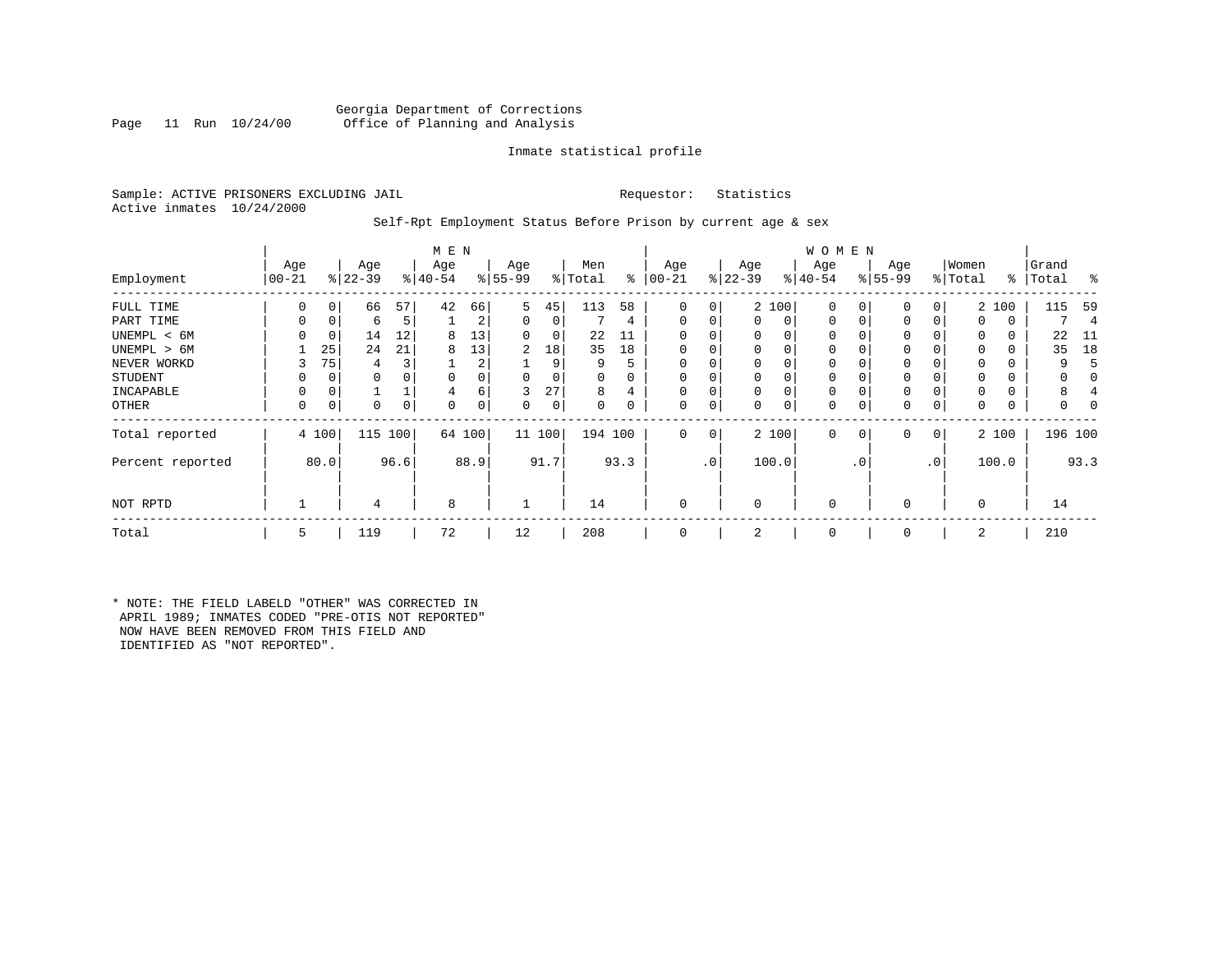# Georgia Department of Corrections Page 12 Run 10/24/00 Office of Planning and Analysis

### Inmate statistical profile

Sample: ACTIVE PRISONERS EXCLUDING JAIL **Requestor:** Statistics Active inmates 10/24/2000

# Self-Rpt Marital Status At Admission by current age & sex

|                  | M E N     |       |           |                |              |        |                |        |         |      |          |                 |              |       | <b>WOMEN</b> |             |           |              |          |       |           |                |
|------------------|-----------|-------|-----------|----------------|--------------|--------|----------------|--------|---------|------|----------|-----------------|--------------|-------|--------------|-------------|-----------|--------------|----------|-------|-----------|----------------|
|                  | Age       |       | Age       |                | Age          |        | Age            |        | Men     |      | Age      |                 | Age          |       | Age          |             | Age       |              | Women    |       | Grand     |                |
| Marital Status   | $00 - 21$ |       | $ 22-39 $ |                | $ 40-54$     |        | $8 55-99$      |        | % Total | ⊱    | $ 00-21$ |                 | $ 22-39 $    |       | $ 40-54 $    |             | $8 55-99$ |              | % Total  |       | %   Total | $^{\circ}$     |
| SINGLE           |           | 5 100 | 83        | 70             | 28           | 39     | 0              | 0      | 116     | 56   | 0        | 0               | 1            | 50    | $\mathbf 0$  | 0           | 0         | 0            |          | 50    | 117       | 56             |
| MARRIED          | $\Omega$  | 0     | 9         | 8              | 13           | 18     | 5              | 42     | 27      | 13   | 0        | 0               | 0            | 0     | $\mathbf 0$  | 0           | 0         | $\Omega$     | 0        | 0     | 27        | 13             |
| SEPARATED        | $\Omega$  | 0     | 2         | $\overline{2}$ | 4            | 6      | $\overline{2}$ | 17     | 8       | 4    | $\Omega$ |                 | $\mathbf{0}$ | 0     | $\mathbf 0$  | $\Omega$    | $\Omega$  |              | 0        | 0     | 8         | $\overline{4}$ |
| DIVORCED         | 0         | 0     | 7         | 6              | 14           | 20     | 2              | 17     | 23      | 11   | 0        | 0               | 0            | 0     | 0            | 0           | 0         |              | $\Omega$ | 0     | 23        | -11            |
| WIDOWED          | $\Omega$  | 0     |           |                | 5            |        |                | 8      | 9       | 4    | $\Omega$ | 0               |              | 50    | $\mathbf 0$  | $\Omega$    | 0         |              |          | 50    | 10        | -5             |
| COMMON LAW       | $\Omega$  | 0     | 15        | 13             | $\mathbf{r}$ | 10     | 2              | 17     | 24      | 12   | $\Omega$ |                 | $\mathbf{0}$ | 0     | $\mathbf 0$  | $\Omega$    | $\Omega$  |              | $\Omega$ | 0     | 24        | 11             |
| OTHER            | 0         | 0     | 0         | 0              | $\Omega$     | 0      | 0              | 0      | 0       | 0    | 0        | 0               | 0            | 0     | $\mathbf 0$  | 0           | 0         | 0            | 0        | 0     | 0         | $\overline{0}$ |
| Total reported   |           | 5 100 | 119       | 100            |              | 71 100 |                | 12 100 | 207     | 100  | 0        | 0               |              | 2 100 | $\mathbf 0$  | $\mathbf 0$ | 0         | $\mathbf{0}$ |          | 2 100 | 209 100   |                |
| Percent reported |           | 100.0 |           | 100.0          |              | 98.6   |                | 100.0  |         | 99.5 |          | .0 <sup>1</sup> |              | 100.0 |              | . 0         |           | $\cdot$ 0    |          | 100.0 |           | 99.5           |
| NOT RPTD         | 0         |       | $\Omega$  |                |              |        | $\mathbf 0$    |        |         |      | $\Omega$ |                 | 0            |       | $\mathbf 0$  |             | $\Omega$  |              | $\Omega$ |       |           |                |
| Total            | 5         |       | 119       |                | 72           |        | 12             |        | 208     |      | 0        |                 | 2            |       | 0            |             | 0         |              | 2        |       | 210       |                |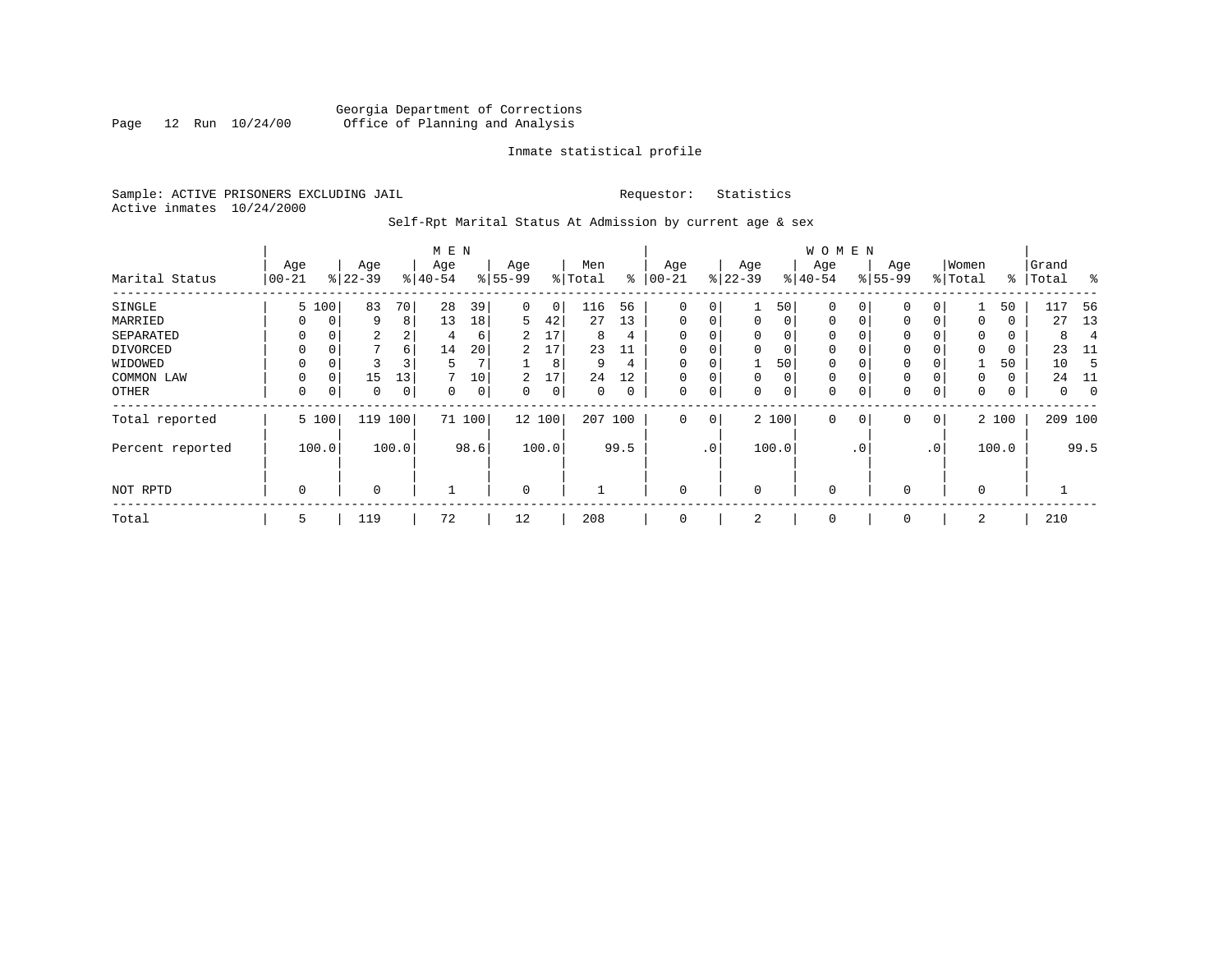Georgia Department of Corrections<br>Page 13 Run 10/24/00 Office of Planning and Analysis Office of Planning and Analysis

#### Inmate statistical profile

Sample: ACTIVE PRISONERS EXCLUDING JAIL **Requestor:** Statistics Active inmates 10/24/2000

# Self-Rpt Number Of Children At Admission by current age & sex

|                      |                   |             |                 |        | M E N            |                         |                  |        |                |      |                 |           |                  |             | WOMEN           |           |                  |     |                  |          |                |                |
|----------------------|-------------------|-------------|-----------------|--------|------------------|-------------------------|------------------|--------|----------------|------|-----------------|-----------|------------------|-------------|-----------------|-----------|------------------|-----|------------------|----------|----------------|----------------|
| Number Of Children   | Age<br>$ 00 - 21$ |             | Age<br>$ 22-39$ |        | Age<br>$ 40-54 $ |                         | Age<br>$8 55-99$ |        | Men<br>% Total | %    | Age<br>$ 00-21$ |           | Age<br>$ 22-39 $ |             | Age<br>$ 40-54$ |           | Age<br>$ 55-99 $ |     | Women<br>% Total | ႜၟ       | Grand<br>Total | န္             |
| NO CHILDREN          | 0                 | 0           |                 |        | $\mathbf 0$      | 0                       | 0                | 0      | 1              |      | 0               | 0         | 0                | 0           | 0               |           | 0                | 0   | 0                | $\Omega$ |                |                |
| ONE CHILD            |                   | 50          | 35              | 47     | 17               | 33                      | 5                | 45     | 58             | 41   | 0               | 0         | $\Omega$         | $\mathbf 0$ | 0               | $\Omega$  | $\mathbf 0$      | 0   | $\Omega$         | $\Omega$ | 58             | 41             |
| TWO CHILDREN         |                   | 50          | 22              | 29     | 18               | 35                      | $\Omega$         | 0      | 41             | 29   | $\Omega$        | 0         |                  | 1 100       | $\Omega$        |           | $\mathbf 0$      | 0   |                  | 1 100    | 42             | 30             |
| THREE CHILDREN       | 0                 | $\Omega$    | 10              | 13     | 11               | 21                      |                  | 9      | 22             | 16   | $\Omega$        | 0         | $\Omega$         | 0           | 0               |           | $\mathbf 0$      | O   | O                | $\Omega$ | 22             | 16             |
| FOUR CHILDREN        | 0                 | $\Omega$    | 5               |        |                  | 6                       | 2                | 18     | 10             |      | $\Omega$        | 0         |                  | $\mathbf 0$ | 0               |           | $\mathbf 0$      |     | 0                | $\Omega$ | 10             |                |
| FIVE CHILDREN        | 0                 | $\mathbf 0$ |                 |        | 2                | 4                       | $\Omega$         | 0      | 3              | 2    | 0               | 0         | $\mathbf 0$      | $\mathbf 0$ | 0               |           | $\mathsf 0$      | 0   | 0                | $\Omega$ | 3              | $\mathfrak{D}$ |
| MORE THAN 5 CHILDREN | 0                 | 0           |                 |        |                  | $\overline{\mathbf{c}}$ | 3                | 27     | 5              | 4    | 0               | 0         | $\Omega$         | 0           | $\mathbf 0$     | 0         | $\mathbf 0$      | 0   | $\mathbf 0$      | 0        | 5              |                |
| Total reported       |                   | 2 100       |                 | 75 100 |                  | 52 100                  |                  | 11 100 | 140 100        |      | $\Omega$        | 0         |                  | 1 100       | $\Omega$        | $\Omega$  | $\Omega$         | 0   |                  | 1 100    |                | 141 100        |
| Percent reported     |                   | 40.0        |                 | 63.0   |                  | 72.2                    |                  | 91.7   |                | 67.3 |                 | $\cdot$ 0 |                  | 50.0        |                 | $\cdot$ 0 |                  | .0' |                  | 50.0     |                | 67.1           |
| NOT REPORTED         | 3                 |             | 44              |        | 20               |                         |                  |        | 68             |      | $\mathbf 0$     |           |                  |             | 0               |           | $\mathbf 0$      |     |                  |          | 69             |                |
| Total                | 5                 |             | 119             |        | 72               |                         | 12               |        | 208            |      | $\Omega$        |           | 2                |             | $\mathbf 0$     |           | $\mathbf 0$      |     | 2                |          | 210            |                |
| AVG NUM CHILDREN     | 1.50              |             | 1.87            |        | 2.29             |                         | 4.09             |        | 2.19           |      | .00             |           | 2.00             |             | .00             |           | .00              |     | 2.00             |          | 2.19           |                |

\* NOTE: THE FIELD LABLED "NO CHILDREN" WAS CORRECTED IN MARCH 1989: MISSING DATA FOR INMATES STILL IN DIAGNOSTICS NOW HAS BEEN REMOVED FROM THIS FIELD AND IDENTIFIED AS "NOT REPORTED" INFORMATION.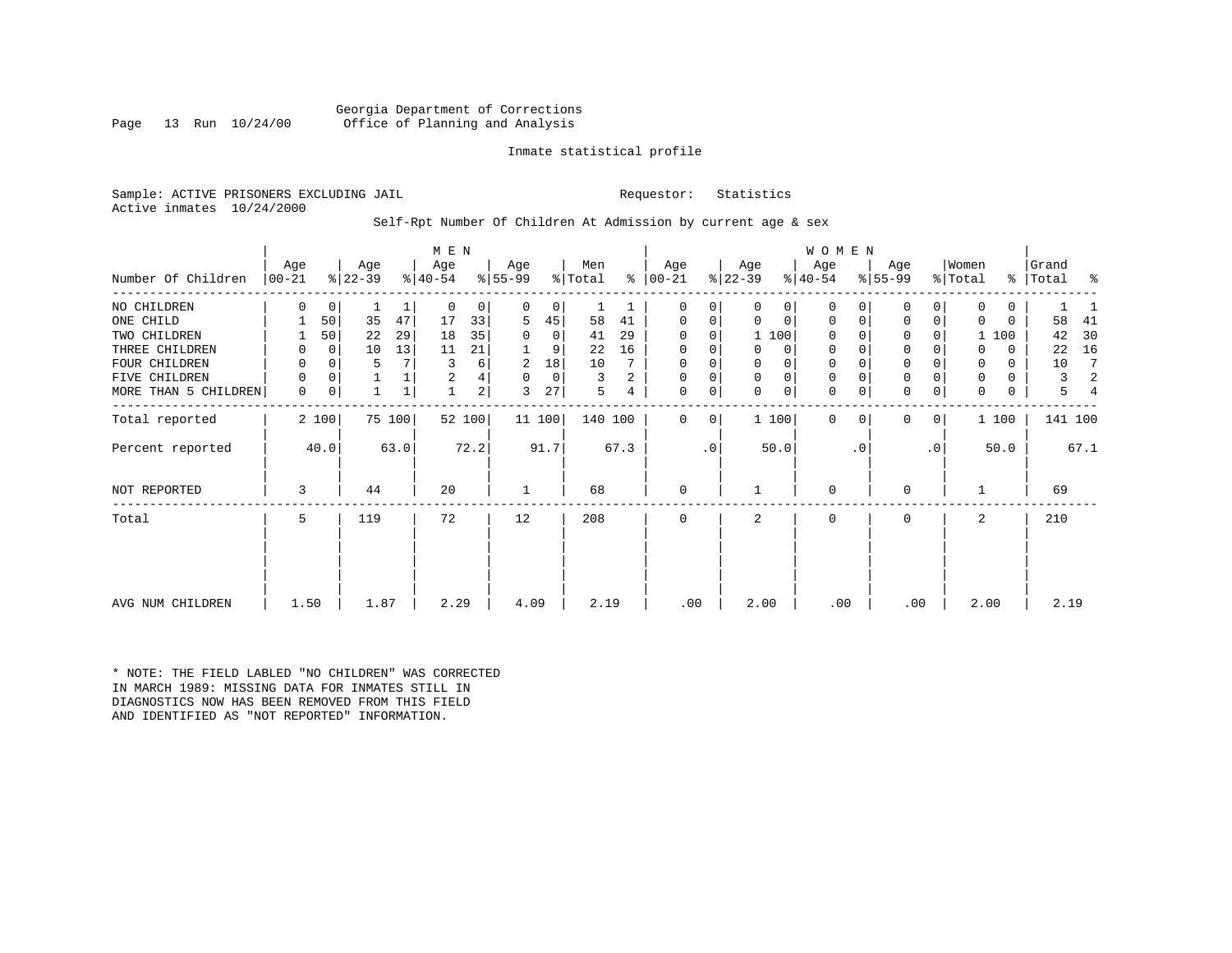# Georgia Department of Corrections<br>Page 14 Run 10/24/00 Office of Planning and Analysis Page 14 Run 10/24/00 Office of Planning and Analysis

#### Inmate statistical profile

Sample: ACTIVE PRISONERS EXCLUDING JAIL **Requestor:** Statistics Active inmates 10/24/2000

# Self-Rpt Religious Affiliation by current age & sex

|                  |           |             |          |              | M E N          |          |           |          |          |                |          |           |              |       | WOMEN    |           |          |             |          |          |              |                |
|------------------|-----------|-------------|----------|--------------|----------------|----------|-----------|----------|----------|----------------|----------|-----------|--------------|-------|----------|-----------|----------|-------------|----------|----------|--------------|----------------|
|                  | Age       |             | Age      |              | Age            |          | Age       |          | Men      |                | Age      |           | Age          |       | Age      |           | Age      |             | Women    |          | Grand        |                |
| Religion         | $00 - 21$ |             | $ 22-39$ |              | $ 40-54$       |          | $8 55-99$ |          | % Total  | ⊱              | $ 00-21$ |           | $ 22-39$     |       | $ 40-54$ |           | $ 55-99$ |             | % Total  | ႜ        | Total        | ႜ              |
| <b>ISLAM</b>     | 0         | 0           | 8        | 7            | .5             | 7        | 0         | 0        | 13       | 6              | 0        | 0         | 0            | 0     | 0        | 0         | 0        | 0           | 0        | $\Omega$ | 13           | 6              |
| CATHOLIC         | O         | 0           | 2        | 2            | $\overline{2}$ | 3        | $\Omega$  | 0        | 4        | $\overline{2}$ | $\Omega$ | 0         | $\mathbf 0$  | 0     | 0        | 0         | 0        | $\mathbf 0$ | $\Omega$ | 0        | 4            | 2              |
| <b>BAPTIST</b>   |           | 0           | 51       | 44           | 40             | 56       | 7         | 58       | 98       | 48             | $\Omega$ | 0         | 1            | 50    | $\Omega$ | 0         | 0        | 0           |          | 50       | 99           | 48             |
| METHODIST        |           | 0           |          | 1            | -1             |          |           | 0        | 2        | 1              | 0        | $\Omega$  | $\Omega$     | 0     | 0        | 0         | C        | $\Omega$    | $\Omega$ | $\Omega$ | 2            | $\mathbf{1}$   |
| EPISCOPLN        |           | $\Omega$    | 0        | $\Omega$     | 0              | 0        | 0         | 0        | $\Omega$ | O              | $\Omega$ | ∩         | $\Omega$     | 0     | 0        | 0         | 0        | $\Omega$    | $\Omega$ | 0        | U            | $\mathbf 0$    |
| PRESBYTRN        |           | $\Omega$    | U        | <sup>0</sup> | $\Omega$       | $\Omega$ | U         | $\Omega$ | $\Omega$ | O              | O        | $\Omega$  | <sup>0</sup> | 0     | O        | $\Omega$  | 0        | $\Omega$    | $\Omega$ | $\Omega$ | O            | $\Omega$       |
| CHC OF GOD       |           | $\Omega$    |          | 1            | $\Omega$       | $\Omega$ | U         | $\Omega$ |          | U              | $\Omega$ | ∩         | $\Omega$     | 0     | $\Omega$ | $\Omega$  | $\Omega$ | $\Omega$    | $\Omega$ | $\Omega$ |              | $\Omega$       |
| HOLINESS         |           | $\mathbf 0$ |          | 1            |                |          | 2         | 17       | 4        | $\overline{c}$ | $\Omega$ |           | 1            | 50    | $\Omega$ | $\Omega$  | 0        | $\Omega$    |          | 50       |              | $\overline{2}$ |
| <b>JEWISH</b>    |           | 0           |          | 1            | $\Omega$       | 0        | 0         | 0        |          | 0              | $\Omega$ | $\Omega$  | $\Omega$     | 0     | $\Omega$ | 0         | 0        | 0           | $\Omega$ | 0        |              | $\mathbf 0$    |
| ANGLICAN         |           | $\mathbf 0$ | 0        | $\Omega$     | 0              | $\Omega$ | U         | 0        | $\Omega$ | $\Omega$       | $\Omega$ | $\Omega$  | $\Omega$     | 0     | $\Omega$ | 0         | 0        | 0           | $\Omega$ | $\Omega$ |              | 0              |
| GRK ORTHDX       |           | $\Omega$    | 0        | $\Omega$     | $\Omega$       | $\Omega$ | U         | 0        | $\Omega$ | $\Omega$       | $\Omega$ | $\Omega$  | $\Omega$     | 0     | $\Omega$ | $\Omega$  | 0        | $\Omega$    | $\Omega$ | $\Omega$ |              | $\Omega$       |
| HINDU            |           | 0           | 0        | 0            | 0              | 0        | U         | 0        | $\Omega$ | 0              | $\Omega$ | $\Omega$  | 0            | 0     | $\Omega$ | $\Omega$  | 0        | 0           | $\Omega$ | 0        |              | 0              |
| <b>BUDDHIST</b>  |           | $\Omega$    |          | $\Omega$     | $\Omega$       | $\Omega$ |           | O        | $\Omega$ | O              | O        | $\Omega$  | $\Omega$     | 0     | 0        | 0         | 0        | $\Omega$    | $\Omega$ | $\Omega$ |              | $\Omega$       |
| TAOIST           |           | O           | 0        | 0            | $\Omega$       | 0        | U         | O        | $\Omega$ | O              | $\Omega$ | $\Omega$  | $\Omega$     | 0     | 0        | $\Omega$  | 0        | $\Omega$    | $\Omega$ | $\Omega$ |              | $\Omega$       |
| SHINTOIST        |           | $\Omega$    | U        | $\Omega$     | $\Omega$       | $\Omega$ | U         | O        | $\Omega$ | O              | ∩        | $\Omega$  | $\Omega$     | 0     | $\Omega$ | $\Omega$  | 0        | $\Omega$    | $\Omega$ | $\Omega$ |              | $\Omega$       |
| SEVEN D AD       |           | 0           | 0        | 0            | 2              | 3        | U         | 0        | 2        |                | $\Omega$ | $\Omega$  | $\Omega$     | 0     | $\Omega$ | $\Omega$  | 0        | $\Omega$    | $\Omega$ | 0        |              |                |
| JEHOVAH WT       |           | $\mathbf 0$ | 2        | 2            |                |          | U         | 0        | 3        |                | $\Omega$ |           | $\Omega$     | 0     | $\Omega$ | $\Omega$  | 0        | 0           | $\Omega$ | 0        |              |                |
| LATR DAY S       |           | 0           | 0        | $\Omega$     | 0              | $\Omega$ | 0         | 0        | 0        | 0              | $\Omega$ | $\Omega$  | $\Omega$     | 0     | $\Omega$ | 0         | 0        | 0           | $\Omega$ | 0        | U            | 0              |
| QUAKER           |           | 0           | 0        | $\Omega$     | $\Omega$       | $\Omega$ | U         | 0        | 0        | $\Omega$       | $\Omega$ | $\Omega$  | 0            | 0     | $\Omega$ | 0         | 0        | 0           | $\Omega$ | 0        | <sup>0</sup> | $\Omega$       |
| OTHER PROD       | ∩         | 0           | 11       | 9            | 6              | 8        | $\Omega$  | 0        | 17       | 8              | $\Omega$ | $\Omega$  | $\Omega$     | 0     | $\Omega$ | 0         | 0        | $\Omega$    | $\Omega$ | $\Omega$ | 17           | 8              |
| <b>NONE</b>      | 3         | 75          | 28       | 24           | 10             | 14       | 3         | 25       | 44       | 22             | $\Omega$ | $\Omega$  | 0            | 0     | $\Omega$ | 0         | 0        | $\Omega$    | $\Omega$ | $\Omega$ | 44           | 21             |
| OTHER            |           | 25          | 11       | 9            | 3              | 4        | 0         | 0        | 15       |                | 0        | 0         | $\Omega$     | 0     | 0        | 0         | 0        | 0           | $\Omega$ | $\Omega$ | 15           | 7              |
| Total reported   |           | 4 100       | 117 100  |              |                | 71 100   | 12 100    |          | 204 100  |                | $\Omega$ | 0         |              | 2 100 | $\Omega$ | 0         | 0        | 0           |          | 2 100    | 206 100      |                |
| Percent reported |           | 80.0        |          | 98.3         |                | 98.6     | 100.0     |          |          | 98.1           |          | $\cdot$ 0 |              | 100.0 |          | $\cdot$ 0 |          | $\cdot$ 0   |          | 100.0    |              | 98.1           |
| NOT RPTD         |           |             | 2        |              |                |          | $\Omega$  |          | 4        |                | $\Omega$ |           | 0            |       | $\Omega$ |           | O        |             | $\Omega$ |          | 4            |                |
| Total            | 5         |             | 119      |              | 72             |          | 12        |          | 208      |                | 0        |           | 2            |       | 0        |           | 0        |             | 2        |          | 210          |                |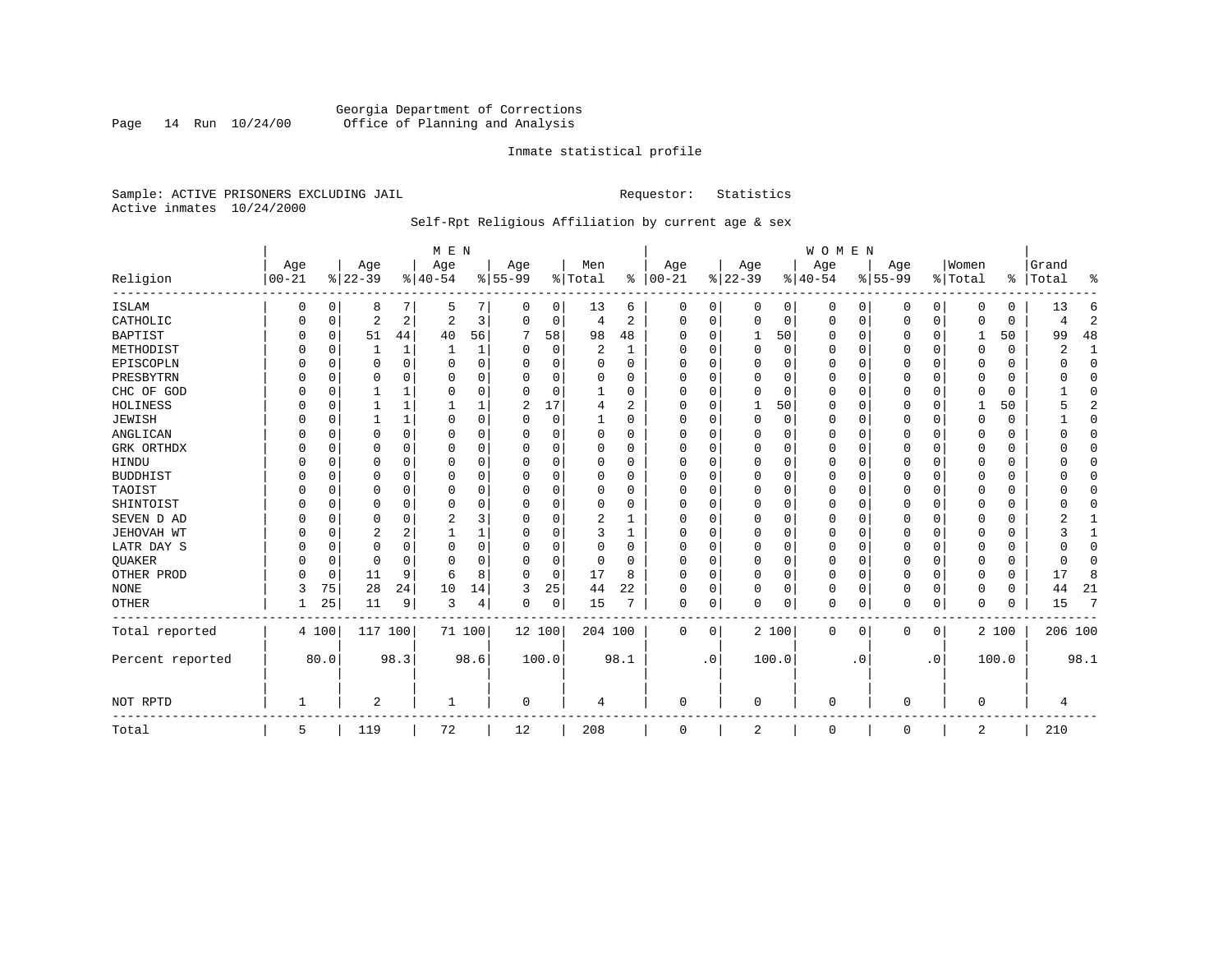### Georgia Department of Corrections<br>Page 15 Run 10/24/00 Office of Planning and Analysis Office of Planning and Analysis

#### Inmate statistical profile

Sample: ACTIVE PRISONERS EXCLUDING JAIL **Requestor:** Statistics Active inmates 10/24/2000

#### Self-Rpt Family Behavior Patterns \* by current age & sex

|                  |          |       |           |      | M E N     |      |           |        |         |      |              |           |           |       | W O M E N   |             |             |           |             |               |         |      |
|------------------|----------|-------|-----------|------|-----------|------|-----------|--------|---------|------|--------------|-----------|-----------|-------|-------------|-------------|-------------|-----------|-------------|---------------|---------|------|
|                  | Age      |       | Age       |      | Age       |      | Age       |        | Men     |      | Age          |           | Age       |       | Age         |             | Age         |           | Women       |               | Grand   |      |
| Family Behavior  | $ 00-21$ |       | $ 22-39 $ |      | $ 40-54 $ |      | $8 55-99$ |        | % Total | ៖    | $00 - 21$    |           | $ 22-39 $ |       | $ 40-54 $   |             | $8155 - 99$ |           | % Total     | $\frac{1}{6}$ | Total   | ႜ    |
| CRIMINLTY        |          | 8     | 37        | 20   | 23        | 22   | 2         | 17     | 63      | 20   | $\Omega$     |           |           | 17    | 0           | 0           | 0           |           |             | 17            | 64      | 20   |
| ALCOHOLISM       | 4        | 33    | 24        | 13   | 18        | 17   |           | 8      | 47      | 15   | 0            | 0         |           | 17    | 0           | 0           | 0           | 0         |             | 17            | 48      | 15   |
| DRUG ABUSE       | 4        | 33    | 15        | 8    | 10        |      |           |        | 29      | 9    |              |           |           | 17    | $\Omega$    |             | 0           |           |             | 17            | 30      | 9    |
| DOMINERING       | 0        | 0     |           |      |           |      |           |        |         |      |              |           |           | 17    | $\Omega$    |             |             |           |             | 17            | 2       |      |
| MIGRANT          | 0        | 0     | 2         |      |           |      |           |        |         |      |              |           |           | 0     |             |             |             |           |             | 0             |         |      |
| INFL BTGS        | 0        | 0     | 11        | 6    |           |      | 2         | 17     | 17      |      |              |           |           |       |             |             | 0           |           |             | 0             |         |      |
| PERMISSIVE       | 0        | 0     | 0         | 0    | $\Omega$  |      | 0         | 0      | 0       |      | $\Omega$     |           |           | 17    |             |             | 0           |           |             | 17            |         |      |
| FATH ABSNT       |          | 8     | 67        | 36   | 37        | 35   | 5         | 42     | 110     | 35   | <sup>0</sup> |           | $\Omega$  | 0     |             | $\Omega$    | 0           |           | n           | 0             | 110     | 34   |
| MOTH ABSNT       |          | 17    | 25        | 13   | 12        | 11   | 2         | 17     | 41      | 13   | $\Omega$     |           | $\Omega$  | 0     | 0           | $\Omega$    | 0           |           | $\Omega$    | 0             | 41      | 13   |
| NONE             | 0        | 0     | 5         | 3    |           |      | 0         | 0      | 6       | 2    | 0            | 0         |           | 17    | 0           |             | 0           | 0         |             |               |         | 2    |
| Total reported   | 12 100   |       | 187       | 100  | 106       | 100  |           | 12 100 | 317 100 |      | $\Omega$     | 0         |           | 6 100 | $\mathbf 0$ | $\mathbf 0$ | 0           | 0         |             | 6 100         | 323 100 |      |
| Percent reported |          | 100.0 |           | 77.3 |           | 75.0 |           | 58.3   |         | 76.0 |              | $\cdot$ 0 |           | 100.0 |             | . 0         |             | $\cdot$ 0 |             | 100.0         |         | 76.2 |
| <b>OTHER</b>     | 0        |       | 27        |      | 18        |      | 5         |        | 50      |      | $\Omega$     |           | $\Omega$  |       | $\Omega$    |             | 0           |           | $\mathbf 0$ |               | 50      |      |
| Total            | 5        |       | 119       |      | 72        |      | 12        |        | 208     |      | $\Omega$     |           | 2         |       | 0           |             | 0           |           | 2           |               | 210     |      |

\* NOTE: SINCE THERE CAN BE UP TO FIVE BEHAVIOR CODES PER INMATE, THE NUMBER OF CASES REPORTED IN THE DETAIL LINES AND THE TOTAL REPORTED LINE MAY EXCEED THE TOTAL NUMBER OF CASES. IN SHORT, THIS TABLE COUNTS THE NUMBER OF BEHAVIOR PROBLEMS, NOT INMATES.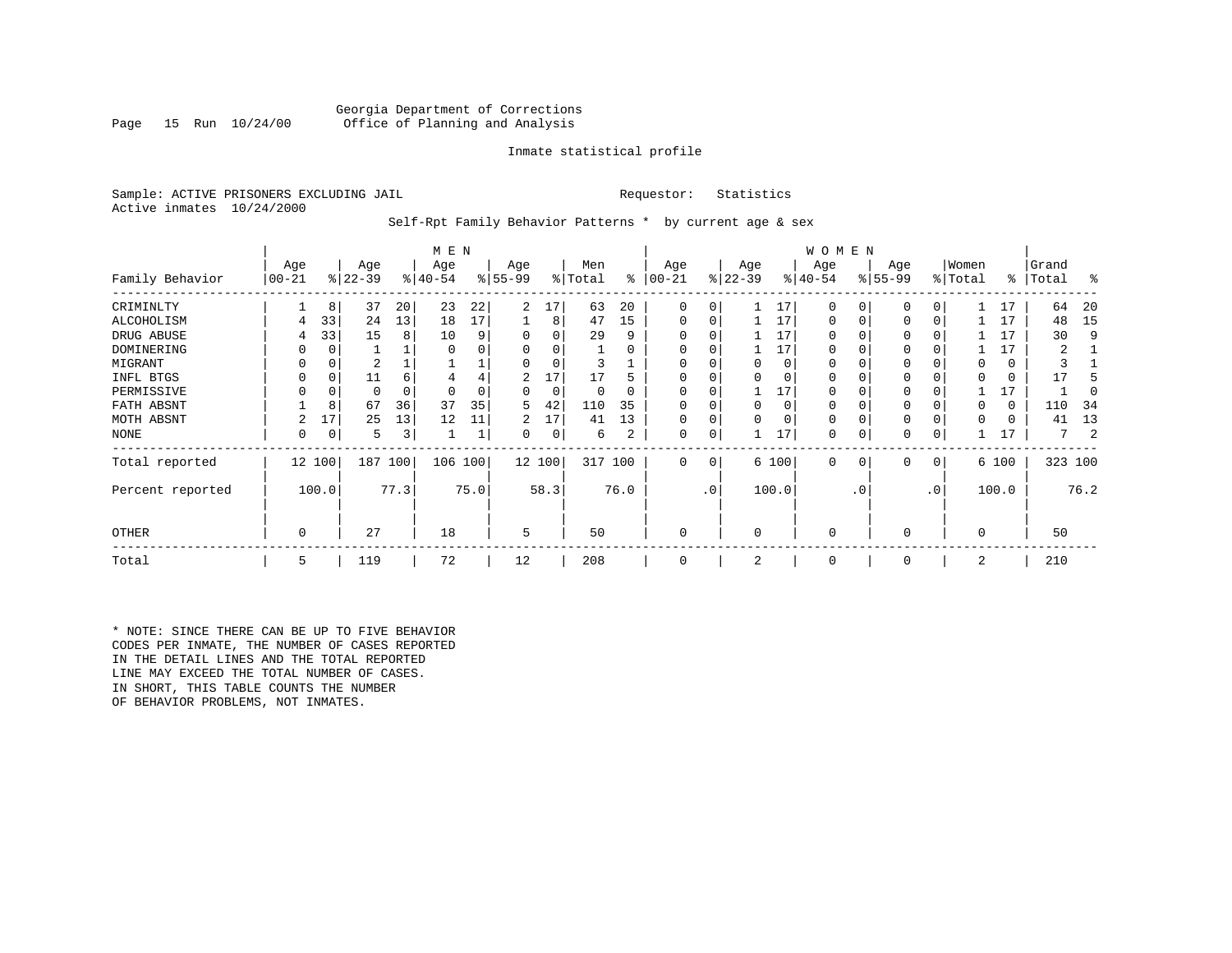#### Georgia Department of Corrections<br>Page 16 Run 10/24/00 Office of Planning and Analysis Office of Planning and Analysis

#### Inmate statistical profile

Sample: ACTIVE PRISONERS EXCLUDING JAIL **Requestor:** Statistics Active inmates 10/24/2000

# Inmate Diagnostic Behavior Problem \* by current age & sex

|                    |              |          |           |                | M E N          |       |          |          |         |                |           |           |              |          | <b>WOMEN</b> |           |           |             |          |              |           |                |
|--------------------|--------------|----------|-----------|----------------|----------------|-------|----------|----------|---------|----------------|-----------|-----------|--------------|----------|--------------|-----------|-----------|-------------|----------|--------------|-----------|----------------|
|                    | Age          |          | Age       |                | Age            |       | Age      |          | Men     |                | Age       |           | Age          |          | Age          |           | Age       |             | Women    |              | Grand     |                |
| Diagnostic Problem | $ 00 - 21$   |          | $ 22-39 $ |                | $8 40-54$      |       | $ 55-99$ |          | % Total | ွေ             | $ 00-21 $ |           | $ 22-39 $    |          | $ 40-54 $    |           | $ 55-99 $ |             | % Total  |              | %   Total | ႜ              |
| ALCOHOLIC          | <sup>0</sup> | 0        | 5         | 2              | 5              | 3     | 3        | 13       | 13      | 3              | 0         | 0         | $\mathbf{1}$ | 25       | 0            | 0         | 0         | 0           |          | 25           | 14        | 3              |
| <b>ALCOH ABSE</b>  |              | 11       | 26        | 9              | 13             | 9     |          | 4        | 42      | 9              | 0         | 0         | $\mathbf 0$  | 0        | 0            | 0         | 0         | $\mathbf 0$ | $\Omega$ | $\Omega$     | 42        | 9              |
| DRUG EXP           |              | 11       | 43        | 15             | 26             | 17    | 3        | 13       | 74      | 16             |           |           | $\Omega$     | 0        | $\Omega$     | 0         | 0         | $\Omega$    | $\Omega$ | $\Omega$     | 74        | 16             |
| DRUG ABSE          | 5            | 26       | 49        | 18             | 19             | 13    | 2        | 9        | 75      | 16             | U         |           |              | 25       | $\Omega$     | 0         | 0         | $\Omega$    |          | 25           | 76        | 16             |
| NARC ADDCT         |              | $\Omega$ | 2         | $\mathbf{1}$   | $\overline{2}$ |       | O        | $\Omega$ | 4       |                | U         |           | $\Omega$     | $\Omega$ | $\Omega$     | $\Omega$  | U         | $\Omega$    | $\Omega$ | $\Omega$     | 4         | $\mathbf{1}$   |
| EPILEPTIC          |              | 0        |           | $\Omega$       |                |       | U        | $\Omega$ | 2       | $\Omega$       | U         |           | $\Omega$     | O        | $\Omega$     | $\Omega$  | U         | $\Omega$    | $\Omega$ | $\Omega$     | 2         | $\Omega$       |
| MANIPULTVE         |              | 11       | 18        | 6              |                |       | 3        | 13       | 28      | 6              |           |           | $\Omega$     | 0        | $\Omega$     | $\Omega$  | 0         | $\Omega$    | $\Omega$ | $\Omega$     | 28        | 6              |
| ASSAULTIVE         |              | 26       | 91        | 33             | 56             | 37    | 8        | 35       | 160     | 34             | U         |           | 2            | 50       | $\Omega$     | 0         | 0         | 0           | 2        | 50           | 162       | 34             |
| ESCPE TEND         |              | 11       | 13        | 5              | 13             | 9     |          | 4        | 29      | 6              | U         |           | $\Omega$     | 0        | $\Omega$     | $\Omega$  |           | O           | $\Omega$ | $\Omega$     | 29        | 6              |
| SUICIDAL           |              | 5        | 14        |                |                |       |          | $\Omega$ | 19      |                | ∩         |           | $\Omega$     | O        | $\Omega$     | $\Omega$  |           | O           | ∩        | $\Omega$     | 19        | 4              |
| WITHDRAWN          |              | $\Omega$ |           |                |                |       |          | U        |         |                |           |           | $\Omega$     | O        | O            | $\Omega$  |           | O           |          | U            |           | $\Omega$       |
| PR RLTY CT         |              | $\Omega$ | 3         |                |                |       |          | U        | 5       |                | $\Omega$  |           | $\Omega$     | 0        | $\Omega$     | $\Omega$  |           | $\Omega$    | ∩        | $\Omega$     |           |                |
| HOMOSEXUAL         |              | $\Omega$ | 0         | $\Omega$       |                |       |          | U        | 0       | $\Omega$       | ∩         |           | $\Omega$     | $\Omega$ | $\Omega$     | $\Omega$  | 0         | $\Omega$    |          | U            |           | $\cap$         |
| <b>NONE</b>        |              | $\Omega$ |           | $\Omega$       |                |       |          |          |         |                | ∩         |           | $\Omega$     | O        | $\Omega$     | $\Omega$  | ი         | $\Omega$    |          | U            |           |                |
| OTHER              |              | $\Omega$ |           | 3              |                |       |          | 0        | 8       | $\overline{2}$ | $\Omega$  |           | $\Omega$     | O        | 0            | $\Omega$  | 0         | $\Omega$    | $\Omega$ | U            |           | 2              |
| NOT RPTD           | $\Omega$     | 0        | 5         | $\overline{a}$ | 3              | 2     |          | 4        | 9       | 2              | $\Omega$  | 0         | $\mathbf 0$  | 0        | 0            | 0         | U         | 0           | $\Omega$ | <sup>0</sup> | 9         | $\overline{2}$ |
| Total reported     | 19 100       |          | 280 100   |                | 151 100        |       |          | 23 100   | 473 100 |                | $\Omega$  | $\Omega$  |              | 4 100    | $\Omega$     | 0         | 0         | 0           |          | 4 100        | 477 100   |                |
| Percent reported   |              | 100.0    |           | 99.2           |                | 100.0 |          | 100.0    |         | 99.5           |           | $\cdot$ 0 |              | 100.0    |              | $\cdot$ 0 |           | $\cdot$ 0   |          | 100.0        |           | 99.5           |
|                    |              |          |           |                |                |       |          |          |         |                |           |           |              |          |              |           |           |             |          |              |           |                |
| <b>UNKNOWN</b>     | $\Omega$     |          |           |                | $\Omega$       |       | 0        |          |         |                | $\Omega$  |           | $\mathbf 0$  |          | $\Omega$     |           | 0         |             | $\Omega$ |              |           |                |
| Total              | 5            |          | 119       |                | 72             |       | 12       |          | 208     |                | $\Omega$  |           | 2            |          | 0            |           | 0         |             | 2        |              | 210       |                |

\* NOTE: SINCE THERE CAN BE UP TO FIVE BEHAVIOR CODES PER INMATE, THE NUMBER OF CASES REPORTED IN THE DETAIL LINES AND THE TOTAL REPORTED LINE MAY EXCEED THE TOTAL NUMBER OF CASES.IN SHORT, THIS TABLE COUNTS THE NUMBER OF BEHAVIOR PROBLEMS, NOT INMATES.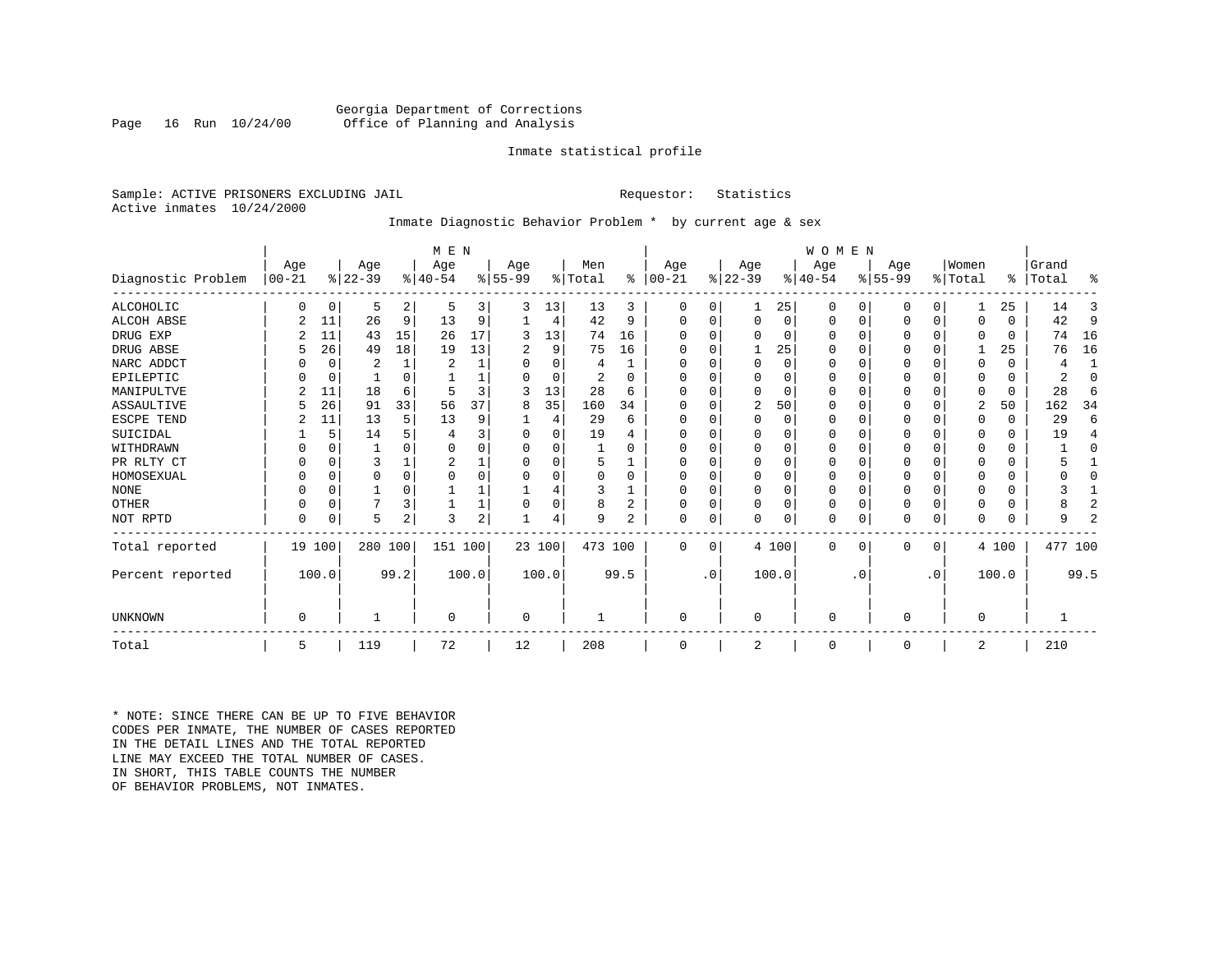# Georgia Department of Corrections Page 17 Run 10/24/00 Office of Planning and Analysis

### Inmate statistical profile

Sample: ACTIVE PRISONERS EXCLUDING JAIL **Requestor:** Statistics Active inmates 10/24/2000

# Physical Profile (General Condition) by current age & sex

|                      |                |              |                  |                | M E N            |      |                  |        |                |             |                  |                 |                  |             | <b>WOMEN</b>     |             |                    |                 |                  |          |                    |                |
|----------------------|----------------|--------------|------------------|----------------|------------------|------|------------------|--------|----------------|-------------|------------------|-----------------|------------------|-------------|------------------|-------------|--------------------|-----------------|------------------|----------|--------------------|----------------|
| Physical Profile     | Age<br>  00-21 |              | Age<br>$8 22-39$ |                | Age<br>$8 40-54$ |      | Age<br>$8 55-99$ |        | Men<br>% Total | ႜ           | Age<br>$00 - 21$ |                 | Age<br>$ 22-39 $ |             | Age<br>$8 40-54$ |             | Age<br>$8155 - 99$ |                 | Women<br>% Total |          | Grand<br>%   Total | း - မွ         |
|                      |                |              |                  |                |                  |      |                  |        |                |             |                  |                 |                  |             |                  |             |                    |                 |                  |          |                    |                |
| NO LIMITATION        |                | 5 100        | 87               | 74 l           | 39               | 57   | 5                | 42     | 136            | 67          | $\Omega$         | 0               |                  | 2 100       | 0                | 0           | 0                  | 0               |                  | 2 100    | 138                | 67             |
| DEFECT NO MAJOR LIMT | $\Omega$       | $\mathbf{0}$ | 17               | 15             | 11               | 16   |                  | 8      | 29             | 14          | $\Omega$         | $\Omega$        | $\mathbf{0}$     | $\mathbf 0$ | $\mathbf 0$      | $\mathbf 0$ | $\Omega$           | 0               | $\Omega$         | $\Omega$ | 29                 | 14             |
| DEFECT MAJOR LIMIT   | 0              | 0            | 13               | 11             | 19               | 28   | 6                | 50     | 38             | 19          | 0                | 0               | $\mathbf{0}$     | 0           | 0                | $\Omega$    | 0                  | 0               | $\mathbf{0}$     | 0        | 38                 | 19             |
| VERY MAJOR DEFECT    | 0              | $\mathbf{0}$ | 0                | 0 <sup>1</sup> | $\Omega$         | 0    | $\Omega$         | 0      | 0              | $\mathbf 0$ | 0                | 0               | $\mathbf{0}$     | 0           | $\mathbf 0$      | $\mathbf 0$ | 0                  | 0               | $\mathbf{0}$     | 0        | 0                  | $\overline{0}$ |
| Total reported       |                | 5 100        | 117              | 100            | 69               | 100  |                  | 12 100 | 203 100        |             | 0                | $\mathbf{0}$    |                  | 2 100       | 0                | 0           | 0                  | $\overline{0}$  |                  | 2 100    |                    | 205 100        |
| Percent reported     |                | 100.0        |                  | 98.3           |                  | 95.8 |                  | 100.0  |                | 97.6        |                  | .0 <sup>1</sup> |                  | 100.0       |                  | . 0         |                    | .0 <sup>1</sup> |                  | 100.0    |                    | 97.6           |
| NOT REPORTED         | $\mathbf 0$    |              | 2                |                | 3                |      | $\mathbf 0$      |        | 5              |             | $\mathbf 0$      |                 | 0                |             | $\mathbf 0$      |             | $\Omega$           |                 | 0                |          | 5                  |                |
| Total                | 5              |              | 119              |                | 72               |      | 12               |        | 208            |             | 0                |                 | 2                |             | 0                |             | $\Omega$           |                 | 2                |          | 210                |                |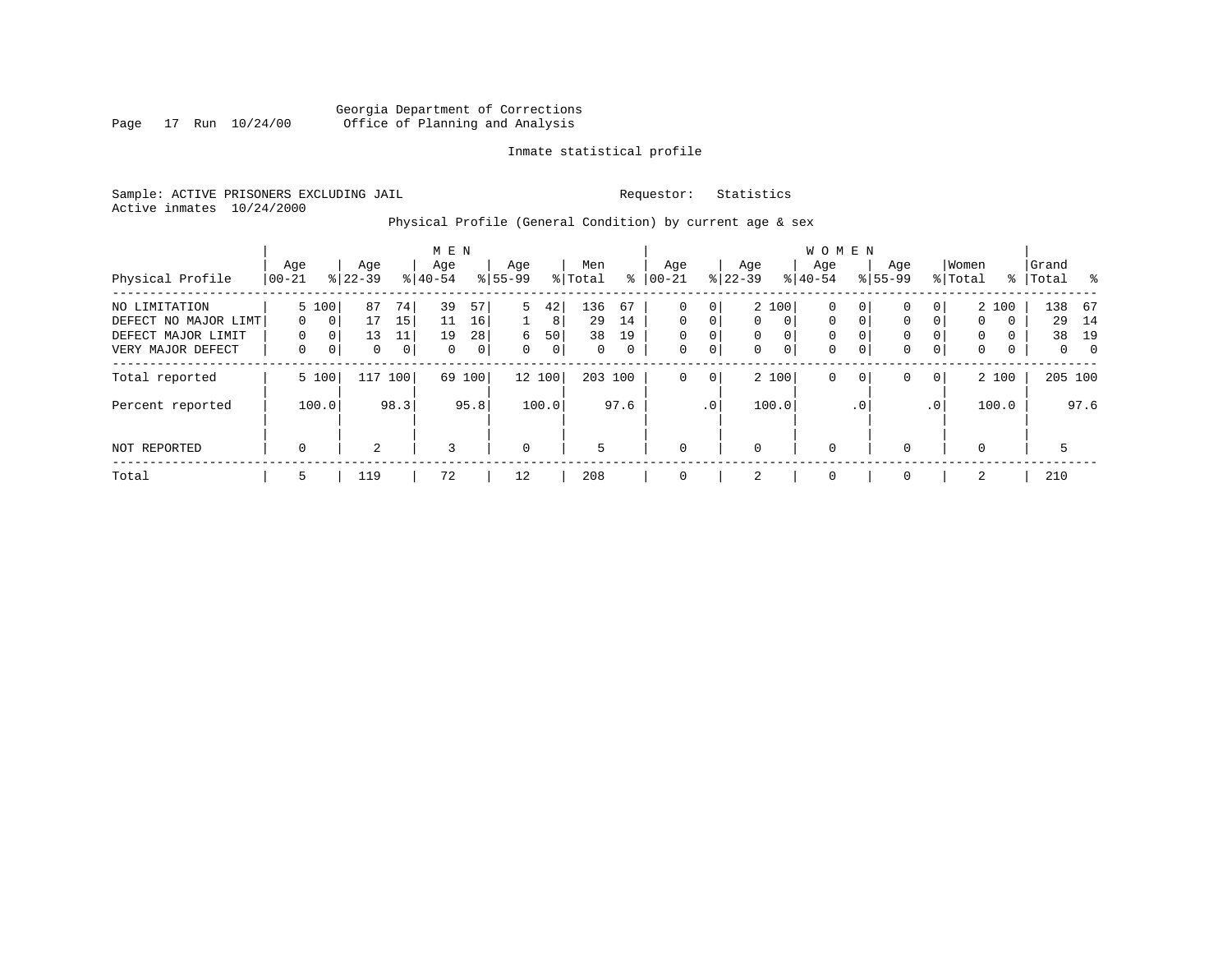# Georgia Department of Corrections Office of Planning and Analysis

#### Inmate statistical profile

Sample: ACTIVE PRISONERS EXCLUDING JAIL **Requestor:** Statistics Active inmates 10/24/2000

Security Status by current age & sex

|                  |           |          |           |          | M E N       |          |             |        |         |          |           |                 |             |       | W O M E N   |     |             |                |             |       |       |                |
|------------------|-----------|----------|-----------|----------|-------------|----------|-------------|--------|---------|----------|-----------|-----------------|-------------|-------|-------------|-----|-------------|----------------|-------------|-------|-------|----------------|
|                  | Age       |          | Age       |          | Age         |          | Age         |        | Men     |          | Age       |                 | Age         |       | Age         |     | Age         |                | Women       |       | Grand |                |
| Security         | $00 - 21$ |          | $ 22-39 $ |          | $ 40-54$    |          | $ 55-99 $   |        | % Total | ៖        | $00 - 21$ |                 | $ 22-39 $   |       | $ 40-54 $   |     | $8155 - 99$ |                | % Total     | ွေ    | Total | ႜ              |
| DIAG INCOM       | $\Omega$  | $\Omega$ | 0         | 0        |             |          | $\Omega$    | 0      | 0       | 0        |           | $\overline{0}$  | $\mathbf 0$ | 0     | 0           |     | 0           | 0              | $\Omega$    | 0     |       |                |
| WRK RELEAS       | 0         | 0        | 0         | 0        |             | 0        | 0           | 0      | 0       | 0        | 0         | 0               | 0           | 0     | 0           | 0   | 0           | 0              |             | 0     |       |                |
| TRUSTY           |           |          | 0         | $\Omega$ |             |          | $\Omega$    | 0      |         | $\Omega$ |           |                 | 0           |       | $\Omega$    |     | 0           |                | $\Omega$    | 0     |       |                |
| MINIMUM          |           | 0        | 0         | 0        |             |          | 0           | 0      |         | 0        |           |                 |             | 0     | 0           |     | 0           |                | $\Omega$    | 0     |       |                |
| MEDIUM           | U         | 0        | 30        | 25       | 18          | 25       |             | 58     | 55      | 27       | U         |                 |             | 50    | 0           |     | 0           |                |             | 50    | 56    | 27             |
| CLOSE            | 4         | 80       | 72        | 61       | 47          | 65       | 4           | 33     | 127     | 61       |           |                 | 0           | 0     | 0           |     | 0           |                | $\Omega$    | 0     | 127   | 61             |
| MAXIMUM          |           | 20       | 14        | 12       | 3           | 4        |             | 8      | 19      | 9        | $\Omega$  |                 |             | 50    | $\mathbf 0$ |     | $\Omega$    |                |             | 50    | 20    | 10             |
| DIAGNOSTIC       | 0         | 0        | 2         | 2        | 3           | $4\vert$ | 0           | 0      | 5       | 2        | 0         | 0               | 0           | 0     | 0           | 0   | 0           | 0              | 0           | 0     | 5     | $\overline{2}$ |
| Total reported   |           | 5 100    | 118       | 100      |             | 72 100   |             | 12 100 |         | 207 100  | 0         | 0               |             | 2 100 | $\mathbf 0$ | 0   | $\mathbf 0$ | $\overline{0}$ |             | 2 100 |       | 209 100        |
| Percent reported |           | 100.0    |           | 99.2     |             | 100.0    |             | 100.0  |         | 99.5     |           | .0 <sup>1</sup> |             | 100.0 |             | . 0 |             | $\cdot$ 0      |             | 100.0 |       | 99.5           |
| NOT RPTD         | 0         |          |           |          | $\mathbf 0$ |          | $\mathbf 0$ |        |         |          | $\Omega$  |                 | $\mathbf 0$ |       | 0           |     | $\Omega$    |                | $\mathbf 0$ |       |       |                |
| Total            | 5         |          | 119       |          | 72          |          | 12          |        | 208     |          | 0         |                 | 2           |       | 0           |     | $\mathbf 0$ |                | 2           |       | 210   |                |

\* NOTE: BEGINNING IN JULY 1987, THE FACILITIES DIVISION NO LONGER CODED INMATES AS BEING WORK RELEASE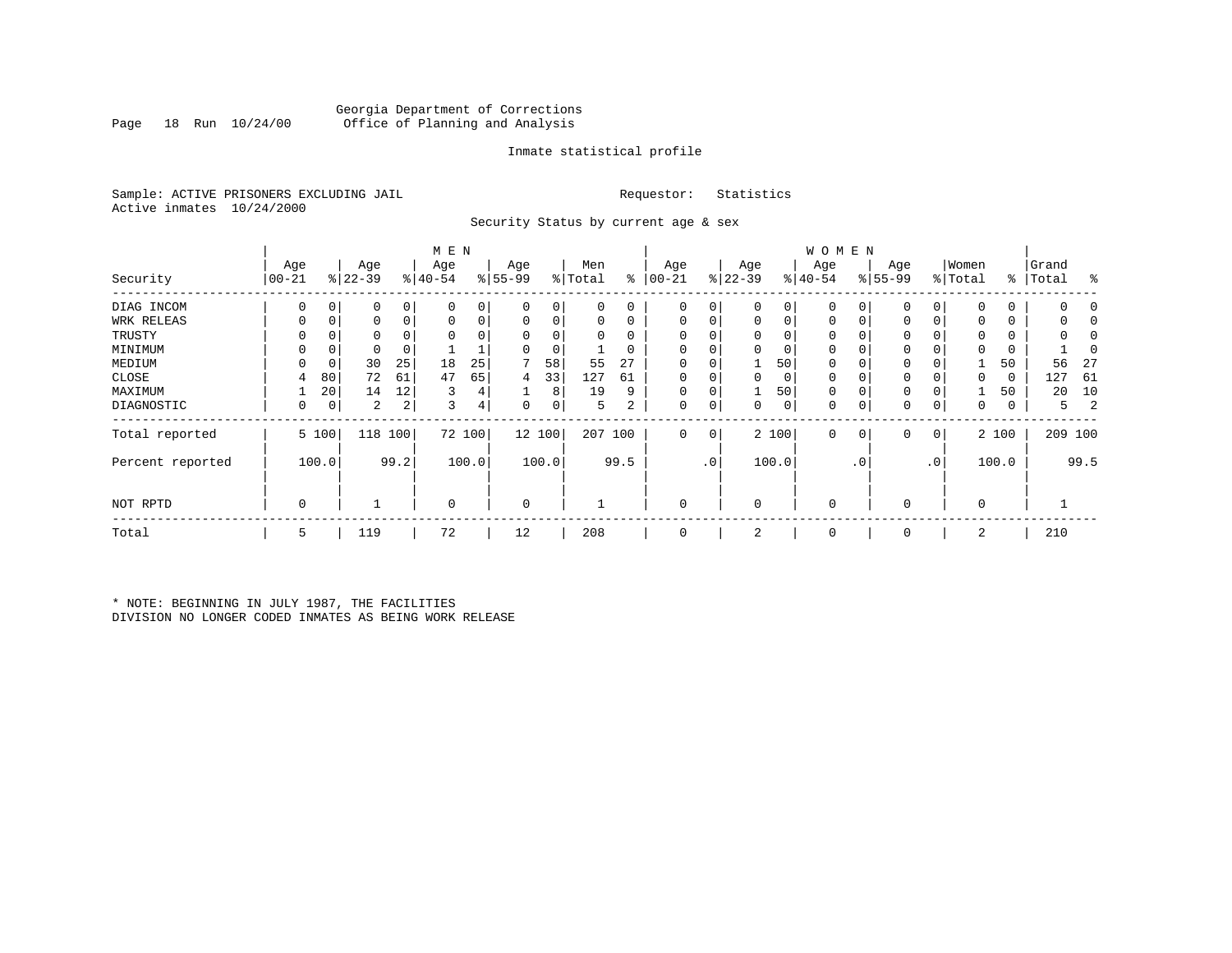# Georgia Department of Corrections Page 19 Run 10/24/00 Office of Planning and Analysis

#### Inmate statistical profile

Sample: ACTIVE PRISONERS EXCLUDING JAIL **Requestor:** Statistics Active inmates 10/24/2000

Number Of Sentences by current age & sex

|                     |                 |             |                  |       | M E N            |        |                  |                |                |       |                      |                |                  |                | W O M E N        |           |                  |           |                              |          |                |         |
|---------------------|-----------------|-------------|------------------|-------|------------------|--------|------------------|----------------|----------------|-------|----------------------|----------------|------------------|----------------|------------------|-----------|------------------|-----------|------------------------------|----------|----------------|---------|
| Number Of Sentences | Age<br>$ 00-21$ |             | Age<br>$ 22-39 $ |       | Age<br>$ 40-54 $ |        | Age<br>$8 55-99$ |                | Men<br>% Total |       | Age<br>$8   00 - 21$ |                | Age<br>$ 22-39 $ |                | Age<br>$ 40-54 $ |           | Age<br>$8 55-99$ |           | Women<br>$\frac{1}{2}$ Total | ႜ        | Grand<br>Total | ႜ       |
| ONE                 | 0               | $\mathbf 0$ | 13               | 11    | 11               | 15     | 2                | 17             | 26             | 13    | $\Omega$             | 0              | $\Omega$         | 0 <sup>1</sup> | $\Omega$         |           | $\mathbf 0$      | 0         | <sup>0</sup>                 | 0        | 26             | 12      |
| TWO                 | $\Omega$        | 0           | 22               | 18    | 13               | 18     | 5                | 42             | 40             | 19    | 0                    | 0              |                  | 50             | 0                |           | 0                | 0         |                              | 50       | 41             | 20      |
| THREE               |                 | 20          | 23               | 19    | 15               | 21     |                  | $\overline{0}$ | 39             | 19    | $\Omega$             |                | $\Omega$         | $\mathbf{0}$   | 0                |           | 0                |           | 0                            | 0        | 39             | 19      |
| FOUR                | $\Omega$        | $\mathbf 0$ | 17               | 14    | 8                | 11     | $\Omega$         | $\overline{0}$ | 25             | 12    | $\Omega$             | 0              |                  | $\mathbf 0$    | $\mathbf 0$      |           | $\mathbf 0$      |           | $\Omega$                     | $\Omega$ | 25             | 12      |
| FIVE                | $\Omega$        | $\mathbf 0$ | 11               | 9     | 5                | 7      | 2                | 17             | 18             | 9     | 0                    | 0              |                  | 50             | 0                |           | $\mathbf 0$      |           |                              | 50       | 19             | 9       |
| MORE THAN FIVE      | 4               | 80          | 33               | 28    | 20               | 28     | 3                | 25             | 60             | 29    | 0                    | $\overline{0}$ | 0                | 0 <sup>1</sup> | 0                |           | $\mathbf 0$      | 0         | 0                            | 0        | 60             | 29      |
| Total reported      |                 | 5 100       | 119              | 100   |                  | 72 100 |                  | 12 100         | 208 100        |       | $\Omega$             | 0              |                  | 2 100          | $\Omega$         |           | $\Omega$         | 0         |                              | 2 100    |                | 210 100 |
| Percent reported    |                 | 100.0       |                  | 100.0 |                  | 100.0  |                  | 100.0          |                | 100.0 |                      | $\cdot$ 0      |                  | 100.0          |                  | $\cdot$ 0 |                  | $\cdot$ 0 |                              | 100.0    |                | 100.0   |
| NOT REPORTED        | 0               |             | 0                |       | $\mathbf 0$      |        | $\mathbf 0$      |                | 0              |       | 0                    |                | $\Omega$         |                | $\mathbf 0$      |           | 0                |           | $\Omega$                     |          | 0              |         |
| Total               | 5               |             | 119              |       | 72               |        | 12               |                | 208            |       | $\Omega$             |                | 2                |                | $\Omega$         |           | $\Omega$         |           | 2                            |          | 210            |         |
|                     |                 |             |                  |       |                  |        |                  |                |                |       |                      |                |                  |                |                  |           |                  |           |                              |          |                |         |
| AVG NUM SENTENCES   | 6.40            |             | 4.59             |       | 4.57             |        | 3.50             |                | 4.56           |       | .00                  |                | 3.50             |                | .00              |           | .00              |           | 3.50                         |          | 4.55           |         |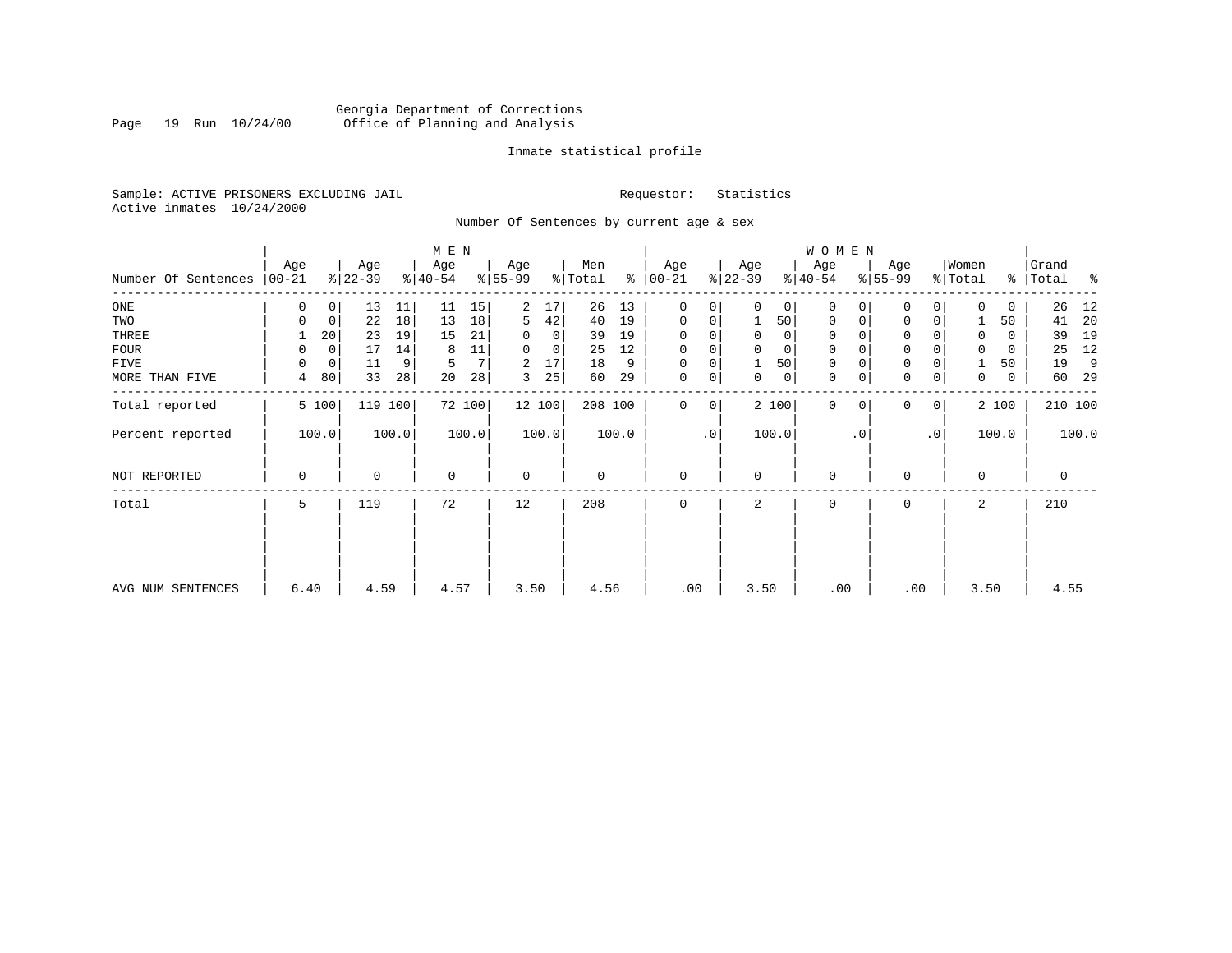# Georgia Department of Corrections<br>Page 20 Run 10/24/00 Office of Planning and Analysis Page 20 Run 10/24/00 Office of Planning and Analysis

### Inmate statistical profile

Sample: ACTIVE PRISONERS EXCLUDING JAIL **Requestor:** Statistics Active inmates 10/24/2000

Number Of Disciplinaries by current age & sex

|                  |                  |          |                  |       | M E N            |        |                 |          |                |       |                  |             |                 |          | WOMEN            |           |                  |                |                  |          |                |         |
|------------------|------------------|----------|------------------|-------|------------------|--------|-----------------|----------|----------------|-------|------------------|-------------|-----------------|----------|------------------|-----------|------------------|----------------|------------------|----------|----------------|---------|
| Disciplinaries   | Age<br>$00 - 21$ |          | Age<br>$ 22-39 $ |       | Age<br>$ 40-54 $ |        | Age<br>$ 55-99$ |          | Men<br>% Total | ి     | Age<br>$00 - 21$ |             | Age<br>$ 22-39$ |          | Age<br>$ 40-54 $ |           | Age<br>$ 55-99 $ |                | Women<br>% Total | ⊱        | Grand<br>Total | ႜ       |
| ZERO             | 2                | 40       | 22               | 18    | 24               | 33     | 6               | 50       | 54             | 26    | $\mathbf 0$      | 0           | $\Omega$        | $\Omega$ | 0                |           | 0                | 0              | $\Omega$         | 0        | 54             | 26      |
| ONE              | 0                | 0        | 13               | 11    | 14               | 19     | 3               | 25       | 30             | 14    | 0                | 0           | $\mathbf 0$     | 0        | 0                | 0         | $\mathbf 0$      | 0              | 0                | 0        | 30             | 14      |
| TWO              | 0                |          | 15               | 13    | 12               | 17     | 2               | 17       | 29             | 14    | 0                |             |                 | 0        | 0                |           | 0                |                | 0                | 0        | 29             | 14      |
| THREE            | 0                |          | 17               | 14    | 5                |        | 0               | 0        | 22             | 11    | 0                |             |                 | 50       | 0                |           | 0                |                |                  | 50       | 23             | 11      |
| FOUR             | $\Omega$         | $\Omega$ | 10               | 8     |                  | 10     | $\Omega$        | $\Omega$ | 17             | 8     | $\Omega$         | $\Omega$    | $\Omega$        | 0        | $\Omega$         |           | $\Omega$         |                | $\Omega$         | $\Omega$ | 17             | 8       |
| FIVE             |                  | 0        | 3                |       | 2                | 3      | $\Omega$        | 0        | 5              | 2     | $\Omega$         | 0           | $\Omega$        | 0        | 0                |           | $\Omega$         |                |                  | 0        | 5.             | 2       |
| MORE THAN FIVE   | 3                | 60       | 39               | 33    | 8                |        |                 | 8        | 51             | 25    | $\mathbf 0$      | 0           |                 | 50       | $\mathbf 0$      |           | $\Omega$         | 0              |                  | 50       | 52             | - 25    |
| Total reported   |                  | 5 100    | 119 100          |       |                  | 72 100 |                 | 12 100   | 208 100        |       | $\mathbf 0$      | $\mathbf 0$ | 2 100           |          | $\mathbf{0}$     | $\Omega$  | 0                | $\overline{0}$ |                  | 2 100    |                | 210 100 |
| Percent reported |                  | 100.0    |                  | 100.0 |                  | 100.0  |                 | 100.0    |                | 100.0 |                  | $\cdot$ 0   | 100.0           |          |                  | $\cdot$ 0 |                  | $\cdot$ 0      |                  | 100.0    |                | 100.0   |
| NOT REPORTED     | 0                |          | 0                |       | 0                |        | 0               |          | 0              |       | 0                |             | 0               |          | 0                |           | $\Omega$         |                | $\mathbf 0$      |          | 0              |         |
| Total            | 5                |          | 119              |       | 72               |        | 12              |          | 208            |       | 0                |             | 2               |          | 0                |           | 0                |                | 2                |          | 210            |         |
|                  |                  |          |                  |       |                  |        |                 |          |                |       |                  |             |                 |          |                  |           |                  |                |                  |          |                |         |
|                  | 5.80             |          | 5.77             |       |                  |        |                 |          |                |       |                  |             |                 |          | .00              |           |                  |                |                  |          | 4.43           |         |
| AVG NUM DISCIP   |                  |          |                  |       | 2.65             |        | 1.17            |          | 4.43           |       | .00              |             | 5.00            |          |                  |           | .00              |                | 5.00             |          |                |         |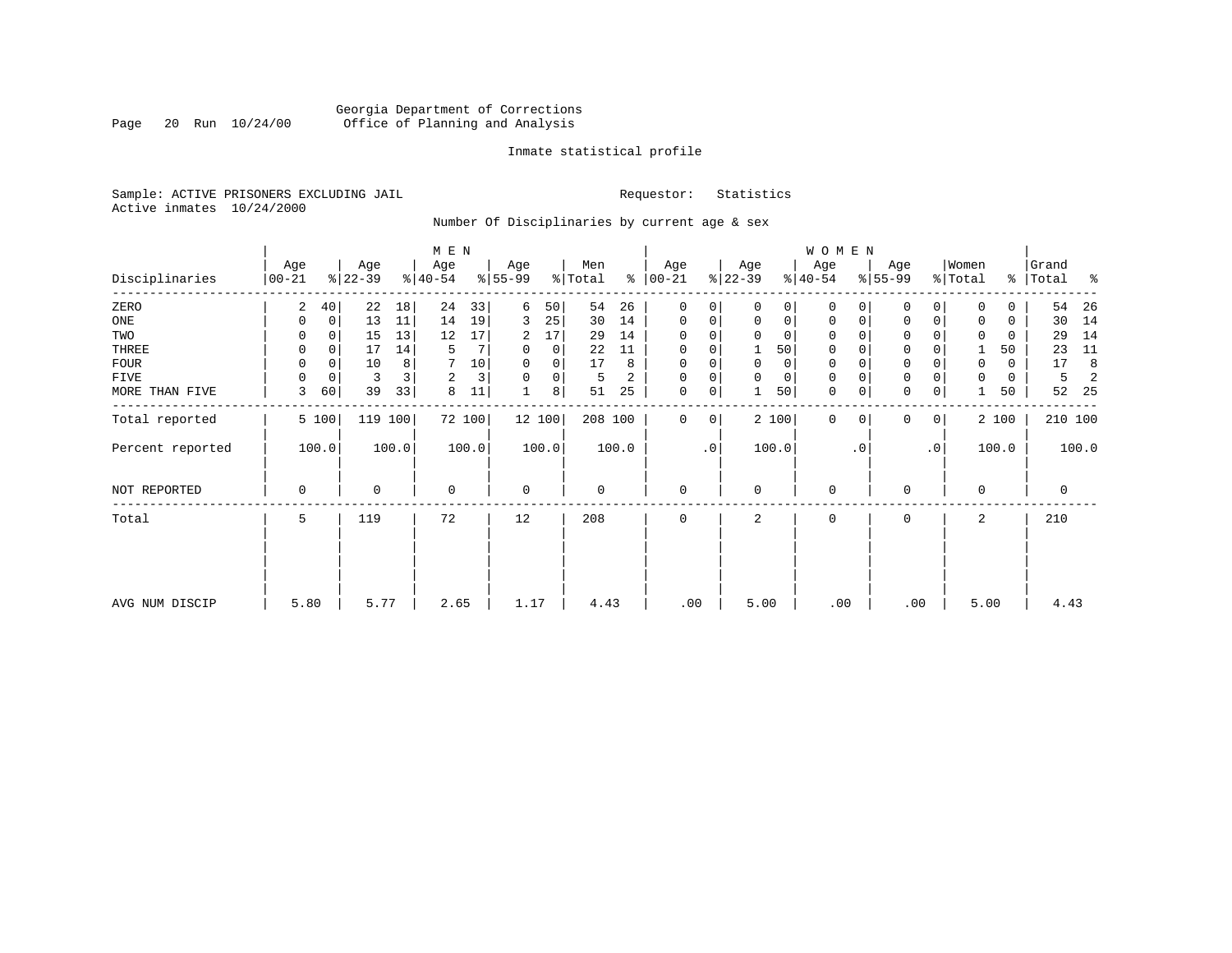# Georgia Department of Corrections<br>Page 21 Run 10/24/00 Office of Planning and Analysis Page 21 Run 10/24/00 Office of Planning and Analysis

#### Inmate statistical profile

Sample: ACTIVE PRISONERS EXCLUDING JAIL **Requestor:** Statistics Active inmates 10/24/2000

Number Of Escapes by current age & sex

|                  |                  |       |                  |          | M E N                        |        |                 |        |                |             |                  |           |                 |             | <b>WOMEN</b>     |           |                  |           |                  |       |                |         |          |
|------------------|------------------|-------|------------------|----------|------------------------------|--------|-----------------|--------|----------------|-------------|------------------|-----------|-----------------|-------------|------------------|-----------|------------------|-----------|------------------|-------|----------------|---------|----------|
| Escapes          | Age<br>$00 - 21$ |       | Age<br>$ 22-39 $ |          | Age<br>$\frac{1}{6}$   40-54 |        | Age<br>$ 55-99$ |        | Men<br>% Total | ៖           | Age<br>$00 - 21$ |           | Age<br>$ 22-39$ |             | Age<br>$ 40-54 $ |           | Age<br>$ 55-99 $ |           | Women<br>% Total | ွေ    | Grand<br>Total |         | ႜ        |
| ZERO             |                  | 5 100 | 118              | 99       |                              | 72 100 |                 | 12 100 | 207 100        |             | $\mathbf{0}$     | 0         |                 | 2 100       | 0                |           | 0                | 0         |                  | 2 100 |                | 209 100 |          |
| ONE              |                  | 0     |                  | 1        | 0                            | 0      | 0               | 0      |                | $\mathbf 0$ | 0                | 0         | $\Omega$        | 0           | 0                | 0         | $\mathbf 0$      | 0         | $\Omega$         | 0     |                |         | $\Omega$ |
| TWO              | 0                |       |                  |          | 0                            | 0      | 0               |        | 0              | 0           | 0                |           | 0               | 0           | 0                |           | U                |           | 0                | 0     |                |         |          |
| THREE            | 0                |       |                  |          | 0                            |        | $\Omega$        | 0      | U              | 0           | 0                |           | 0               | 0           | 0                |           | 0                |           | 0                | 0     |                |         |          |
| <b>FOUR</b>      | $\Omega$         |       |                  |          | $\Omega$                     | 0      | $\Omega$        | 0      | 0              | $\Omega$    | 0                |           | $\Omega$        | $\mathbf 0$ | $\mathbf 0$      |           | $\Omega$         |           | $\Omega$         | 0     |                |         |          |
| FIVE             |                  | 0     |                  | $\Omega$ | $\mathbf 0$                  | 0      | $\Omega$        | 0      | 0              | $\Omega$    | $\Omega$         | 0         | $\Omega$        | $\mathsf 0$ | 0                |           | $\Omega$         |           | 0                | 0     |                |         |          |
| MORE THAN FIVE   | 0                | 0     | 0                | 0        | 0                            | 0      | 0               | 0      | 0              | 0           | 0                | 0         | $\Omega$        | $\mathbf 0$ | $\mathbf 0$      |           | $\Omega$         | 0         | $\Omega$         | 0     |                |         |          |
| Total reported   |                  | 5 100 | 119 100          |          |                              | 72 100 |                 | 12 100 | 208 100        |             | 0                | 0         |                 | 2 100       | $\mathbf{0}$     | $\Omega$  | 0                | $\circ$   |                  | 2 100 |                | 210 100 |          |
| Percent reported |                  | 100.0 |                  | 100.0    |                              | 100.0  |                 | 100.0  |                | 100.0       |                  | $\cdot$ 0 |                 | 100.0       |                  | $\cdot$ 0 |                  | $\cdot$ 0 |                  | 100.0 |                | 100.0   |          |
| NOT REPORTED     | $\Omega$         |       | 0                |          | $\mathbf 0$                  |        | 0               |        | 0              |             | 0                |           | $\Omega$        |             | 0                |           | 0                |           | $\mathbf 0$      |       |                | 0       |          |
| Total            | 5                |       | 119              |          | 72                           |        | 12              |        | 208            |             | 0                |           | 2               |             | 0                |           | 0                |           | 2                |       |                | 210     |          |
|                  |                  |       |                  |          |                              |        |                 |        |                |             |                  |           |                 |             |                  |           |                  |           |                  |       |                |         |          |
| AVG NUM ESCAPES  | .00              |       | .01              |          | .00                          |        | .00             |        | .00            |             | .00              |           | .00             |             | .00              |           | .00              |           |                  | .00   |                | .00     |          |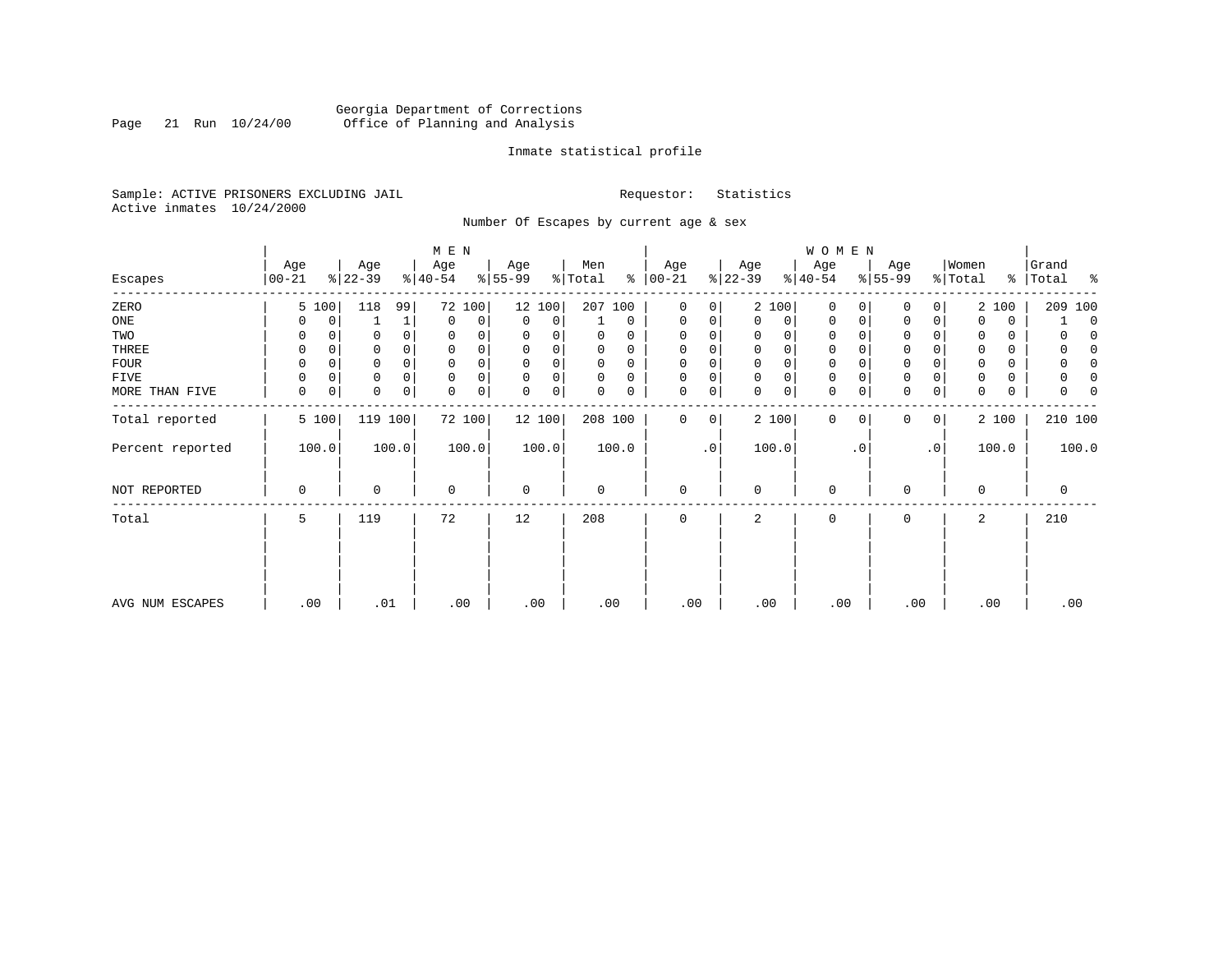#### Georgia Department of Corrections Page 22 Run 10/24/00 Office of Planning and Analysis

#### Inmate statistical profile

Sample: ACTIVE PRISONERS EXCLUDING JAIL **Requestor:** Statistics Active inmates 10/24/2000

#### Number Of Prior Georgia Incarcerations \* by current age & sex

|                            |     |             |                  |       | M E N            |                |                  |             |                |       |                 |           |                  |              | WOMEN           |           |                  |                |                  |             |                |       |
|----------------------------|-----|-------------|------------------|-------|------------------|----------------|------------------|-------------|----------------|-------|-----------------|-----------|------------------|--------------|-----------------|-----------|------------------|----------------|------------------|-------------|----------------|-------|
| Prior Incarcerations 00-21 | Age |             | Age<br>$8 22-39$ |       | Age<br>$ 40-54 $ |                | Age<br>$8 55-99$ |             | Men<br>% Total | န္    | Age<br>$ 00-21$ |           | Age<br>$ 22-39 $ |              | Age<br>$ 40-54$ |           | Age<br>$ 55-99 $ |                | Women<br>% Total | န္          | Grand<br>Total | န္    |
| ZERO                       |     | 5 100       | 68               | 57    | 29               | 40             | 6                | 50          | 108            | 52    | 0               | 0         |                  | 2 100        | $\Omega$        | 0         | $\mathbf 0$      | 0              |                  | 2 100       | 110            | 52    |
| ONE                        | 0   | $\mathbf 0$ | 23               | 19    | 15               | 21             | 4                | 33          | 42             | 20    | 0               | 0         | 0                | 0            | 0               | 0         | $\mathbf 0$      | 0              | $\Omega$         | $\mathbf 0$ | 42             | 20    |
| TWO                        | 0   | $\Omega$    | 12               | 10    | 8                | 11             |                  | 8           | 21             | 10    | 0               | 0         | $\Omega$         | 0            | 0               |           | 0                |                | $\Omega$         | $\Omega$    | 21             | 10    |
| THREE                      | 0   | $\Omega$    | 10               | 8     |                  | 10             | $\mathbf 0$      | $\mathbf 0$ | 17             | 8     | 0               | 0         | $\Omega$         | $\mathsf{O}$ | $\mathbf 0$     |           | $\mathbf 0$      | 0              | $\Omega$         | $\Omega$    | 17             | 8     |
| <b>FOUR</b>                | 0   | $\Omega$    | 4                |       | 8                | $11\,$         | $\mathbf 0$      | $\mathbf 0$ | 12             | 6     | 0               | 0         | $\Omega$         | $\mathsf{O}$ | 0               |           | $\mathbf 0$      |                | 0                | $\Omega$    | 12             | 6     |
| FIVE                       | 0   | 0           | $\overline{2}$   | 2     | 3                | 4              | $\Omega$         | 0           | 5              | 2     | $\mathbf 0$     | 0         | $\mathbf 0$      | $\mathbf 0$  | $\mathbb O$     |           | $\mathsf 0$      | 0              | 0                | 0           | 5              |       |
| MORE THAN FIVE             | 0   | 0           | $\mathbf 0$      | 0     | $\overline{a}$   | 3 <sup>1</sup> |                  | 8           | 3              |       | 0               | 0         | $\Omega$         | $\mathsf{O}$ | 0               | 0         | $\mathbf 0$      | 0              | $\mathbf 0$      | $\mathbf 0$ | 3              |       |
| Total reported             |     | 5 100       | 119              | 100   |                  | 72 100         |                  | 12 100      | 208 100        |       | $\Omega$        | 0         |                  | 2 100        | $\Omega$        | $\Omega$  | 0                | $\overline{0}$ |                  | 2 100       | 210 100        |       |
| Percent reported           |     | 100.0       |                  | 100.0 |                  | 100.0          |                  | 100.0       |                | 100.0 |                 | $\cdot$ 0 |                  | 100.0        |                 | $\cdot$ 0 |                  | $\cdot$ 0      |                  | 100.0       |                | 100.0 |
| NOT REPORTED               | 0   |             | $\Omega$         |       | 0                |                | 0                |             | 0              |       | 0               |           | $\Omega$         |              | 0               |           | $\mathbf 0$      |                | $\Omega$         |             | 0              |       |
| Total                      | 5   |             | 119              |       | 72               |                | 12               |             | 208            |       | 0               |           | 2                |              | $\mathbf 0$     |           | $\mathbf 0$      |                | 2                |             | 210            |       |
|                            |     |             |                  |       |                  |                |                  |             |                |       |                 |           |                  |              |                 |           |                  |                |                  |             |                |       |
| AVG # INCARCERATIONS       |     | .00         | .87              |       | 1.60             |                | 1.00             |             | 1.11           |       | .00             |           | .00              |              | .00             |           | .00              |                | .00              |             | 1.10           |       |

\* This data counts a parole revocation on an existing sentenCE AS A prior incarceration. Also, this data counts, for any cohort of inmates, the total number of Georgia incarcerations the inmate has had during his entire criminal career. For example, if an inmate was admitted to prison first in FY72, and then re-admitted in FY79 and FY85, he had two prior incarcerations before the FY85 admission. This inmate's records show two prior incarcerations in all three of his records since he has had two prior incarcerations in his criminal career. If the cohort of FY72 admissions is selected for analysis, two prior incarcerations will be listed for this inmate even though in FY72, he had no prior incarcerations.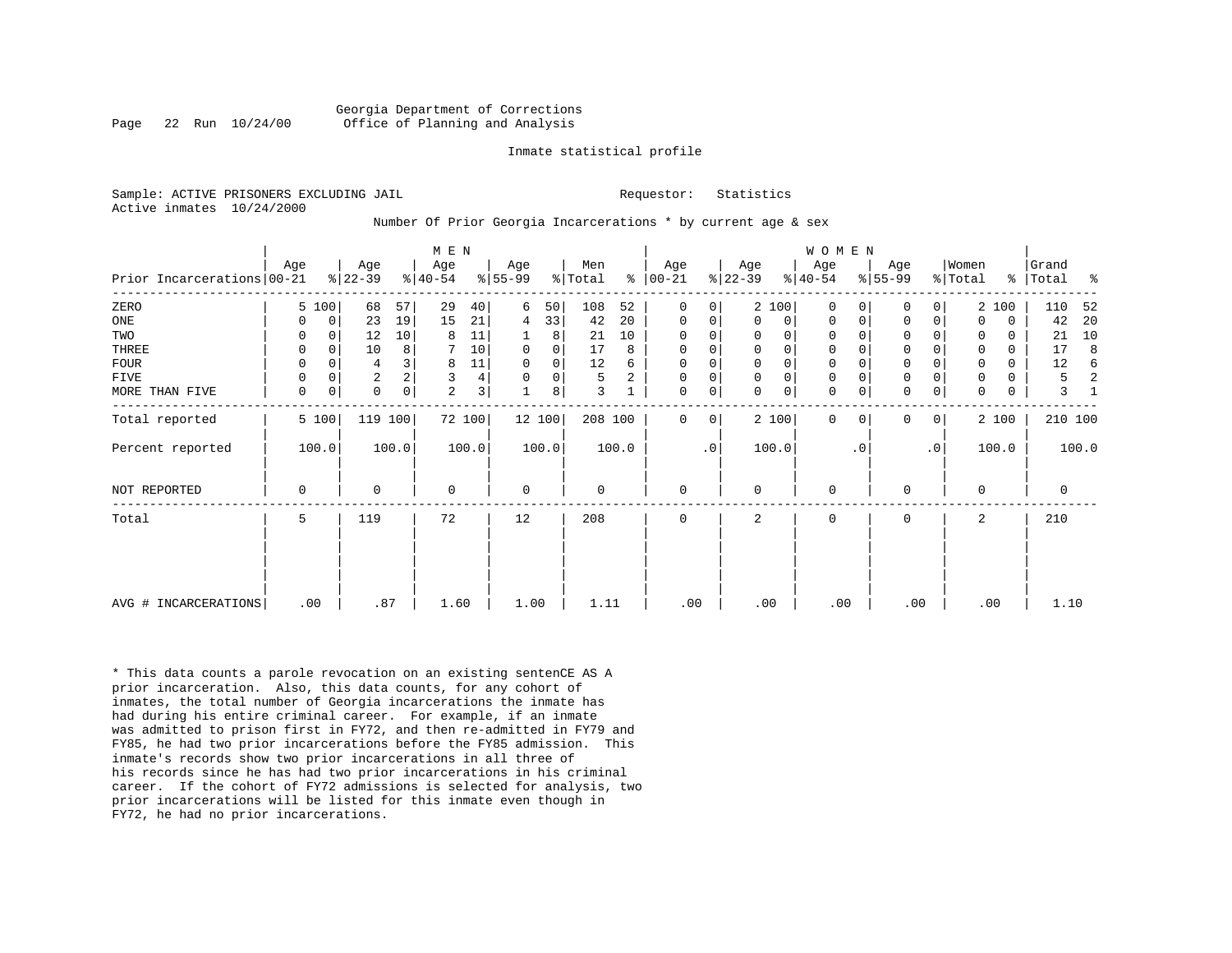# Georgia Department of Corrections<br>Page 23 Run 10/24/00 Office of Planning and Analysis Page 23 Run 10/24/00 Office of Planning and Analysis

#### Inmate statistical profile

Sample: ACTIVE PRISONERS EXCLUDING JAIL **Requestor:** Statistics Active inmates 10/24/2000

Number Of Transfers by current age & sex

|                   |                  |                  | M E N            |                  |                     |                   |                  | <b>WOMEN</b>               |                            |                  |                         |
|-------------------|------------------|------------------|------------------|------------------|---------------------|-------------------|------------------|----------------------------|----------------------------|------------------|-------------------------|
| Transfers         | Age<br>$00 - 21$ | Age<br>$ 22-39 $ | Age<br>$ 40-54 $ | Age<br>$8 55-99$ | Men<br>⊱<br>% Total | Age<br>$ 00 - 21$ | Age<br>$ 22-39 $ | Age<br>$ 40-54 $           | Age<br>$8 55-99$           | Women<br>% Total | Grand<br>%   Total<br>ႜ |
| ZERO              | $\Omega$         | 5<br>0           | $\overline{4}$   | 8                | 3                   | 0<br>0            | 50               | $\mathbf{0}$<br>$\Omega$   | $\Omega$<br>$\Omega$       | 50               | 8                       |
| ONE               | 3                | 58<br>60         | 42<br>49<br>58   | 42<br>5          | 108<br>52           | 0<br>0            | 50<br>1          | $\mathbf{0}$<br>0          | 0<br>0                     | 50               | 109<br>52               |
| TWO               |                  | 29<br>0          | 19<br>24<br>26   | 17<br>2          | 24<br>50            | $\Omega$          | 0<br>0           | 0<br>0                     | 0                          | 0<br>0           | 24<br>50                |
| THREE             |                  | 20<br>12         | 10<br>10         | 17<br>2          | 22<br>11            | $\Omega$          | 0<br>0           | 0<br>0                     | 0                          | 0<br>0           | 10<br>22                |
| <b>FOUR</b>       |                  | 20<br>5          | 4                | 8                | 8<br>4              | $\Omega$          | 0<br>0           | $\mathbf 0$                | $\Omega$                   | 0                | $\overline{4}$<br>8     |
| FIVE              | 0                | 4<br>0           |                  | 0<br>$\Omega$    | 2<br>5              | $\Omega$<br>0     | $\mathbf 0$<br>0 | $\mathbf 0$<br>$\Omega$    | 0                          | 0<br>0           | 2<br>5                  |
| MORE THAN FIVE    | 0                | 0<br>6           | 5 <sup>1</sup>   | 8                | 8<br>4              | 0<br>0            | 0<br>$\Omega$    | $\mathbf 0$<br>$\mathbf 0$ | $\mathbf 0$<br>$\mathbf 0$ | $\Omega$<br>0    | 8<br>$\overline{4}$     |
| Total reported    | 5 100            | 119 100          | 72 100           | 12 100           | 208 100             | $\Omega$<br>0     | 2 100            | $\mathbf 0$<br>$\Omega$    | $\Omega$<br>$\mathbf{0}$   | 2 100            | 210 100                 |
| Percent reported  | 100.0            | 100.0            | 100.0            | 100.0            | 100.0               | $\cdot$ 0         | 100.0            | $\cdot$ 0                  | $\cdot$ 0                  | 100.0            | 100.0                   |
| NOT REPORTED      | $\Omega$         | 0                | $\mathbf 0$      | $\mathbf 0$      | $\Omega$            | $\mathbf 0$       | $\Omega$         | $\mathbf 0$                | $\Omega$                   | $\Omega$         | $\mathbf 0$             |
| Total             | 5                | 119              | 72               | 12               | 208                 | $\Omega$          | 2                | 0                          | 0                          | 2                | 210                     |
|                   |                  |                  |                  |                  |                     |                   |                  |                            |                            |                  |                         |
| AVG NUM TRANSFERS | 2.00             | 1.95             | 1.61             | 2.08             | 1.84                | .00               | .50              | .00                        | .00                        | .50              | 1.83                    |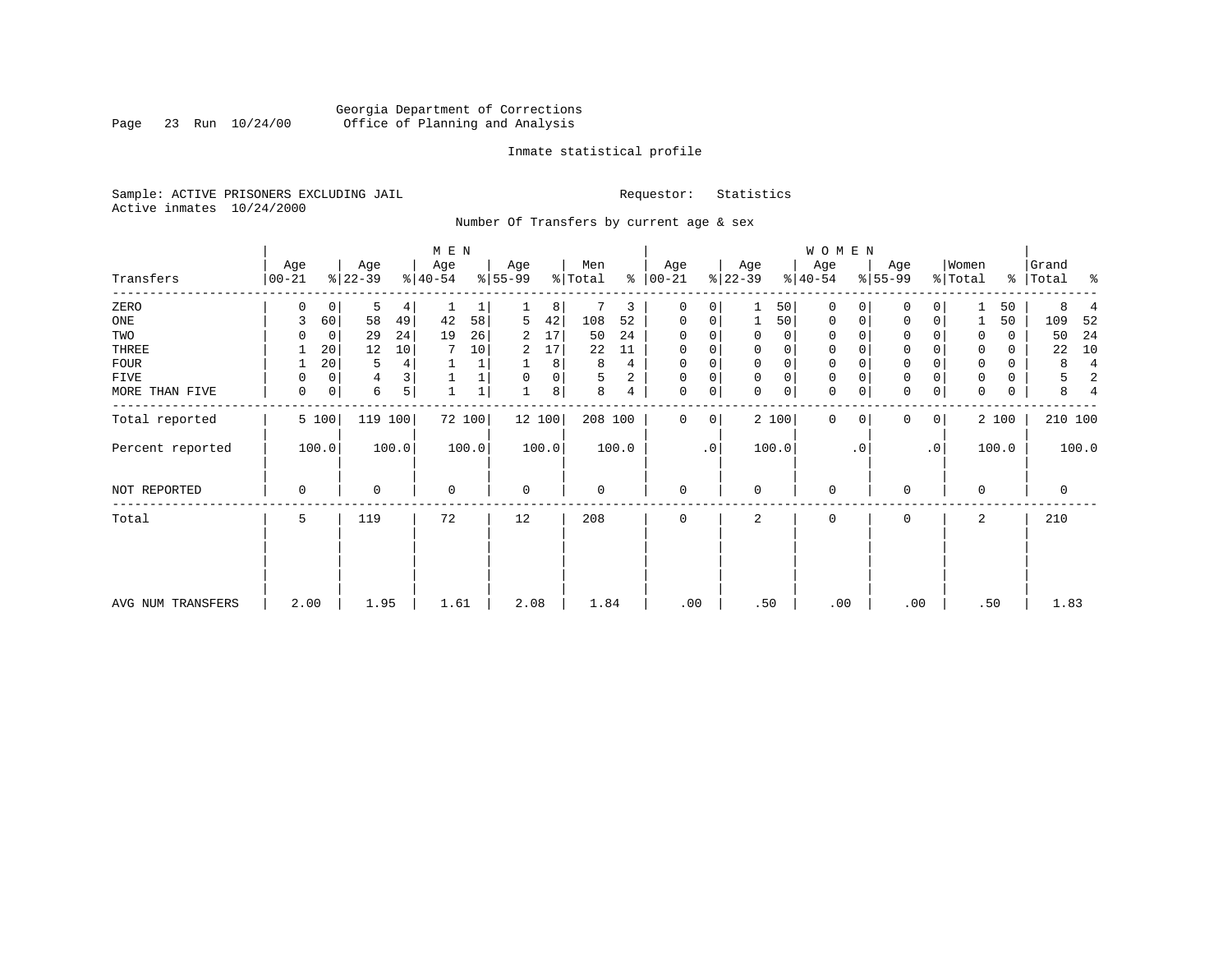# Georgia Department of Corrections Page 24 Run 10/24/00 Office of Planning and Analysis

#### Inmate statistical profile

Sample: ACTIVE PRISONERS EXCLUDING JAIL **Requestor:** Statistics Active inmates 10/24/2000

County Of Conviction by current age & sex

|                            |          |             |                 |             | M E N            |   |                  |          |                |              |                      |             |                 |          | W O M E N       |             |                    |          |                  |          |                    |              |
|----------------------------|----------|-------------|-----------------|-------------|------------------|---|------------------|----------|----------------|--------------|----------------------|-------------|-----------------|----------|-----------------|-------------|--------------------|----------|------------------|----------|--------------------|--------------|
| County Of Conviction 00-21 | Age      |             | Age<br>$ 22-39$ |             | Age<br>$ 40-54 $ |   | Age<br>$8 55-99$ |          | Men<br>% Total |              | Age<br>$8   00 - 21$ |             | Age<br>$ 22-39$ |          | Age<br>$ 40-54$ |             | Age<br>$8155 - 99$ |          | Women<br>% Total |          | Grand<br>%   Total | ႜ            |
| APPLING COUNTY             | 0        | 0           | ı               | 1           | ı                | 1 | 0                | 0        | 2              | 1            | 0                    | 0           | 0               | 0        | 0               | 0           | 0                  | 0        | 0                | 0        | 2                  | $\mathbf{1}$ |
| ATKINSON COUNTY            | $\Omega$ | 0           | $\Omega$        | $\mathbf 0$ | $\Omega$         | 0 | 1                | 8        | 1              | 0            | $\mathbf 0$          | 0           | 0               | 0        | 0               | 0           | 0                  | 0        | $\mathbf 0$      | 0        | -1                 | $\Omega$     |
| <b>BACON COUNTY</b>        | O        | 0           | 0               | 0           |                  | 1 | O                | 0        | 1              | 0            | O                    | 0           | 0               | 0        | 0               | 0           | 0                  | 0        | 0                | 0        |                    | $\Omega$     |
| <b>BAKER COUNTY</b>        |          | 0           | 0               | 0           | 0                | 0 | 0                | 0        | 0              | 0            | O                    | 0           | C               | $\Omega$ | $\Omega$        | 0           | 0                  | 0        | 0                | $\Omega$ |                    | $\Omega$     |
| BALDWIN COUNTY             |          | $\Omega$    |                 | 1           | 2                | 3 |                  | $\Omega$ | 3              | 1            | O                    | $\Omega$    | U               | O        | O               | 0           | O                  | O        | <sup>0</sup>     | O        |                    | -1           |
| <b>BANKS COUNTY</b>        |          | n           | O               | 0           |                  | 1 | O                | $\Omega$ | 1              | 0            | O                    | $\Omega$    | $\Omega$        | $\Omega$ | O               | 0           | 0                  | $\Omega$ | <sup>0</sup>     | O        |                    | ∩            |
| BARROW COUNTY              |          | 0           |                 | 1           |                  | 1 |                  | 0        | 2              | 1            | O                    | 0           | 0               | 0        | 0               | 0           | 0                  | 0        | 0                | 0        |                    | -1           |
| <b>BARTOW COUNTY</b>       |          | 0           | 0               | $\Omega$    |                  | 1 |                  | 0        |                | 0            | O                    | 0           | 0               | $\Omega$ | 0               | 0           | 0                  | $\Omega$ | 0                | $\Omega$ |                    | $\Omega$     |
| BEN HILL COUNTY            |          | 0           | O               | 0           | 0                | 0 | O                | 0        | 0              | 0            | $\cap$               | 0           | 0               | 0        | 0               | 0           | 0                  | $\Omega$ | 0                | 0        |                    | $\Omega$     |
| BERRIEN COUNTY             | U        | 0           |                 |             | 0                | 0 | O                | 0        |                | 0            | O                    | 0           | $\Omega$        | 0        | 0               | 0           | 0                  | 0        | 0                | 0        |                    | $\Omega$     |
| <b>BIBB COUNTY</b>         |          | $\mathbf 0$ | 4               | 3           | 2                | 3 |                  | 0        | 6              | 3            | O                    | 0           | U               | $\Omega$ | 0               | $\mathbf 0$ | O                  | $\Omega$ | $\Omega$         | $\Omega$ |                    |              |
| BLECKLEY COUNTY            |          | 0           | 1               | 1           | 0                | 0 | O                | $\Omega$ | 1              | 0            | O                    | $\Omega$    | $\Omega$        | $\Omega$ | 0               | 0           | 0                  | $\Omega$ | $\Omega$         | 0        |                    | $\Omega$     |
| BRANTLEY COUNTY            |          | 0           | 0               | $\Omega$    | 1                | 1 |                  | 0        | 1              | 0            | C                    | $\mathbf 0$ | C               | 0        | O               | $\mathbf 0$ | 0                  | $\Omega$ | 0                | N        |                    | $\Omega$     |
| BROOKS COUNTY              |          | 0           | 0               | O           | $\mathbf{1}$     | 1 |                  | 0        | 1              | 0            | O                    | 0           | 0               | $\Omega$ | O               | 0           | 0                  | $\Omega$ | 0                | 0        |                    | $\Omega$     |
| BRYAN COUNTY               | n        | 0           | 0               | 0           | $\Omega$         | 0 | $\Omega$         | 0        | 0              | 0            | O                    | 0           | 0               | 0        | 0               | 0           | 0                  | 0        | 0                | 0        |                    | $\Omega$     |
| BULLOCH COUNTY             | O        | 0           | 0               | 0           | 0                | 0 | 0                | 0        | 0              | 0            | O                    | 0           | 0               | $\Omega$ | 0               | 0           | 0                  | 0        | 0                | 0        |                    | $\Omega$     |
| <b>BURKE COUNTY</b>        |          | $\Omega$    | 4               | 3           | $\Omega$         | 0 |                  | $\Omega$ | 4              |              | C                    | $\Omega$    | U               | 0        | 0               | 0           | O                  | O        | $\cap$           | $\Omega$ |                    |              |
| BUTTS COUNTY               |          | n           |                 | 1           | 0                | 0 |                  | 8        | 2              | 1            | O                    | 0           | O               | 0        | 0               | 0           | 0                  | 0        | 0                | 0        |                    | -1           |
| CALHOUN COUNTY             |          | 0           | 0               | 0           | 0                | 0 | O                | 0        | 0              | 0            | O                    | 0           | $\Omega$        | 0        | $\Omega$        | 0           | 0                  | 0        | 0                | 0        |                    | $\Omega$     |
| CAMDEN COUNTY              |          | $\Omega$    | 0               | $\Omega$    |                  | 1 |                  | 0        | 1              | 0            | $\Omega$             | 0           | 0               | 0        | 0               | $\mathbf 0$ | $\Omega$           | 0        | $\Omega$         | 0        |                    | $\Omega$     |
| CANDLER COUNTY             | O        | 0           | 0               | 0           | 0                | 0 | O                | 0        | 0              | 0            | O                    | 0           | 0               | 0        | 0               | 0           | 0                  | $\Omega$ | 0                | 0        |                    | $\Omega$     |
| CARROLL COUNTY             | U        | 0           |                 |             | 0                | 0 | O                | 0        |                | 0            | O                    | 0           | 0               | 0        | 0               | 0           | 0                  | 0        | 0                | 0        |                    | ∩            |
| CATOOSA COUNTY             |          | 0           | O               | 0           | $\Omega$         | 0 |                  | 0        | 0              | 0            | O                    | 0           | C               | 0        | $\Omega$        | 0           | 0                  | O        | $\Omega$         | 0        |                    | $\cap$       |
| CHARLTON COUNTY            |          | 0           | O               | O           | $\Omega$         | 0 | O                | 0        | 0              | 0            | O                    | 0           | $\Omega$        | 0        | $\Omega$        | 0           | 0                  | 0        | 0                | 0        |                    | $\Omega$     |
| CHATHAM COUNTY             |          | 0           | 6               | 5           | 1                | 1 |                  | 0        |                | 3            | O                    | $\Omega$    | $\Omega$        | $\Omega$ | 0               | 0           | 0                  | $\Omega$ | 0                | 0        |                    | 3            |
| CHATTAHOOCHEE COUNTY       |          | $\Omega$    | O               | O           | 0                | 0 |                  | 0        | 0              | 0            | O                    | 0           | 0               | $\Omega$ |                 | 0           | 0                  | $\Omega$ | 0                | O        |                    | $\Omega$     |
| CHATTOOGA COUNTY           | በ        | 0           | 1               | 1           | 0                | 0 | ∩                | 0        | 1              | 0            | C                    | 0           | 0               | 0        | 0               | 0           | 0                  | 0        | 0                | 0        |                    | $\Omega$     |
| CHEROKEE COUNTY            | O        | 0           |                 |             |                  | 1 |                  | 0        | 2              | 1            | O                    | $\Omega$    | 0               | 0        | $\Omega$        | 0           | 0                  | $\Omega$ | 0                | 0        |                    | 1            |
| CLARKE COUNTY              |          | 0           | 5               | 4           | 6                | 8 | O                | 0        | 11             | 5            |                      | 0           | C               | 0        | 0               | 0           | 0                  | O        | O                | $\Omega$ | 11                 |              |
| CLAY COUNTY                |          | n           | O               | O           | $\Omega$         | 0 | O                | 0        | U              | U            | C                    | $\Omega$    | $\Omega$        | 0        | 0               | 0           | O                  | 0        | $\Omega$         | 0        |                    | $\Omega$     |
| CLAYTON COUNTY             |          | 0           | 4               | 3           | 2                | 3 |                  | 8        |                | 3            | O                    | 0           | $\Omega$        | $\Omega$ | $\Omega$        | 0           | 0                  | $\Omega$ | 0                | 0        |                    | 3            |
| CLINCH COUNTY              |          | 0           | $\Omega$        | $\Omega$    | 0                | 0 |                  | 0        | 0              | 0            |                      | 0           | 0               | 0        | 0               | $\mathbf 0$ | $\Omega$           | 0        | $\Omega$         | $\Omega$ |                    | $\Omega$     |
| COBB COUNTY                |          | 0           |                 | 1           |                  | 1 |                  | 0        | 2              | 1            | C                    | 0           | 0               | 0        | 0               | 0           | 0                  | $\Omega$ | <sup>0</sup>     | 0        |                    | $\mathbf{1}$ |
| COFFEE COUNTY              | U        | 0           |                 | 1           | 0                | 0 | ∩                | 0        |                | 0            | O                    | 0           | 0               | 0        | $\Omega$        | 0           | 0                  | 0        | 0                | 0        |                    | $\Omega$     |
| COLQUITT COUNTY            |          | 20          | 0               | 0           |                  | 1 | 0                | 0        | 2              | 1            | O                    | 0           | 0               | 0        | 0               | 0           | 0                  | 0        | 0                | 0        |                    |              |
| COLUMBIA COUNTY            | 0        | $\mathbf 0$ |                 | 1           | $\mathbf{1}$     | 1 | $\Omega$         | 0        | 2              | $\mathbf{1}$ | $\mathbf 0$          | 0           | $\Omega$        | 0        | $\Omega$        | $\mathbf 0$ | $\Omega$           | 0        | $\mathbf 0$      | 0        |                    | -1           |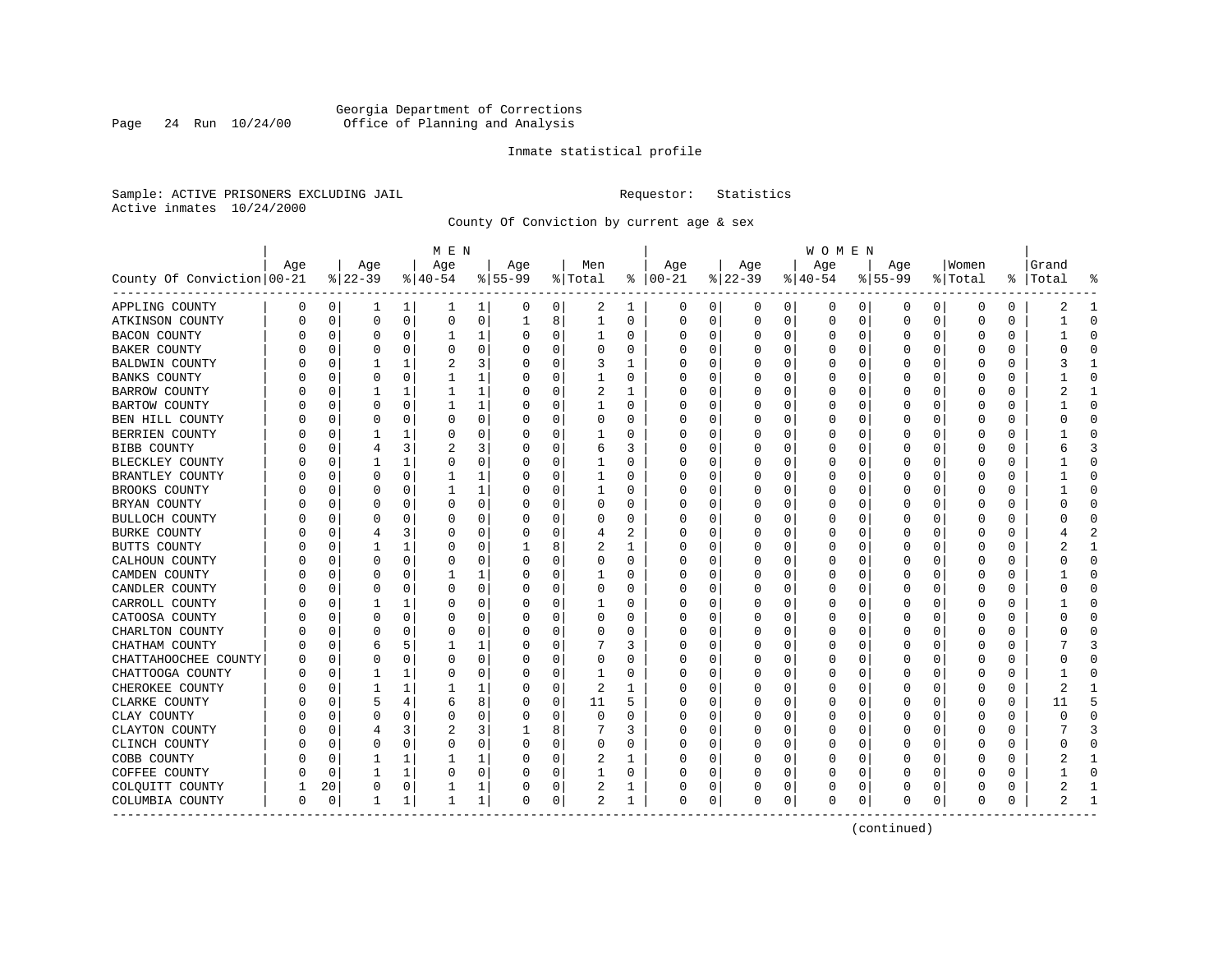# Georgia Department of Corrections Page 25 Run 10/24/00 Office of Planning and Analysis

### Inmate statistical profile

| Sample: ACTIVE PRISONERS EXCLUDING JAIL | Requestor: Statistics |  |
|-----------------------------------------|-----------------------|--|
| Active inmates 10/24/2000               |                       |  |

# County Of Conviction by current age & sex (CONTINUED)

|                            |     |          |          |          | M E N    |   |           |          |         |   |               |   |              |          | W O M E N |          |           |          |          |   |           |                |
|----------------------------|-----|----------|----------|----------|----------|---|-----------|----------|---------|---|---------------|---|--------------|----------|-----------|----------|-----------|----------|----------|---|-----------|----------------|
|                            | Age |          | Age      |          | Age      |   | Age       |          | Men     |   | Age           |   | Age          |          | Age       |          | Age       |          | Women    |   | Grand     |                |
| County Of Conviction 00-21 |     |          | $ 22-39$ |          | $ 40-54$ |   | $8 55-99$ |          | % Total |   | $8   00 - 21$ |   | $ 22-39$     |          | $ 40-54$  |          | $8 55-99$ |          | % Total  |   | %   Total | ႜ              |
| COOK COUNTY                | 0   | 0        | 0        | 0        | 0        | 0 | 0         | 0        | 0       | 0 | 0             | 0 | 0            | 0        | 0         | 0        | 0         | 0        | O        | 0 |           | 0              |
| COWETA COUNTY              | 0   | $\Omega$ |          | 1        | 0        | 0 | 0         | 0        | 1       | 0 | 0             | 0 | $\Omega$     | 0        | 0         | 0        | $\Omega$  | 0        | O        | 0 |           | $\Omega$       |
| CRAWFORD COUNTY            |     | C        | $\Omega$ | $\Omega$ | O        | 0 |           | $\Omega$ | O       | U | 0             | 0 | $\Omega$     | $\Omega$ | 0         | $\Omega$ | $\Omega$  | $\Omega$ | O        | 0 |           | $\cap$         |
| CRISP COUNTY               |     | C        |          |          |          | 0 |           | $\Omega$ |         | U | O             | O | O            | $\Omega$ | U         | $\Omega$ | $\Omega$  | $\Omega$ | O        | 0 |           | $\cap$         |
| DADE COUNTY                |     | C        |          |          | C        | 0 |           | $\Omega$ |         | U | 0             | 0 | O            | $\Omega$ | 0         | $\Omega$ | O         | $\Omega$ | O        | 0 |           | $\cap$         |
| DAWSON COUNTY              |     | C        |          | $\Omega$ |          | 0 |           | 0        | 0       | U | 0             | 0 | 0            | $\Omega$ | ი         | 0        | O         | $\Omega$ | O        | 0 |           | C              |
| DECATUR COUNTY             |     | C        | $\Omega$ | O        |          | 1 |           | 0        | 1       | O | C             | 0 | <sup>0</sup> | $\Omega$ | 0         | 0        | $\Omega$  | $\Omega$ | C        | 0 |           | $\bigcap$      |
| DEKALB COUNTY              |     | 0        | 10       | 8        | 5        | 7 | 3         | 25       | 18      | 9 | 0             | 0 | O            | $\Omega$ | 0         | 0        | O         | $\Omega$ | C        | 0 | 18        | <b>q</b>       |
| DODGE COUNTY               |     | 20       | $\Omega$ | 0        |          | 0 |           | 0        | 1       | 0 | <sup>0</sup>  | 0 | O            | 0        | 0         | 0        | 0         | $\Omega$ | C        | 0 |           | $\Omega$       |
| DOOLY COUNTY               |     | 0        | O        | O        |          | 0 |           | 0        | 0       | U | 0             | 0 | $\left($     | $\Omega$ | 0         | 0        | 0         | $\Omega$ | O        | 0 |           | $\mathbf 0$    |
| DOUGHERTY COUNTY           |     | 20       |          |          |          | 1 |           | 0        | 4       | 2 | 0             | 0 | 0            | 0        | 0         | 0        | O         | $\Omega$ | O        | 0 |           |                |
| DOUGLAS COUNTY             |     | C        |          | 3        |          | 1 |           | $\Omega$ | 5       | 2 | 0             | 0 | O            | $\Omega$ | 0         | 0        | O         | $\Omega$ | C        | 0 |           | $\overline{2}$ |
| EARLY COUNTY               |     | C        |          | $\Omega$ | O        | 0 |           | $\Omega$ | 0       | 0 | $\Omega$      | 0 | O            | $\Omega$ | 0         | 0        | O         | $\Omega$ | O        | 0 |           | $\Omega$       |
| ECHOLS COUNTY.             |     | C        |          | $\Omega$ | C        | 0 |           | $\Omega$ | 0       | U | 0             | 0 | 0            | 0        | 0         | 0        | O         | $\Omega$ | O        | 0 |           | $\cap$         |
| EFFINGHAM COUNTY           |     | C        |          | 0        |          | 0 |           | 0        | 0       | 0 | C             | 0 | 0            | $\Omega$ | 0         | 0        | O         | 0        | O        | 0 |           | $\bigcap$      |
| ELBERT COUNTY              |     | C        |          | O        |          | 0 |           | 8        | 1       | 0 | C             | 0 | 0            | $\Omega$ | Ω         | 0        | O         | $\Omega$ | C        | 0 |           | $\bigcap$      |
| EMANUEL COUNTY             |     | C        |          | 1        |          | 0 |           | 0        | 1       | 0 | 0             | 0 | 0            | $\Omega$ | 0         | 0        | 0         | 0        | C        | 0 |           | $\Omega$       |
| <b>EVANS COUNTY</b>        |     | C        | O        | 0        | O        | 0 |           | 0        | 0       | 0 | 0             | 0 | O            | 0        | 0         | 0        | 0         | $\Omega$ | C        | 0 |           | $\Omega$       |
| FANNIN COUNTY              |     | C        |          |          | C        | 0 |           | 0        | 0       | 0 | 0             | 0 | 0            | 0        | 0         | 0        | 0         | 0        | O        | 0 |           | $\cap$         |
| FAYETTE COUNTY             |     | C        |          |          |          | 1 |           | 0        | 2       | 1 | 0             | 0 | 0            | 0        | 0         | 0        | O         | O        | O        | 0 |           |                |
| FLOYD COUNTY               |     | C        |          | 3        | O        | 0 |           | $\Omega$ | 4       | 2 | C             | 0 | O            | 0        | 0         | 0        | O         | $\Omega$ | O        | 0 |           | 2              |
| FORSYTH COUNTY             |     | C        |          | $\Omega$ |          | 1 |           | $\Omega$ |         | 0 | 0             | 0 | 0            | $\Omega$ | 0         | 0        | O         | $\Omega$ | O        | 0 |           | $\cap$         |
| FRANKLIN COUNTY            |     | C        |          | $\Omega$ | 0        | 0 |           | $\Omega$ | 0       | 0 | 0             | 0 | 0            | $\Omega$ | 0         | 0        | 0         | $\Omega$ | O        | 0 | O         | n              |
| FULTON COUNTY              |     | C        | b        | 5        | 6        | 8 |           | 0        | 12      | 6 | C             | 0 | 0            | $\Omega$ | Ω         | 0        | O         | $\Omega$ | O        | 0 | 12        | 6              |
| <b>GILMER COUNTY</b>       |     | C        |          |          |          | 0 |           | $\Omega$ | 1       | 0 | C             | 0 |              | $\Omega$ | 0         | 0        | $\Omega$  | $\Omega$ | C        | 0 |           | $\bigcap$      |
| GLASCOCK COUNTY            |     | C        | $\Omega$ | $\Omega$ | C        | 0 |           | $\Omega$ | 0       | 0 | 0             | 0 | 0            | $\Omega$ | 0         | 0        | $\Omega$  | $\Omega$ | C        | 0 |           | $\cap$         |
| GLYNN COUNTY               |     | C        |          | 3        |          | 3 |           | 8        |         | 3 | 0             | 0 | 0            | $\Omega$ | 0         | 0        | $\Omega$  | $\Omega$ | O        | 0 |           | 3              |
| GORDON COUNTY              |     | C        |          | 0        | C        | 0 |           | 8        |         | O | 0             | 0 | O            | 0        | 0         | 0        | O         | $\Omega$ | O        | 0 |           | $\Omega$       |
| GRADY COUNTY               |     | C        |          |          |          | 0 |           | n        | 0       | O | Ω             | 0 | O            | O        | 0         | 0        | O         | $\Omega$ | C        | U |           | $\bigcap$      |
| GREENE COUNTY              |     | C        |          |          |          | 0 |           | $\Omega$ |         | U | ſ             | U | $\Omega$     | $\Omega$ | Ω         | n        | O         | $\Omega$ | C        | U |           | $\cap$         |
| GWINNETT COUNTY            |     | C        |          | 1        | C        | 0 |           | $\Omega$ | 1       | 0 | Ω             | 0 | O            | $\Omega$ | Ω         | n        | $\left($  | $\Omega$ | O        | U |           | $\cap$         |
| HABERSHAM COUNTY           |     | C        |          |          |          | 0 |           | 0        |         | U | 0             | 0 | O            | 0        | 0         | 0        | O         | $\Omega$ | O        | 0 |           | $\cap$         |
| HALL COUNTY                |     | C        | 2        | 2        |          | 0 |           | 0        | 2       | 1 | C             | 0 | 0            | 0        | 0         | 0        | $\left($  | $\Omega$ | O        | 0 |           |                |
| HANCOCK COUNTY             |     | C        | O        | 0        |          | 0 |           | 0        | 0       | 0 | C             | 0 |              | 0        | 0         | 0        |           | 0        | O        | 0 |           | $\cap$         |
| HARALSON COUNTY            | 0   | 0        | $\Omega$ | 0        | O        | 0 | U         | 0        | 0       | 0 | $\mathbf 0$   | 0 | $\Omega$     | 0        | 0         | 0        | $\Omega$  | 0        | $\Omega$ | 0 | U         | $\cap$         |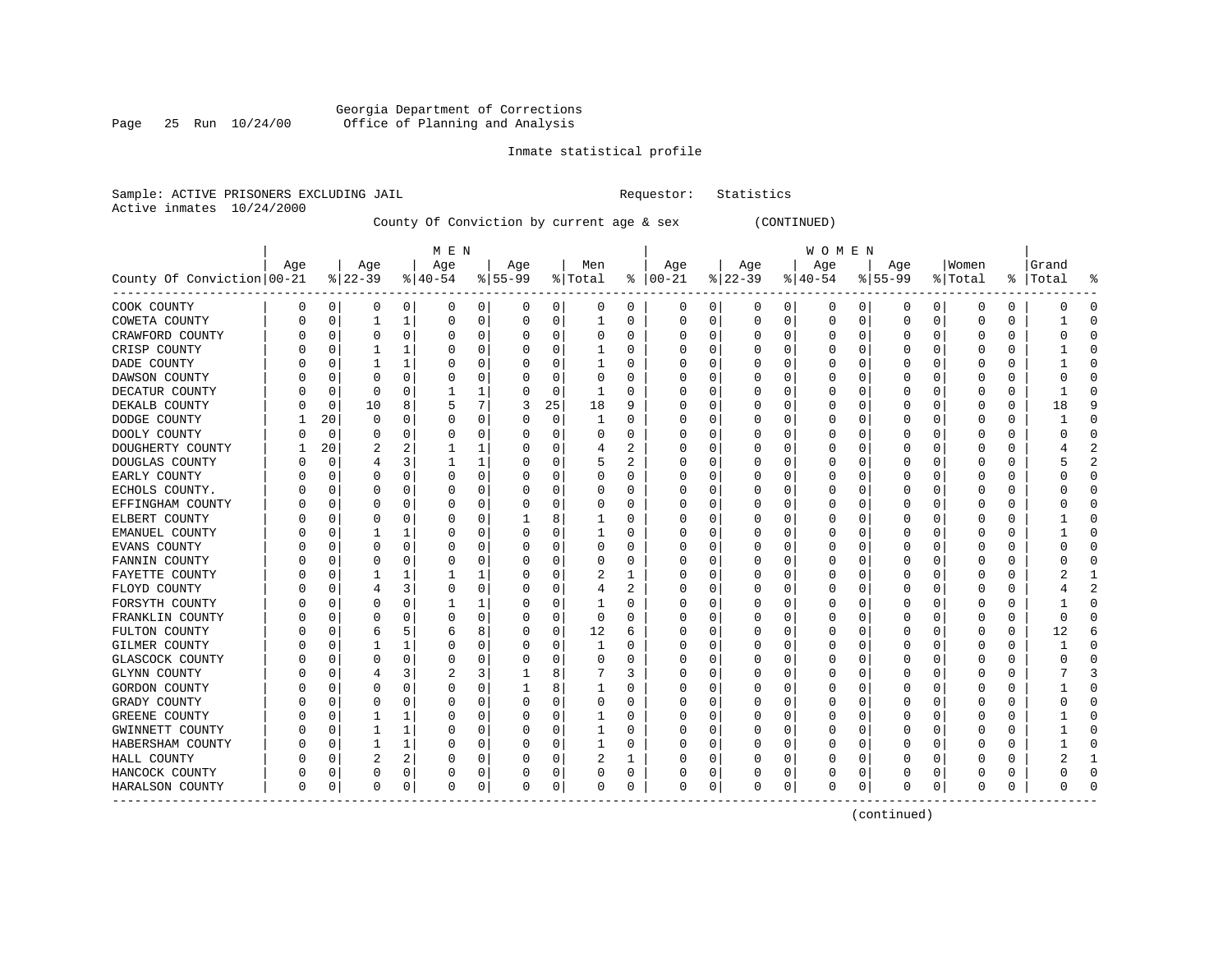# Georgia Department of Corrections Page 26 Run 10/24/00 Office of Planning and Analysis

#### Inmate statistical profile

|                           |  | Sample: ACTIVE PRISONERS EXCLUDING JAIL |  | Requestor: Statistics |  |
|---------------------------|--|-----------------------------------------|--|-----------------------|--|
| Active inmates 10/24/2000 |  |                                         |  |                       |  |

# County Of Conviction by current age & sex (CONTINUED)

|                            |     |              |                |              | M E N     |   |           |             |         |   |               |          |             |          | W O M E N |          |           |          |         |   |       |                |
|----------------------------|-----|--------------|----------------|--------------|-----------|---|-----------|-------------|---------|---|---------------|----------|-------------|----------|-----------|----------|-----------|----------|---------|---|-------|----------------|
|                            | Age |              | Age            |              | Age       |   | Age       |             | Men     |   | Age           |          | Age         |          | Aqe       |          | Age       |          | Women   |   | Grand |                |
| County Of Conviction 00-21 |     |              | $ 22-39$       |              | $ 40-54 $ |   | $8 55-99$ |             | % Total |   | $8   00 - 21$ |          | $ 22-39$    |          | $ 40-54 $ |          | $8 55-99$ |          | % Total | ိ | Total | ႜ              |
| HARRIS COUNTY              | 0   | 0            | 0              | 0            | 0         | 0 | 0         | 0           | 0       | 0 | 0             | 0        | 0           | 0        | 0         | 0        | 0         | 0        | O       | 0 | O     | $\Omega$       |
| HART COUNTY                | U   | $\mathbf 0$  | 1              | 1            | $\Omega$  | 0 | O         | 0           | 1       | 0 | $\Omega$      | 0        | $\mathbf 0$ | 0        | $\Omega$  | 0        | 0         | 0        | O       | 0 |       | $\mathbf 0$    |
| HEARD COUNTY               | O   | $\Omega$     | $\Omega$       | $\Omega$     | 0         | 0 |           | 0           | 0       | O | $\Omega$      | 0        | O           | 0        | 0         | 0        | $\Omega$  | $\Omega$ | O       | 0 |       | $\Omega$       |
| HENRY COUNTY               |     | $\Omega$     | 3              | 3            | n         | 0 |           | $\Omega$    | 3       | 1 | C.            | U        | O           | O        | Ω         | $\Omega$ | $\Omega$  | $\Omega$ | O       | U |       | $\mathbf{1}$   |
| HOUSTON COUNTY             | n   | $\Omega$     | $\overline{2}$ | 2            | 3         | 4 |           | $\Omega$    | 5       | 2 | O             | 0        | O           | 0        | 0         | $\Omega$ | $\Omega$  | $\Omega$ | O       | 0 |       | $\overline{2}$ |
| IRWIN COUNTY               |     | $\Omega$     | $\Omega$       | 0            | 0         | 0 |           | 0           | 0       | 0 | 0             | 0        | 0           | 0        | 0         | $\Omega$ | $\Omega$  | $\Omega$ | O       | 0 |       | $\mathbf 0$    |
| JACKSON COUNTY             |     | $\Omega$     | 0              | 0            | 0         | 0 |           | 0           | 0       | 0 | 0             | 0        | 0           | 0        | 0         | 0        | 0         | 0        | O       | 0 |       | $\Omega$       |
| <b>JASPER COUNTY</b>       |     | 0            |                |              | 0         | 0 |           | 0           |         | 0 | C             | 0        |             | 0        | Ω         | 0        | 0         | 0        | O       | 0 |       | $\Omega$       |
| JEFF DAVIS COUNTY          |     | 20           | $\Omega$       | 0            | 0         | 0 |           | 0           |         | O | O             | 0        | 0           | 0        | 0         | 0        | $\Omega$  | $\Omega$ | O       | 0 |       | $\Omega$       |
| JEFFERSON COUNTY           |     | $\Omega$     | O              | 0            | 0         | 0 |           | 0           | 0       | 0 | $\Omega$      | 0        | 0           | 0        | 0         | 0        | O         | 0        | C       | 0 |       | $\mathbf 0$    |
| <b>JENKINS COUNTY</b>      | Ω   | $\Omega$     | O              | 0            | 0         | 0 |           | 0           | 0       | 0 | 0             | 0        | O           | 0        | 0         | 0        | O         | $\Omega$ | O       | 0 |       | $\mathbf 0$    |
| JOHNSON COUNTY             |     | 0            | O              | O            | 0         | 0 |           | $\Omega$    | 0       | O | 0             | 0        | O           | O        | 0         | 0        | O         | $\Omega$ | O       | U |       | $\bigcap$      |
| <b>JONES COUNTY</b>        | Ω   | $\Omega$     | O              | <sup>0</sup> | $\Omega$  | 0 |           | $\Omega$    | 0       | O | $\cap$        | $\Omega$ | O           | O        | Ω         | $\Omega$ | $\Omega$  | $\Omega$ | C       | U |       | $\bigcap$      |
| LAMAR COUNTY               |     | $\Omega$     | O              | <sup>0</sup> | $\Omega$  | 0 |           | $\Omega$    | 0       | O | O             | O        | O           | O        | 0         | O        | O         | $\Omega$ | O       | U |       | $\Omega$       |
| LANIER COUNTY              |     | $\Omega$     | 0              | 0            | 0         | 0 |           | 0           | 0       | 0 | 0             | $\Omega$ | 0           | 0        | 0         | 0        | $\Omega$  | $\Omega$ | O       | 0 |       | $\Omega$       |
| LAURENS COUNTY             |     | $\Omega$     | 0              | 0            | 0         | 0 |           | 0           | 0       | 0 | C             | $\Omega$ | C           | 0        | 0         | 0        | 0         | $\Omega$ | O       | 0 |       | $\Omega$       |
| LEE COUNTY                 |     | $\Omega$     | 1              | 1            | 0         | 0 |           | 0           | 1       | 0 | O             | 0        | 0           | 0        | 0         | $\Omega$ | $\Omega$  | $\Omega$ | C       | 0 |       | $\bigcap$      |
| LIBERTY COUNTY             |     | $\Omega$     | 1              | 1            | 1         | 1 |           | 0           | 2       | 1 | $\Omega$      | 0        | 0           | 0        | 0         | $\Omega$ | $\Omega$  | 0        | C       | 0 |       | -1             |
| LINCOLN COUNTY             | U   | $\Omega$     | $\Omega$       | 0            | 0         | 0 |           | 0           | 0       | 0 | 0             | 0        | 0           | 0        | 0         | 0        | 0         | 0        | O       | 0 |       | $\mathbf 0$    |
| LONG COUNTY                |     | $\Omega$     | 2              | 2            | 0         | 0 |           | $\Omega$    | 2       | 1 | 0             | 0        | 0           | 0        | 0         | 0        | O         | 0        | O       | 0 |       | -1             |
| LOWNDES COUNTY             | Ω   | $\Omega$     |                |              | 0         | 0 |           | $\Omega$    |         | O | O             | 0        | O           | 0        | 0         | $\Omega$ | O         | $\Omega$ | O       | 0 |       | $\Omega$       |
| LUMPKIN COUNTY             | n   | $\Omega$     | O              | 0            | 0         | 0 |           | $\Omega$    | 0       | O | 0             | 0        | O           | 0        | 0         | $\Omega$ | O         | $\Omega$ | O       | U |       | $\Omega$       |
| MACON COUNTY               |     | $\Omega$     | $\left($       | <sup>0</sup> | 0         | 0 | $\left($  | 0           | 0       | 0 | 0             | $\Omega$ | $\left($    | 0        | 0         | 0        | O         | $\Omega$ | O       | 0 |       | $\Omega$       |
| MADISON COUNTY             |     | $\Omega$     | 0              | 0            | 0         | 0 |           | $\mathbf 0$ | 0       | 0 | C             | 0        | C           | 0        | Ω         | 0        | 0         | 0        | O       | 0 |       | $\Omega$       |
| MARION COUNTY              |     | $\Omega$     | 1              |              | 0         | 0 |           | 0           |         | O | O             | $\Omega$ | O           | $\Omega$ | Ω         | $\Omega$ | $\Omega$  | $\Omega$ | C       | O |       | $\bigcap$      |
| MCDUFFIE COUNTY            |     | $\Omega$     | $\Omega$       | $\Omega$     | 0         | 0 |           | 0           | 0       | 0 | $\Omega$      | $\Omega$ | 0           | 0        | 0         | $\Omega$ | $\Omega$  | $\Omega$ | C       | 0 |       | $\Omega$       |
| MCINTOSH COUNTY            | O   | $\Omega$     |                |              | 0         | 0 |           | 0           |         | 0 | $\Omega$      | 0        | 0           | 0        | 0         | 0        | $\Omega$  | $\Omega$ | O       | 0 |       | $\Omega$       |
| MERIWETHER COUNTY          | O   | $\Omega$     | $\Omega$       | 0            | 0         | 0 |           | 0           | 0       | 0 | $\Omega$      | 0        | 0           | 0        | 0         | 0        | $\Omega$  | $\Omega$ | O       | 0 |       | $\mathbf 0$    |
| MILLER COUNTY              |     | $\Omega$     | O              | O            | 0         | 0 |           | $\Omega$    | 0       | 0 | O             | 0        | 0           | 0        | 0         | $\Omega$ | $\Omega$  | $\Omega$ | O       | 0 |       | $\cap$         |
| MITCHELL COUNTY            |     | $\Omega$     | $\Omega$       | 0            | 0         | 0 |           | $\Omega$    | 0       | O | O             | 0        | O           | 0        | 0         | $\Omega$ | $\Omega$  | $\Omega$ | O       | U |       | $\Omega$       |
| MONROE COUNTY              |     | <sup>0</sup> | O              | 0            |           | 1 |           | 0           |         | 0 | 0             | 0        | O           | 0        | 0         | 0        | O         | $\Omega$ | O       | 0 |       | $\Omega$       |
| MONTGOMERY COUNTY          |     | $\Omega$     | O              | 0            | 0         | 0 |           | 0           | 0       | 0 | C             | 0        | 0           | 0        | 0         | 0        | O         | 0        | O       | 0 |       | $\bigcap$      |
| MORGAN COUNTY              |     | $\Omega$     | 0              | 0            | 0         | 0 |           | 0           | 0       | 0 |               | 0        |             | 0        |           | 0        | 0         | 0        | C       | 0 |       | $\bigcap$      |
| MURRAY COUNTY              | Ω   | 0            | $\Omega$       | 0            | 0         | 0 |           | 0           | 0       | 0 | 0             | 0        | 0           | 0        | 0         | 0        | $\Omega$  | 0        | C       | 0 |       | $\cap$         |
| MUSCOGEE COUNTY            | 0   | 0            | 3              | 3            | 4         | 6 | $\Omega$  | 0           | 7       | 3 | $\Omega$      | 0        | 0           | 0        | 0         | 0        | $\Omega$  | 0        | 0       | 0 |       | ₹              |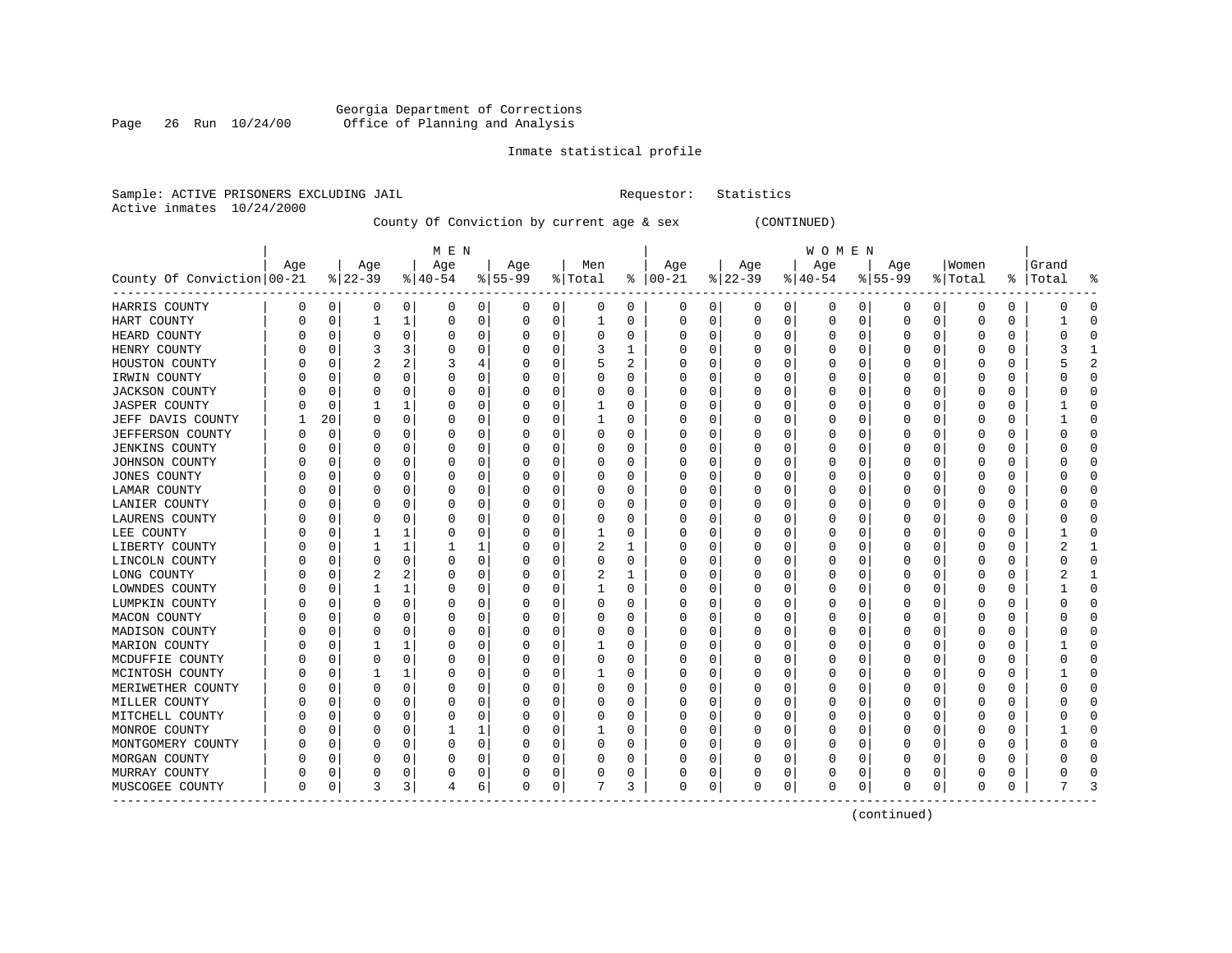# Georgia Department of Corrections Page 27 Run 10/24/00 Office of Planning and Analysis

#### Inmate statistical profile

Sample: ACTIVE PRISONERS EXCLUDING JAIL **Requestor:** Statistics Active inmates 10/24/2000

County Of Conviction by current age & sex (CONTINUED)

| County Of Conviction 00-21 | Age              |          | Age<br>$ 22-39$ |              | M E N<br>Age<br>$8 40-54$ |             | Age<br>$ 55-99$ |             | Men<br>% Total |          | Age<br>$8   00 - 21$ |             | Age<br>$ 22-39 $ |    | W O M E N<br>Age<br>$ 40-54$ |          | Age<br>$8155 - 99$ |             | Women<br>% Total |          | Grand<br>%   Total | å |
|----------------------------|------------------|----------|-----------------|--------------|---------------------------|-------------|-----------------|-------------|----------------|----------|----------------------|-------------|------------------|----|------------------------------|----------|--------------------|-------------|------------------|----------|--------------------|---|
| NEWTON COUNTY              | 0                | 0        | 1               | 1            | 0                         | 0           | 0               | 0           | 1              | 0        | 0                    | 0           | 0                | 0  | 0                            | 0        | 0                  | 0           | 0                | 0        |                    | 0 |
| OCONEE COUNTY              | 0                | 0        | $\mathbf 0$     | 0            | 0                         | 0           | 0               | 0           | $\Omega$       | 0        | $\Omega$             | 0           | 0                | 0  | 0                            | 0        | 0                  | 0           | 0                | 0        | Ω                  |   |
| OGLETHORPE COUNTY          | $\left( \right)$ | C        | -1              | 1            | O                         | 0           | 0               | 0           | 1              | 0        | O                    | $\Omega$    | U                | U  | 0                            | O        | O                  | $\Omega$    | O                | 0        |                    |   |
| PAULDING COUNTY            | $\left( \right)$ | $\Omega$ | O               | $\Omega$     | 1                         | 1           | 0               | $\Omega$    | 1              | 0        |                      | 0           | 0                | 0  | 0                            | 0        | O                  | 0           | 0                | 0        |                    |   |
| PEACH COUNTY               |                  | O        | O               | $\Omega$     | $\Omega$                  | $\mathbf 0$ | O               | $\Omega$    | $\Omega$       | 0        |                      | $\mathbf 0$ | Ω                | 0  | 0                            | $\Omega$ | O                  | $\mathbf 0$ | O                | 0        |                    |   |
| PICKENS COUNTY             |                  | C        |                 | 0            | 0                         | 0           | U               | 0           | $\Omega$       | 0        |                      | 0           | 0                | 0  | 0                            | 0        | U                  | 0           | 0                | 0        |                    |   |
| PIERCE COUNTY              | U                | 0        | $\Omega$        | 0            | 0                         | 0           | 0               | $\Omega$    | 0              | $\Omega$ | O                    | 0           | 0                | 0  | 0                            | 0        | O                  | 0           | 0                | 0        | C                  |   |
| PIKE COUNTY                | U                | 0        | O               | 0            |                           | 1           | 0               | 0           |                | 0        | O                    | 0           | 0                | 0  | 0                            | 0        | U                  | 0           | 0                | 0        |                    |   |
| POLK COUNTY                | C                | C        |                 | 0            | 0                         | 0           | 0               | 0           | O              | 0        | O                    | $\Omega$    | 0                | 0  | 0                            | 0        | O                  | $\Omega$    | 0                | 0        | Ω                  |   |
| PULASKI COUNTY             | N                | C        | O               | O            | $\Omega$                  | 0           | 0               | $\Omega$    | $\Omega$       | 0        | O                    | $\Omega$    | 0                | U  | 0                            | $\Omega$ | U                  | $\Omega$    | 0                | 0        |                    |   |
| PUTNAM COUNTY              | C                | C        | 3               | 3            |                           | 1           | 0               | 0           | 4              | 2        | $\left($             | $\Omega$    | 0                | 0  | 0                            | 0        | O                  | $\Omega$    | 0                | 0        |                    |   |
| QUITMAN COUNTY             |                  | 0        | 0               | 0            | 0                         | 0           | 0               | 0           | $\Omega$       | 0        |                      | 0           | 0                | 0  | 0                            | 0        | 0                  | 0           | 0                | 0        |                    |   |
| RABUN COUNTY               |                  | C        | O               | $\Omega$     | O                         | 0           | U               | 0           | $\Omega$       | 0        | $\Omega$             | $\Omega$    | U                | U  | 0                            | 0        | U                  | 0           | 0                | $\Omega$ |                    |   |
| RANDOLPH COUNTY            | C                | $\Omega$ | 0               | 0            | 0                         | 0           | 0               | 0           | $\Omega$       | 0        | $\Omega$             | 0           | 0                | 0  | 0                            | 0        | U                  | 0           | 0                | 0        | O                  |   |
| RICHMOND COUNTY            |                  | 20       | 6               | 5            | 4                         | 6           | 0               | 0           | 11             | 5        | O                    | 0           |                  | 50 | 0                            | 0        | O                  | 0           |                  | 50       | 12                 |   |
| ROCKDALE COUNTY            |                  | C        |                 | 2            |                           | 1           | 0               | 0           | 3              | 1        | 0                    | $\Omega$    | 0                | 0  | 0                            | 0        | 0                  | $\Omega$    | 0                | 0        | 3                  |   |
| SCHLEY COUNTY              | 0                | C        | n               | 0            | $\Omega$                  | 0           | U               | 0           | ∩              | 0        | O                    | $\Omega$    | U                | U  | $\Omega$                     | O        | O                  | $\Omega$    | O                | 0        | n                  |   |
| <b>SCREVEN COUNTY</b>      |                  | O        | O               | 0            | $\Omega$                  | 0           | 0               | 0           | O              | O        | O                    | 0           | 0                | 0  | 0                            | 0        | O                  | 0           | 0                | 0        |                    |   |
| SEMINOLE COUNTY            |                  | 0        | O               | 0            | 0                         | 0           | O               | $\Omega$    | $\Omega$       | 0        |                      | $\mathbf 0$ | 0                | 0  | 0                            | 0        | O                  | 0           | 0                | 0        |                    |   |
| SPALDING COUNTY            |                  | $\Omega$ | 2               | 2            | 0                         | 0           | U               | 0           | 2              | 1        | $\Omega$             | 0           | 0                | 0  | 0                            | 0        | U                  | 0           | 0                | 0        | 2                  |   |
| STEPHENS COUNTY            |                  | O        | $\Omega$        | 0            | 0                         | 0           | U               | 0           | $\Omega$       | $\Omega$ | O                    | 0           | U                | 0  | 0                            | 0        | U                  | 0           | 0                | 0        | C                  | ი |
| STEWART COUNTY             | N                | C        | 0               | $\Omega$     | 0                         | 0           | 0               | $\Omega$    | 0              | 0        | 0                    | 0           | 0                | 0  | 0                            | 0        | 0                  | 0           | 0                | 0        | C                  |   |
| SUMTER COUNTY              |                  | C        | 0               | 0            | O                         | 0           | 0               | 0           | $\Omega$       | 0        | O                    | $\Omega$    | 0                | U  | O                            | 0        | O                  | $\Omega$    | 0                | 0        |                    |   |
| TALBOT COUNTY              | O                | O        | O               | $\Omega$     | $\Omega$                  | $\Omega$    | 0               | $\Omega$    | $\Omega$       | $\Omega$ | 0                    | $\Omega$    | 0                | 0  | $\Omega$                     | 0        | 0                  | $\Omega$    | 0                | 0        | C                  |   |
| TALIAFERRO COUNTY          |                  | O        | O               | $\Omega$     | O                         | 0           | 0               | 0           | O              | $\Omega$ | O                    | 0           | 0                | 0  | 0                            | 0        | O                  | 0           | 0                | 0        |                    |   |
| TATTNALL COUNTY            |                  | C        | 0               | 0            | 0                         | 0           | 0               | $\mathbf 0$ | $\Omega$       | 0        | 0                    | 0           | 0                | 0  | $\mathbf 0$                  | 0        | 0                  | 0           | 0                | 0        |                    |   |
| TAYLOR COUNTY              | C                | C        | $\Omega$        | 0            | O                         | 0           | U               | 0           | $\Omega$       | 0        | $\Omega$             | 0           | 0                | 0  | 0                            | 0        | U                  | 0           | 0                | 0        |                    |   |
| TELFAIR COUNTY             | C                | C        | $\Omega$        | 0            | 0                         | 0           | 0               | $\Omega$    | 0              | 0        | O                    | 0           | 0                | 0  | 0                            | 0        | O                  | 0           | 0                | 0        | C                  |   |
| TERRELL COUNTY             | N                | C        | O               | 0            | 1                         | 1           | 0               | 0           |                | 0        | O                    | 0           | 0                | U  | 0                            | 0        | O                  | 0           | 0                | 0        |                    |   |
| THOMAS COUNTY              |                  | C        |                 | $\mathbf{1}$ |                           | 1           | 0               | 0           |                | 1        |                      | $\Omega$    | 0                | U  | O                            | O        | O                  | $\Omega$    | 0                | 0        |                    |   |
| TIFT COUNTY                | N                | U        | -1              | 1            | 0                         | 0           |                 | 8           | $\overline{2}$ | 1        | O                    | $\Omega$    | U                | 0  | 0                            | 0        | U                  | 0           | 0                | 0        |                    |   |
| TOOMBS COUNTY              | 0                | 0        | 1               | 1            | 1                         | 1           | 0               | 0           | 2              | 1        | 0                    | 0           | 0                | 0  | $\Omega$                     | $\Omega$ | 0                  | $\Omega$    | 0                | 0        |                    |   |
| TOWNS COUNTY               | C                | C        |                 | 1            | 0                         | 0           | 0               | 0           |                | 0        |                      | 0           | 0                | 0  | 0                            | 0        | 0                  | 0           | 0                | 0        |                    |   |
| TREUTLEN COUNTY            | U                | C        | $\Omega$        | 0            | O                         | 0           | U               | 0           | $\Omega$       | 0        |                      | 0           | Ω                | 0  | 0                            | 0        | U                  | $\mathbf 0$ | O                | U        | C                  |   |
| TROUP COUNTY               | 0                | 0        | $\Omega$        | 0            | 1                         | 1           | 1               | 8           | 2              | 1        | $\Omega$             | 0           | 0                | 0  | 0                            | 0        | U                  | 0           | 0                | 0        | 2                  |   |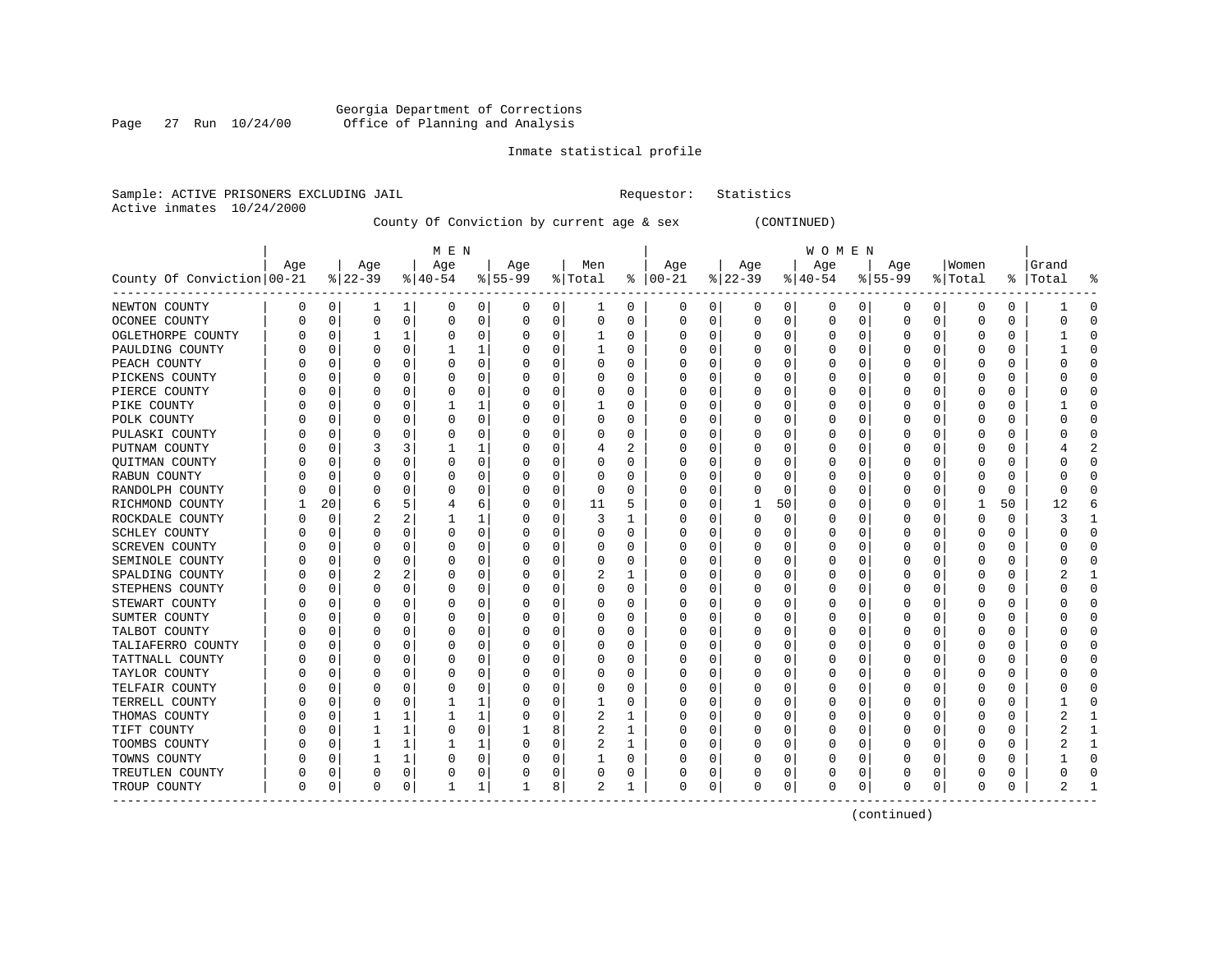#### Georgia Department of Corrections Page 28 Run 10/24/00 Office of Planning and Analysis

# Inmate statistical profile

|                           | Sample: ACTIVE PRISONERS EXCLUDING JAIL | Requestor: Statistics |  |
|---------------------------|-----------------------------------------|-----------------------|--|
| Active inmates 10/24/2000 |                                         |                       |  |

County Of Conviction by current age & sex (CONTINUED)

|                            |     |          |          |          | M E N     |   |          |          |         |          |              |           |              |          | <b>WOMEN</b> |          |             |              |          |       |           |       |
|----------------------------|-----|----------|----------|----------|-----------|---|----------|----------|---------|----------|--------------|-----------|--------------|----------|--------------|----------|-------------|--------------|----------|-------|-----------|-------|
|                            | Age |          | Age      |          | Age       |   | Age      |          | Men     |          | Age          |           | Age          |          | Age          |          | Age         |              | Women    |       | Grand     |       |
| County Of Conviction 00-21 |     |          | $ 22-39$ |          | $ 40-54 $ |   | $ 55-99$ |          | % Total | ႜႂ       | $ 00-21$     |           | $ 22-39 $    |          | $ 40-54 $    |          | $ 55-99$    |              | % Total  |       | %   Total | ್ಠಿ   |
| TURNER COUNTY              | O   | 0        | 0        | 0        |           | 0 |          | 0        | 0       | 0        | 0            | 0         | 0            | 0        | 0            | 0        | 0           | 0            | 0        | 0     |           |       |
| TWIGGS COUNTY              |     | n        |          | 0        |           | 0 |          | 0        | 0       | 0        |              | 0         | 0            | 0        | 0            | 0        | 0           | 0            | O        | 0     |           |       |
| UNION COUNTY               |     |          |          |          |           |   |          | 0        |         | O        | O            | 0         | <sup>0</sup> | O        | 0            | n        | O           | <sup>n</sup> | ∩        | 0     |           |       |
| <b>UPSON COUNTY</b>        |     |          |          |          |           | 0 |          | $\Omega$ |         | O        | 0            | 0         | U            | $\Omega$ | 0            | $\Omega$ | O           | U            |          | 0     |           |       |
| WALKER COUNTY              |     | U        |          |          |           |   |          | $\Omega$ | 2       |          | 0            | 0         | 1            | 50       | 0            | 0        | 0           | O            |          | 50    |           |       |
| WALTON COUNTY              |     | $\Omega$ |          |          |           |   |          | $\Omega$ | 2       |          | O            | 0         | <sup>0</sup> | $\Omega$ | O            | $\Omega$ | O           | U            | $\Omega$ | 0     |           |       |
| WARE COUNTY                |     | U        |          |          |           | 3 |          | $\Omega$ | 5       | 2        | <sup>0</sup> | 0         | O            | O        | O            | $\Omega$ | O           | O            | $\cap$   | 0     |           |       |
| WARREN COUNTY              |     |          |          |          |           | 0 |          | $\Omega$ |         | 0        |              | 0         |              | $\Omega$ | 0            | $\Omega$ | O           |              | 0        | 0     |           |       |
| WASHINGTON COUNTY          |     | U        | O        |          |           | U |          | $\Omega$ | U       | U        | O            | 0         | <sup>0</sup> | $\cap$   | O            | $\cap$   | U           | ∩            | ∩        | 0     |           |       |
| WAYNE COUNTY               |     |          |          |          |           | 0 |          | $\Omega$ |         | 0        | O            | $\Omega$  | U            | $\Omega$ | O            | C        | $\Omega$    | U            |          | 0     |           |       |
| WEBSTER COUNTY             |     | O        |          |          |           | 0 |          | $\Omega$ | 0       | $\Omega$ | 0            | $\Omega$  | $\Omega$     | $\Omega$ | 0            | 0        | O           | U            | 0        | 0     |           |       |
| WHEELER COUNTY             |     | n        |          |          |           | 0 |          | $\Omega$ | 0       | 0        | 0            | U         |              | $\Omega$ | 0            | $\Omega$ | O           | U            | C.       | 0     |           | n     |
| WHITE COUNTY               |     | O        |          |          |           | 0 |          | $\Omega$ |         | O        |              | O         | U            | $\Omega$ | O            | $\Omega$ | O           | U            |          | 0     |           |       |
| WHITFIELD COUNTY           |     |          |          |          |           |   |          | 8        |         | 2        | 0            | U         |              | $\Omega$ | O            | n        | U           |              | C.       | 0     |           |       |
| WILCOX COUNTY              |     | U        |          |          |           | 0 |          | $\Omega$ | 0       | O        | 0            | U         |              | O        | 0            | n        | O           |              | n        | 0     |           |       |
| WILKES COUNTY              |     |          |          |          |           | 0 |          | $\Omega$ |         | O        | <sup>0</sup> | 0         | $\Omega$     | O        | $\Omega$     | $\Omega$ | O           |              | $\cap$   | 0     |           |       |
| WILKINSON COUNTY           |     | $\Omega$ | $\Omega$ | $\Omega$ |           | 0 |          | $\Omega$ | 0       | $\Omega$ | 0            | 0         | 0            | $\Omega$ | 0            | $\Omega$ | O           | O            | $\Omega$ | 0     |           |       |
| WORTH COUNTY               |     | $\Omega$ |          |          |           | 0 |          | 0        | 0       | O        | 0            | 0         |              | 0        | 0            | $\Omega$ | 0           | O            | $\Omega$ | 0     |           |       |
| CONVERSION                 | 0   | 0        | $\Omega$ | 0        | U         | 0 | $\Omega$ | 0        | 0       | O        | $\Omega$     | 0         | O            | 0        | 0            | 0        | O           | 0            | 0        | 0     |           |       |
| Total reported             |     | 5 100    | 119 100  |          | 72 100    |   | 12 100   |          | 208 100 |          | $\mathbf{0}$ | 0         |              | 2 100    | $\mathbf{0}$ | 0        | $\mathbf 0$ | 0            |          | 2 100 | 210 100   |       |
| Percent reported           |     | 100.0    |          | 100.0    | 100.0     |   | 100.0    |          | 100.0   |          |              | $\cdot$ 0 |              | 100.0    |              | . 0      |             | $\cdot$ 0    |          | 100.0 |           | 100.0 |
| UNKNOWN                    | O   |          | ∩        |          | $\Omega$  |   | $\Omega$ |          | 0       |          | $\Omega$     |           | $\Omega$     |          | $\Omega$     |          | U           |              | $\Omega$ |       |           |       |
| Total                      | 5   |          | 119      |          | 72        |   | 12       |          | 208     |          | 0            |           | 2            |          | 0            |          | 0           |              | 2        |       | 210       |       |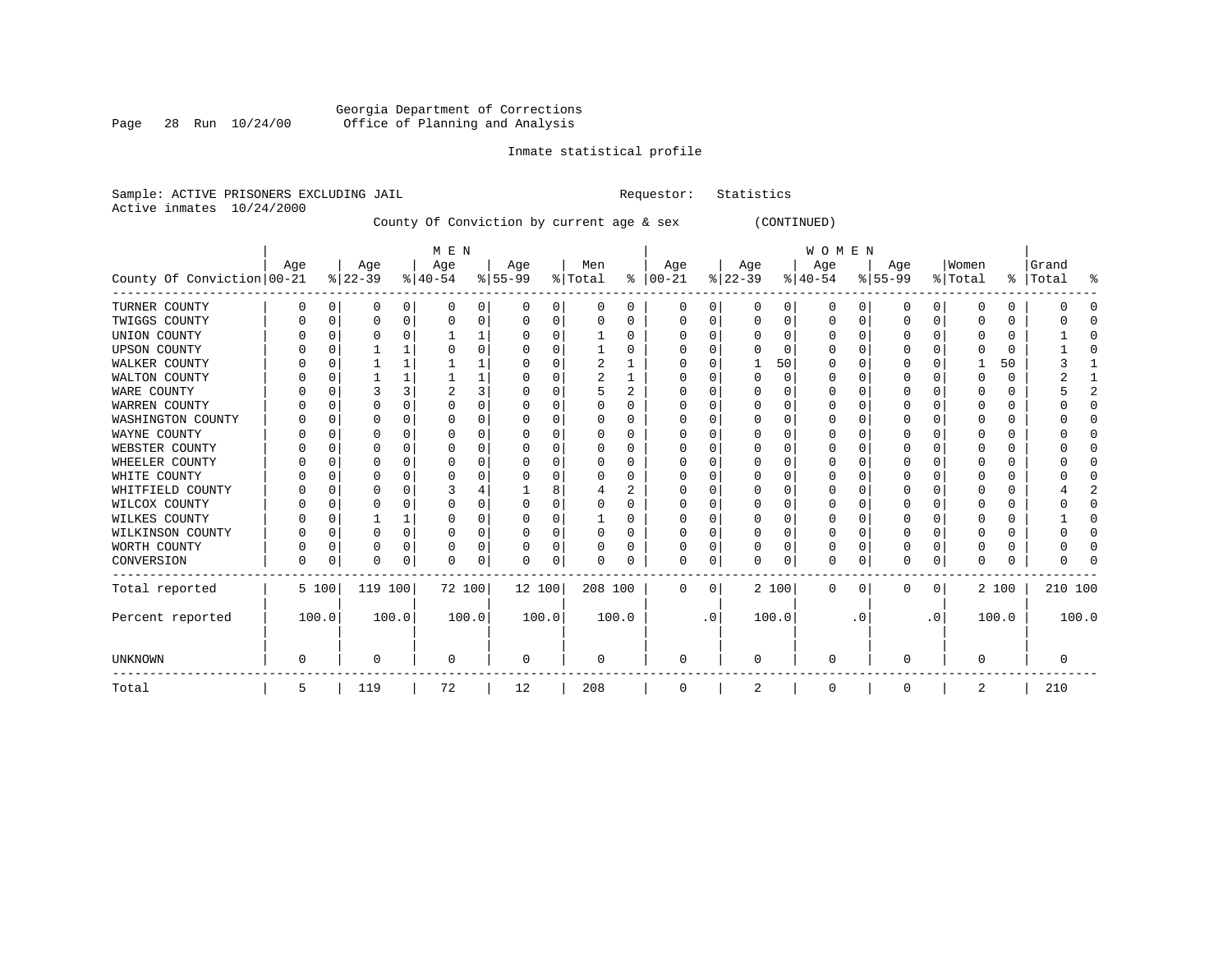# Georgia Department of Corrections Page 29 Run 10/24/00 Office of Planning and Analysis

#### Inmate statistical profile

Sample: ACTIVE PRISONERS EXCLUDING JAIL **Requestor:** Statistics Active inmates 10/24/2000

Circuit Of Conviction by current age & sex

|                      |          |          |                |                | M E N     |          |          |             |         |              |               |          |           |          | W O M E N |          |          |              |              |    |           |                |
|----------------------|----------|----------|----------------|----------------|-----------|----------|----------|-------------|---------|--------------|---------------|----------|-----------|----------|-----------|----------|----------|--------------|--------------|----|-----------|----------------|
|                      | Age      |          | Age            |                | Age       |          | Age      |             | Men     |              | Age           |          | Age       |          | Age       |          | Age      |              | Women        |    | Grand     |                |
| Circ Of Conviction   | $ 00-21$ |          | $ 22-39 $      |                | $ 40-54 $ |          | $ 55-99$ |             | % Total |              | $8   00 - 21$ |          | $ 22-39 $ |          | $ 40-54 $ |          | $ 55-99$ |              | % Total      |    | %   Total | 옹              |
| ALAPAHA CIRCUIT      | 0        | 0        | 1              | 1              | 0         | 0        | 1        | 8           | 2       | 1            | 0             | 0        | 0         | 0        | 0         | 0        | 0        | 0            | $\Omega$     | 0  | 2         | -1             |
| ALCOVY CIRCUIT       |          | $\Omega$ | $\overline{2}$ | 2              | 1         | 1        | 0        | $\Omega$    | 3       | 1            | <sup>0</sup>  | $\Omega$ | $\Omega$  | $\Omega$ | $\Omega$  | 0        | 0        | 0            | $\Omega$     | 0  | 3         | -1             |
| ATLANTA CIRCUIT      |          | $\Omega$ | 6              | 5              | 6         | 8        | O        | $\Omega$    | 12      | 6            | <sup>0</sup>  | $\Omega$ | $\Omega$  | $\Omega$ | O         | 0        | U        | <sup>0</sup> | $\Omega$     | 0  | 12        | 6              |
| ATLANTIC CIRCUIT     |          | $\Omega$ | 4              | ς              |           | 1        |          | $\Omega$    | 5       | 2            |               | $\Omega$ | O         | 0        | $\left($  | $\Omega$ | O        | $\Omega$     | O            | 0  | 5         |                |
| AUGUSTA CIRCUIT      |          | 20       | 11             | 9              |           | 7        |          | $\mathbf 0$ | 17      | 8            |               | 0        | 1         | 50       | $\Omega$  | 0        | O        | 0            |              | 50 | 18        |                |
| BLUE RIDGE CIRCUIT   |          | $\Omega$ | 1              | 1              |           | 1        |          | $\mathbf 0$ | 2       | 1            |               | $\Omega$ | 0         | 0        |           | 0        | O        | U            | 0            | 0  | 2         | $\mathbf{1}$   |
| BRUNSWICK CIRCUIT    |          | 20       | 5              |                |           | 6        | 1        | 8           | 11      | 5            | ∩             | 0        | U         | 0        | O         | 0        | U        | 0            | <sup>0</sup> | 0  | 11        | Б              |
| CHATTAHOOCHEE CIRCUI |          | $\Omega$ | 4              | 3              |           | 6        | O        | 0           | 8       | 4            | n             | 0        | 0         | 0        | 0         | 0        | 0        | 0            | 0            | 0  |           |                |
| CHEROKEE CIRCUIT     |          | n        | U              | U              |           | 1        |          | 8           | 2       | 1            | <sup>0</sup>  | $\Omega$ | 0         | $\Omega$ | 0         | 0        | 0        | 0            | 0            | 0  |           |                |
| CLAYTON CIRCUIT      |          | n        |                |                | 2         | 3        |          | 8           |         | 3            |               | 0        |           | 0        | 0         | 0        | 0        |              | 0            | 0  |           |                |
| COBB CIRCUIT         |          | $\cap$   |                |                |           | 1        | O        | $\Omega$    |         |              |               | U        | 0         | 0        | O         | $\Omega$ | U        | U            | $\Omega$     | 0  |           | -1             |
| CONASAUGA CIRCUIT    |          | $\Omega$ | U              | U              |           | 4        |          | 8           |         | 2            |               | $\Omega$ | $\Omega$  | 0        | 0         | $\Omega$ | O        | U            | <sup>0</sup> | 0  |           |                |
| CORDELE CIRCUIT      |          | $\Omega$ |                | 1              | n         | 0        |          | $\Omega$    |         | O            |               | $\Omega$ | $\Omega$  | $\Omega$ | O         | $\Omega$ | O        | <sup>0</sup> | O            | 0  |           | $\bigcap$      |
| COWETA CIRCUIT       |          | $\Omega$ | 2              | 2              |           | 1        |          | 8           |         | 2            |               | $\Omega$ | C         | $\Omega$ |           | 0        | O        | 0            | O            | U  |           |                |
| DOUGHERTY CIRCUIT    |          | 20       | 2              | 2              |           | 1        |          | $\Omega$    | 4       |              |               | $\Omega$ | C         | $\Omega$ |           | 0        | O        | <sup>0</sup> | <sup>0</sup> | 0  |           | $\overline{2}$ |
| DUBLIN CIRCUIT       |          | $\Omega$ | U              | U              | n         | 0        | U        | 0           | U       | O            |               | $\Omega$ | 0         | 0        | n         | 0        | U        | 0            | O            | 0  |           | $\cap$         |
| EASTERN CIRCUIT      |          | 0        | 6              |                |           | 1        | O        | 0           |         | 3            | ∩             | 0        | 0         | 0        | O         | 0        | O        | 0            | O            | 0  |           |                |
| FLINT CIRCUIT        |          | 0        | 3              | 3              |           | 1        |          | 8           | 5       | 2            |               | $\Omega$ | 0         | 0        | O         | 0        | O        | 0            | 0            | 0  |           |                |
| GRIFFIN CIRCUIT      |          | n        |                |                | 2         | 3        |          | 0           | 6       | 3            |               | 0        |           | 0        |           | 0        | O        |              | 0            | 0  |           |                |
| GWINNETT CIRCUIT     |          | $\Omega$ |                |                |           | $\Omega$ |          | $\Omega$    |         | 0            |               | $\Omega$ | O         | 0        |           | 0        | n        |              | O            | 0  |           | $\cap$         |
| HOUSTON CIRCUIT      |          | $\Omega$ | 2              | 2              |           | 4        |          | O           | 5       | 2            |               | $\Omega$ | ∩         | $\Omega$ | O         | 0        |          | U            | <sup>0</sup> | 0  |           |                |
| LOOKOUT MOUNTAIN CIR |          | $\Omega$ |                |                |           | 1        |          | $\Omega$    | 4       | 2            |               | $\Omega$ | -1        | 50       | O         | n        | O        | <sup>0</sup> |              | 50 |           |                |
| MACON CIRCUIT        |          | O        | 4              | 3              | 2         | 3        |          | $\Omega$    | 6       | 3            |               | $\Omega$ | $\Omega$  | 0        | O         | 0        | U        | <sup>0</sup> | <sup>0</sup> | U  |           | 3              |
| MIDDLE CIRCUIT       |          | $\Omega$ | 2              | 2              |           | 1        |          | 0           | 3       | $\mathbf{1}$ |               | 0        | C         | $\Omega$ |           | 0        | O        | O            | 0            | 0  |           | $\mathbf{1}$   |
| MOUNTAIN CIRCUIT     |          | $\Omega$ |                | 1              | $\Omega$  | 0        |          | 0           |         | O            |               | $\Omega$ | U         | $\Omega$ | U         | 0        | U        | U            | <sup>0</sup> | 0  |           | $\cap$         |
| NORTHEASTERN CIRCUIT |          | $\Omega$ | 2              | 2              | 0         | 0        | O        | 0           | 2       | 1            | ∩             | 0        | 0         | 0        | 0         | 0        | O        | 0            | O            | 0  |           | -1             |
| NORTHERN CIRCUIT     |          | $\Omega$ | 2              |                | 0         | $\Omega$ |          | 8           | 3       | 1            | ∩             | $\Omega$ | O         | 0        | 0         | 0        | U        | 0            | 0            | 0  |           |                |
| OCMULGEE CIRCUIT     |          | $\Omega$ | 6              | 5.             | 3         | 4        |          | $\Omega$    | 9       | 4            |               | 0        | C         | 0        | 0         | 0        | 0        | 0            | 0            | 0  |           |                |
| OCONEE CIRCUIT       |          | 20       |                | 1              |           | $\Omega$ |          | $\Omega$    |         |              |               | U        | C         | 0        | 0         | C.       | U        |              | ſ            | 0  |           |                |
| OGEECHEE CIRCUIT     |          | $\cap$   |                | U              | $\Omega$  | $\Omega$ |          | O           | U       | $\Omega$     |               | $\Omega$ | U         | 0        | O         | $\Omega$ | U        | U            | <sup>0</sup> | U  |           | $\cap$         |
| PATAULA CIRCUIT      |          | $\Omega$ |                | U              |           | 1        |          | $\Omega$    |         | 0            |               | $\Omega$ | $\Omega$  | 0        | O         | $\Omega$ | n        | <sup>0</sup> | O            | 0  |           | n              |
| PIEDMONT CIRCUIT     |          | $\Omega$ |                | 1              | 2         | 3        |          | $\Omega$    | ٦       | 1            |               | $\Omega$ | U         | $\Omega$ | O         | 0        | O        | <sup>0</sup> | O            | U  |           |                |
| ROME CIRCUIT         |          | $\Omega$ |                | 3              | 0         | 0        |          | 0           |         | 2            |               | 0        |           | 0        |           | 0        |          | <sup>0</sup> | O            | 0  |           |                |
| SOUTH GEORGIA CIRCUI |          | 0        | 0              | 0              |           | 1        |          | 0           |         | 0            |               | 0        |           | 0        | 0         | 0        | U        | 0            | ſ            | 0  |           | $\cap$         |
| SOUTHERN CIRCUIT     | 1        | 20       | $\overline{2}$ | 2 <sub>1</sub> | 3         | 4        | $\Omega$ | 0           | 6       | 3            | $\Omega$      | 0        | 0         | 0        | $\Omega$  | 0        | U        | 0            | $\Omega$     | 0  |           |                |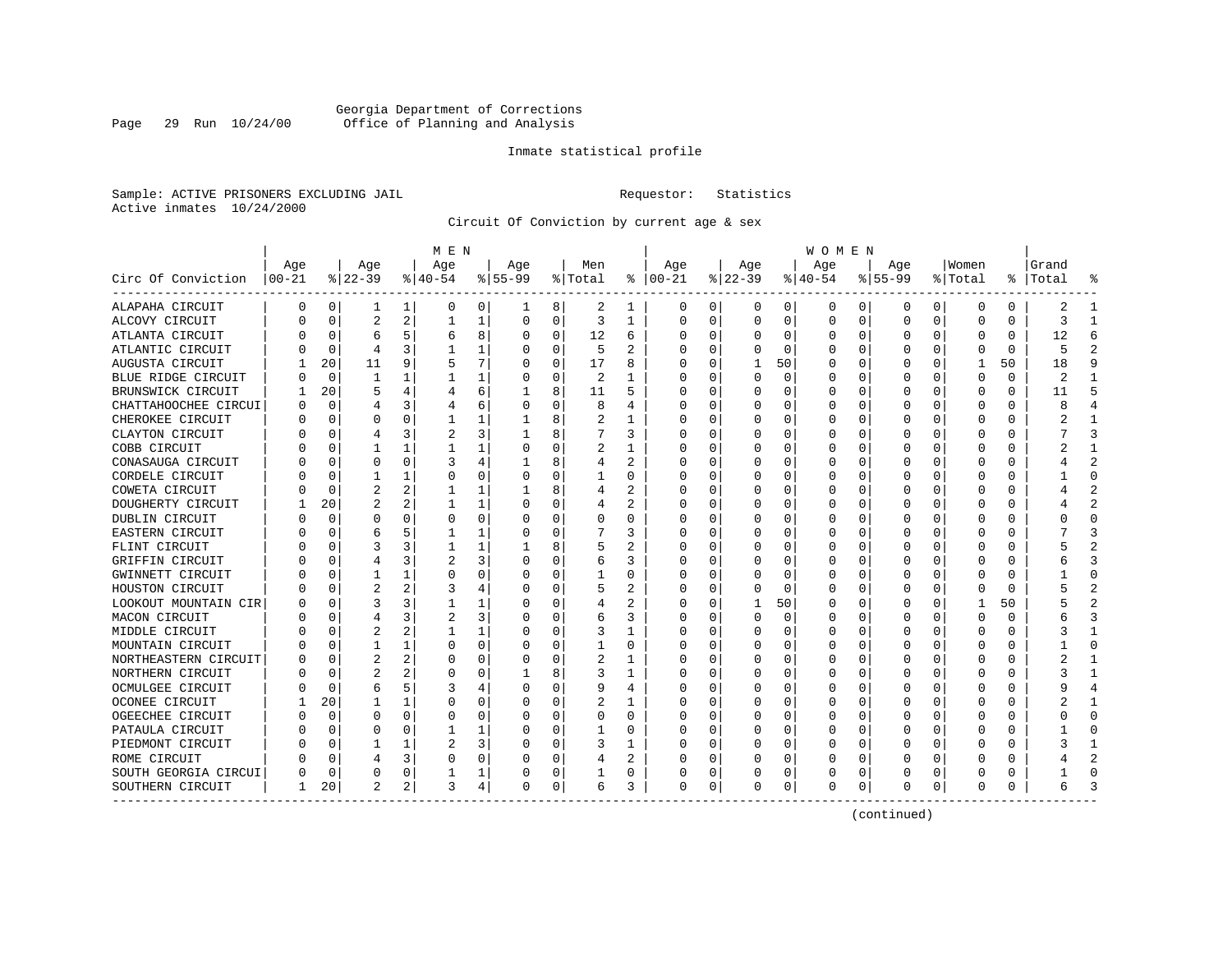#### Georgia Department of Corrections Page 30 Run 10/24/00 Office of Planning and Analysis

# Inmate statistical profile

| Sample: ACTIVE PRISONERS EXCLUDING JAIL | Requestor: Statistics |  |
|-----------------------------------------|-----------------------|--|
| Active inmates 10/24/2000               |                       |  |

# Circuit Of Conviction by current age & sex (Continued)

|                      |                  |          |                  |      | M E N            |       |                  |        |                |      |                      |          |                  |          | <b>WOMEN</b>     |          |                  |                 |                  |       |                    |      |
|----------------------|------------------|----------|------------------|------|------------------|-------|------------------|--------|----------------|------|----------------------|----------|------------------|----------|------------------|----------|------------------|-----------------|------------------|-------|--------------------|------|
| Circ Of Conviction   | Age<br>$00 - 21$ |          | Age<br>$ 22-39 $ |      | Age<br>$ 40-54 $ |       | Age<br>$ 55-99 $ |        | Men<br>% Total |      | Age<br>$8   00 - 21$ |          | Age<br>$ 22-39 $ |          | Age<br>$ 40-54 $ |          | Age<br>$8 55-99$ |                 | Women<br>% Total |       | Grand<br>%   Total | ႜ    |
| SOUTHWESTERN CIRCUIT | $\mathbf 0$      | $\Omega$ |                  |      | <sup>0</sup>     | 0     | <sup>0</sup>     | 0      |                | 0    |                      | 0        |                  | 0        | $\Omega$         |          | O                |                 |                  |       |                    |      |
| STONE MOUNTAIN CIRCU | 0                | $\Omega$ | 10               | 8    |                  |       | 3                | 25     | 18             | 9    | $\Omega$             | U        |                  | $\Omega$ | $\Omega$         |          | O                |                 |                  | 0     | 18                 |      |
| TALLAPOOSA CIRCUIT   | 0                |          |                  |      |                  |       |                  |        |                |      |                      |          |                  |          | O                |          |                  |                 |                  |       |                    |      |
| TIFTON CIRCUIT       |                  |          |                  |      |                  |       |                  |        |                |      |                      |          |                  |          | O                |          |                  |                 |                  |       |                    |      |
| TOOMBS CIRCUIT       |                  |          |                  |      |                  |       |                  |        |                |      |                      |          |                  |          | O                |          |                  |                 |                  |       |                    |      |
| WAYCROSS CIRCUIT     |                  |          |                  |      |                  | 6     |                  |        |                |      |                      |          |                  |          |                  |          |                  |                 |                  |       |                    |      |
| WESTERN CIRCUIT      |                  |          |                  |      |                  | 8     |                  |        | 11             |      |                      |          |                  |          |                  |          |                  |                 |                  |       |                    |      |
| ROCKDALE CIRCUIT     |                  |          |                  |      |                  |       |                  |        |                |      |                      |          |                  |          |                  |          |                  |                 |                  |       |                    |      |
| DOUGLAS CIRCUIT      |                  |          |                  |      |                  |       |                  |        |                |      |                      |          |                  |          | 0                |          |                  |                 |                  |       |                    |      |
| APPALACHIAN CIRCUIT  |                  |          |                  |      |                  |       |                  |        |                |      |                      |          |                  |          |                  |          |                  |                 |                  |       |                    |      |
| ENOTAH CIRCUIT       |                  |          |                  |      |                  |       |                  |        |                |      |                      |          |                  |          | 0                |          |                  |                 |                  |       |                    |      |
| BELL-FORSYTH CIRCUIT | 0                |          | 0                | 0    |                  |       |                  | 0      |                |      | O                    | 0        |                  |          | 0                |          | O                |                 |                  |       |                    |      |
| Total reported       |                  | 5 100    | 118 100          |      | 72 100           |       |                  | 12 100 | 207 100        |      | $\Omega$             | $\Omega$ |                  | 2 100    | $\Omega$         | $\Omega$ | $\Omega$         | $\Omega$        |                  | 2 100 | 209 100            |      |
| Percent reported     |                  | 100.0    |                  | 99.2 |                  | 100.0 |                  | 100.0  |                | 99.5 |                      | .0'      |                  | 100.0    |                  | . 0      |                  | .0 <sup>′</sup> |                  | 100.0 |                    | 99.5 |
| NOT REPORTED         | $\Omega$         |          |                  |      | $\Omega$         |       | $\Omega$         |        |                |      | $\Omega$             |          | $\Omega$         |          | $\Omega$         |          |                  |                 |                  |       |                    |      |
| Total                | 5                |          | 119              |      | 72               |       | 12               |        | 208            |      | $\Omega$             |          |                  |          | $\Omega$         |          | $\Omega$         |                 |                  |       | 210                |      |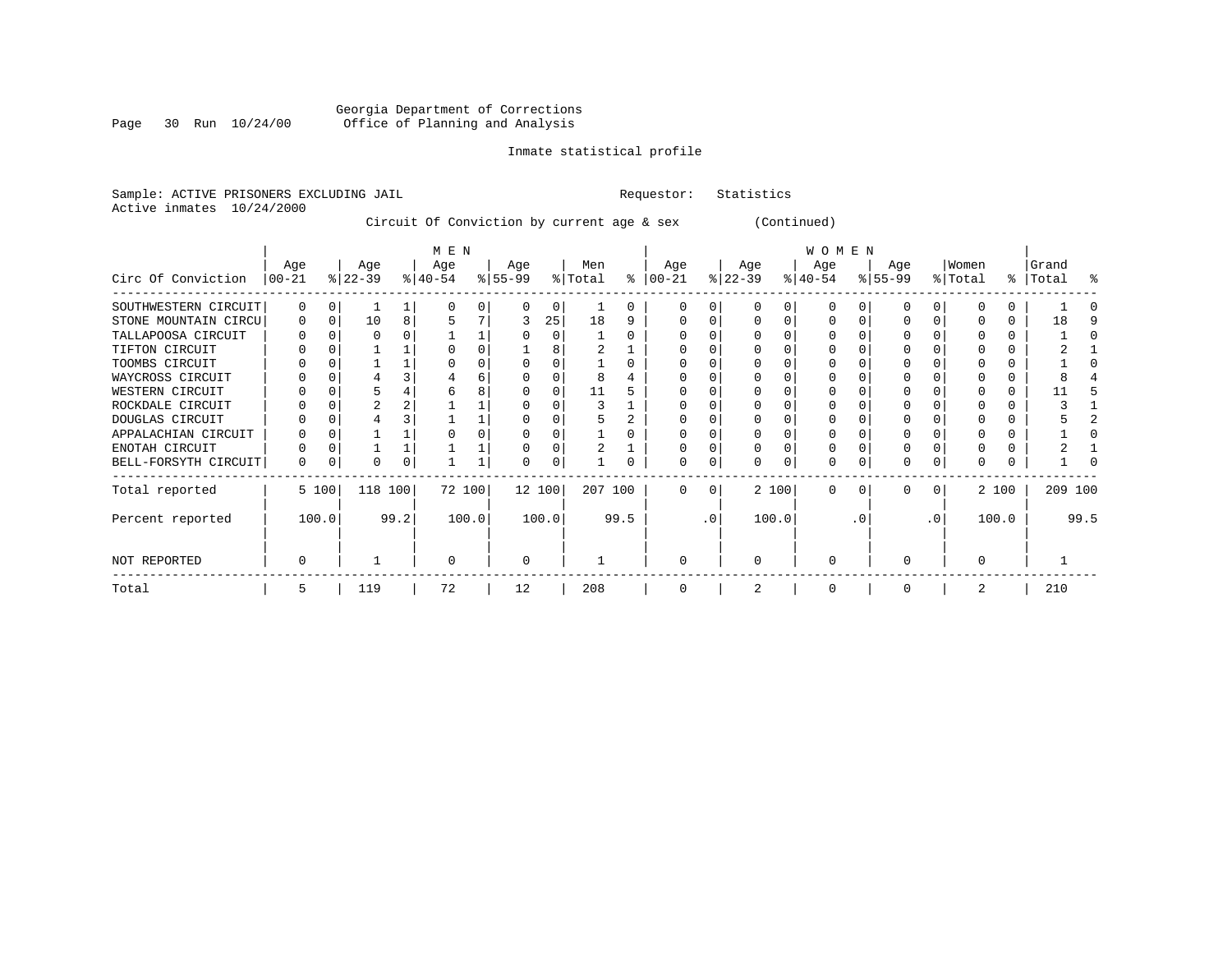# Georgia Department of Corrections Page 31 Run 10/24/00 Office of Planning and Analysis

#### Inmate statistical profile

Sample: ACTIVE PRISONERS EXCLUDING JAIL **Requestor:** Statistics Active inmates 10/24/2000

Home County by current age & sex

|                       | Age       |             | Age      |              |                  |                |                  |             |     |          |                      |              |                 |   |                 |             |                    |          |                  |          |                    |                |
|-----------------------|-----------|-------------|----------|--------------|------------------|----------------|------------------|-------------|-----|----------|----------------------|--------------|-----------------|---|-----------------|-------------|--------------------|----------|------------------|----------|--------------------|----------------|
| Home County           | $00 - 21$ |             | $ 22-39$ |              | Age<br>$8 40-54$ |                | Age<br>$8 55-99$ | % Total     | Men |          | Age<br>$8   00 - 21$ |              | Age<br>$ 22-39$ |   | Age<br>$ 40-54$ |             | Age<br>$8155 - 99$ |          | Women<br>% Total |          | Grand<br>%   Total | ႜ              |
| APPLING COUNTY        | 0         | 0           | 1        | 1            | ı                | 2              | 0                | 0           | 2   | 1        | O                    | 0            | 0               | 0 | 0               | 0           | 0                  | 0        | 0                | 0        | 2                  | 1              |
| ATKINSON COUNTY       | U         | 0           | 0        | 0            | 0                | 0              | 1                | 13          | 1   | 1        | 0                    | 0            | 0               | 0 | $\Omega$        | 0           | 0                  | 0        | $\mathbf 0$      | 0        |                    | $\mathbf{1}$   |
| <b>BACON COUNTY</b>   |           | 0           | 0        | 0            | 0                | 0              | O                | 0           | 0   | 0        | 0                    | 0            | 0               | 0 | O               | 0           | 0                  | 0        | 0                | 0        |                    | $\Omega$       |
| BAKER COUNTY          |           | 0           | 0        | 0            | $\Omega$         | 0              |                  | 0           | 0   | 0        |                      | 0            | 0               | 0 |                 | 0           | 0                  | 0        | 0                | 0        |                    | $\Omega$       |
| <b>BALDWIN COUNTY</b> |           | $\Omega$    | 1        | $\mathbf{1}$ | 2                | 3              |                  | $\Omega$    | 3   | 2        |                      | U            | $\Omega$        | U | C               | 0           | U                  | O        | C                | O        |                    |                |
| <b>BANKS COUNTY</b>   |           | $\Omega$    | 0        | $\Omega$     | $\Omega$         | 0              |                  | $\Omega$    | 0   | 0        |                      | 0            | O               | 0 | O               | 0           | 0                  | $\Omega$ | $\Omega$         | O        |                    | $\Omega$       |
| <b>BARROW COUNTY</b>  |           | 0           | 1        | 1            | 1                | 2              |                  | 0           | 2   | 1        |                      | 0            | 0               | 0 |                 | 0           | 0                  | 0        | 0                | 0        |                    | $\mathbf{1}$   |
| BARTOW COUNTY         |           | $\mathbf 0$ | 1        | $\mathbf{1}$ | 2                | 3              |                  | 0           | 3   | 2        |                      | $\Omega$     | 0               | 0 |                 | 0           | 0                  | $\Omega$ | 0                | $\Omega$ |                    | $\overline{2}$ |
| BEN HILL COUNTY       |           | 0           | 0        | 0            | $\Omega$         | 0              | O                | 0           | 0   | 0        | <sup>0</sup>         | 0            | 0               | 0 | 0               | 0           | 0                  | $\Omega$ | 0                | 0        |                    | $\Omega$       |
| BERRIEN COUNTY        |           | 0           | 0        | 0            | 0                | 0              | O                | 0           | 0   | 0        | <sup>0</sup>         | 0            | $\Omega$        | 0 | 0               | 0           | 0                  | 0        | 0                | 0        |                    | $\Omega$       |
| BIBB COUNTY           |           | $\mathbf 0$ | $\Omega$ | U            |                  | 2              |                  | 0           |     |          |                      | O            | $\Omega$        | 0 | C               | $\mathbf 0$ | 0                  | $\Omega$ | $\Omega$         | $\Omega$ |                    | $\mathbf{1}$   |
| BLECKLEY COUNTY       |           | 20          | 1        | 1            | $\Omega$         | 0              | O                | $\Omega$    | 2   | 1        | O                    | $\Omega$     | $\Omega$        | 0 | O               | 0           | 0                  | $\Omega$ | $\Omega$         | 0        |                    | $\mathbf{1}$   |
| BRANTLEY COUNTY       |           | $\mathbf 0$ | $\Omega$ | $\Omega$     | $\Omega$         | 0              |                  | $\mathbf 0$ | 0   | $\Omega$ |                      | $\Omega$     | 0               | 0 |                 | $\mathbf 0$ | 0                  | $\Omega$ | 0                | O        |                    | $\Omega$       |
| BROOKS COUNTY         |           | 0           | 1        | 1            | $\Omega$         | 0              | n                | 0           |     | 1        |                      | 0            | 0               | 0 |                 | 0           | 0                  | O        | 0                | 0        |                    | $\mathbf{1}$   |
| BRYAN COUNTY          |           | 0           | 0        | 0            | $\Omega$         | 0              | U                | 0           | 0   | 0        | <sup>0</sup>         | 0            | $\Omega$        | 0 | C               | 0           | 0                  | 0        | 0                | 0        |                    | $\Omega$       |
| BULLOCH COUNTY        |           | 0           | 0        | 0            | 0                | $\Omega$       | O                | 0           | 0   | 0        |                      | 0            | 0               | 0 | C               | 0           | 0                  | 0        | 0                | 0        |                    | $\Omega$       |
| <b>BURKE COUNTY</b>   |           | $\Omega$    | 3        | 3            | C                | O              | O                | 0           | 3   |          |                      | U            | <sup>0</sup>    | O | C               | 0           | U                  | O        | $\cap$           | O        |                    |                |
| BUTTS COUNTY          |           | $\Omega$    | O        | U            | 0                | 0              | 1                | 13          | 1   | 1        |                      | <sup>0</sup> | O               | 0 | O               | 0           | 0                  | $\Omega$ | 0                | O        |                    | -1             |
| CALHOUN COUNTY        |           | 0           | 0        | 0            | 0                | 0              | O                | 0           | 0   | 0        |                      | $\Omega$     | 0               | 0 |                 | 0           | 0                  | 0        | 0                | 0        |                    | $\Omega$       |
| CAMDEN COUNTY         |           | $\mathbf 0$ | 0        | 0            |                  | 2              |                  | 0           | 1   | 1        |                      | 0            | 0               | 0 |                 | $\mathbf 0$ | $\Omega$           | 0        | $\Omega$         | $\Omega$ |                    | $\mathbf{1}$   |
| CANDLER COUNTY        |           | 0           | 0        | $\Omega$     | $\Omega$         | 0              | 0                | 0           | 0   | 0        | <sup>0</sup>         | 0            | $\Omega$        | 0 | 0               | 0           | 0                  | $\Omega$ | $\Omega$         | 0        |                    | $\Omega$       |
| CARROLL COUNTY        |           | 0           | 2        | 2            | 0                | 0              | 0                | 0           | 2   | 1        | O                    | 0            | 0               | 0 | 0               | 0           | 0                  | $\Omega$ | 0                | 0        |                    | -1             |
| CATOOSA COUNTY        |           | 0           | 0        | 0            | 0                | 0              |                  | 0           | 0   | 0        | <sup>0</sup>         | 0            | 0               | 0 | C               | 0           | 0                  | O        | $\Omega$         | 0        |                    | $\Omega$       |
| CHARLTON COUNTY       |           | 0           | 0        | U            | 0                | 0              | O                | 0           | 0   | 0        | <sup>0</sup>         | 0            | $\Omega$        | 0 | O               | 0           | 0                  | 0        | 0                | 0        |                    | $\Omega$       |
| CHATHAM COUNTY        |           | $\mathbf 0$ |          | 7            | 1                | 2              | 0                | $\Omega$    | 8   | 4        |                      | $\Omega$     | 0               | 0 |                 | 0           | 0                  | $\Omega$ | 0                | 0        |                    | $\overline{4}$ |
| CHATTAHOOCHEE COUNTY  |           | 0           | $\Omega$ | O            | $\Omega$         | $\Omega$       |                  | 0           | 0   | 0        |                      | $\Omega$     | 0               | 0 |                 | 0           | 0                  | $\Omega$ | 0                | O        |                    | $\Omega$       |
| CHATTOOGA COUNTY      |           | 0           | 1        | 1            | $\Omega$         | 0              | O                | 0           | 1   | 1        | ∩                    | 0            | $\Omega$        | 0 | C               | 0           | 0                  | 0        | 0                | 0        |                    | -1             |
| CHEROKEE COUNTY       |           | 0           |          | 1            |                  | 2              | O                | 0           | 2   | 1        |                      | 0            | 0               | 0 | 0               | 0           | 0                  | $\Omega$ | 0                | 0        |                    | $\mathbf{1}$   |
| CLARKE COUNTY         |           | $\Omega$    | 4        | 4            |                  | 8              | O                | 0           | 9   | 5        | <sup>0</sup>         | U            | 0               | 0 |                 | 0           | 0                  | O        | O                | O        |                    |                |
| CLAY COUNTY           |           | $\Omega$    | O        | U            | $\Omega$         | 0              | O                | 0           | O   | O        | n                    | <sup>0</sup> | $\Omega$        | 0 | O               | 0           | O                  | U        | $\Omega$         | O        |                    | $\Omega$       |
| CLAYTON COUNTY        |           | 0           | 4        | 4            | 1                | 2              | 1                | 13          | 6   | 3        |                      | 0            | $\Omega$        | 0 | C               | 0           | 0                  | $\Omega$ | 0                | 0        |                    | 3              |
| CLINCH COUNTY         |           | $\mathbf 0$ | $\Omega$ | 0            | $\Omega$         | 0              | O                | 0           | 0   | $\Omega$ |                      | 0            | 0               | 0 |                 | $\mathbf 0$ | $\Omega$           | 0        | $\Omega$         | $\Omega$ |                    | $\Omega$       |
| COBB COUNTY           |           | 0           | O        | U            |                  | 2              | O                | 0           |     | 1        |                      | 0            | 0               | 0 | 0               | 0           | 0                  | $\Omega$ | <sup>0</sup>     | 0        |                    | $\mathbf{1}$   |
| COFFEE COUNTY         |           | 0           | 0        | 0            | $\Omega$         | 0              | 0                | 0           | 0   | 0        | n                    | 0            | 0               | 0 | $\Omega$        | 0           | 0                  | 0        | 0                | 0        |                    | $\Omega$       |
| COLQUITT COUNTY       |           | 0           | 0        | 0            |                  | 2              |                  | 0           |     | 1        | 0                    | 0            | 0               | 0 | 0               | 0           | 0                  | 0        | 0                | 0        |                    | 1              |
| COLUMBIA COUNTY       | $\Omega$  | $\mathbf 0$ | $\Omega$ | 0            | 1                | 2 <sub>1</sub> | $\Omega$         | 0           | 1   | 1        | $\Omega$             | 0            | $\Omega$        | 0 | $\Omega$        | 0           | $\Omega$           | 0        | $\mathbf 0$      | 0        |                    | $\mathbf{1}$   |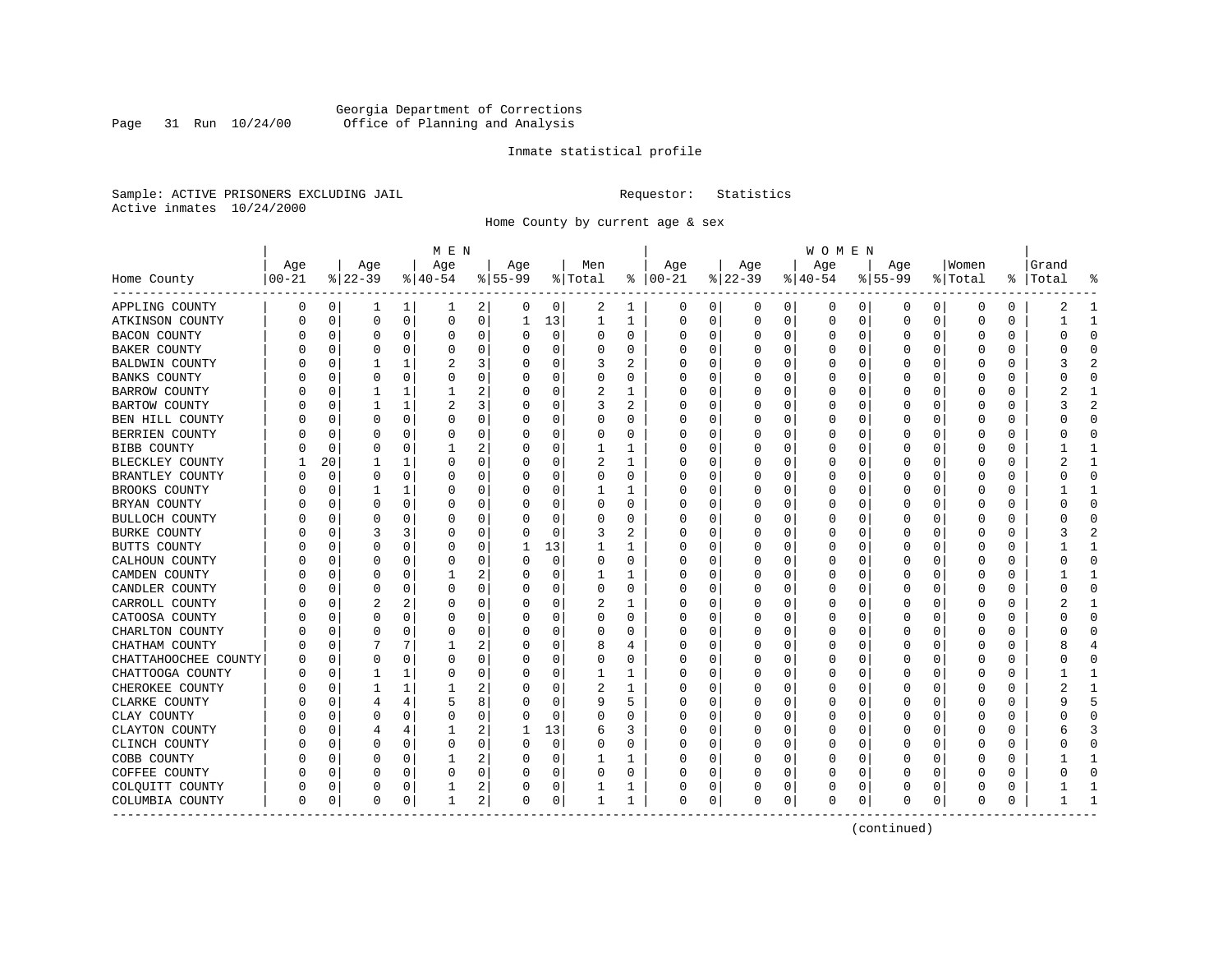#### Georgia Department of Corrections Page 32 Run 10/24/00 Office of Planning and Analysis

# Inmate statistical profile

|  |                           | Sample: ACTIVE PRISONERS EXCLUDING JAIL |  | Requestor: Statistics |  |
|--|---------------------------|-----------------------------------------|--|-----------------------|--|
|  | Active inmates 10/24/2000 |                                         |  |                       |  |

Home County by current age & sex (CONTINUED)

|                         |          |              |           |          | M E N        |          |          |          |         |          |               |          |              |   | <b>WOMEN</b> |          |             |          |          |          |           |                |
|-------------------------|----------|--------------|-----------|----------|--------------|----------|----------|----------|---------|----------|---------------|----------|--------------|---|--------------|----------|-------------|----------|----------|----------|-----------|----------------|
|                         | Age      |              | Age       |          | Age          |          | Age      |          | Men     |          | Age           |          | Age          |   | Age          |          | Age         |          | Women    |          | Grand     |                |
| Home County<br>-------- | 00-21    |              | $ 22-39 $ |          | $8 40-54$    |          | $ 55-99$ |          | % Total |          | $8   00 - 21$ |          | $ 22-39$     |   | $ 40-54 $    |          | $8155 - 99$ |          | % Total  |          | %   Total | န္             |
| COOK COUNTY             | 0        | 0            | 0         | 0        | 0            | 0        | 0        | 0        | 0       | 0        | 0             | 0        | 0            | 0 | 0            | 0        | 0           | 0        | 0        | 0        |           | $\Omega$       |
| COWETA COUNTY           |          | 0            | 1         | 1        | 0            | 0        | 0        | 0        |         |          | $\Omega$      | 0        | $\Omega$     | 0 | $\Omega$     | 0        | 0           | 0        | 0        | 0        |           | -1             |
| CRAWFORD COUNTY         |          | $\mathbf 0$  | $\Omega$  | $\Omega$ | 0            | 0        | O        | $\Omega$ | U       | 0        | <sup>0</sup>  | O        | $\Omega$     | 0 | O            | 0        | $\Omega$    | $\Omega$ | $\cap$   | $\Omega$ |           | $\cap$         |
| CRISP COUNTY            |          | $\Omega$     | 1         | 1        | $\Omega$     | 0        |          | $\Omega$ |         | 1        |               | 0        | Ω            | O |              | 0        | U           | O        | $\Omega$ | O        |           |                |
| DADE COUNTY             |          | $\Omega$     | O         | U        | $\Omega$     | 0        |          | $\Omega$ | 0       | $\Omega$ |               | $\Omega$ | 0            | 0 |              | 0        | U           | 0        | O        | O        |           |                |
| DAWSON COUNTY           |          | 0            | 0         | U        | C            | $\Omega$ |          | 0        | 0       | 0        |               | $\Omega$ | 0            | 0 |              | 0        | 0           | O        | 0        | N        |           |                |
| DECATUR COUNTY          |          | 0            | 0         | U        | 2            | 3        |          | 0        | 2       |          |               | $\Omega$ |              | 0 |              | 0        | 0           | O        | O        | $\Omega$ |           | -1             |
| DEKALB COUNTY           |          | 0            | 10        | 9        | 2            | 3        | O        | 0        | 12      | 7        |               | $\Omega$ | 0            | 0 |              | 0        | 0           | O        | 0        | 0        | 12        | 7              |
| DODGE COUNTY            |          | 0            | 0         | U        | $\Omega$     | 0        | O        | 0        | 0       | 0        | ∩             | 0        | Ω            | 0 | C            | 0        | 0           | $\Omega$ | 0        | 0        |           | ∩              |
| DOOLY COUNTY            |          | 0            | 0         | U        | 0            | $\Omega$ | n        | 0        | 0       | $\Omega$ |               | 0        | 0            | 0 | O            | 0        | 0           | O        | 0        | 0        |           | $\Omega$       |
| DOUGHERTY COUNTY        |          | 20           | 2         |          |              | 2        |          | 0        | 4       | 2        |               | 0        | C            | 0 |              | 0        | 0           | O        | O        | 0        |           |                |
| DOUGLAS COUNTY          |          | $\Omega$     | O         | U        |              | 2        |          | $\Omega$ |         |          |               | U        | 0            | 0 | C            | 0        | U           | U        | $\cap$   | U        |           | -1             |
| EARLY COUNTY            |          | <sup>0</sup> | O         | U        | 0            | 0        |          | 0        | 0       | 0        |               | $\Omega$ | 0            | 0 |              | 0        | 0           | U        | 0        | O        |           | $\Omega$       |
| ECHOLS COUNTY.          |          | 0            | O         | U        | 0            | 0        |          | 0        | 0       | 0        |               | $\Omega$ | 0            | 0 |              | 0        | U           | $\Omega$ | 0        | O        |           |                |
| EFFINGHAM COUNTY        |          | 0            | 0         | 0        | C            | 0        |          | 0        | 0       | 0        |               | 0        | 0            | 0 |              | 0        | 0           | 0        | 0        | 0        |           | $\Omega$       |
| ELBERT COUNTY           |          | 0            | 0         | 0        | C            | 0        | 1        | 13       |         | 1        |               | $\Omega$ | 0            | 0 |              | 0        | 0           | O        | O        | 0        |           | -1             |
| EMANUEL COUNTY          |          | 0            | 0         | U        | $\Omega$     | 0        | O        | 0        | 0       | 0        |               | 0        | 0            | 0 |              | 0        | 0           | $\Omega$ | 0        | 0        |           | $\Omega$       |
| EVANS COUNTY            |          | 0            | 0         | U        | 0            | 0        | U        | 0        | 0       | 0        | O             | 0        | 0            | 0 | C            | 0        | 0           | $\Omega$ | 0        | 0        |           | ∩              |
| FANNIN COUNTY           |          | 0            | 0         | U        | 0            | 0        |          | 0        | 0       | 0        |               | 0        | 0            | 0 |              | 0        | 0           | O        | 0        | 0        |           |                |
| FAYETTE COUNTY          |          | 0            | 0         | 0        |              | 2        |          | 0        |         |          |               | 0        | 0            | 0 |              | 0        | 0           | O        | -0       | 0        |           | -1             |
| FLOYD COUNTY            |          | 0            |           | 3        | 0            | 0        |          | 0        | 3       | 2        |               | U        | 0            | 0 |              | 0        | 0           | O        | 0        | O        |           | $\mathfrak{D}$ |
| FORSYTH COUNTY          |          | $\Omega$     | O         | U        | $\Omega$     | $\Omega$ |          | $\Omega$ | 0       | $\Omega$ |               | 0        | 0            | 0 |              | $\Omega$ | 0           | O        | $\Omega$ | 0        |           | ∩              |
| FRANKLIN COUNTY         |          | 0            | $\Omega$  | $\Omega$ | $\Omega$     | 0        |          | $\Omega$ | 0       | $\Omega$ |               | 0        | 0            | 0 |              | 0        | 0           | $\Omega$ | $\Omega$ | 0        |           |                |
| FULTON COUNTY           |          | 0            | 15        | 14       | g            | 15       |          | 0        | 24      | 13       |               | $\Omega$ |              | 0 |              | 0        | 0           | 0        | 0        | 0        | 24        | 13             |
| GILMER COUNTY           |          | 0            | 1         | 1        | $\Omega$     | $\Omega$ |          | 0        |         | 1        |               | 0        |              | 0 |              | 0        | 0           | 0        | O        | 0        |           | $\mathbf{1}$   |
| GLASCOCK COUNTY         |          | 0            | $\Omega$  | $\Omega$ | $\Omega$     | 0        | O        | 0        | 0       | $\Omega$ | <sup>0</sup>  | 0        | 0            | 0 | C            | 0        | 0           | $\Omega$ | 0        | $\Omega$ |           | $\Omega$       |
| GLYNN COUNTY            |          | 0            |           |          | $\Omega$     | $\Omega$ |          | 13       | 3       | 2        |               | 0        | 0            | 0 | O            | 0        | 0           | 0        | 0        | 0        |           | 2              |
| GORDON COUNTY           |          | 0            | O         | U        | 0            | $\Omega$ |          | 13       |         | ı        |               | U        | 0            | 0 | O            | 0        | 0           | 0        | 0        | 0        |           | -1             |
| GRADY COUNTY            |          | 0            | O         | U        | C            | 0        |          | 0        | 0       | 0        |               | U        | 0            | 0 |              | 0        | 0           | O        | O        | N        |           | $\Omega$       |
| GREENE COUNTY           |          | $\Omega$     | 1         | 1        | $\mathsf{C}$ | $\Omega$ |          | $\Omega$ |         |          |               | U        | <sup>0</sup> | U |              | 0        | U           | O        | $\cap$   | O        |           | -1             |
| GWINNETT COUNTY         |          | $\Omega$     | O         | $\Omega$ |              | 2        |          | $\Omega$ |         | 1        |               | $\Omega$ | O            | 0 |              | 0        | O           | $\Omega$ | $\Omega$ | O        |           |                |
| HABERSHAM COUNTY        |          | 0            |           | 1        | $\Omega$     | 0        |          | $\Omega$ |         | 1        |               | $\Omega$ | Ω            | 0 |              | 0        | U           | $\Omega$ | $\Omega$ | N        |           |                |
| HALL COUNTY             |          | 0            |           | 1        |              | 2        |          | 0        | 2       | 1        |               | 0        |              | 0 |              | 0        | 0           | O        | O        | 0        |           |                |
| HANCOCK COUNTY          |          | 0            | $\Omega$  | 0        | 0            | 0        |          | 0        | 0       | 0        |               | 0        |              | 0 |              | 0        | 0           | 0        | O        | 0        |           | $\Omega$       |
| HARALSON COUNTY         | $\Omega$ | 0            | 0         | 0        | $\mathbf 0$  | 0        | $\Omega$ | 0        | 0       | 0        | $\Omega$      | 0        | $\Omega$     | 0 | $\Omega$     | 0        | 0           | 0        | 0        | 0        |           |                |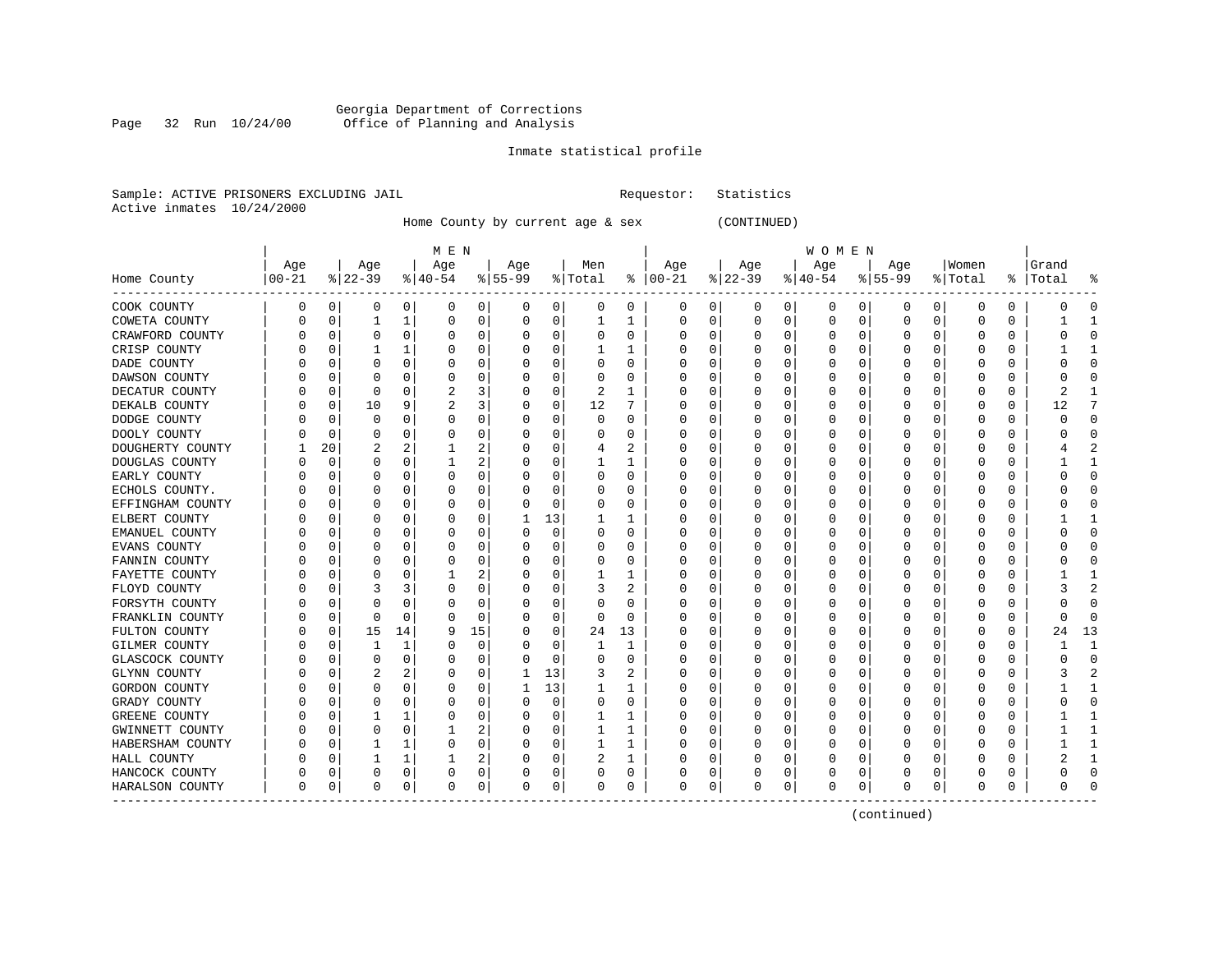#### Georgia Department of Corrections Page 33 Run 10/24/00 Office of Planning and Analysis

### Inmate statistical profile

|  | Sample: ACTIVE PRISONERS EXCLUDING JAIL | Requestor: Statistics |  |
|--|-----------------------------------------|-----------------------|--|
|  | Active inmates 10/24/2000               |                       |  |

Home County by current age & sex (CONTINUED)

| Home County           | Age<br>$ 00-21$ |             | Age<br>$ 22-39$ |          | M E N<br>Age<br>$8 40-54$ |   | Age<br>$8 55-99$ |             | Men<br>% Total |          | Age<br>$8   00 - 21$ |             | Age<br>$ 22-39 $ |   | W O M E N<br>Age<br>$ 40-54$ | $ 55-99$ | Age |          | Women<br>% Total | ႜ        | Grand<br> Total | နွ |
|-----------------------|-----------------|-------------|-----------------|----------|---------------------------|---|------------------|-------------|----------------|----------|----------------------|-------------|------------------|---|------------------------------|----------|-----|----------|------------------|----------|-----------------|----|
| HARRIS COUNTY         | 0               | 0           | 0               | 0        | 1                         | 2 | 0                | 0           | 1              | 1        | 0                    | 0           | 0                | 0 | 0                            | 0        | 0   | 0        | 0                | 0        |                 |    |
| HART COUNTY           | U               | $\mathbf 0$ | $\Omega$        | 0        | O                         | 0 | 0                | 0           | $\Omega$       | 0        | 0                    | 0           | 0                | 0 | 0                            | 0        | 0   | 0        | 0                | 0        | C               |    |
| HEARD COUNTY          |                 | $\mathbf 0$ | O               | $\Omega$ | 0                         | 0 | 0                | 0           | O              | 0        | O                    | $\Omega$    | O                | 0 | $\Omega$                     | 0        | O   | $\Omega$ | 0                | 0        |                 |    |
| HENRY COUNTY          |                 | $\mathbf 0$ | 2               | 2        |                           | 2 | 0                | 0           | 3              | 2        | 0                    | $\mathbf 0$ | C                | 0 | $\Omega$                     | 0        | O   | 0        | 0                | 0        |                 |    |
| HOUSTON COUNTY        |                 | $\mathbf 0$ | $\overline{c}$  | 2        | 2                         | 3 |                  | 0           | 4              | 2        | O                    | $\mathbf 0$ | Ω                | O | $\Omega$                     | $\Omega$ | O   | 0        | C                | $\Omega$ |                 |    |
| IRWIN COUNTY          |                 | 0           | 0               | 0        | 0                         | 0 | $\Omega$         | 0           | O              | 0        | O                    | 0           | 0                | 0 | $\Omega$                     | 0        | O   | 0        | 0                | 0        |                 | Λ  |
| <b>JACKSON COUNTY</b> |                 | 0           | O               | 0        |                           | 2 | O                | 0           | 1              |          | O                    | 0           | $\Omega$         | 0 | $\Omega$                     | 0        | O   | 0        | $\Omega$         | 0        |                 |    |
| <b>JASPER COUNTY</b>  |                 | 0           | 0               | 0        | 0                         | 0 | 0                | 0           | 0              | 0        | 0                    | 0           | C                | 0 | $\Omega$                     | 0        | 0   | 0        | 0                | 0        | Ω               |    |
| JEFF DAVIS COUNTY     |                 | 20          | O               | 0        | C                         | 0 | 0                | 0           |                |          | 0                    | 0           | C                | O | $\Omega$                     | 0        | O   | 0        | 0                | O        |                 |    |
| JEFFERSON COUNTY      |                 | $\mathbf 0$ | O               | 0        | O                         | 0 | $\Omega$         | 0           | O              | 0        | O                    | $\Omega$    | 0                | O | $\Omega$                     | 0        | O   | $\Omega$ | 0                | 0        | Ω               |    |
| <b>JENKINS COUNTY</b> |                 | 0           | 2               | 2        | 0                         | 0 | $\Omega$         | 0           | 2              | 1        | 0                    | 0           | C                | 0 | $\Omega$                     | 0        | 0   | 0        | 0                | 0        | 2               |    |
| JOHNSON COUNTY        |                 | $\mathbf 0$ | $\Omega$        | $\Omega$ | 0                         | 0 | 0                | 0           | $\Omega$       | $\Omega$ | O                    | $\mathbf 0$ | C                | 0 | $\Omega$                     | $\Omega$ | O   | 0        | C                | $\Omega$ |                 |    |
| JONES COUNTY          |                 | 0           | 0               | 0        | 0                         | 0 | $\Omega$         | 0           | 0              | 0        | 0                    | 0           | 0                | 0 | $\Omega$                     | 0        | 0   | 0        | 0                | 0        |                 |    |
| LAMAR COUNTY          |                 | 0           | O               | 0        | 0                         | 0 | 0                | 0           | O              | 0        | O                    | 0           | O                | O | $\Omega$                     | 0        | O   | 0        | 0                | 0        | O               |    |
| LANIER COUNTY         |                 | 0           | 0               | 0        | C                         | 0 | $\Omega$         | 0           | 0              | 0        | 0                    | 0           | C                | 0 | $\Omega$                     | 0        | 0   | 0        | C                | 0        |                 |    |
| LAURENS COUNTY        |                 | 0           |                 |          | C                         | 0 | O                | 0           |                |          | O                    | 0           | C                | O | $\Omega$                     | 0        | O   | O        | 0                | 0        |                 |    |
| LEE COUNTY            |                 | $\Omega$    | O               | $\Omega$ | O                         | 0 | O                | $\mathbf 0$ | O              | 0        | O                    | $\Omega$    | O                | 0 | $\Omega$                     | 0        | O   | 0        | 0                | 0        |                 |    |
| LIBERTY COUNTY        |                 | 0           | 2               | 2        |                           | 2 | 0                | 0           | 3              | 2        | 0                    | 0           | 0                | 0 | $\Omega$                     | 0        | 0   | 0        | 0                | 0        |                 |    |
| LINCOLN COUNTY        |                 | 0           |                 |          | 0                         | 0 |                  | 0           |                |          | O                    | 0           | C                | 0 | 0                            | $\Omega$ | O   | 0        | 0                | $\Omega$ |                 |    |
| LONG COUNTY           |                 | 0           | 0               | 0        | 0                         | 0 | $\Omega$         | 0           | 0              | 0        | O                    | 0           | 0                | 0 | $\Omega$                     | 0        | 0   | 0        | 0                | 0        |                 |    |
| LOWNDES COUNTY        |                 | 0           |                 |          | $\left($                  | 0 | O                | 0           | 1              |          | O                    | 0           | $\Omega$         | 0 | n                            | 0        | O   | 0        | 0                | 0        |                 |    |
| LUMPKIN COUNTY        |                 | 0           | 0               | 0        | 0                         | 0 | 0                | 0           | 0              | 0        | 0                    | 0           | C                | 0 | 0                            | 0        | 0   | 0        | 0                | 0        |                 |    |
| MACON COUNTY          |                 | C           | O               | 0        | O                         | 0 | O                | 0           | O              | 0        | O                    | 0           | C                | O | $\Omega$                     | 0        | O   | 0        | 0                | O        |                 |    |
| MADISON COUNTY        |                 | 0           | O               | 0        | O                         | 0 | O                | 0           | O              | 0        | O                    | $\Omega$    | O                | 0 | $\Omega$                     | 0        | O   | 0        | 0                | 0        |                 |    |
| MARION COUNTY         |                 | 0           | 1               |          | 0                         | 0 | $\Omega$         | 0           | 1              | 1        | 0                    | 0           | C                | 0 | 0                            | 0        | O   | 0        | 0                | 0        |                 |    |
| MCDUFFIE COUNTY       |                 | $\mathbf 0$ | 1               | 1        | 0                         | 0 |                  | 0           | 1              | 1        | O                    | 0           | C                | 0 | <sup>0</sup>                 | $\Omega$ | O   | 0        | 0                | 0        |                 |    |
| MCINTOSH COUNTY       |                 | 0           | 2               | 2        | 0                         | 0 | $\Omega$         | 0           | 2              | 1        | O                    | 0           | 0                | 0 | $\Omega$                     | 0        | O   | 0        | 0                | 0        |                 |    |
| MERIWETHER COUNTY     |                 | 0           | 0               | 0        | 0                         | 0 | 0                | 0           | O              | 0        | O                    | 0           | C                | 0 | n                            | 0        | O   | 0        | 0                | 0        | C               |    |
| MILLER COUNTY         |                 | $\mathbf 0$ | 0               | 0        | C                         | 0 | 0                | 0           | 0              | 0        | 0                    | 0           | C                | 0 | $\Omega$                     | 0        | 0   | 0        | 0                | 0        |                 |    |
| MITCHELL COUNTY       |                 | 20          | O               | 0        | C                         | 0 | O                | 0           | 1              | 1        | O                    | 0           | C                | O | $\Omega$                     | $\Omega$ | O   | O        | 0                | O        |                 |    |
| MONROE COUNTY         |                 | $\mathbf 0$ | O               | $\Omega$ |                           | 2 | O                | $\mathbf 0$ | 1              | 1        | O                    | $\Omega$    | O                | 0 | $\Omega$                     | 0        | O   | O        | O                | 0        |                 |    |
| MONTGOMERY COUNTY     |                 | 0           | 0               | 0        | 0                         | 0 | $\Omega$         | 0           | 0              | 0        | 0                    | 0           | C                | 0 | $\Omega$                     | 0        | 0   | 0        | 0                | 0        |                 |    |
| MORGAN COUNTY         |                 | 0           |                 |          | C                         | 0 |                  | 0           |                |          |                      | 0           | C                | 0 | 0                            | 0        |     | 0        | C                | 0        |                 |    |
| MURRAY COUNTY         |                 | $\mathbf 0$ | $\Omega$        | $\Omega$ |                           | 0 | 0                | 0           | $\Omega$       | $\Omega$ | 0                    | 0           | C                | 0 | 0                            | 0        | 0   | 0        | C                | 0        |                 |    |
| MUSCOGEE COUNTY       | $\Omega$        | 0           | 2               | 2        | 3                         | 5 | $\Omega$         | 0           | 5              | 3        | O                    | 0           | 0                | 0 | $\Omega$                     | 0        | O   | 0        | 0                | 0        | 5               |    |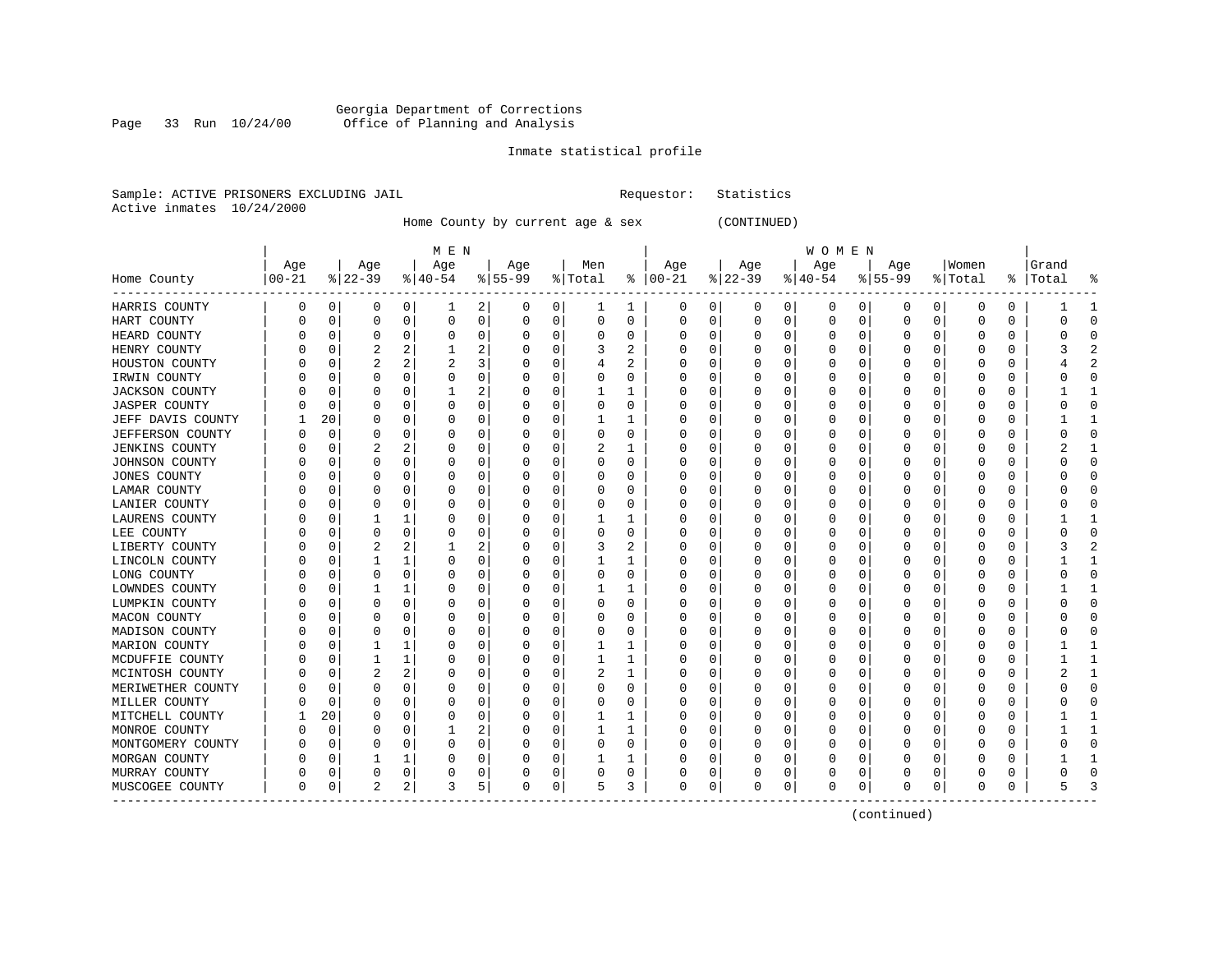#### Georgia Department of Corrections Page 34 Run 10/24/00 Office of Planning and Analysis

# Inmate statistical profile

|  | Sample: ACTIVE PRISONERS EXCLUDING JAIL |  | Requestor: Statistics |  |
|--|-----------------------------------------|--|-----------------------|--|
|  | Active inmates 10/24/2000               |  |                       |  |

Home County by current age & sex (CONTINUED)

|                          |          |          |           |          | M E N     |   |          |          |         |          |              |   |          |          | <b>WOMEN</b> |          |           |          |          |    |           |              |
|--------------------------|----------|----------|-----------|----------|-----------|---|----------|----------|---------|----------|--------------|---|----------|----------|--------------|----------|-----------|----------|----------|----|-----------|--------------|
|                          | Age      |          | Age       |          | Age       |   | Age      |          | Men     |          | Age          |   | Age      |          | Age          |          | Age       |          | Women    |    | Grand     |              |
| Home County<br>--------- | $ 00-21$ |          | $8 22-39$ |          | $ 40-54 $ |   | $ 55-99$ |          | % Total | ႜ        | $ 00-21$     |   | $ 22-39$ |          | $ 40-54$     |          | $8 55-99$ |          | % Total  |    | %   Total | 옹            |
| NEWTON COUNTY            | 0        | 0        | 1         | 1        | 0         | 0 | 0        | 0        | 1       | 1        | 0            | 0 | 0        | 0        | 0            | 0        | 0         | 0        | O        | 0  |           | -1           |
| OCONEE COUNTY            |          | $\Omega$ | $\Omega$  | 0        | 0         | 0 | O        | 0        | 0       | 0        | 0            | 0 | $\Omega$ | 0        | 0            | 0        | $\Omega$  | 0        | O        | 0  | U         | $\Omega$     |
| OGLETHORPE COUNTY        |          | $\Omega$ | $\Omega$  | $\Omega$ | O         | 0 |          | $\Omega$ | 0       | 0        | 0            | 0 | $\Omega$ | $\Omega$ | 0            | $\Omega$ | $\Omega$  | $\Omega$ | O        | 0  |           | $\cap$       |
| PAULDING COUNTY          |          | $\Omega$ |           | $\Omega$ |           | 2 |          | $\Omega$ |         | 1        | 0            | 0 | 0        | $\Omega$ | 0            | 0        | 0         | $\Omega$ | O        | 0  |           | 1            |
| PEACH COUNTY             |          | O        |           | $\Omega$ | O         | 0 |          | $\Omega$ | U       | $\Omega$ | Ω            | 0 | 0        | $\Omega$ | ი            | 0        | O         | $\Omega$ | O        | O  |           | $\bigcap$    |
| PICKENS COUNTY           |          | C        |           | $\Omega$ | C         | 0 |          | $\Omega$ | O       | $\Omega$ | C            | 0 |          | $\Omega$ | ი            | 0        | $\Omega$  | $\Omega$ | C        | 0  |           | $\bigcap$    |
| PIERCE COUNTY            |          | C        | $\Omega$  | $\Omega$ |           | 2 |          | $\Omega$ | 1       | 1        | <sup>0</sup> | 0 | O        | $\Omega$ | U            | 0        | $\Omega$  | $\Omega$ | C        | 0  |           | $\mathbf{1}$ |
| PIKE COUNTY              |          | C        | O         | O        |           | 2 |          | 0        |         | 1        | 0            | 0 | O        | 0        | 0            | 0        | 0         | 0        | C        | 0  |           | $\mathbf{1}$ |
| POLK COUNTY              |          | C        |           | 0        | O         | 0 |          | 0        | 0       | 0        | 0            | 0 | O        | $\Omega$ | 0            | 0        | 0         | $\Omega$ | O        | 0  |           | $\mathbf 0$  |
| PULASKI COUNTY           |          | C        |           |          | C         | 0 |          | 0        | 0       | 0        | 0            | 0 | 0        | 0        | 0            | 0        | O         | O        | O        | 0  |           | $\bigcap$    |
| PUTNAM COUNTY            |          | C        |           |          |           | 2 |          | $\Omega$ |         | 1        | 0            | 0 | O        | $\Omega$ | 0            | 0        | O         | $\Omega$ | C        | 0  |           | -1           |
| QUITMAN COUNTY           |          | C        |           | 0        | n         | 0 |          | $\Omega$ | O       | 0        | Ω            | 0 | $\left($ | O        | 0            | n        | O         | $\Omega$ | $\Gamma$ | 0  |           | $\cap$       |
| RABUN COUNTY             |          | C        |           | $\Omega$ | O         | 0 |          | $\Omega$ | 0       | 0        | 0            | 0 | O        | 0        | 0            | 0        | O         | $\Omega$ | O        | 0  |           | $\cap$       |
| RANDOLPH COUNTY          |          | C        |           | O        |           | 2 |          | 0        |         | 1        | C            | 0 |          | $\Omega$ | Ω            | 0        |           | 0        | O        | 0  |           |              |
| RICHMOND COUNTY          |          | 20       | 5         | 5        | 2         | 3 |          | 0        | 8       | 4        | C            | 0 |          | 50       | 0            | 0        | $\Omega$  | $\Omega$ | 1        | 50 |           | 5            |
| ROCKDALE COUNTY          |          | C        |           | O        |           | 2 |          | $\Omega$ |         | 1        | C            | 0 | $\Omega$ | $\Omega$ | 0            | $\Omega$ | $\Omega$  | $\Omega$ | O        | 0  |           | -1           |
| SCHLEY COUNTY            |          | C        |           | O        |           | 0 |          | $\Omega$ | 0       | 0        | 0            | 0 | 0        | $\Omega$ | 0            | 0        | 0         | $\Omega$ | C        | 0  |           | $\Omega$     |
| <b>SCREVEN COUNTY</b>    |          | C        |           | O        | C         | 0 |          | $\Omega$ | 0       | 0        | 0            | 0 | 0        | $\Omega$ | 0            | 0        | $\Omega$  | $\Omega$ | O        | 0  |           | $\Omega$     |
| SEMINOLE COUNTY          |          | C        |           |          |           | 0 |          | $\Omega$ | 0       | 0        | 0            | 0 | 0        | $\Omega$ | 0            | 0        | O         | $\Omega$ | C        | 0  |           | $\cap$       |
| SPALDING COUNTY          |          | C        |           | 2        |           | 0 |          | $\Omega$ | 2       | 1        | C            | 0 | $\Omega$ | $\Omega$ | 0            | $\Omega$ | O         | $\Omega$ | O        | 0  |           | -1           |
| STEPHENS COUNTY          |          | C        | O         | $\Omega$ | O         | 0 |          | $\Omega$ | U       | 0        | Ω            | 0 | O        | $\Omega$ | Ω            | $\Omega$ | O         | $\Omega$ | O        | U  |           | $\Omega$     |
| STEWART COUNTY           |          | C        |           | $\Omega$ | $\left($  | 0 |          | $\Omega$ | 0       | 0        | 0            | 0 | $\left($ | 0        | 0            | 0        | $\left($  | $\Omega$ | O        | 0  |           | $\cap$       |
| SUMTER COUNTY            |          | 0        |           | O        | C         | 0 |          | 0        | 0       | 0        | 0            | 0 | 0        | 0        | Ω            | 0        | 0         | $\Omega$ | O        | 0  |           | $\Omega$     |
| TALBOT COUNTY            |          | C        |           | O        |           | 0 |          | $\Omega$ | 0       | 0        | C            | 0 |          | $\Omega$ | Ω            | 0        | $\Omega$  | $\Omega$ | C        | 0  |           | $\bigcap$    |
| TALIAFERRO COUNTY        |          | C        | $\Omega$  | $\Omega$ |           | 0 |          | 0        | U       | 0        | <sup>0</sup> | 0 | O        | $\Omega$ | 0            | 0        | $\Omega$  | $\Omega$ | C        | 0  |           | $\Omega$     |
| TATTNALL COUNTY          |          | C        |           |          | $\left($  | 0 |          | 0        | 1       | ı        | O            | 0 | O        | 0        | 0            | 0        | 0         | $\Omega$ | O        | 0  |           | 1            |
| TAYLOR COUNTY            |          | C        |           | 0        | C         | 0 |          | 0        | 0       | 0        | 0            | 0 | 0        | $\Omega$ | 0            | 0        | 0         | 0        | O        | 0  |           | $\mathbf 0$  |
| TELFAIR COUNTY           |          | C        |           | 0        | C         | 0 |          | $\Omega$ | 0       | 0        | 0            | 0 | 0        | 0        | 0            | 0        | 0         | 0        | O        | 0  |           | $\cap$       |
| TERRELL COUNTY           |          | C        |           | $\Omega$ | C         | 0 |          | $\Omega$ | 0       | 0        | 0            | 0 | $\Omega$ | $\Omega$ | 0            | 0        | $\Omega$  | $\Omega$ | C        | 0  |           | $\cap$       |
| THOMAS COUNTY            |          | C        |           |          |           | 2 |          | $\Omega$ | 2       | 1        | 0            | 0 | O        | $\Omega$ | 0            | 0        | $\Omega$  | $\Omega$ | O        | 0  |           |              |
| TIFT COUNTY              |          | 0        |           | 1        | O         | 0 |          | 13       | 2       | 1        | 0            | 0 | O        | $\Omega$ | 0            | 0        | 0         | $\Omega$ | O        | 0  |           | -1           |
| TOOMBS COUNTY            |          | C        |           |          |           | 2 |          | 0        | 2       | 1        | 0            | 0 |          | $\Omega$ | Ω            | 0        | 0         | $\Omega$ | C        | 0  |           |              |
| TOWNS COUNTY             |          | C        |           | $\Omega$ |           | 0 |          | 0        | 0       | 0        |              | 0 |          | $\Omega$ | ი            | 0        |           | $\Omega$ | $\Box$   | 0  |           | $\bigcap$    |
| TREUTLEN COUNTY          | 0        | C        |           | 0        |           | 0 |          | 0        | U       | 0        | C            | 0 |          | $\Omega$ | 0            | 0        | $\Omega$  | 0        | C        | 0  |           | $\bigcap$    |
| TROUP COUNTY             | 0        | 0        | $\Omega$  | 0        | O         | 0 |          | 13       | 1       | 1        | $\mathbf 0$  | 0 | O        | 0        | 0            | 0        | $\Omega$  | 0        | O        | 0  |           |              |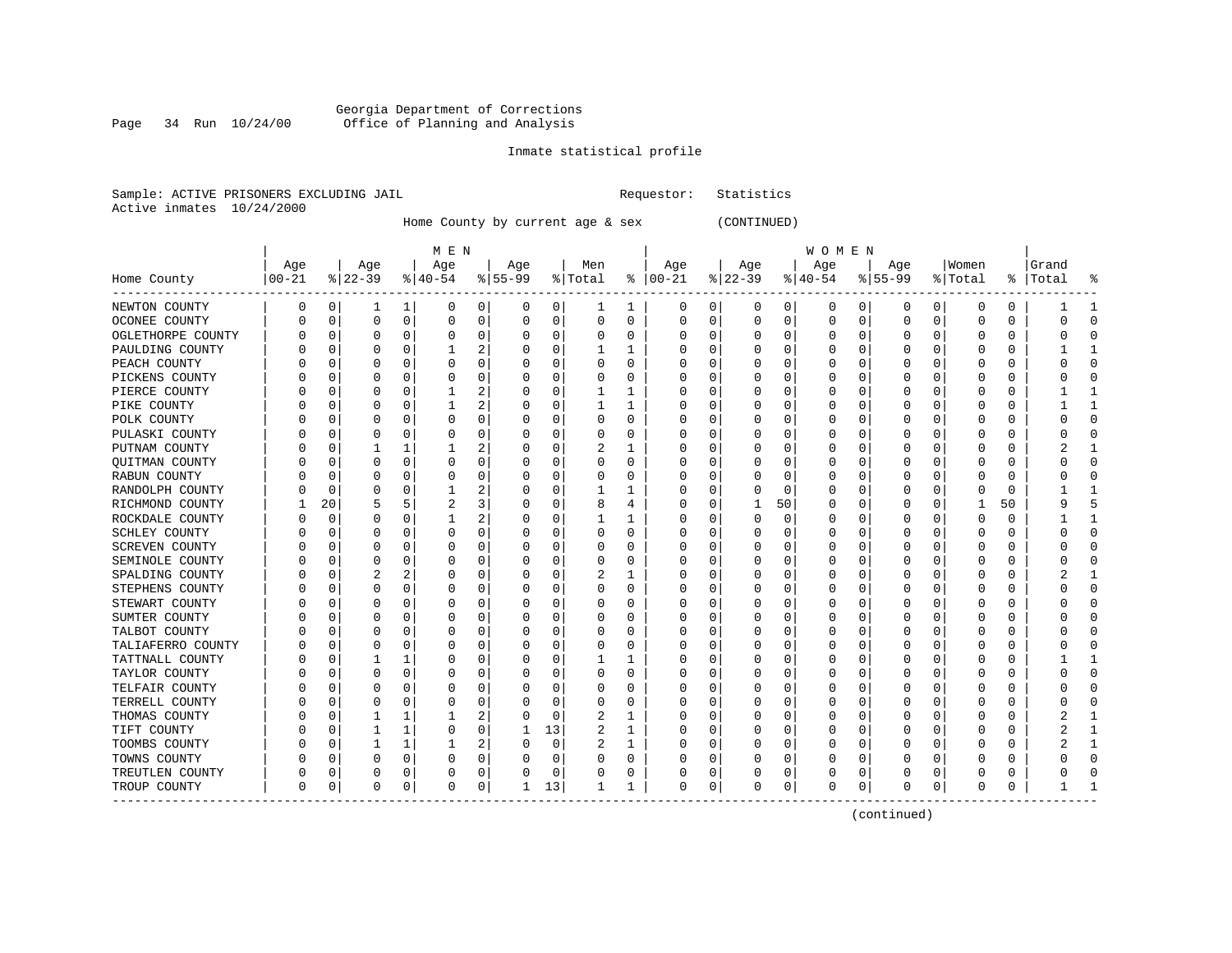#### Georgia Department of Corrections Page 35 Run 10/24/00 Office of Planning and Analysis

# Inmate statistical profile

|  | Sample: ACTIVE PRISONERS EXCLUDING JAIL |  | Requestor: Statistics |  |
|--|-----------------------------------------|--|-----------------------|--|
|  | Active inmates 10/24/2000               |  |                       |  |

Home County by current age & sex (CONTINUED)

|                     |          |       |          |              | M E N     |      |                   |          |                |      |               |           |           |          | <b>WOMEN</b> |           |           |           |          |       |         |      |
|---------------------|----------|-------|----------|--------------|-----------|------|-------------------|----------|----------------|------|---------------|-----------|-----------|----------|--------------|-----------|-----------|-----------|----------|-------|---------|------|
|                     | Age      |       | Age      |              | Age       |      | Age               |          | Men            |      | Age           |           | Age       |          | Age          |           | Age       |           | Women    |       | Grand   |      |
| Home County         | $ 00-21$ |       | $ 22-39$ |              | $ 40-54 $ |      | $\frac{8}{55-99}$ |          | % Total        |      | $8   00 - 21$ |           | $ 22-39 $ |          | $ 40-54 $    |           | $8 55-99$ |           | % Total  | န္    | Total   |      |
| TURNER COUNTY       |          | 0     | 0        | 0            | 0         | 0    | O                 | 0        | 0              | 0    | 0             | 0         | O         | 0        | 0            | 0         | 0         | 0         | $\Omega$ | 0     |         |      |
| TWIGGS COUNTY       |          |       |          | 0            | $\Omega$  | 0    | O                 | 0        | 0              |      | 0             | 0         |           | O        | 0            |           | 0         | $\Omega$  |          | 0     |         |      |
| UNION COUNTY        |          |       | U        | U            |           | 2    |                   | 0        |                |      | 0             | 0         |           |          | U            |           | 0         | U         |          | 0     |         |      |
| <b>UPSON COUNTY</b> |          |       |          |              | C         | 0    |                   | O        |                |      | <sup>0</sup>  | U         |           |          |              |           | $\Omega$  |           |          | 0     |         |      |
| WALKER COUNTY       |          |       |          |              |           | 0    |                   | 0        | $\overline{2}$ |      | <sup>0</sup>  | 0         |           | 50       |              |           | $\Omega$  | O         |          | 50    |         |      |
| WALTON COUNTY       |          | U     |          |              |           | 2    |                   | O        | 2              |      | O             | U         |           | $\Omega$ | U            |           | $\Omega$  | 0         |          | 0     |         |      |
| WARE COUNTY         |          |       |          |              |           | 2    |                   | 0        |                | 2    | O             | 0         |           |          |              |           | 0         |           |          | 0     |         |      |
| WARREN COUNTY       |          |       |          |              |           | 0    |                   | O        |                |      |               | U         |           |          |              |           | $\Omega$  |           |          | 0     |         |      |
| WASHINGTON COUNTY   |          |       |          |              | ∩         | N    |                   | O        | U              | 0    | O             | U         |           |          |              |           | 0         |           |          | 0     |         |      |
| WAYNE COUNTY        |          |       |          |              |           | 0    |                   | 0        |                |      | n             | U         |           |          |              |           | $\Omega$  |           |          | 0     |         |      |
| WEBSTER COUNTY      |          |       |          | O            | C         | 0    |                   | $\Omega$ | 0              | 0    |               | U         |           |          |              |           | $\Omega$  |           |          | 0     |         |      |
| WHEELER COUNTY      |          |       |          | U            | C         | O    |                   | O        | U              | U    | O             | U         |           |          |              |           | 0         | U         |          | 0     |         |      |
| WHITE COUNTY        |          |       |          |              |           | 0    |                   | O        |                |      | n             | U         |           |          |              |           | $\Omega$  |           |          | 0     |         |      |
| WHITFIELD COUNTY    |          |       |          |              |           | 2    |                   | O        |                |      |               | U         |           |          |              |           | $\Omega$  |           |          | 0     |         |      |
| WILCOX COUNTY       |          |       |          | U            | $\Omega$  | O    |                   | O        | O              | 0    | $\left($      | U         |           |          |              |           | 0         | U         |          | 0     |         |      |
| WILKES COUNTY       |          |       |          | U            | $\Omega$  | 0    | U                 | O        | O              | O    | $\Omega$      | U         |           |          | U            |           | $\Omega$  | O         |          | 0     |         |      |
| WILKINSON COUNTY    |          | 0     |          | $\mathbf{1}$ | $\Omega$  | 0    |                   | 0        |                |      | 0             | 0         |           | O        | U            |           | 0         | O         |          | 0     |         |      |
| WORTH COUNTY        |          | 0     | U        | 0            | $\Omega$  | 0    | O                 | 0        | 0              | O    | 0             | 0         |           | n        | O            |           | 0         | 0         | O        | 0     |         |      |
| OUT OF STATE        | U        | 0     | U        | 0            | $\Omega$  | 0    | <sup>0</sup>      | 0        | N              | 0    | $\Omega$      | 0         |           | $\Omega$ | 0            |           | $\Omega$  | 0         | ∩        | 0     |         |      |
| Total reported      |          | 5 100 | 106 100  |              | 61 100    |      | 8 100             |          | 180 100        |      | 0             | 0         |           | 2 100    | 0            | 0         | 0         | 0         |          | 2 100 | 182 100 |      |
| Percent reported    |          | 100.0 |          | 89.1         |           | 84.7 |                   | 66.7     |                | 86.5 |               | $\cdot$ 0 |           | 100.0    |              | $\cdot$ 0 |           | $\cdot$ 0 |          | 100.0 |         | 86.7 |
| UNKNOWN             |          |       | 13       |              | 11        |      | 4                 |          | 28             |      | $\Omega$      |           |           |          | $\Omega$     |           | $\Omega$  |           | U        |       | 28      |      |
| Total               | 5        |       | 119      |              | 72        |      | 12                |          | 208            |      | 0             |           | 2         |          | 0            |           | 0         |           | 2        |       | 210     |      |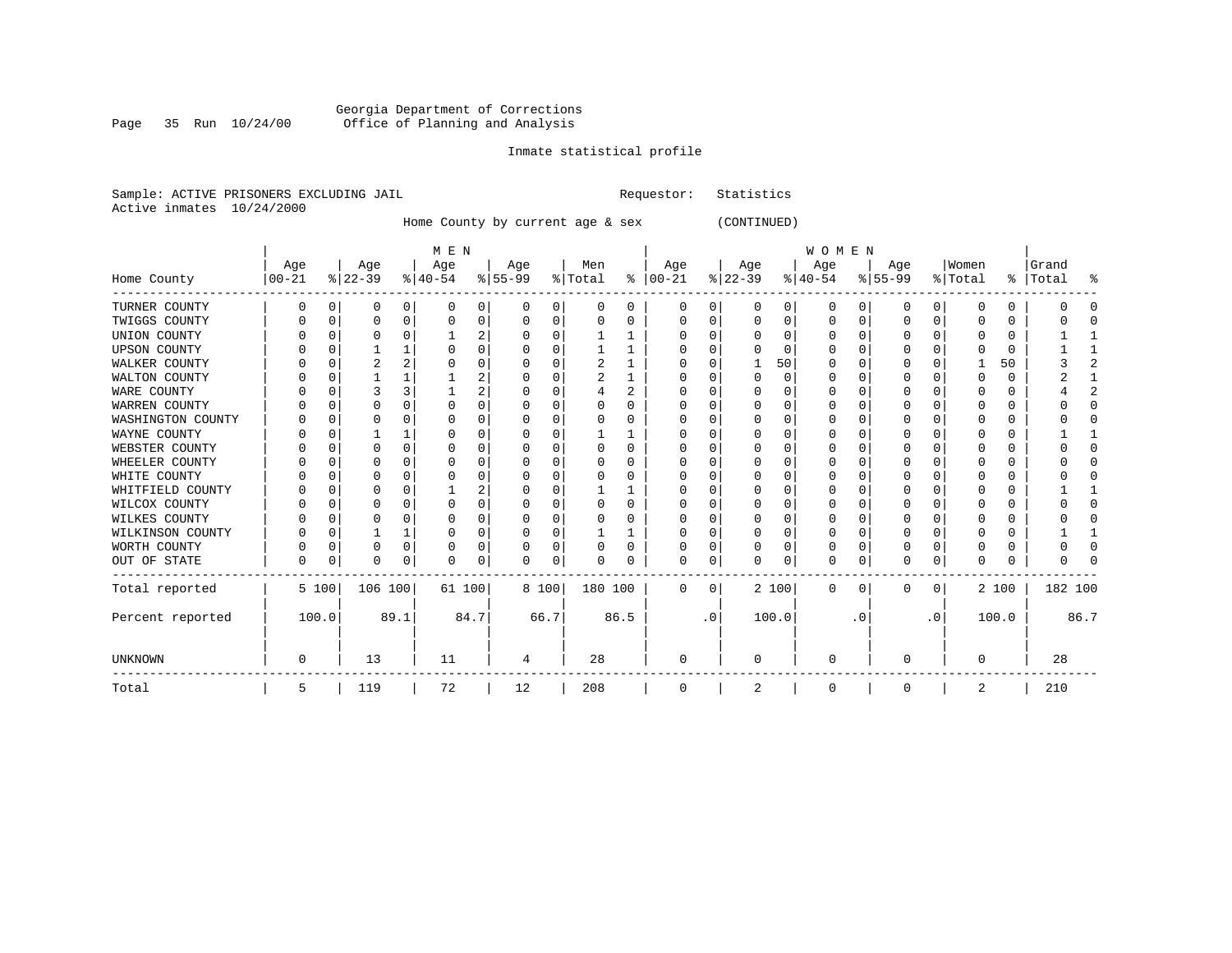Georgia Department of Corrections Office of Planning and Analysis

Inmate statistical profile<br>Requestor: Statistics

Sample: ACTIVE PRISONERS EXCLUDING JAIL Active inmates 10/24/2000

# Prison Sentence In Years by current age & sex

|                                    |                   |                 | M E N           |                          |                |                   |                 | <b>WOMEN</b>     |                             |                  |                          |
|------------------------------------|-------------------|-----------------|-----------------|--------------------------|----------------|-------------------|-----------------|------------------|-----------------------------|------------------|--------------------------|
| Sentence In Years                  | Age<br>$ 00 - 21$ | Age<br>$ 22-39$ | Age<br>$ 40-54$ | Age<br>$\frac{8}{55-99}$ | Men<br>% Total | Age<br>$% 100-21$ | Age<br>$ 22-39$ | Age<br>$ 40-54$  | Age<br>$8 55-99$            | Women<br>% Total | Grand<br>%   Total<br>နွ |
| --------                           | 0                 | 0               | 0               | 0                        | 0              | 0                 | 0               | 0                | 0                           | 0                | $\mathbf 0$              |
| $0 - 1$                            | 0                 | 0               | 0               | 0                        | 0              | 0                 | 0               | 0                | 0                           | 0                | 0                        |
| $1.1 - 2$                          | 0                 | $\mathbf 0$     | $\mathbf 0$     | 0                        | 0              | $\mathsf 0$       | $\mathbf 0$     | 0                | 0                           | $\mathbf 0$      | $\Omega$                 |
|                                    | 0                 | 0               | 0               | $\mathbf 0$              | 0              | 0                 | $\mathbf 0$     | 0                | 0                           | 0                | 0                        |
| $2.1 - 3$                          | $\mathbf 0$       | $\mathbf 0$     | $\mathsf 0$     | 0                        | $\mathbf 0$    | 0                 | $\mathbf 0$     | 0                | $\mathbf 0$                 | 0                | $\Omega$                 |
|                                    | 0                 | 0               | $\mathbf 0$     | 0                        | 0              | 0                 | 0               | 0                | 0                           | 0                | $\Omega$                 |
| $3.1 - 4$                          | $\Omega$          | $\Omega$        | $\Omega$        | $\mathbf 0$              | $\Omega$       | 0                 | $\mathbf 0$     | 0                | $\mathbf 0$                 | 0                | $\Omega$                 |
|                                    | $\Omega$          | 0               | $\Omega$        | 0                        | 0              | 0                 | $\mathbf 0$     | 0                | 0                           | $\Omega$         | O                        |
| $4.1 - 5$                          | 0                 | 0               | $\mathbf 0$     | 0                        | $\Omega$       | $\mathsf 0$       | $\mathbf 0$     | 0                | $\mathsf{O}$                | $\mathbf 0$      | $\Omega$                 |
|                                    | $\Omega$          | 0               | 0               | 0                        | 0              | 0                 | $\mathbf 0$     | 0                | 0                           | 0                | 0                        |
| $5.1 - 6$                          | $\Omega$          | 0               | 0               | 0                        | $\Omega$       | $\Omega$          | $\mathbf 0$     | 0                | $\mathbf 0$                 | 0                | $\Omega$                 |
|                                    | $\Omega$          | $\Omega$        | $\Omega$        | 0                        | $\Omega$       | 0                 | 0               | 0                | 0                           | 0                | 0                        |
| $6.1 - 7$                          | $\Omega$          | 0               | $\mathbf 0$     | $\mathbf 0$              | $\Omega$       | $\mathbf 0$       | $\mathbf 0$     | $\mathbf 0$      | $\mathbf 0$                 | $\mathbf 0$      | $\Omega$                 |
|                                    | $\Omega$          | 0               | $\Omega$        | 0                        | 0              | 0                 | $\mathbf 0$     | 0                | $\mathbf 0$                 | $\Omega$         | $\Omega$                 |
| $7.1 - 8$                          | $\Omega$          | $\mathbf 0$     | $\mathbf 0$     | 0                        | $\Omega$       | $\mathbf 0$       | $\mathbf 0$     | 0                | $\mathbf 0$                 | 0                | $\Omega$                 |
|                                    | 0                 | 0               | 0               | 0                        | $\Omega$       | 0                 | $\mathbf 0$     | 0                | 0                           | $\Omega$         | 0                        |
| $8.1 - 9$                          | $\Omega$          | 0               | $\mathbf 0$     | 0                        | $\Omega$       | $\mathbf 0$       | $\mathbf 0$     | 0                | $\mathbf 0$                 | $\mathbf 0$      | $\mathbf 0$              |
|                                    | 0                 | 0               | $\mathbf 0$     | 0                        | 0              | 0                 | 0               | 0                | 0                           | 0                | $\Omega$                 |
| $9.1 - 10$                         | $\Omega$          | $\Omega$        | $\Omega$        | 0                        | $\Omega$       | $\Omega$          | $\mathbf 0$     | 0                | 0                           | $\Omega$         | $\Omega$                 |
|                                    | $\Omega$          | 0               | $\Omega$        | $\mathbf 0$              | $\Omega$       | 0                 | $\mathbf 0$     | 0                | $\Omega$                    | $\Omega$         | O                        |
| $10.1 - 12$                        | 0                 | 0               | $\mathbf 0$     | 0                        | 0              | $\mathsf 0$       | $\mathbf 0$     | 0                | $\mathsf{O}$                | $\mathbf 0$      | $\Omega$                 |
|                                    | 0                 | 0               | 0               | 0                        | 0              | 0                 | 0               | 0                | 0                           | 0                | 0                        |
| $12.1 - 15$                        | 0                 | 0               | 0               | 0                        | 0              | $\Omega$          | $\mathbf 0$     | $\mathbf 0$      | $\mathbf 0$                 | $\Omega$         | $\Omega$                 |
|                                    | $\Omega$          | $\mathbf 0$     | 0               | $\mathbf 0$              | $\Omega$       | 0                 | 0               | 0                | 0                           | 0                | 0                        |
| $15.1 - 20$                        | $\Omega$          | 0               | $\mathbf 0$     | $\mathbf 0$              | $\Omega$       | $\mathbf 0$       | $\mathbf 0$     | $\mathbf 0$      | $\mathbf 0$                 | $\mathbf 0$      | $\Omega$                 |
|                                    | $\Omega$          | 0               | $\Omega$        | 0                        | 0              | $\mathbf 0$       | $\mathbf 0$     | 0                | $\mathbf 0$                 | $\mathbf 0$      | $\Omega$                 |
| 20.1-OVER                          | $\Omega$          | $\mathbf 0$     | $\mathbf 0$     | 0                        | 0              | $\mathbf 0$       | $\mathbf 0$     | 0                | $\mathbf 0$                 | 0                | 0                        |
|                                    | 0                 | 0               | 0               | 0                        | $\Omega$       | 0                 | $\mathbf 0$     | 0                | $\mathbf 0$                 | 0                | $\Omega$                 |
| LIFE                               | $\mathbf 0$       | $\mathbf 0$     | $\mathbf 0$     | $\Omega$                 | $\mathbf 0$    | $\mathbf 0$       | $\mathbf 0$     | 0                | $\mathbf 0$                 | $\mathbf 0$      | 0                        |
|                                    | $\Omega$          | $\mathbf 0$     | $\mathbf 0$     | 0                        | $\Omega$       | 0                 | $\mathbf 0$     | 0                | 0                           | $\mathbf 0$      | $\Omega$                 |
| <b>DEATH</b>                       | $\Omega$          | 0               | $\Omega$        | 0                        | $\Omega$       | $\mathbf 0$       | $\Omega$        | 0                | $\mathbf 0$                 | $\Omega$         | $\Omega$                 |
|                                    | $\Omega$          | $\Omega$        | $\Omega$        | $\Omega$                 | $\Omega$       | $\Omega$          | 0               | 0                | 0                           | 0                | $\Omega$                 |
| LIFE W/O PAROLE                    | 5<br>100          | 119 100         | 100<br>72       | 12<br>100                | 208<br>100     | $\mathsf 0$<br>0  | 2<br>100        | 0<br>0           | $\mathsf{O}$<br>$\mathsf 0$ | 2<br>100         | 210 100                  |
| YOUTHFUL OFFENDERS                 | 0                 | 0               | 0               | 0                        | 0              | 0                 | 0               | 0                | $\mathbf 0$                 | 0                | 0                        |
|                                    | 0                 | 0               | 0               | 0                        | 0              | 0                 | 0               | 0                | 0                           | 0                | 0                        |
|                                    |                   |                 |                 |                          |                |                   |                 |                  |                             |                  |                          |
| Total reported                     | 5 100             | 119 100         | 72 100          | 12 100                   | 208 100        | 0<br>0            | 2 100           | $\mathbf 0$<br>0 | 0<br>0                      | 2 100            | 210 100                  |
| Percent reported                   | 100.0             | 100.0           | 100.0           | 100.0                    | 100.0          | $\cdot$ 0         | 100.0           | $\cdot$ 0        | $\cdot$ 0                   | 100.0            | 100.0                    |
| NOT REPORTED                       | $\mathbf 0$       | $\mathbf 0$     | $\mathbf 0$     | $\mathsf 0$              | $\mathbf 0$    | 0                 | $\mathbf 0$     | 0                | $\mathbf 0$                 | 0                | $\mathbf 0$              |
| Total                              | 5                 | 119             | 72              | 12                       | 208            | $\mathbf 0$       | 2               | 0                | $\mathbf 0$                 | 2                | 210                      |
| AVG EXCLUDING<br>LIFE, DEATH, YO   | .00               | .00             | .00             | .00                      | .00            | .00               | .00             | .00              | .00                         | .00              | .00                      |
| AVG INCLUDING<br>LIFE=21, YO=3 YRS | 3.00              | 3.00            | 3.00            | 3.00                     | 3.00           | .00               | 3.00            | .00              | .00                         | 3.00             | 3.00                     |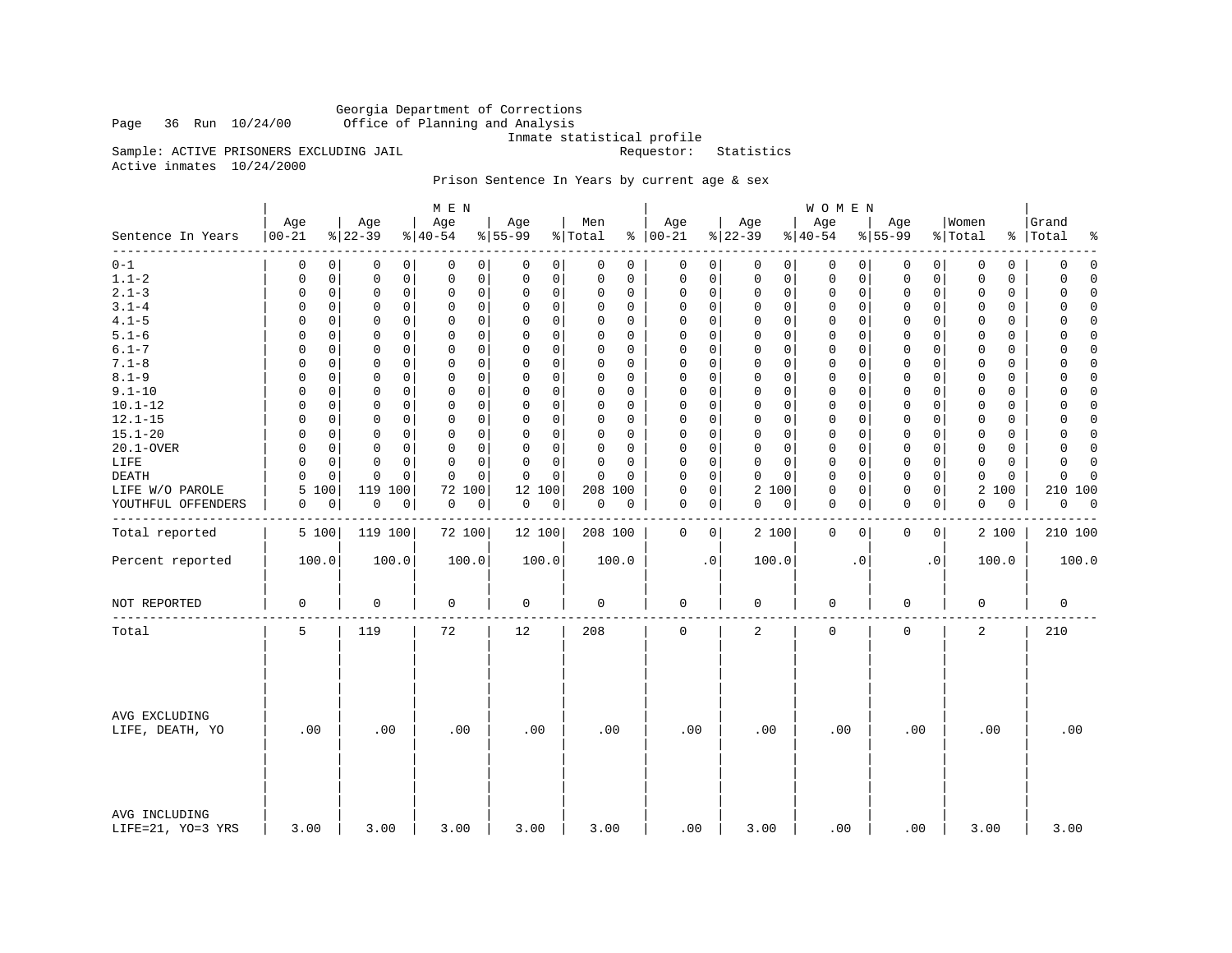# Georgia Department of Corrections Page 37 Run 10/24/00 Office of Planning and Analysis

### Inmate statistical profile

Sample: ACTIVE PRISONERS EXCLUDING JAIL **Requestor:** Statistics Active inmates 10/24/2000

Probation To Follow Prison by current age & sex

| Prob After Prison                   | Age<br>$ 00-21 $             | Age<br>$ 22-39 $ | M E N<br>Age<br>$8 40-54$ | Age<br>$8 55-99$   | Men<br>% Total<br>ွေ | Age<br>$ 00 - 21 $                        | Aqe<br>$ 22-39 $                          | W O M E N<br>Aqe<br>$ 40-54 $ | Age<br>$8155 - 99$                     | Women<br>% Total<br>%                                     | Grand<br> Total % |
|-------------------------------------|------------------------------|------------------|---------------------------|--------------------|----------------------|-------------------------------------------|-------------------------------------------|-------------------------------|----------------------------------------|-----------------------------------------------------------|-------------------|
| PROBATION TO FOLLOW<br>NO PROBATION | 0<br>$\overline{0}$<br>5 100 | 3<br>116<br>97   | 0 <sup>1</sup><br>72 100  | 0<br> 0 <br>12 100 | 205<br>99            | 0 <br>0<br>$\mathbf{0}$<br>0 <sup>1</sup> | $\overline{0}$<br>0 <sup>1</sup><br>2 100 | 0<br>$\mathbf 0$              | $\circ$<br>0<br>$\circ$<br>$\mathbf 0$ | 0 <sup>1</sup><br>$\overline{0}$<br>0<br>$\circ$<br>2 100 | 207 99            |
| Total reported                      | 5 100                        | 119 100          | 100<br>72                 | 12 100             | 208 100              | 0 <sup>1</sup><br>0                       | 2 100                                     | 0                             | 0<br>0                                 | 2 100<br>$\circ$                                          | 210 100           |
| Percent reported                    | 100.0                        | 100.0            | 100.0                     | 100.0              | 100.0                | .0 <sup>1</sup>                           | 100.0                                     | . 0                           |                                        | 100.0<br>.0 <sup>1</sup>                                  | 100.0             |
| NOT REPORTED                        | $\mathbf 0$                  | $\Omega$         | $\mathbf 0$               | $\mathbf 0$        | $\Omega$             | $\Omega$                                  | $\mathbf 0$                               | $\mathbf 0$                   | 0                                      | $\mathbf 0$                                               | $\mathbf 0$       |
| Total                               | 5                            | 119              | 72                        | 12                 | 208                  |                                           | 2                                         | $\Omega$                      | 0                                      | $\overline{a}$                                            | 210               |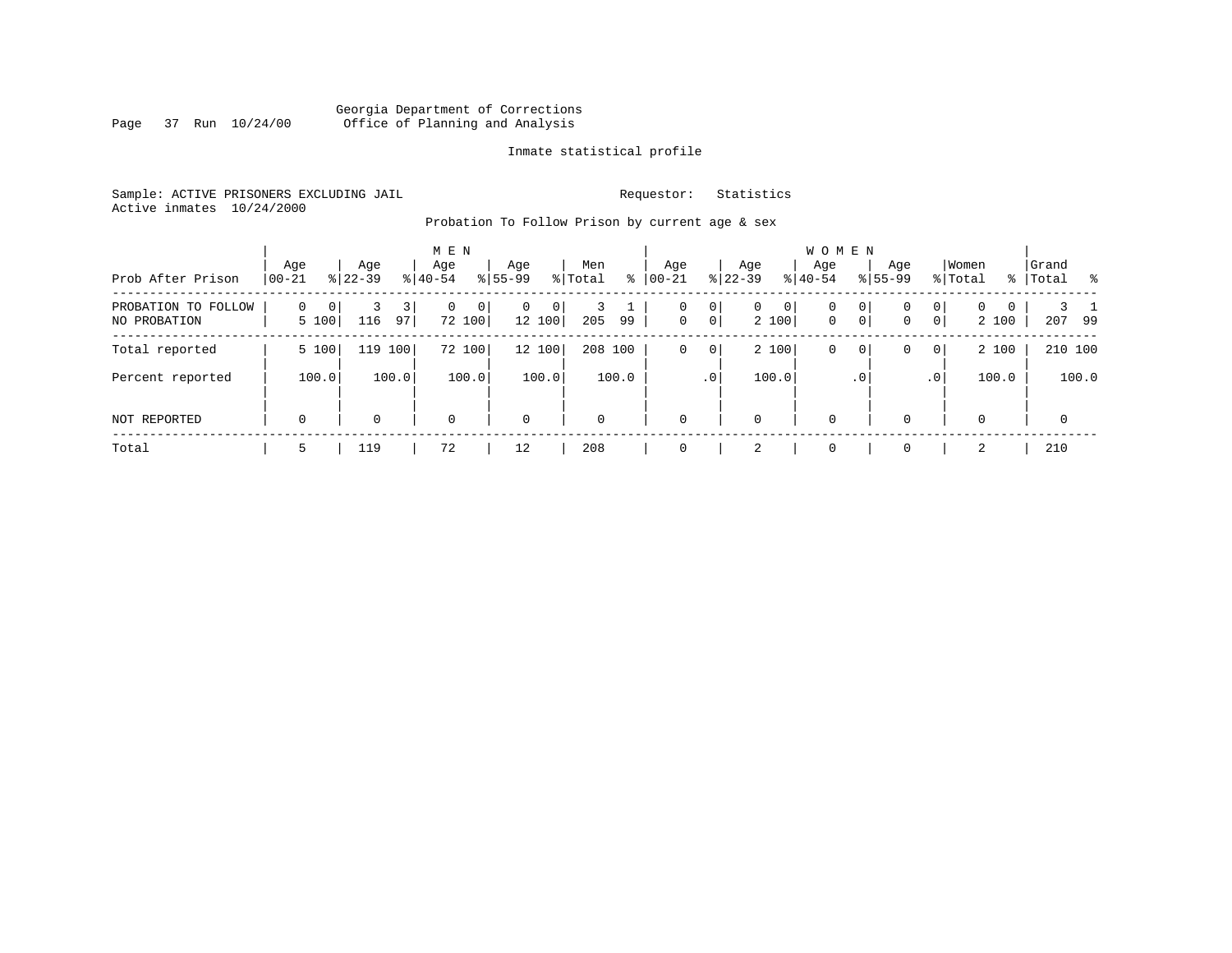# Georgia Department of Corrections Page 38 Run 10/24/00 Office of Planning and Analysis

#### Inmate statistical profile

Sample: ACTIVE PRISONERS EXCLUDING JAIL **Requestor:** Statistics Active inmates 10/24/2000

Admission Type by current age & sex

|                      |           |             |          |          | M E N    |          |           |          |              |          |              |              |          |              | <b>WOMEN</b> |          |           |              |         |          |         |              |
|----------------------|-----------|-------------|----------|----------|----------|----------|-----------|----------|--------------|----------|--------------|--------------|----------|--------------|--------------|----------|-----------|--------------|---------|----------|---------|--------------|
|                      | Age       |             | Age      |          | Age      |          | Aqe       |          | Men          |          | Age          |              | Age      |              | Age          |          | Aqe       |              | Women   |          | Grand   |              |
| Admission Type       | $00 - 21$ |             | $ 22-39$ |          | $ 40-54$ |          | $8 55-99$ |          | % Total      | နွ       | $ 00 - 21$   |              | $ 22-39$ |              | $ 40-54$     |          | $8 55-99$ |              | % Total | ွေ       | Total   |              |
| COMMITTED FROM COURT | 2         | 40          | 36       | 30       | 23       | 32       | 2         | 17       | 63           | 30       | 0            | 0            |          | 2 100        | 0            | U        | 0         | 0            | 2       | 100      | 65      | -31          |
| RETURN APPEAL/BOND   | 0         | $\mathbf 0$ | 0        | 0        | $\Omega$ | 0        | O         | 0        | 0            | $\Omega$ | 0            | 0            | $\Omega$ | 0            | 0            | $\Omega$ | $\Omega$  | $\Omega$     | O       | 0        | U       | $\Omega$     |
| PAROLE REV/NEW SENT  |           | $\Omega$    | 11       | 9        | 10       | 14       | U         | $\Omega$ | 21           | 10       | <sup>0</sup> | $\Omega$     | ∩        | O            | $\Omega$     | $\Omega$ | ∩         | $\Omega$     | U       | 0        | 21      | 10           |
| PAR REV/NO NEW SENT  |           | $\Omega$    |          |          |          | 1        |           | $\Omega$ | 4            | 2        | <sup>0</sup> | $\Omega$     | ∩        | $\Omega$     | U            | $\cap$   | ∩         | <sup>n</sup> |         | O        |         |              |
| PROB VIOL/TOTAL REV  |           | $\Omega$    | $\Omega$ | U        | $\Omega$ | $\Omega$ | O         | $\Omega$ | U            | U        | O            | $\Omega$     | U        | $\Omega$     | U            | n        | $\Omega$  | U            | U       | O        |         | <sup>0</sup> |
| PROB VIOL/PARTIAL    |           | 20          | U        | U        |          | 1        |           | $\Omega$ | 2            |          | O            | 0            | U        | O            | U            | n        | $\Omega$  |              |         | U        |         |              |
| ADMIT FM OTHER CUST  |           | $\Omega$    | U        | 0        | $\Omega$ | $\Omega$ | O         | $\Omega$ | U            | 0        | <sup>0</sup> | 0            | U        | <sup>0</sup> | U            | n        | $\Omega$  | O            |         | U        |         | <sup>0</sup> |
| SHOCK INCARCERATION  |           | $\Omega$    | U        | U        | $\Omega$ | 0        | U         | 0        | U            | $\Omega$ | <sup>0</sup> | 0            | U        | O            | U            | $\Omega$ | ∩         | U            | n       | 0        |         | ∩            |
| PROB REV/REMAINDER   |           | $\Omega$    | ζ        | 3        |          | 1        | U         | $\Omega$ | 4            | 2        | <sup>0</sup> | $\Omega$     | ∩        | O            | U            | $\Omega$ | ∩         | $\cap$       |         | 0        |         | 2            |
| NEW SENT/PAR REV PND |           | $\Omega$    | $\Omega$ | $\Omega$ |          | 1        |           | $\Omega$ | $\mathbf{1}$ | $\Omega$ | 0            | $\Omega$     | U        | $\Omega$     | U            | $\Omega$ | $\Omega$  | 0            |         | $\Omega$ |         | ſ            |
| LIFE W/O PAROLE      |           | 40          | 66       | 55       | 35       | 49       | 9         | 75       | 112          | 54       |              | $\Omega$     |          | $\Omega$     | Ω            | 0        | $\Omega$  | $\cap$       |         | $\Omega$ | 112     | 53           |
| PAROLE REV BOOT CAMP |           | $\Omega$    | 0        | $\Omega$ | $\Omega$ | $\Omega$ |           | $\Omega$ | 0            | $\Omega$ | 0            | $\Omega$     |          | $\Omega$     | Ω            | $\Omega$ |           |              |         | $\Omega$ | ი       | $\Omega$     |
| PAR REV/RSN UNKNOWN  |           | $\Omega$    | U        | $\Omega$ | $\Omega$ | $\Omega$ |           | 8        |              | U        | 0            | $\Omega$     | O        | $\Omega$     | Ω            | $\Omega$ | O         |              | O       | 0        |         | <sup>0</sup> |
| PROBATION/PAROLE REV |           | $\Omega$    | U        | 0        | $\Omega$ | $\Omega$ | U         | $\Omega$ | 0            | 0        | O            | $\Omega$     | ∩        | $\Omega$     | U            | $\Omega$ | ∩         | U            | n       | 0        |         | n            |
| PB PAROLE RESCINDED  |           | $\Omega$    | U        | 0        | $\Omega$ | $\Omega$ | U         | $\Omega$ | 0            | 0        | O            | $\Omega$     | U        | $\Omega$     | U            | n        | ∩         | U            | n       | U        |         | n            |
| PROB REVOCATION/SC   |           | $\Omega$    | U        | U.       | ∩        | U        | U         | U        | 0            | U        | <sup>0</sup> | <sup>n</sup> | U        | U            | U            | $\cap$   | ∩         | U            |         | 0        |         |              |
| PAR REV/REVOC CENTER |           | 0           | U        | U        | $\Omega$ | O        | U         | O        | U            | U        | O            | 0            |          | U            | U            | n        | ∩         | <sup>n</sup> |         | 0        |         |              |
| INFORMATION ONLY     |           | $\mathbf 0$ | U        | U        | $\Omega$ | $\Omega$ |           | $\Omega$ | 0            | U        |              | O            |          | O            | Ω            | n        | $\Omega$  | U            |         | 0        |         | ∩            |
| INCOMPLETE SENT PKG  |           | 0           |          | 0        | $\Omega$ | $\Omega$ | U         | $\Omega$ | 0            | U        | <sup>0</sup> | O            |          | O            | 0            | $\Omega$ | $\Omega$  |              |         | 0        |         | ∩            |
| HANCOCK REVOC CENTER | O         | 0           | U        | 0        | $\Omega$ | $\Omega$ | U         | $\Omega$ | 0            | U        | 0            | $\Omega$     | U        | $\Omega$     | 0            | O        | $\Omega$  | 0            | O       | 0        |         | ∩            |
| WHITWORTH DETENTION  | U         | $\Omega$    | U        | $\Omega$ | $\Omega$ | $\Omega$ | U         | $\Omega$ | 0            | 0        | <sup>0</sup> | $\Omega$     | $\Omega$ | $\Omega$     | 0            | $\Omega$ | ∩         | $\Omega$     | U       | 0        |         | ∩            |
| DCYS AT RISK         | U         | $\Omega$    | U        | $\Omega$ | $\Omega$ | 0        | U         | 0        | U            | U        | <sup>0</sup> | $\Omega$     | U        | 0            | U            | $\Omega$ | $\Omega$  | $\Omega$     |         | 0        |         | ſ            |
| <b>OTHER</b>         | U         | 0           | U        | 0        | $\Omega$ | 0        | O         | 0        | N            | U        | $\Omega$     | 0            | U        | 0            | 0            | $\Omega$ | $\Omega$  | 0            | O       | U        |         |              |
| Total reported       |           | 5 100       | 119 100  |          |          | 72 100   | 12 100    |          | 208 100      |          | 0            | 0            |          | 2 100        | 0            | $\Omega$ | $\Omega$  | $\Omega$     |         | 2 100    | 210 100 |              |
| Percent reported     |           | 100.0       |          | 100.0    |          | 100.0    |           | 100.0    |              | 100.0    |              | $\cdot$ 0    |          | 100.0        |              | . 0      |           | $\cdot$ 0    |         | 100.0    |         | 100.0        |
| UNKNOWN              | 0         |             | 0        |          | 0        |          | 0         |          | 0            |          | 0            |              | 0        |              | 0            |          | $\Omega$  |              | O       |          | 0       |              |
| Total                | 5         |             | 119      |          | 72       |          | 12        |          | 208          |          | 0            |              | 2        |              | 0            |          | $\Omega$  |              | 2       |          | 210     |              |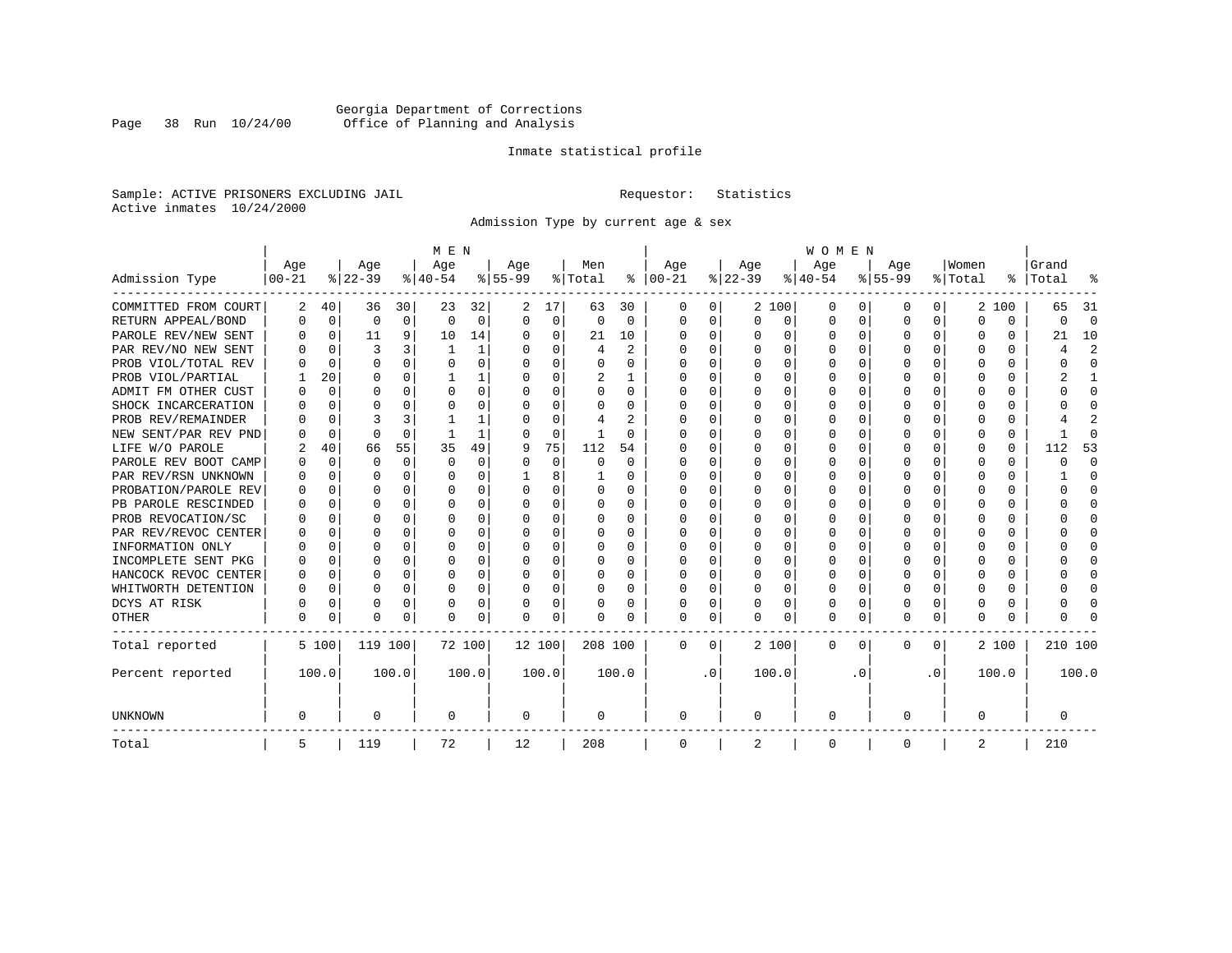#### Georgia Department of Corrections Page 39 Run 10/24/00 Office of Planning and Analysis

# Inmate statistical profile

| Active inmates | Sample: ACTIVE PRISONERS EXCLUDING JAIL<br>10/24/2000 | Requestor:                                                  | Statistics                                        |                          |
|----------------|-------------------------------------------------------|-------------------------------------------------------------|---------------------------------------------------|--------------------------|
|                |                                                       | Release Type by current age & sex                           |                                                   |                          |
|                | Aqe<br>Age                                            | M E N<br>Age<br>Age<br>Age<br>Men                           | <b>WOMEN</b><br>Age<br>Age<br>Age                 | Grand<br>Women           |
| Release Type   | $8 40-54$<br>  00-21<br>$8122 - 39$                   | $\frac{1}{2}$ Total $\frac{1}{2}$<br>  00-21<br>$8155 - 99$ | $ 22-39 $<br>$8155 - 99$<br>$\frac{1}{6}$   40-54 | % Total<br>%   Total %   |
| Active         | 119 100<br>5 100                                      | 72 100<br>12 100 208 100  <br>$\overline{0}$                | 2 100<br> 0 <br>$0 \qquad 0 \mid$<br>$\mathbf{0}$ | 2 100  <br>210 100<br> 0 |
| Total          | 119<br>5                                              | 208<br>72<br>$\mathbf 0$<br>12                              | $\overline{2}$<br>0<br>0                          | 210                      |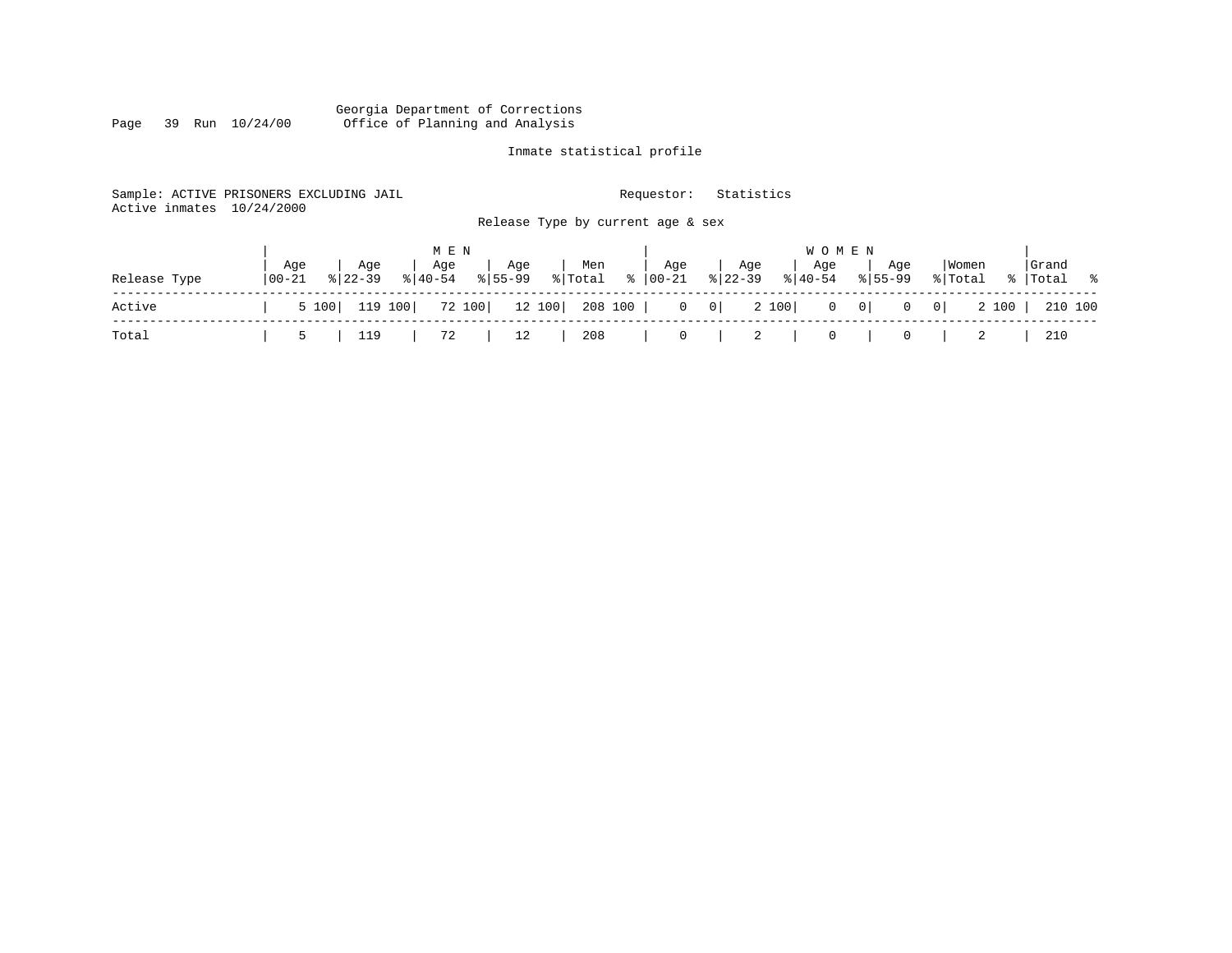# Georgia Department of Corrections<br>Page 40 Run 10/24/00 Office of Planning and Analysis Page 40 Run 10/24/00 Office of Planning and Analysis

### Inmate statistical profile

Sample: ACTIVE PRISONERS EXCLUDING JAIL **Requestor:** Statistics Active inmates 10/24/2000

Inst By Group by current age & sex

|                      |             |                |           |       | M E N       |          |             |             |          |          |             |             |             |          | <b>WOMEN</b> |           |             |                 |          |   |                |  |
|----------------------|-------------|----------------|-----------|-------|-------------|----------|-------------|-------------|----------|----------|-------------|-------------|-------------|----------|--------------|-----------|-------------|-----------------|----------|---|----------------|--|
|                      | Age         |                | Age       |       | Age         |          | Age         |             | Men      |          | Age         |             | Age         |          | Age          |           | Age         |                 | Women    |   | Grand          |  |
| Inst By Group        | $ 00-21$    |                | $8 22-39$ |       | $8 40-54$   |          | $8 55-99$   |             | % Total  | ႜ        | $00 - 21$   |             | $ 22-39 $   |          | $ 40-54 $    |           | $8155 - 99$ |                 | % Total  |   | ႜ<br>%   Total |  |
| County jails         | 0           |                | 0         |       |             |          |             | 0           |          |          | 0           |             |             |          | 0            |           | 0           |                 |          |   |                |  |
| Transitional centers | 0           | 0              | 0         |       | $\mathbf 0$ |          | $\Omega$    | 0           | $\Omega$ | $\Omega$ | 0           |             | $\mathbf 0$ | $\Omega$ | $\Omega$     | $\Omega$  | $\Omega$    |                 | $\Omega$ |   |                |  |
| County camps         | 0           |                | 0         |       | $\Omega$    |          | $\Omega$    | 0           | 0        | $\Omega$ | $\Omega$    |             | $\Omega$    |          | $\Omega$     |           | $\Omega$    |                 | $\Omega$ |   |                |  |
| Inmate boot camps    |             |                |           |       |             |          |             | $\mathbf 0$ |          | 0        | $\Omega$    |             | 0           |          | $\Omega$     |           | $\Omega$    |                 |          |   |                |  |
| State prisons        |             | 5 100          | 118       | 99    |             | 72 100   |             | 12 100      | 207      | 100      |             |             |             | 2 100    | $\Omega$     |           | $\Omega$    |                 | 2 100    |   | 209 100        |  |
| Private prisons      |             |                |           |       | $\Omega$    | $\Omega$ | $\Omega$    | $\Omega$    |          | $\Omega$ | $\Omega$    |             | $\Omega$    | $\Omega$ | $\Omega$     | $\Omega$  | $\Omega$    |                 | $\Omega$ | U | n              |  |
| Other                | 0           | 0 <sup>1</sup> | 0         | 0     | $\mathbf 0$ | 0        | 0           | 0           | 0        | 0        | 0           | 0           | 0           | 0        | $\mathbf 0$  | $\Omega$  | $\Omega$    | $\Omega$        | 0        | 0 | 0              |  |
| Total reported       |             | 5 100          | 119 100   |       |             | 72 100   |             | 12 100      |          | 208 100  | $\mathbf 0$ | $\mathbf 0$ |             | 2 100    | $\mathbf 0$  | $\Omega$  | $\Omega$    | $\overline{0}$  | 2 100    |   | 210 100        |  |
| Percent reported     |             | 100.0          |           | 100.0 |             | 100.0    |             | 100.0       |          | 100.0    |             | $\cdot$ 0   |             | 100.0    |              | $\cdot$ 0 |             | .0 <sup>1</sup> | 100.0    |   | 100.0          |  |
| Not reported         | $\mathbf 0$ |                | 0         |       | $\mathbf 0$ |          | $\mathbf 0$ |             | $\Omega$ |          | $\Omega$    |             | $\Omega$    |          | 0            |           | $\Omega$    |                 | $\Omega$ |   | $\Omega$       |  |
| Total                | 5           |                | 119       |       | 72          |          | 12          |             | 208      |          | 0           |             | 2           |          | $\mathbf 0$  |           | 0           |                 | 2        |   | 210            |  |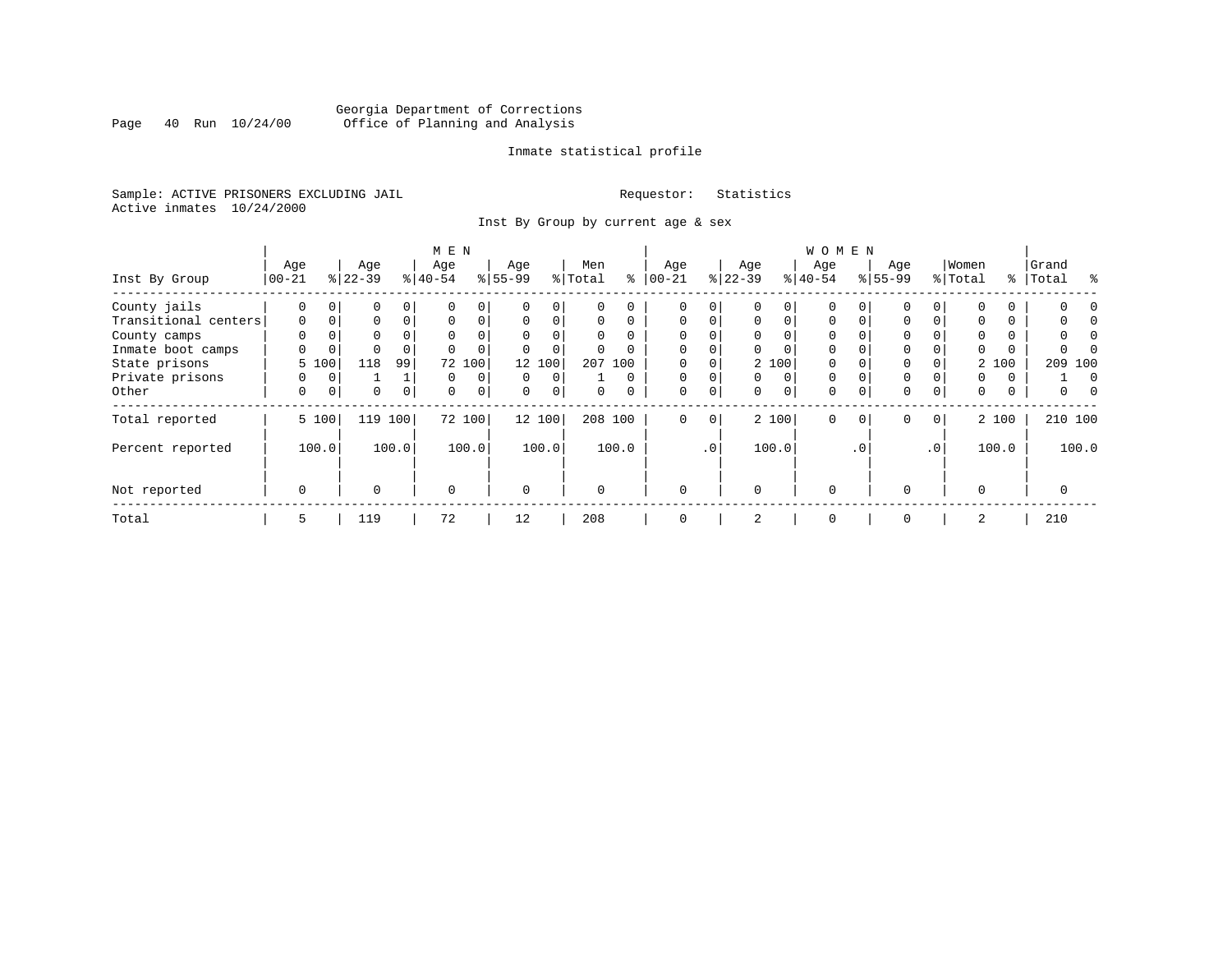# Georgia Department of Corrections<br>Page 41 Run 10/24/00 Office of Planning and Analysis Page 41 Run 10/24/00 Office of Planning and Analysis

#### Inmate statistical profile

Sample: ACTIVE PRISONERS EXCLUDING JAIL **Requestor:** Statistics Active inmates 10/24/2000

Institution by current age & sex

|                      |           |             |           |          | M E N          |          |          |          |          |                |           |           |           |          | <b>WOMEN</b> |          |             |           |              |          |           |          |
|----------------------|-----------|-------------|-----------|----------|----------------|----------|----------|----------|----------|----------------|-----------|-----------|-----------|----------|--------------|----------|-------------|-----------|--------------|----------|-----------|----------|
|                      | Age       |             | Age       |          | Age            |          | Age      |          | Men      |                | Age       |           | Age       |          | Age          |          | Aqe         |           | Women        |          | Grand     |          |
| Institution          | $00 - 21$ |             | $ 22-39 $ |          | $ 40-54 $      |          | $ 55-99$ |          | % Total  | ి              | $ 00-21 $ |           | $ 22-39 $ |          | $ 40-54 $    |          | $8155 - 99$ |           | % Total      |          | %   Total | ႜ        |
| Ware Prison          |           | 20          | 9         | 8        |                | 10       |          | 8        | 18       | 9              |           | 0         | $\Omega$  | 0        | $\Omega$     | $\Omega$ | O           | $\Omega$  | <sup>0</sup> | U        | 18        |          |
| Phillips Prison      |           | 0           |           | 6        | $\overline{2}$ | 3        | $\Omega$ | 0        | 9        | 4              | $\Omega$  | 0         | $\Omega$  | 0        | $\Omega$     | $\Omega$ | $\Omega$    | 0         | <sup>0</sup> | 0        | q         |          |
| Arrendale Prison     |           | 20          | ζ         |          | $\Omega$       | $\Omega$ | $\Omega$ | $\Omega$ | 4        | $\overline{2}$ |           | $\cap$    | $\Omega$  | $\Omega$ | $\Omega$     | $\Omega$ | O           | $\Omega$  | ∩            | $\Omega$ |           | 2        |
| Georgia State Prison |           | 20          | 20        | 17       | q              | 13       |          | 8        | 31       | 15             |           |           |           |          |              |          |             | O         |              | $\Omega$ | 31        | 15       |
| Jackson Prison-Diag  | $\Omega$  | $\Omega$    | ζ         |          |                |          |          | $\Omega$ | 4        | $\overline{2}$ |           |           |           | $\Omega$ |              | $\Omega$ |             |           |              | 0        |           | 2        |
| Coastal Prison       |           |             |           |          |                | 0        |          | 8        | 2        |                |           |           | $\Omega$  | 0        |              |          | $\cap$      |           | $\Omega$     | 0        | 2         |          |
| Augusta Med Prison   |           | $\mathbf 0$ |           | ς        |                | 4        | 4        | 33       | 10       | 5              |           | $\cap$    | O         | $\Omega$ |              | $\Omega$ |             |           | <sup>0</sup> | $\Omega$ | 10        | 5        |
| Valdosta Prison      |           | 20          | 24        | 20       | 13             | 18       |          | 8        | 39       | 19             |           |           |           | 0        |              |          | U           |           | <sup>0</sup> | U        | 39        | 19       |
| Hays Prison          |           | $\Omega$    | 9         | R        | q              | 13       | 2        | 17       | 20       | 10             |           |           |           | 0        |              | $\Omega$ | O           |           | <sup>0</sup> | 0        | 20        | 10       |
| Hancock Prison       |           | $\Omega$    | 6         |          | 4              | 6        | U        | $\Omega$ | 10       | 5              |           |           | $\Omega$  | 0        | $\Omega$     | $\Omega$ | $\cap$      |           | $\Omega$     | $\Omega$ | 10        | 5        |
| Telfair Prison       |           | 0           | 11        | q        | 8              | 11       |          | $\Omega$ | 19       | 9              |           | $\cap$    | $\Omega$  | $\Omega$ |              | $\Omega$ |             |           | $\Omega$     | $\Omega$ | 19        | 9        |
| Macon Prison         |           | $\Omega$    | 8         |          | $\mathsf{R}$   | 11       |          | 8        | 17       | 8              |           |           | $\Omega$  | 0        |              | $\Omega$ | O           |           | $\Omega$     | $\Omega$ | 17        | 8        |
| Smith Prison         |           | 20          | 14        | 12       |                | 10       |          | 8        | 23       | 11             |           |           |           | 0        |              | $\Omega$ |             |           | $\Omega$     | $\Omega$ | 23        | 11       |
| Baldwin Prison       | U         | $\Omega$    | $\Omega$  | $\Omega$ |                |          | $\Omega$ | $\Omega$ |          | $\Omega$       | $\Omega$  | 0         | $\Omega$  | $\Omega$ | $\Omega$     | $\Omega$ | $\Omega$    |           | $\Omega$     | $\Omega$ |           | $\Omega$ |
| Metro Womens Prison  | $\Omega$  | $\Omega$    | O         | O        | $\Omega$       | 0        | $\Omega$ | $\Omega$ | 0        | $\Omega$       | $\Omega$  | $\Omega$  |           | 50       | $\Omega$     | $\Omega$ | $\Omega$    |           |              | 50       |           | $\cap$   |
| Pulaski Womens Pris  | $\Omega$  | $\Omega$    | $\Omega$  | $\Omega$ | $\Omega$       | $\Omega$ | $\Omega$ | $\Omega$ | $\Omega$ | $\Omega$       | $\Omega$  | $\Omega$  |           | 50       | $\Omega$     | $\Omega$ | $\Omega$    | $\Omega$  |              | 50       |           |          |
| D Ray James Prison   | 0         | 0           |           | 1        | $\Omega$       | 0        | $\Omega$ | 0        |          | O              | $\Omega$  | 0         | $\Omega$  | 0        | $\Omega$     | 0        | 0           | $\Omega$  | 0            | 0        |           |          |
| Total reported       |           | 5 100       | 119 100   |          |                | 72 100   | 12 100   |          | 208 100  |                | $\Omega$  | 0         |           | 2 100    | $\Omega$     | O        | 0           | $\Omega$  |              | 2 100    | 210 100   |          |
| Percent reported     |           | 100.0       |           | 100.0    |                | 100.0    |          | 100.0    |          | 100.0          |           | $\cdot$ 0 |           | 100.0    |              | . 0      |             | $\cdot$ 0 |              | 100.0    |           | 100.0    |
| Not Reported         | 0         |             | $\Omega$  |          | $\Omega$       |          | $\Omega$ |          | $\Omega$ |                | $\Omega$  |           | $\Omega$  |          | $\Omega$     |          | $\Omega$    |           | $\Omega$     |          |           |          |
| Total                | 5         |             | 119       |          | 72             |          | 12       |          | 208      |                |           |           | 2         |          | $\mathbf 0$  |          | $\Omega$    |           | 2            |          | 210       |          |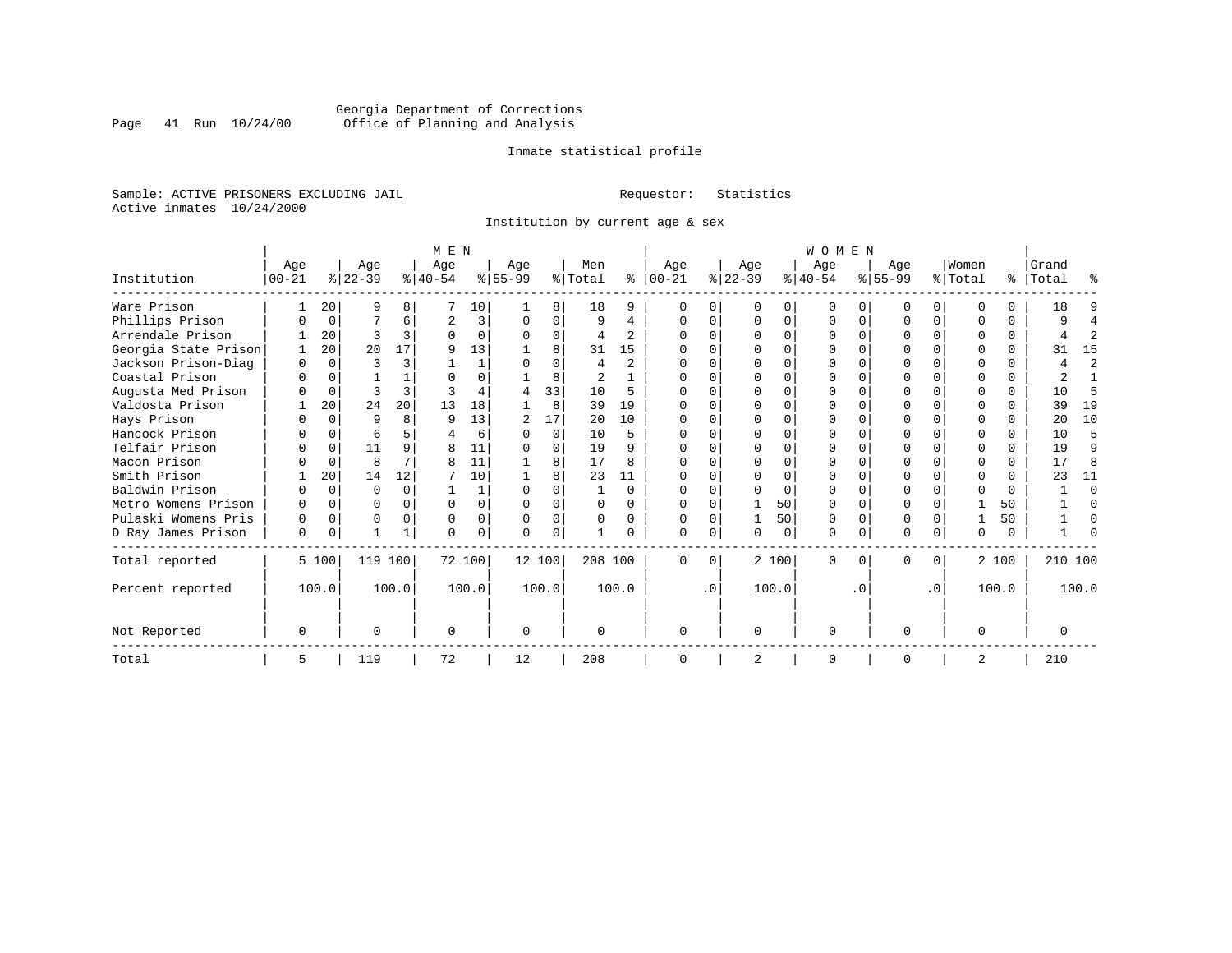# Georgia Department of Corrections Page 42 Run 10/24/00 Office of Planning and Analysis

### Inmate statistical profile

Sample: ACTIVE PRISONERS EXCLUDING JAIL **Requestor:** Statistics Active inmates 10/24/2000

Misdemeanors And Felonies by current age & sex

| Crime Type            | Age<br>$00 - 21$                  | Age<br>$8 22-39$                  | M E N<br>Age<br>$8 40-54$ | Age<br>$8155 - 99$          | Men<br>ွေ<br>% Total               | Age<br>$00 - 21$ | Age<br>$ 22 - 39 $                                | <b>WOMEN</b><br>Aqe<br>$8 40-54$ | Age<br>$8155 - 99$ | Women<br>% Total                                                | Grand<br>%   Total                    |
|-----------------------|-----------------------------------|-----------------------------------|---------------------------|-----------------------------|------------------------------------|------------------|---------------------------------------------------|----------------------------------|--------------------|-----------------------------------------------------------------|---------------------------------------|
| MISDEMEANOR<br>FELONY | $\Omega$<br>$\mathbf{0}$<br>5 100 | 0<br>0 <sup>1</sup><br>119<br>100 | 0<br>$\Omega$<br>72 100   | $\mathbf{0}$<br>0<br>12 100 | $\Omega$<br>$\mathbf 0$<br>208 100 | 0<br>$\mathbf 0$ | 0<br>0<br>$\mathbf{0}$<br>$\overline{0}$<br>2 100 | 0<br>$\mathbf{0}$                | 0<br>0<br> 0 <br>0 | $\mathbf{0}$<br>$\Omega$<br>$\Omega$<br>$\overline{0}$<br>2 100 | $\Omega$<br>$\overline{0}$<br>210 100 |
| Total reported        | 5 100                             | 119<br>100                        | 72 100                    | 12 100                      | 208 100                            | 0                | 2 100<br>0                                        | 0                                | 0<br>0             | 2 100<br>$\overline{0}$                                         | 210 100                               |
| Percent reported      | 100.0                             | 100.0                             | 100.0                     | 100.0                       | 100.0                              |                  | 100.0<br>.0 <sup>1</sup>                          |                                  | . 0                | 100.0<br>.0 <sup>1</sup>                                        | 100.0                                 |
| <b>NOT REPORTED</b>   | $\mathbf 0$                       | 0                                 | $\mathbf 0$               | $\mathbf 0$                 | $\mathbf 0$                        | $\mathbf 0$      | 0                                                 | $\mathbf 0$                      | $\Omega$           | $\Omega$                                                        | $\mathbf 0$                           |
| Total                 | ь                                 | 119                               | 72                        | 12                          | 208                                | $\Omega$         | 2                                                 | $\mathbf 0$                      | $\Omega$           | 2                                                               | 210                                   |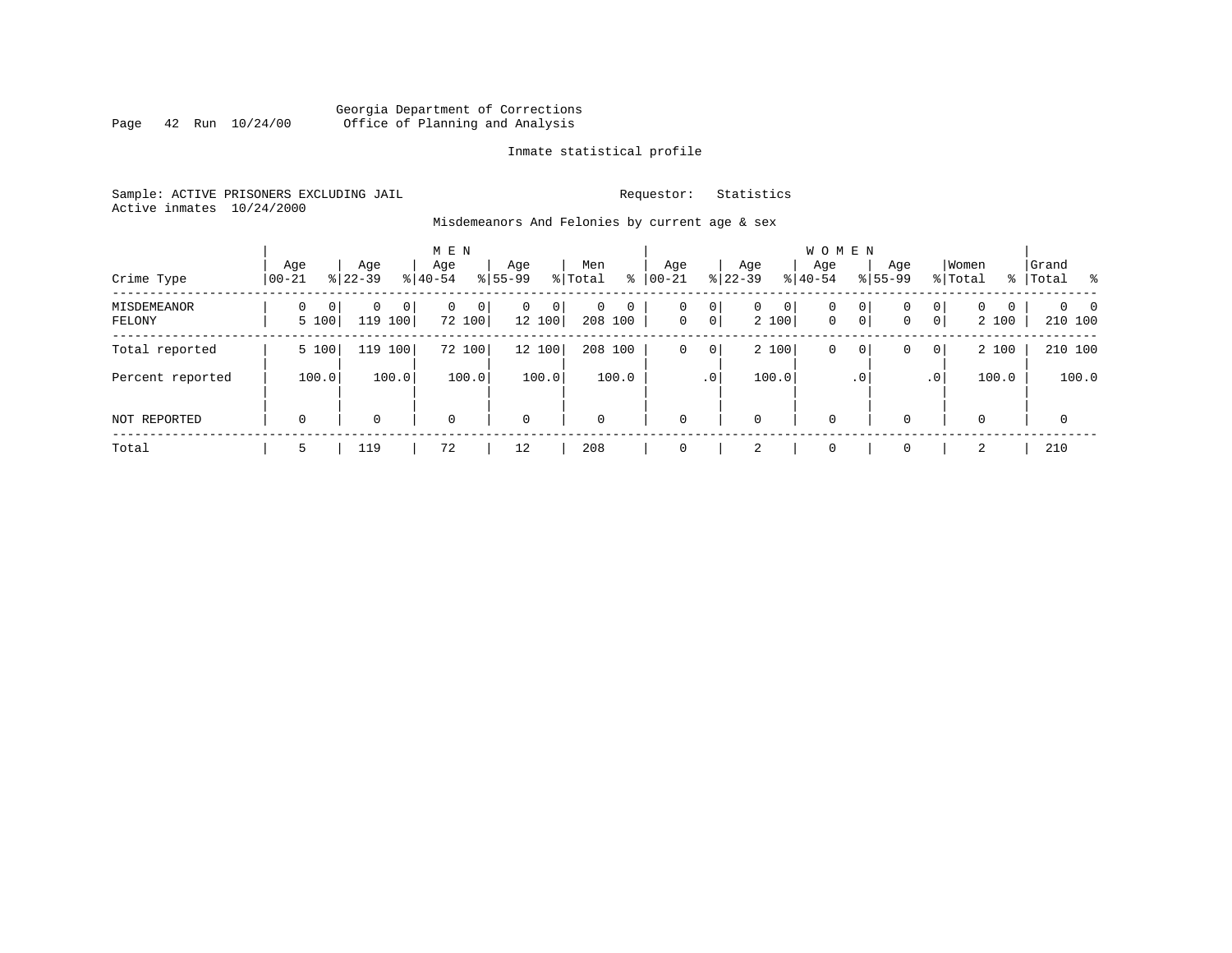# Georgia Department of Corrections<br>Page 43 Run 10/24/00 Office of Planning and Analysis Page 43 Run 10/24/00 Office of Planning and Analysis

#### Inmate statistical profile

Sample: ACTIVE PRISONERS EXCLUDING JAIL **Requestor:** Statistics Active inmates 10/24/2000

Crimes By Group by current age & sex

|                      | M E N              |          |                    |          |                 |          |                  |             |                |             |                 | W O M E N |                    |          |                  |           |                  |              |                  |          |                |                |
|----------------------|--------------------|----------|--------------------|----------|-----------------|----------|------------------|-------------|----------------|-------------|-----------------|-----------|--------------------|----------|------------------|-----------|------------------|--------------|------------------|----------|----------------|----------------|
| Crimes By Group      | Age<br>$ 00 - 21 $ |          | Age<br>$8$   22-39 |          | Age<br>$ 40-54$ |          | Age<br>$8 55-99$ |             | Men<br>% Total | ႜ           | Age<br>$ 00-21$ |           | Age<br>$8$   22-39 |          | Age<br>$8 40-54$ |           | Age<br>$8 55-99$ |              | Women<br>% Total | ႜ        | Grand<br>Total |                |
| HOMICIDE             | 5                  | 100      | 82                 | 69       | 26              | 36       | 7                | 58          | 120            | 58          | 0               | 0         |                    | 2 100    | 0                | 0         | 0                | $\circ$      |                  | 2 100    | 122            | 58             |
| ABORTION             | N                  | 0        | $\mathbf 0$        | 0        | 0               | 0        | $\Omega$         | 0           | $\mathsf 0$    | $\mathbf 0$ | $\Omega$        | 0         | $\Omega$           | 0        | 0                | 0         | $\mathbf 0$      | 0            | 0                | 0        | 0              | $\overline{0}$ |
| BODILY INJRY&REL OFF | U                  | 0        | 9                  | 8        | 13              | 18       | 2                | 17          | 24             | 12          | 0               | 0         | 0                  | 0        | 0                | 0         | $\Omega$         | 0            | 0                | 0        | 24             | 11             |
| ARSON & REL OFF      |                    | 0        | $\Omega$           | $\Omega$ | $\Omega$        | 0        | U                | $\mathbf 0$ | $\Omega$       | $\Omega$    | C               | $\Omega$  |                    | $\Omega$ | 0                | O         |                  | $\Omega$     | $\Omega$         | $\Omega$ | U              | $\Omega$       |
| DAMAGE OF PROPERTY   |                    | O        | O                  | 0        | O               | $\Omega$ | U                | $\Omega$    | 0              | U           | 0               | $\Omega$  | <sup>0</sup>       | $\Omega$ | 0                | O         | U                | 0            | U                | 0        | U              | $\Omega$       |
| BURGLARY & REL OFF   |                    | 0        | O                  | $\Omega$ | 0               | $\Omega$ |                  | 0           | 0              | U           | O               | $\Omega$  |                    | $\Omega$ | 0                | 0         | O                | 0            | 0                | $\Omega$ | O              | <sup>0</sup>   |
| FORGERY & REL OFF    |                    | 0        | $\Omega$           | $\Omega$ | $\Omega$        | $\Omega$ |                  | $\mathbf 0$ | $\Omega$       | O           |                 | $\Omega$  |                    | $\Omega$ | 0                | 0         | $\Omega$         | $\Omega$     | $\Omega$         | $\Omega$ | U              | $\Omega$       |
| THEFT                |                    | 0        | $\cap$             | $\Omega$ | O               | 0        | U                | 0           | $\Omega$       | $\Omega$    | C               | 0         |                    | $\Omega$ | O                | O         | ∩                | 0            | U                | 0        | U              | $\Omega$       |
| ROBBERY              |                    | 0        | 12                 | 10       | 17              | 24       | 2                | 17          | 31             | 15          | C               | 0         |                    | $\Omega$ | 0                | O         | U                | 0            | U                | 0        | 31             | 15             |
| SEXUAL OFFENSES      |                    | 0        | 12                 | 10       | 14              | 19       |                  | 8           | 27             | 13          | C               | 0         |                    | $\Omega$ | O                | O         | U                | <sup>0</sup> | U                | 0        | 27             | 13             |
| OBSCENITY CRIMES     |                    | O        | $\Omega$           | 0        | $\Omega$        | 0        | O                | 0           | 0              | $\Omega$    | 0               | 0         | ∩                  | $\Omega$ | 0                | O         | ∩                | 0            | U                | 0        | U              | $\Omega$       |
| TREASON & REL OFF    |                    | 0        | 0                  | $\Omega$ | O               | 0        | U                | 0           | 0              | $\Omega$    | C               | 0         |                    | 0        | 0                | 0         |                  | 0            | 0                | 0        | U              | <sup>0</sup>   |
| CRIMES INVOLVNG GOVT |                    | $\Omega$ | $\Omega$           | $\Omega$ | $\Omega$        | 0        | O                | 0           | 0              | O           | C               | 0         |                    | $\Omega$ | 0                | O         |                  | $\Omega$     | $\Omega$         | 0        | በ              | $\Omega$       |
| FALSIFICATIONS       |                    | O        | $\Omega$           | $\Omega$ | 0               | 0        | O                | 0           | 0              | $\Omega$    | C               | 0         |                    | $\Omega$ | 0                | O         | $\Omega$         | $\Omega$     | 0                | 0        | U              | $\Omega$       |
| OBSTRUCT LAW ENFORCE |                    | 0        |                    | $\Omega$ | $\Omega$        | 0        | U                | $\mathbf 0$ | 0              | 0           | C               | 0         |                    | $\Omega$ | 0                | U         |                  | $\Omega$     | 0                | 0        |                | <sup>0</sup>   |
| DISORDERLY CONDUCT   |                    | O        | O                  | $\Omega$ | $\Omega$        | $\Omega$ | O                | $\Omega$    | 0              | U           | C               | $\Omega$  |                    | $\Omega$ | 0                | O         | O                | $\Omega$     | $\Omega$         | 0        |                | ∩              |
| GAMBLING & REL OFF   |                    | O        | O                  | $\Omega$ | O               | $\Omega$ | O                | $\Omega$    | 0              | $\Omega$    | O               | $\Omega$  | <sup>0</sup>       | $\Omega$ | O                | O         | O                | $\Omega$     | U                | $\Omega$ |                | ∩              |
| CRUELTY TO CHILDREN  |                    | O        | O                  | $\Omega$ | O               | 0        |                  | $\mathbf 0$ | 0              | U           | C               | 0         |                    | $\Omega$ | U                | O         | O                | $\Omega$     | U                | O        |                | Ω              |
| CRIMES WITH GUNS     |                    | O        | O                  | 0        | U               | 0        |                  | 0           | U              | O           | C               | $\Omega$  |                    | $\Omega$ | O                | O         | O                | 0            | U                | $\Omega$ |                | $\Omega$       |
| INVASION PRIVACY     |                    | O        | n                  | 0        | U               | 0        | U                | 0           | 0              | U           | O               | 0         | O                  | $\Omega$ | 0                | O         | n                | 0            | ∩                | 0        |                | ∩              |
| RACKETEERING         |                    | O        | n                  | O        | O               | 0        | U                | 0           | U              | U           | C               | 0         |                    | $\Omega$ | 0                | O         |                  | 0            | O                | 0        |                | ∩              |
| DRUG ABUSE OFFENSES  |                    | $\Omega$ | 3                  | 3        | 2               | 3        | $\Omega$         | $\mathbf 0$ | 5              | 2           | C               | $\Omega$  |                    | $\Omega$ | $\Omega$         | $\Omega$  | O                | $\Omega$     | $\Omega$         | 0        |                |                |
| DRUG TRAFFICKING     |                    | O        |                    | 1        | $\Omega$        | 0        | $\Omega$         | 0           | $\mathbf{1}$   | 0           | C               | 0         | <sup>0</sup>       | $\Omega$ | 0                | O         | O                | $\Omega$     | 0                | 0        |                | $\Omega$       |
| AUTO CRIMES          |                    | 0        | $\Omega$           | 0        | $\Omega$        | 0        | 0                | 0           | 0              | 0           | C               | 0         |                    | 0        | 0                | 0         | 0                | 0            | 0                | 0        | ი              | O              |
| REVENUE & CONTRABAND | N                  | 0        | $\Omega$           | 0        | $\Omega$        | 0        | $\Omega$         | 0           | 0              | 0           | O               | 0         |                    | 0        | 0                | 0         | $\Omega$         | 0            | $\Omega$         | 0        | በ              | $\Omega$       |
| CRIMES OF OTH STATES | N                  | 0        | O                  | $\Omega$ | 0               | 0        | $\Omega$         | 0           | 0              | $\Omega$    | 0               | 0         | 0                  | $\Omega$ | 0                | O         | $\Omega$         | $\Omega$     | U                | 0        | U              | 0              |
| MISC. FELONIES       | 0                  | 0        | $\Omega$           | $\Omega$ | 0               | 0        | 0                | $\mathbf 0$ | 0              | 0           | 0               | 0         |                    | $\Omega$ | $\Omega$         | 0         | $\Omega$         | $\Omega$     | $\Omega$         | 0        |                | ſ              |
| MISDEMEANORS         | 0                  | 0        | $\Omega$           | 0        | O               | 0        | O                | $\mathbf 0$ | 0              | U           | $\Omega$        | 0         | O                  | 0        | 0                | 0         | $\Omega$         | 0            | U                | 0        | ი              |                |
| Total reported       |                    | 5 100    | 119 100            |          |                 | 72 100   |                  | 12 100      | 208 100        |             | 0               | 0         |                    | 2 100    | $\mathbf 0$      | 0         | $\mathbf 0$      | 0            |                  | 2 100    | 210 100        |                |
| Percent reported     |                    | 100.0    |                    | 100.0    |                 | 100.0    |                  | 100.0       |                | 100.0       |                 | $\cdot$ 0 |                    | 100.0    |                  | $\cdot$ 0 |                  | $\cdot$ 0    |                  | 100.0    |                | 100.0          |
| NOT REPORTED         | 0                  |          | $\mathbf 0$        |          | 0               |          | $\mathbf 0$      |             | 0              |             | 0               |           | 0                  |          | 0                |           | $\mathbf 0$      |              | $\Omega$         |          | 0              |                |
| Total                | 5                  |          | 119                |          | 72              |          | 12               |             | 208            |             | $\mathbf 0$     |           | 2                  |          | 0                |           | $\mathbf{0}$     |              | 2                |          | 210            |                |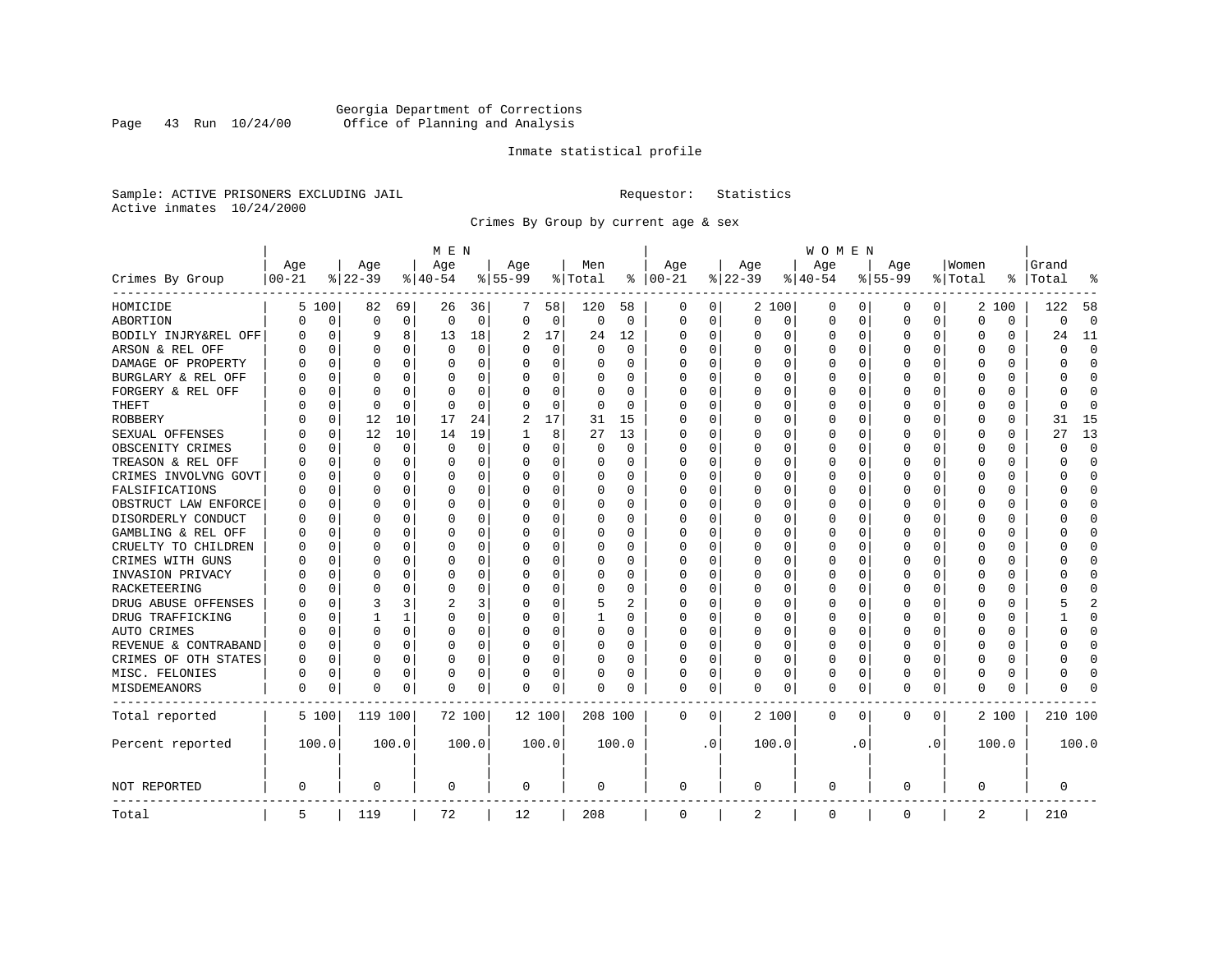Georgia Department of Corrections Page 44 Run 10/24/00 Office of Planning and Analysis

# Inmate statistical profile

| Sample: ACTIVE PRISONERS EXCLUDING JAIL<br>Active inmates<br>10/24/2000 |             |                |                |          |                                     |                |             | Statistics<br>Requestor: |          |              |                                           |              |                 |                |                  |           |                |                |                  |          |                      |              |
|-------------------------------------------------------------------------|-------------|----------------|----------------|----------|-------------------------------------|----------------|-------------|--------------------------|----------|--------------|-------------------------------------------|--------------|-----------------|----------------|------------------|-----------|----------------|----------------|------------------|----------|----------------------|--------------|
|                                                                         |             |                |                |          |                                     |                |             |                          |          |              | Most Serious Offense by current age & sex |              |                 |                |                  |           |                |                |                  |          |                      |              |
|                                                                         | M E N       |                |                |          |                                     |                |             |                          |          |              |                                           |              | <b>WOMEN</b>    |                |                  |           |                |                |                  |          |                      |              |
| Most Serious Offense 00-21                                              | Age         |                | Age<br>% 22-39 |          | Age<br>$ 40-54 \t  55-99 \t  Total$ |                | Age         |                          | Men      |              | Age<br>$8   00-21$                        |              | Age<br>$ 22-39$ |                | Age<br>$8 40-54$ |           | Age<br>% 55-99 |                | Women<br>% Total |          | Grand<br>%   Total % |              |
| Misdemeanors                                                            |             |                |                |          |                                     |                |             |                          |          |              |                                           |              |                 |                |                  |           |                |                |                  |          |                      |              |
| FELONIES                                                                |             |                |                |          |                                     |                |             |                          |          |              |                                           |              |                 |                |                  |           |                |                |                  |          |                      |              |
|                                                                         |             |                |                |          |                                     |                |             |                          |          |              |                                           |              |                 |                |                  |           |                |                |                  |          |                      |              |
| <b>MURDER</b>                                                           |             | 5 100          | 82             | 69       | 26                                  | 36             | 7           | 58                       | 120      | 58           | $\mathbf{0}$                              | $\mathbf 0$  |                 | 2 100          | $\Omega$         | $\Omega$  | <sup>0</sup>   | 0              |                  | 2 100    | 122                  | 58           |
| KIDNAPPING                                                              |             | $\overline{0}$ | 9              | 8        | 13                                  | 18             | 2           | 17                       | 24       | 12           | $\mathbf{0}$                              | $\mathbf{0}$ | $\Omega$        | $\circ$        | 0                | 0         | 0              | $\Omega$       | $\Omega$         | $\Omega$ | 24                   | 11           |
| ARMED ROBBERY                                                           | 0           | 0 <sup>1</sup> | 12             | 10       | 17                                  | 24             | 2           | 17                       | 31       | 15           | $\Omega$                                  | $\Omega$     | $\Omega$        | $\Omega$       | 0                | $\Omega$  | $\mathbf 0$    | $\Omega$       | $\Omega$         | $\Omega$ | 31                   | 15           |
| <b>RAPE</b>                                                             | $\Omega$    | $\Omega$       | 8              | 7        | 13                                  | 18             |             | 8                        | 22       | 11           | $\Omega$                                  | $\Omega$     | $\Omega$        | $\Omega$       | $\Omega$         | $\Omega$  | $\mathbf 0$    | $\Omega$       | $\Omega$         | 0        | 22                   | 10           |
| AGGRAV. CHILD MOLEST                                                    | $\Omega$    | $\Omega$       |                | 3        | 1                                   | 1              | $\Omega$    | $\overline{0}$           | 5        | 2            | $\Omega$                                  | $\Omega$     | $\Omega$        | $\Omega$       | $\Omega$         | $\Omega$  | $\Omega$       |                |                  | $\Omega$ | 5                    | 2            |
| VIOLATE GA CNTRL SBS                                                    | $\mathbf 0$ | $\circ$        | $\mathbf{1}$   | 1        | $\mathbf 0$                         | $\mathbf 0$    | $\mathbf 0$ | 0 <sup>1</sup>           |          | $\Omega$     | $\mathbf 0$                               | $\Omega$     | $\Omega$        | $\Omega$       | $\mathbf 0$      | $\Omega$  | $\mathbf 0$    | $\Omega$       | $\Omega$         | $\Omega$ |                      | $\Omega$     |
| SALE/DISTRIBUTION CO                                                    | $\mathbf 0$ | $\Omega$       | $\overline{2}$ | 2        | $\mathbf 0$                         | $\mathbf 0$    | $\mathbf 0$ | 0 <sup>1</sup>           | 2        | $\mathbf{1}$ | 0                                         | $\mathbf 0$  | $\mathbf 0$     | 0 <sup>1</sup> | 0                | $\Omega$  | $\mathbf 0$    | $\Omega$       | $\mathbf 0$      | $\Omega$ | 2                    | $\mathbf{1}$ |
| POSSESSION OF COCAIN                                                    | $\Omega$    | $\Omega$       | $\Omega$       | $\Omega$ | 2                                   | 3 <sup>1</sup> | $\Omega$    | $\Omega$                 | 2        | $\mathbf{1}$ | $\Omega$                                  | $\Omega$     | $\Omega$        | $\Omega$       | $\Omega$         | $\Omega$  | $\Omega$       | $\Omega$       | $\Omega$         | $\Omega$ | 2                    |              |
| ATT/CONSPRCY COMMT C                                                    | $\Omega$    | $\Omega$       |                | 1        | $\Omega$                            | $\Omega$       | $\Omega$    | $\Omega$                 |          | $\Omega$     | $\Omega$                                  | $\Omega$     | $\Omega$        | $\Omega$       | $\Omega$         | $\Omega$  | $\Omega$       | 0              |                  | 0        |                      | ∩            |
| Total reported                                                          |             | 5 100          | 119 100        |          |                                     | 72 100         | 12 100      |                          | 208 100  |              | $\Omega$                                  | $\mathbf{0}$ |                 | 2 100          | $\Omega$         | $\Omega$  | $\Omega$       | $\overline{0}$ |                  | 2 100    | 210 100              |              |
| Percent reported                                                        |             | 100.0          |                | 100.0    |                                     | 100.0          |             | 100.0                    |          | 100.0        |                                           | $\cdot$ 0    |                 | 100.0          |                  | $\cdot$ 0 |                | $\cdot$ 0      |                  | 100.0    | 100.0                |              |
| NOT REPORTED                                                            |             |                | 0              |          | $\Omega$                            |                | 0           |                          | $\Omega$ |              | $\Omega$                                  |              | $\Omega$        |                | $\Omega$         |           | <sup>0</sup>   |                | <sup>0</sup>     |          | 0                    |              |
| Total                                                                   | 5           |                | 119            |          | 72                                  |                | 12          |                          | 208      |              | $\mathbf 0$                               |              | 2               |                | $\mathbf 0$      |           | $\Omega$       |                | 2                |          | 210                  |              |